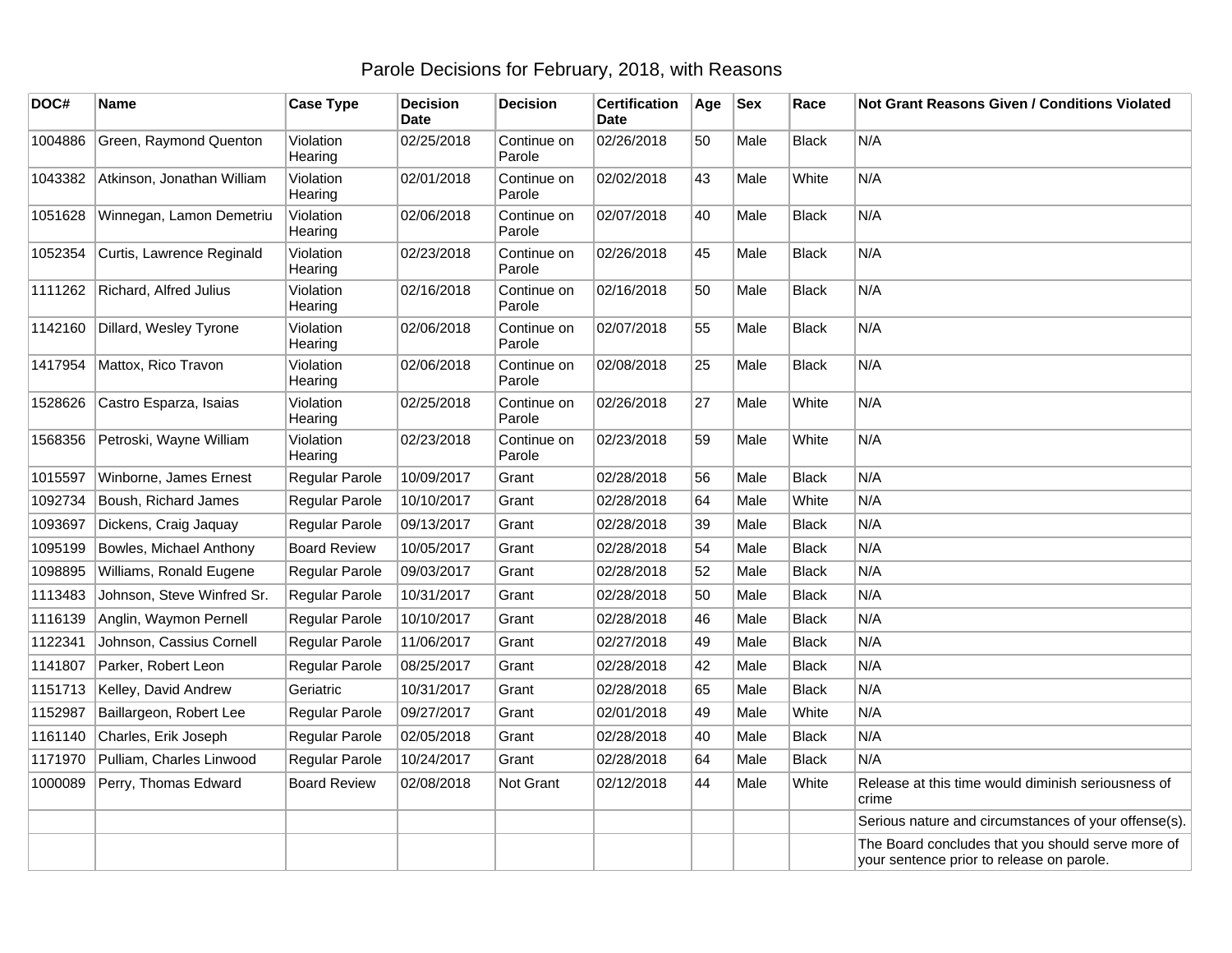| DOC#    | <b>Name</b>           | <b>Case Type</b>    | <b>Decision</b><br><b>Date</b> | <b>Decision</b>  | <b>Certification</b><br>Date | Age | <b>Sex</b> | Race         | <b>Not Grant Reasons Given / Conditions Violated</b>                                                                                                  |
|---------|-----------------------|---------------------|--------------------------------|------------------|------------------------------|-----|------------|--------------|-------------------------------------------------------------------------------------------------------------------------------------------------------|
| 1000089 | Perry, Thomas Edward  | <b>Board Review</b> | 02/08/2018                     | Not Grant        | 02/12/2018                   | 44  | Male       | White        | You need to show a longer period of stable<br>adjustment.                                                                                             |
| 1002765 | Thompson, Leon David  | Regular Parole      | 02/24/2018                     | <b>Not Grant</b> | 02/26/2018                   | 48  | Male       | White        | Release at this time would diminish seriousness of<br>crime                                                                                           |
|         |                       |                     |                                |                  |                              |     |            |              | Serious nature and circumstances of your offense(s).                                                                                                  |
|         |                       |                     |                                |                  |                              |     |            |              | The Board concludes that you should serve more of<br>your sentence prior to release on parole.                                                        |
|         |                       |                     |                                |                  |                              |     |            |              | The Board considers you to be a risk to the<br>community.                                                                                             |
| 1003218 | Early, Isham Mckinley | Geriatric           | 02/20/2018                     | Not Grant        | 02/21/2018                   | 65  | Male       | <b>Black</b> | Crimes committed - Kidnap/Abduct; Sex Assault,<br>Rape; Forcible Sodomy                                                                               |
|         |                       |                     |                                |                  |                              |     |            |              | Release at this time would diminish seriousness of<br>crime                                                                                           |
|         |                       |                     |                                |                  |                              |     |            |              | Serious nature and circumstances of your offense(s).                                                                                                  |
|         |                       |                     |                                |                  |                              |     |            |              | Your prior failure(s) and/or convictions while under<br>community supervision indicate that you are unlikely<br>to comply with conditions of release. |
| 1003431 | Carter, Frank Junior  | Regular Parole      | 02/11/2018                     | Not Grant        | 02/13/2018                   | 66  | Male       | <b>Black</b> | Crimes committed - Homicide/Murder;<br>Homicide/Murder                                                                                                |
|         |                       |                     |                                |                  |                              |     |            |              | Release at this time would diminish seriousness of<br>crime                                                                                           |
|         |                       |                     |                                |                  |                              |     |            |              | Serious nature and circumstances of your offense(s).                                                                                                  |
|         |                       |                     |                                |                  |                              |     |            |              | The Board concludes that you should serve more of<br>your sentence prior to release on parole.                                                        |
| 1003603 | Shabazz, Abdur B      | Geriatric           | 01/29/2018                     | <b>Not Grant</b> | 02/05/2018                   | 68  | Male       | <b>Black</b> | Extensive criminal record                                                                                                                             |
|         |                       |                     |                                |                  |                              |     |            |              | Release at this time would diminish seriousness of<br>crime                                                                                           |
|         |                       |                     |                                |                  |                              |     |            |              | Serious nature and circumstances of your offense(s).                                                                                                  |
|         |                       |                     |                                |                  |                              |     |            |              | The Board concludes that you should serve more of<br>your sentence prior to release on parole.                                                        |
|         |                       |                     |                                |                  |                              |     |            |              | The Board considers you to be a risk to the<br>community.                                                                                             |
|         |                       |                     |                                |                  |                              |     |            |              | Your prior failure(s) and/or convictions while under<br>community supervision indicate that you are unlikely<br>to comply with conditions of release. |
| 1003781 | Crook, Robert L Sr.   | Geriatric           | 02/06/2018                     | Not Grant        | 02/12/2018                   | 62  | Male       | White        | Release at this time would diminish seriousness of<br>crime                                                                                           |
|         |                       |                     |                                |                  |                              |     |            |              | Serious nature and circumstances of your offense(s).                                                                                                  |
|         |                       |                     |                                |                  |                              |     |            |              | You need to show a longer period of stable<br>adjustment.                                                                                             |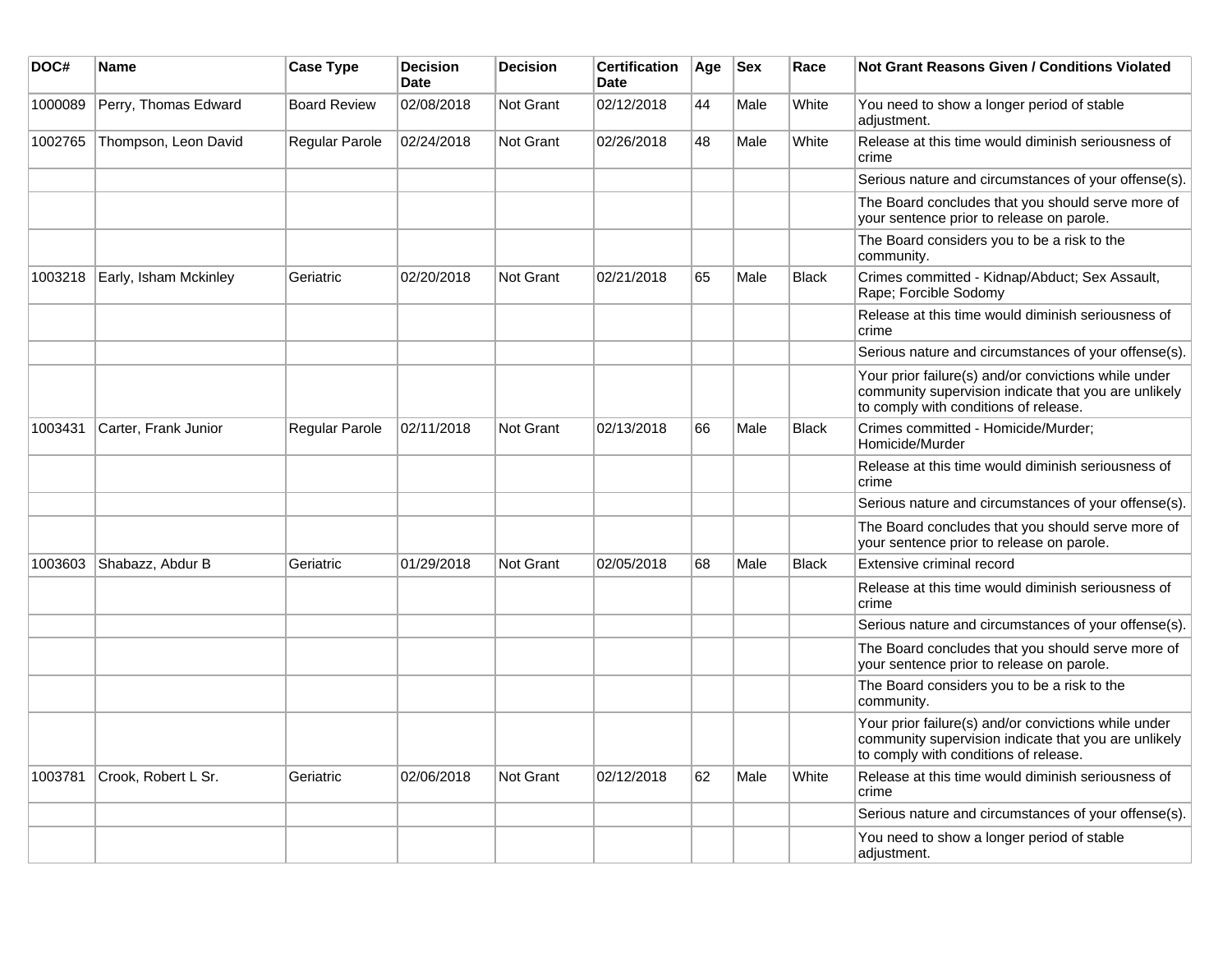| DOC#    | <b>Name</b>           | <b>Case Type</b> | <b>Decision</b><br><b>Date</b> | <b>Decision</b>  | <b>Certification</b><br><b>Date</b> | Age | <b>Sex</b> | Race         | Not Grant Reasons Given / Conditions Violated                                                                                                               |
|---------|-----------------------|------------------|--------------------------------|------------------|-------------------------------------|-----|------------|--------------|-------------------------------------------------------------------------------------------------------------------------------------------------------------|
| 1004139 | Reardon, Donald Dean  | Regular Parole   | 02/15/2018                     | Not Grant        | 02/15/2018                          | 61  | Male       | White        | Release at this time would diminish seriousness of<br>crime                                                                                                 |
|         |                       |                  |                                |                  |                                     |     |            |              | Serious nature and circumstances of your offense(s).                                                                                                        |
| 1004453 | Jones, Kevin A        | Regular Parole   | 02/26/2018                     | <b>Not Grant</b> | 02/28/2018                          | 48  | Male       | <b>Black</b> | Conviction of a new crime while incarcerated                                                                                                                |
|         |                       |                  |                                |                  |                                     |     |            |              | Extensive criminal record                                                                                                                                   |
|         |                       |                  |                                |                  |                                     |     |            |              | Release at this time would diminish seriousness of<br>crime                                                                                                 |
|         |                       |                  |                                |                  |                                     |     |            |              | Serious nature and circumstances of your offense(s).                                                                                                        |
|         |                       |                  |                                |                  |                                     |     |            |              | Your prior failure(s) and/or convictions while under<br>community supervision indicate that you are unlikely<br>to comply with conditions of release.       |
| 1004818 | Sykes, Calvin Donell  | Regular Parole   | 02/26/2018                     | <b>Not Grant</b> | 02/28/2018                          | 58  | Male       | <b>Black</b> | Release at this time would diminish seriousness of<br>crime                                                                                                 |
|         |                       |                  |                                |                  |                                     |     |            |              | Serious nature and circumstances of your offense(s).                                                                                                        |
|         |                       |                  |                                |                  |                                     |     |            |              | The Board concludes that you should serve more of<br>your sentence prior to release on parole.                                                              |
|         |                       |                  |                                |                  |                                     |     |            |              | The Board considers you to be a risk to the<br>community.                                                                                                   |
|         |                       |                  |                                |                  |                                     |     |            |              | You need further participation in institutional work<br>and/or educational programs to indicate your positive<br>progression towards re-entry into society. |
| 1004831 | Self, Keith Aleen     | Regular Parole   | 02/09/2018                     | <b>Not Grant</b> | 02/09/2018                          | 65  | Male       | White        | Crimes committed - Homicide-Capital; Robbery;<br><b>Statutory Burglary</b>                                                                                  |
|         |                       |                  |                                |                  |                                     |     |            |              | Extensive criminal record                                                                                                                                   |
|         |                       |                  |                                |                  |                                     |     |            |              | History of violence.                                                                                                                                        |
|         |                       |                  |                                |                  |                                     |     |            |              | Release at this time would diminish seriousness of<br>crime                                                                                                 |
|         |                       |                  |                                |                  |                                     |     |            |              | Serious nature and circumstances of your offense(s).                                                                                                        |
|         |                       |                  |                                |                  |                                     |     |            |              | The Board concludes that you should serve more of<br>your sentence prior to release on parole.                                                              |
|         |                       |                  |                                |                  |                                     |     |            |              | Your prior failure(s) and/or convictions while under<br>community supervision indicate that you are unlikely<br>to comply with conditions of release.       |
| 1005291 | Stanley, John Plummer | Regular Parole   | 02/25/2018                     | Not Grant        | 02/27/2018                          | 70  | Male       | Black        | History of violence.                                                                                                                                        |
|         |                       |                  |                                |                  |                                     |     |            |              | Release at this time would diminish seriousness of<br>crime                                                                                                 |
|         |                       |                  |                                |                  |                                     |     |            |              | Serious nature and circumstances of your offense(s).                                                                                                        |
|         |                       |                  |                                |                  |                                     |     |            |              | Your prior failure(s) and/or convictions while under<br>community supervision indicate that you are unlikely<br>to comply with conditions of release.       |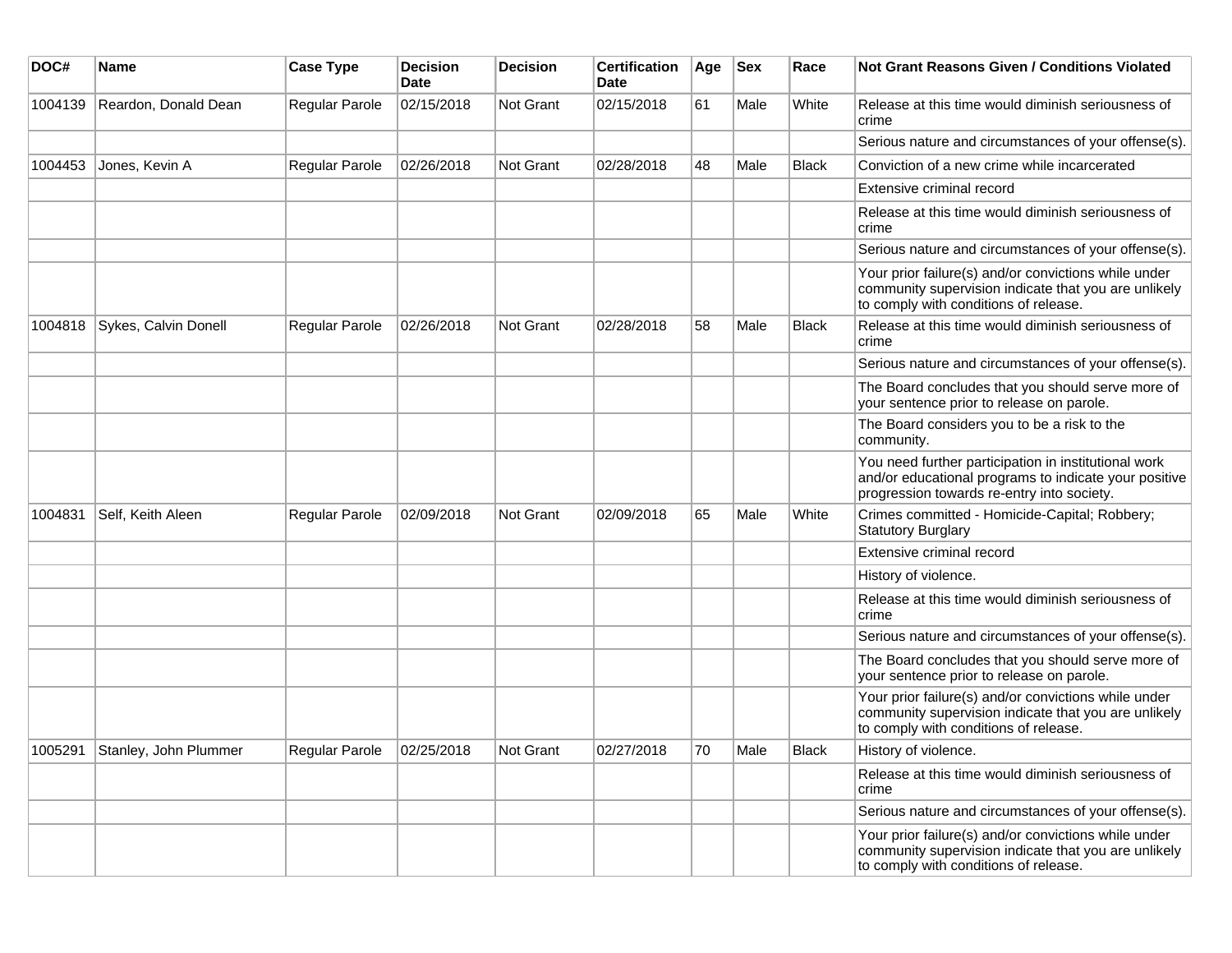| DOC#    | <b>Name</b>               | <b>Case Type</b> | <b>Decision</b><br><b>Date</b> | <b>Decision</b> | <b>Certification</b><br>Date | Age | Sex  | Race         | Not Grant Reasons Given / Conditions Violated                                                                                                        |
|---------|---------------------------|------------------|--------------------------------|-----------------|------------------------------|-----|------|--------------|------------------------------------------------------------------------------------------------------------------------------------------------------|
| 1005320 | Wright, Wilsean A         | Regular Parole   | 01/29/2018                     | Not Grant       | 02/01/2018                   | 43  | Male | <b>Black</b> | Crimes committed - Homicide/Murder; Robbery;<br>Heroin-Possess                                                                                       |
|         |                           |                  |                                |                 |                              |     |      |              | Release at this time would diminish seriousness of<br>crime                                                                                          |
|         |                           |                  |                                |                 |                              |     |      |              | Serious nature and circumstances of your offense(s).                                                                                                 |
| 1006343 | Hutchinson, Chris Shariff | Regular Parole   | 02/19/2018                     | Not Grant       | 02/21/2018                   | 48  | Male | <b>Black</b> | Crimes committed - Homicide-1st Degree; Use Of<br>Firearm In Felony                                                                                  |
|         |                           |                  |                                |                 |                              |     |      |              | History of violence.                                                                                                                                 |
|         |                           |                  |                                |                 |                              |     |      |              | Release at this time would diminish seriousness of<br>crime                                                                                          |
|         |                           |                  |                                |                 |                              |     |      |              | Serious nature and circumstances of your offense(s).                                                                                                 |
|         |                           |                  |                                |                 |                              |     |      |              | The Board concludes that you should serve more of<br>your sentence prior to release on parole.                                                       |
|         |                           |                  |                                |                 |                              |     |      |              | The Board considers you to be a risk to the<br>community.                                                                                            |
|         |                           |                  |                                |                 |                              |     |      |              | You need to show a longer period of stable<br>adjustment.                                                                                            |
| 1006405 | Silvestri, Joseph A       | Regular Parole   | 02/01/2018                     | Not Grant       | 02/05/2018                   | 77  | Male | White        | Crimes committed - Sex Assault, Rape; Sex Assault,<br>Rape; Aggravated Sexual Battery                                                                |
|         |                           |                  |                                |                 |                              |     |      |              | History of substance abuse.                                                                                                                          |
|         |                           |                  |                                |                 |                              |     |      |              | Release at this time would diminish seriousness of<br>crime                                                                                          |
|         |                           |                  |                                |                 |                              |     |      |              | Serious nature and circumstances of your offense(s).                                                                                                 |
|         |                           |                  |                                |                 |                              |     |      |              | The Board concludes that you should serve more of<br>your sentence prior to release on parole.                                                       |
| 1006915 | Thomas, Abe               | Geriatric        | 02/19/2018                     | Not Grant       | 02/20/2018                   | 63  | Male | <b>Black</b> | Considering your offense and your institutional<br>records, the Board concludes that you should serve<br>more of your sentence before being paroled. |
|         |                           |                  |                                |                 |                              |     |      |              | Conviction of a new crime while incarcerated                                                                                                         |
|         |                           |                  |                                |                 |                              |     |      |              | Crimes committed - Unlawful Wound/Bodily Injury;<br>Unlawful Wound/Bodily Injury; Unlawful<br>Wound/Bodily Injury                                    |
|         |                           |                  |                                |                 |                              |     |      |              | History of violence.                                                                                                                                 |
|         |                           |                  |                                |                 |                              |     |      |              | Serious nature and circumstances of your offense(s).                                                                                                 |
|         |                           |                  |                                |                 |                              |     |      |              | The Board considers you to be a risk to the<br>community.                                                                                            |
| 1006978 | Kidd, William Lee         | Regular Parole   | 02/15/2018                     | Not Grant       | 02/16/2018                   | 62  | Male | White        | Extensive criminal record                                                                                                                            |
|         |                           |                  |                                |                 |                              |     |      |              | Release at this time would diminish seriousness of<br>crime                                                                                          |
|         |                           |                  |                                |                 |                              |     |      |              | Serious nature and circumstances of your offense(s).                                                                                                 |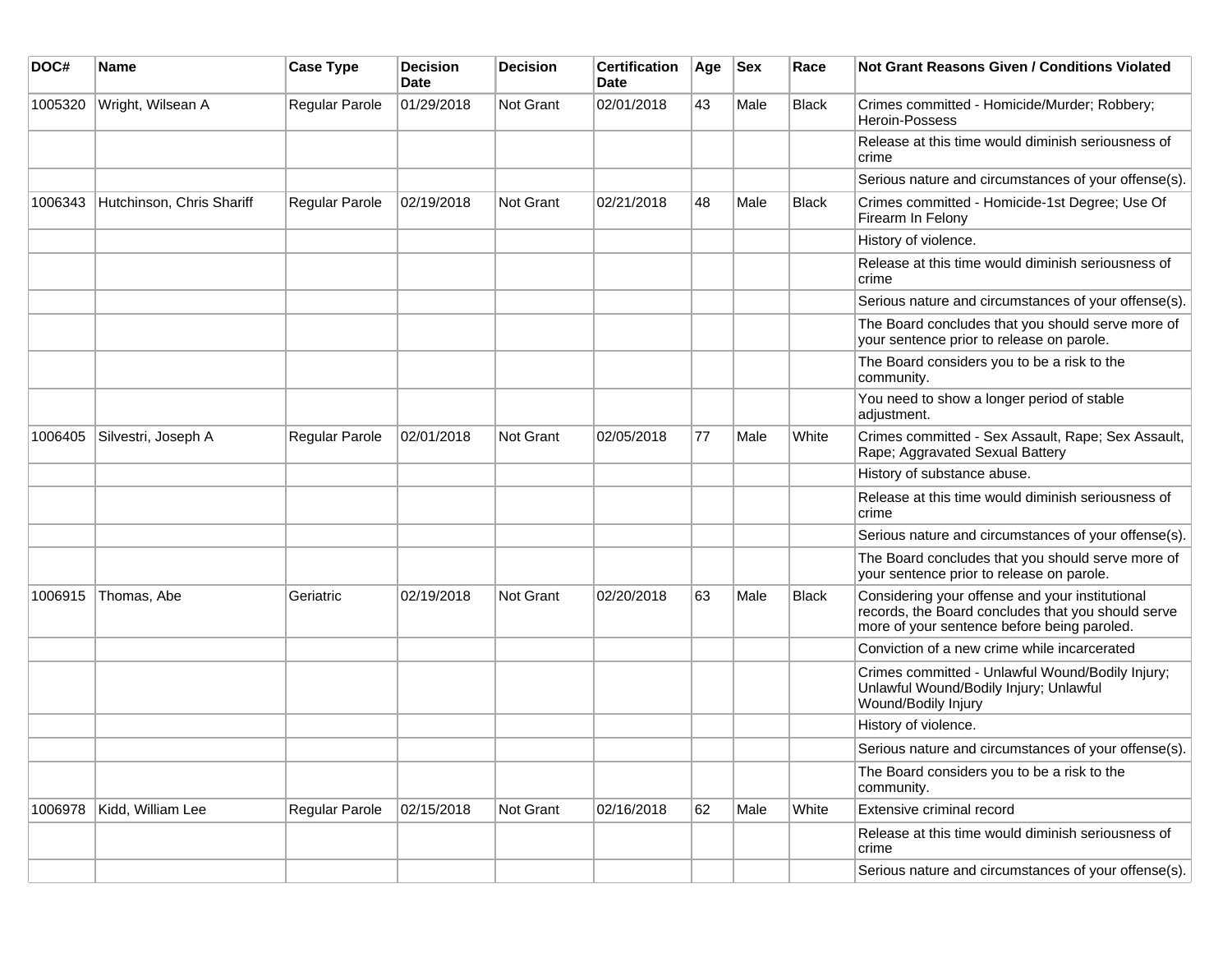| DOC#    | <b>Name</b>               | <b>Case Type</b> | <b>Decision</b><br><b>Date</b> | <b>Decision</b> | <b>Certification</b><br>Date | Age | <b>Sex</b> | Race         | <b>Not Grant Reasons Given / Conditions Violated</b>                                                                                                        |
|---------|---------------------------|------------------|--------------------------------|-----------------|------------------------------|-----|------------|--------------|-------------------------------------------------------------------------------------------------------------------------------------------------------------|
| 1006978 | Kidd, William Lee         | Regular Parole   | 02/15/2018                     | Not Grant       | 02/16/2018                   | 62  | Male       | White        | The Board concludes that you should serve more of<br>your sentence prior to release on parole.                                                              |
|         |                           |                  |                                |                 |                              |     |            |              | Your prior failure(s) and/or convictions while under<br>community supervision indicate that you are unlikely<br>to comply with conditions of release.       |
| 1008055 | Delgado, Richard Dwayne   | Geriatric        | 02/25/2018                     | Not Grant       | 02/27/2018                   | 61  | Male       | White        | Crimes committed - Homicide-2Nd-Degree; Use Of<br>Firearm In Felony                                                                                         |
|         |                           |                  |                                |                 |                              |     |            |              | Release at this time would diminish seriousness of<br>crime                                                                                                 |
|         |                           |                  |                                |                 |                              |     |            |              | The Board considers you to be a risk to the<br>community.                                                                                                   |
| 1008456 | Mills, Kevin Scott        | Regular Parole   | 02/22/2018                     | Not Grant       | 02/23/2018                   | 52  | Male       | <b>Black</b> | Considering your offense and your institutional<br>records, the Board concludes that you should serve<br>more of your sentence before being paroled.        |
|         |                           |                  |                                |                 |                              |     |            |              | Release at this time would diminish seriousness of<br>crime                                                                                                 |
|         |                           |                  |                                |                 |                              |     |            |              | Serious nature and circumstances of your offense(s).                                                                                                        |
|         |                           |                  |                                |                 |                              |     |            |              | The Board considers you to be a risk to the<br>community.                                                                                                   |
|         |                           |                  |                                |                 |                              |     |            |              | You need further participation in institutional work<br>and/or educational programs to indicate your positive<br>progression towards re-entry into society. |
|         |                           |                  |                                |                 |                              |     |            |              | You need to show a longer period of stable<br>adjustment.                                                                                                   |
|         |                           |                  |                                |                 |                              |     |            |              | Your record of institutional infractions indicates a<br>disregard for rules and that you are not ready to<br>conform to society.                            |
| 1009125 | Mayo, Jimmy Lee           | Geriatric        | 02/15/2018                     | Not Grant       | 02/20/2018                   | 66  | Male       | <b>Black</b> | Release at this time would diminish seriousness of<br>crime                                                                                                 |
|         |                           |                  |                                |                 |                              |     |            |              | Serious nature and circumstances of your offense(s).                                                                                                        |
|         |                           |                  |                                |                 |                              |     |            |              | The Board concludes that you should serve more of<br>your sentence prior to release on parole.                                                              |
|         |                           |                  |                                |                 |                              |     |            |              | The Board considers you to be a risk to the<br>community.                                                                                                   |
| 1009426 | Beck, John David          | Regular Parole   | 02/15/2018                     | Not Grant       | 02/16/2018                   | 56  | Male       | White        | Crimes committed - Homicide-1st Degree; Forgery;<br>Forgery                                                                                                 |
|         |                           |                  |                                |                 |                              |     |            |              | Release at this time would diminish seriousness of<br>crime                                                                                                 |
|         |                           |                  |                                |                 |                              |     |            |              | Serious nature and circumstances of your offense(s).                                                                                                        |
| 1009865 | Gordon, Milton Robert III | Regular Parole   | 02/01/2018                     | Not Grant       | 02/05/2018                   | 46  | Male       | <b>Black</b> | Conviction of a new crime while incarcerated                                                                                                                |
|         |                           |                  |                                |                 |                              |     |            |              | Extensive criminal record                                                                                                                                   |
|         |                           |                  |                                |                 |                              |     |            |              | History of substance abuse.                                                                                                                                 |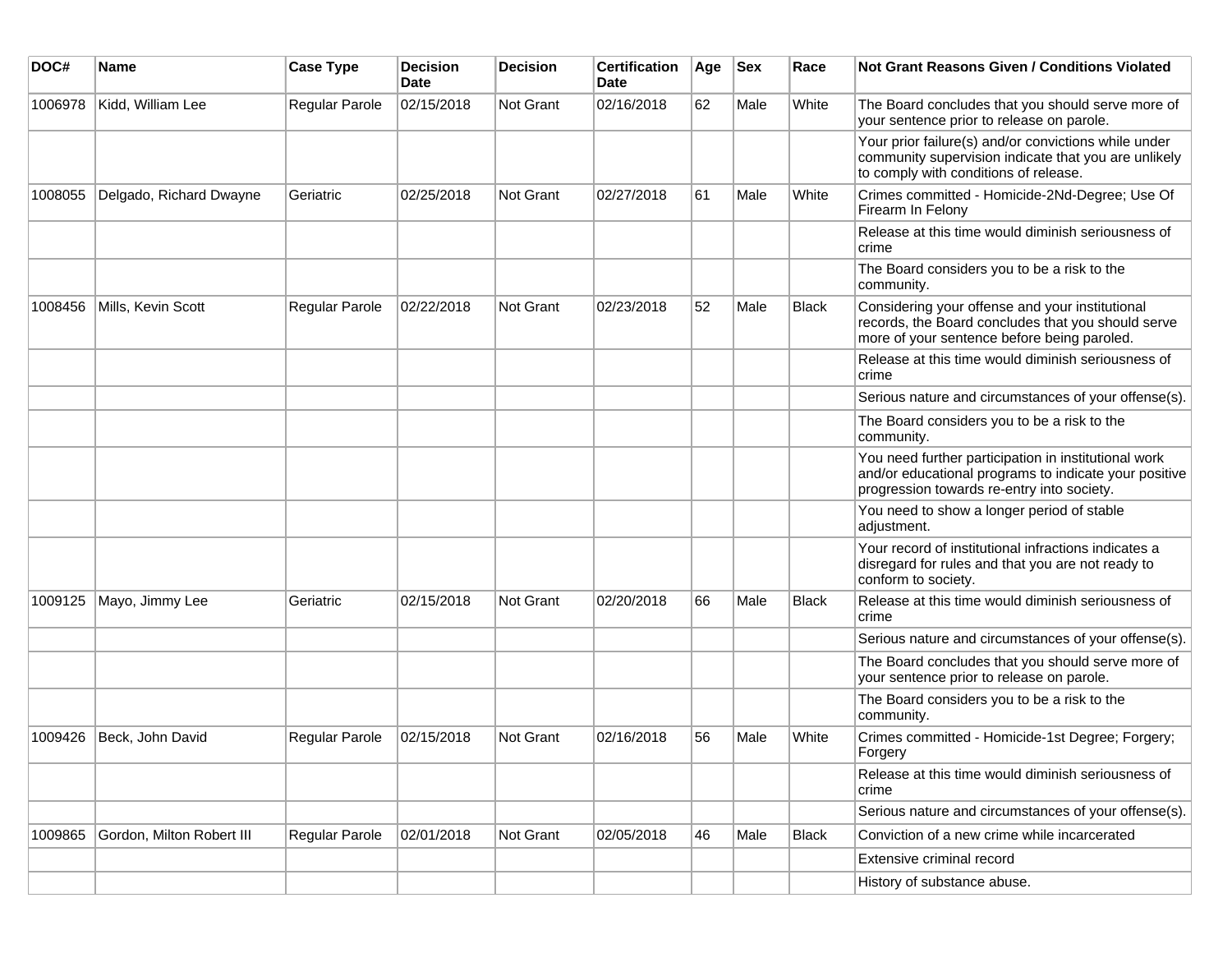| DOC#    | <b>Name</b>                | <b>Case Type</b> | <b>Decision</b><br>Date | <b>Decision</b>  | <b>Certification</b><br>Date | Age | <b>Sex</b> | Race         | <b>Not Grant Reasons Given / Conditions Violated</b>                                                                                                  |
|---------|----------------------------|------------------|-------------------------|------------------|------------------------------|-----|------------|--------------|-------------------------------------------------------------------------------------------------------------------------------------------------------|
| 1009865 | Gordon, Milton Robert III  | Regular Parole   | 02/01/2018              | <b>Not Grant</b> | 02/05/2018                   | 46  | Male       | Black        | Poor institutional adjustment (for example,<br>motivation/attitude, unfavorable reports, lack of<br>program involvement, etc.)                        |
|         |                            |                  |                         |                  |                              |     |            |              | Release at this time would diminish seriousness of<br>crime                                                                                           |
|         |                            |                  |                         |                  |                              |     |            |              | Serious nature and circumstances of your offense(s).                                                                                                  |
|         |                            |                  |                         |                  |                              |     |            |              | The Board concludes that you should serve more of<br>your sentence prior to release on parole.                                                        |
|         |                            |                  |                         |                  |                              |     |            |              | You need to show a longer period of stable<br>adjustment.                                                                                             |
|         |                            |                  |                         |                  |                              |     |            |              | Your prior failure(s) and/or convictions while under<br>community supervision indicate that you are unlikely<br>to comply with conditions of release. |
| 1009881 | Sills, Robert Edward Jr.   | Regular Parole   | 02/06/2018              | Not Grant        | 02/08/2018                   | 47  | Male       | <b>Black</b> | Crimes committed - Homicide/Murder; Robbery;<br>Robbery                                                                                               |
|         |                            |                  |                         |                  |                              |     |            |              | Release at this time would diminish seriousness of<br>crime                                                                                           |
|         |                            |                  |                         |                  |                              |     |            |              | The Board concludes that you should serve more of<br>your sentence prior to release on parole.                                                        |
| 1010195 | Rashad, Jamil Ali          | Geriatric        | 02/13/2018              | Not Grant        | 02/15/2018                   | 64  | Male       | <b>Black</b> | Extensive criminal record                                                                                                                             |
|         |                            |                  |                         |                  |                              |     |            |              | The Board concludes that you should serve more of<br>your sentence prior to release on parole.                                                        |
|         |                            |                  |                         |                  |                              |     |            |              | Your prior failure(s) and/or convictions while under<br>community supervision indicate that you are unlikely<br>to comply with conditions of release. |
| 1010849 | Babar, Peter W             | Regular Parole   | 02/05/2018              | <b>Not Grant</b> | 02/08/2018                   | 46  | Male       | White        | Release at this time would diminish seriousness of<br>crime                                                                                           |
|         |                            |                  |                         |                  |                              |     |            |              | Serious nature and circumstances of your offense(s).                                                                                                  |
|         |                            |                  |                         |                  |                              |     |            |              | Your prior failure(s) and/or convictions while under<br>community supervision indicate that you are unlikely<br>to comply with conditions of release. |
| 1011183 | Hagen, Archie L Jr.        | Regular Parole   | 02/11/2018              | <b>Not Grant</b> | 02/13/2018                   | 62  | Male       | White        | Crimes committed - Kidnap - Attempted; Forcible<br>Sodomy                                                                                             |
|         |                            |                  |                         |                  |                              |     |            |              | Release at this time would diminish seriousness of<br>crime                                                                                           |
|         |                            |                  |                         |                  |                              |     |            |              | Serious nature and circumstances of your offense(s).                                                                                                  |
|         |                            |                  |                         |                  |                              |     |            |              | The Board concludes that you should serve more of<br>your sentence prior to release on parole.                                                        |
|         |                            |                  |                         |                  |                              |     |            |              | The Board considers you to be a risk to the<br>community.                                                                                             |
| 1011378 | Gruetzmacher, William Gary | Regular Parole   | 02/08/2018              | Not Grant        | 02/12/2018                   | 57  | Male       | White        | Crimes committed - Kidnap/Abduct; Sex Assault,<br>Rape; Malicious Wounding                                                                            |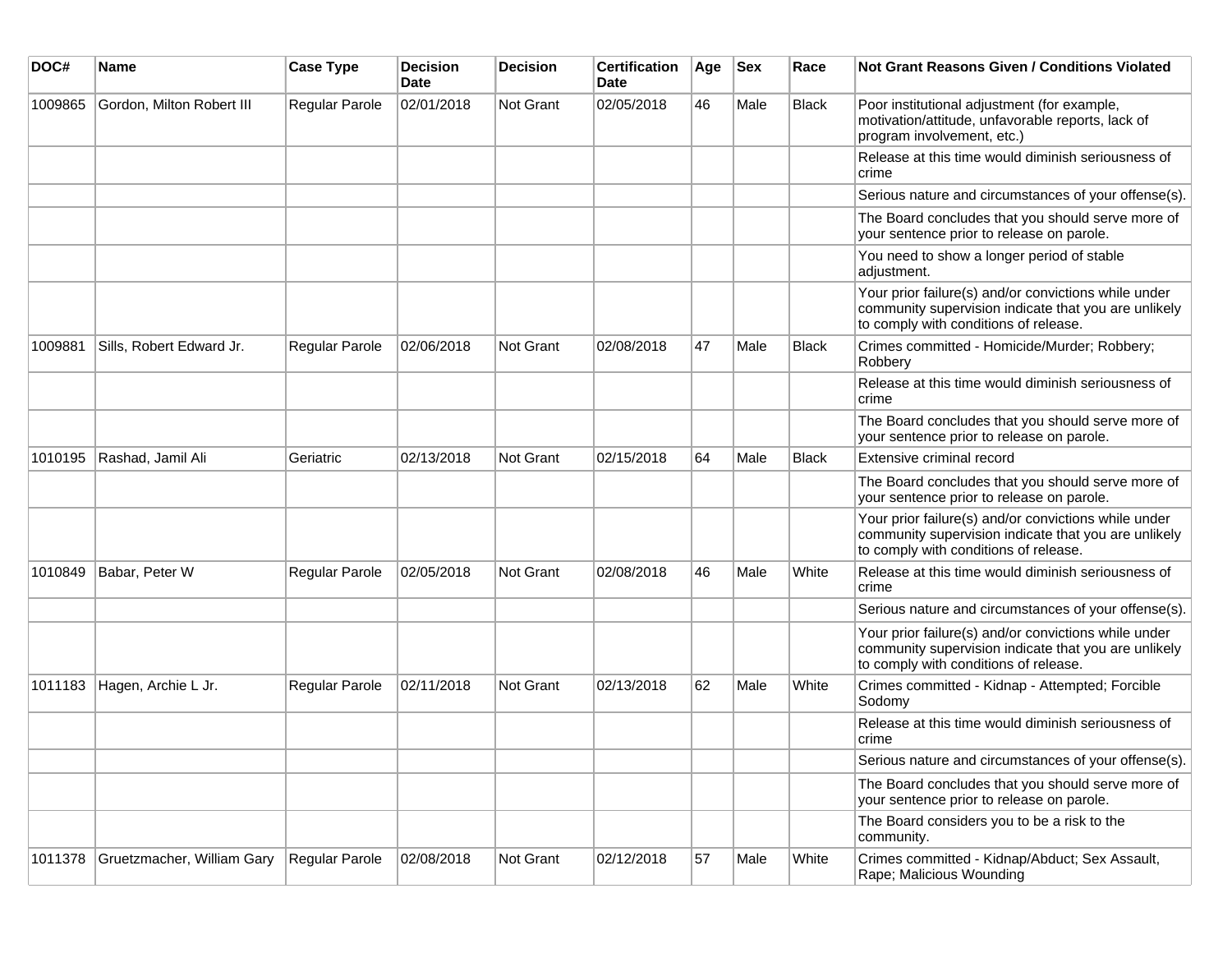| DOC#    | <b>Name</b>                | <b>Case Type</b>      | <b>Decision</b><br><b>Date</b> | <b>Decision</b> | <b>Certification</b><br>Date | Age | <b>Sex</b> | Race  | <b>Not Grant Reasons Given / Conditions Violated</b>                                                                                                        |
|---------|----------------------------|-----------------------|--------------------------------|-----------------|------------------------------|-----|------------|-------|-------------------------------------------------------------------------------------------------------------------------------------------------------------|
| 1011378 | Gruetzmacher, William Gary | Regular Parole        | 02/08/2018                     | Not Grant       | 02/12/2018                   | 57  | Male       | White | Extensive criminal record                                                                                                                                   |
|         |                            |                       |                                |                 |                              |     |            |       | Release at this time would diminish seriousness of<br>crime                                                                                                 |
|         |                            |                       |                                |                 |                              |     |            |       | Serious nature and circumstances of your offense(s).                                                                                                        |
|         |                            |                       |                                |                 |                              |     |            |       | The Board concludes that you should serve more of<br>your sentence prior to release on parole.                                                              |
|         |                            |                       |                                |                 |                              |     |            |       | The Board considers you to be a risk to the<br>community.                                                                                                   |
| 1012505 | White, Terry Ralph         | Regular Parole        | 02/24/2018                     | Not Grant       | 02/26/2018                   | 54  | Male       | White | No Interest in Parole                                                                                                                                       |
| 1012639 | Epps, Harold Lester II     | <b>Regular Parole</b> | 02/20/2018                     | Not Grant       | 02/21/2018                   | 54  | Male       | Black | Extensive criminal record                                                                                                                                   |
|         |                            |                       |                                |                 |                              |     |            |       | Release at this time would diminish seriousness of<br>crime                                                                                                 |
|         |                            |                       |                                |                 |                              |     |            |       | The Board considers you to be a risk to the<br>community.                                                                                                   |
|         |                            |                       |                                |                 |                              |     |            |       | You need further participation in institutional work<br>and/or educational programs to indicate your positive<br>progression towards re-entry into society. |
|         |                            |                       |                                |                 |                              |     |            |       | Your prior failure(s) and/or convictions while under<br>community supervision indicate that you are unlikely<br>to comply with conditions of release.       |
| 1014456 | Gordon, Carl Dwayne        | Regular Parole        | 02/24/2018                     | Not Grant       | 02/26/2018                   | 54  | Male       | Black | No Interest in Parole                                                                                                                                       |
| 1016091 | Renoir, Pierre Auguste     | Geriatric             | 02/26/2018                     | Not Grant       | 02/28/2018                   | 60  | Male       | White | No Interest in Parole                                                                                                                                       |
| 1016956 | France, Charles            | Regular Parole        | 02/25/2018                     | Not Grant       | 02/27/2018                   | 51  | Male       | Black | Considering your offense and your institutional<br>records, the Board concludes that you should serve<br>more of your sentence before being paroled.        |
|         |                            |                       |                                |                 |                              |     |            |       | Conviction of a new crime while incarcerated                                                                                                                |
|         |                            |                       |                                |                 |                              |     |            |       | Crimes committed - Forcible Sodomy; Forcible<br>Sodomy; Unlawful Wound/Bodily Injury                                                                        |
|         |                            |                       |                                |                 |                              |     |            |       | Extensive criminal record                                                                                                                                   |
|         |                            |                       |                                |                 |                              |     |            |       | Poor institutional adjustment (for example,<br>motivation/attitude, unfavorable reports, lack of<br>program involvement, etc.)                              |
|         |                            |                       |                                |                 |                              |     |            |       | Serious nature and circumstances of your offense(s).                                                                                                        |
|         |                            |                       |                                |                 |                              |     |            |       | Your record of institutional infractions indicates a<br>disregard for rules and that you are not ready to<br>conform to society.                            |
| 1017579 | Medina, Paublo Vega        | Regular Parole        | 01/28/2018                     | Not Grant       | 02/01/2018                   | 58  | Male       | Black | Poor institutional adjustment (for example,<br>motivation/attitude, unfavorable reports, lack of<br>program involvement, etc.)                              |
|         |                            |                       |                                |                 |                              |     |            |       | Release at this time would diminish seriousness of<br>crime                                                                                                 |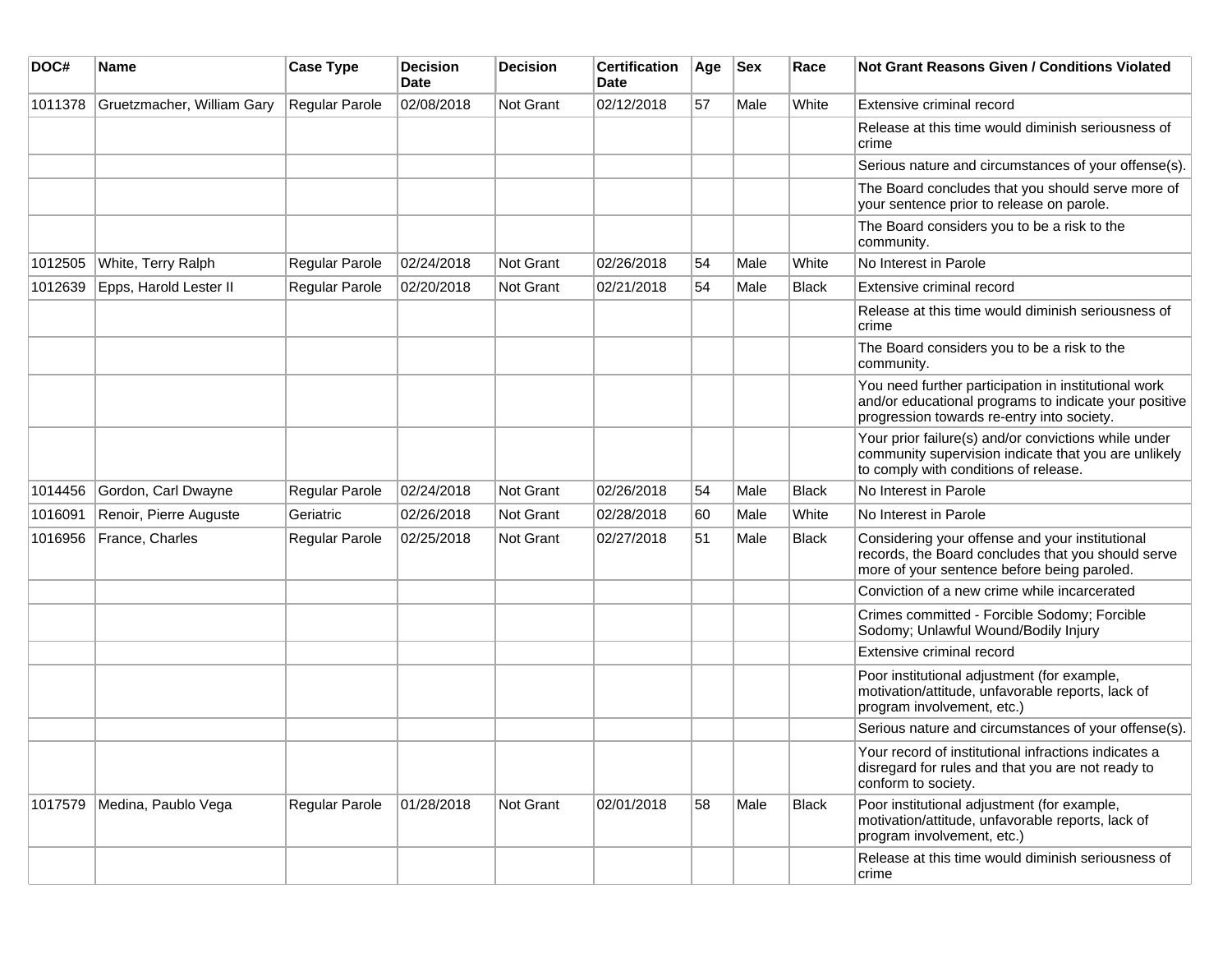| DOC#    | <b>Name</b>              | <b>Case Type</b> | <b>Decision</b><br><b>Date</b> | <b>Decision</b>  | <b>Certification</b><br>Date | Age | <b>Sex</b>   | Race         | Not Grant Reasons Given / Conditions Violated                                                                                                         |
|---------|--------------------------|------------------|--------------------------------|------------------|------------------------------|-----|--------------|--------------|-------------------------------------------------------------------------------------------------------------------------------------------------------|
| 1017579 | Medina, Paublo Vega      | Regular Parole   | 01/28/2018                     | Not Grant        | 02/01/2018                   | 58  | Male         | <b>Black</b> | Serious nature and circumstances of your offense(s).                                                                                                  |
| 1017931 | Johnson, Stewart Anthony | Regular Parole   | 02/20/2018                     | Not Grant        | 02/21/2018                   | 50  | Male         | <b>Black</b> | Considering your offense and your institutional<br>records, the Board concludes that you should serve<br>more of your sentence before being paroled.  |
|         |                          |                  |                                |                  |                              |     |              |              | Extensive criminal record                                                                                                                             |
|         |                          |                  |                                |                  |                              |     |              |              | History of substance abuse.                                                                                                                           |
|         |                          |                  |                                |                  |                              |     |              |              | History of violence.                                                                                                                                  |
|         |                          |                  |                                |                  |                              |     |              |              | Release at this time would diminish seriousness of<br>crime                                                                                           |
|         |                          |                  |                                |                  |                              |     |              |              | Serious nature and circumstances of your offense(s).                                                                                                  |
|         |                          |                  |                                |                  |                              |     |              |              | The Board considers you to be a risk to the<br>community.                                                                                             |
| 1018428 | Edwards, Karen Denise    | Regular Parole   | 02/13/2018                     | Not Grant        | 02/13/2018                   | 62  | Female Black |              | Release at this time would diminish seriousness of<br>crime                                                                                           |
|         |                          |                  |                                |                  |                              |     |              |              | Serious nature and circumstances of your offense(s).                                                                                                  |
|         |                          |                  |                                |                  |                              |     |              |              | The Board concludes that you should serve more of<br>your sentence prior to release on parole.                                                        |
|         |                          |                  |                                |                  |                              |     |              |              | You need to show a longer period of stable<br>adjustment.                                                                                             |
|         |                          |                  |                                |                  |                              |     |              |              | Your prior failure(s) and/or convictions while under<br>community supervision indicate that you are unlikely<br>to comply with conditions of release. |
|         |                          |                  |                                |                  |                              |     |              |              | Your record indicates a serious disregard for the<br>property rights of others.                                                                       |
| 1018913 | Mccain, Dennis Delgado   | Regular Parole   | 02/01/2018                     | <b>Not Grant</b> | 02/01/2018                   | 55  | Male         | <b>Black</b> | Release at this time would diminish seriousness of<br>crime                                                                                           |
|         |                          |                  |                                |                  |                              |     |              |              | Serious nature and circumstances of your offense(s).                                                                                                  |
|         |                          |                  |                                |                  |                              |     |              |              | The Board concludes that you should serve more of<br>your sentence prior to release on parole.                                                        |
|         |                          |                  |                                |                  |                              |     |              |              | You need to show a longer period of stable<br>adjustment.                                                                                             |
| 1019475 | Adams, Daniel N          | Regular Parole   | 02/08/2018                     | <b>Not Grant</b> | 02/08/2018                   | 57  | Male         | Black        | Crimes committed - Homicide/Murder                                                                                                                    |
|         |                          |                  |                                |                  |                              |     |              |              | History of substance abuse.                                                                                                                           |
|         |                          |                  |                                |                  |                              |     |              |              | History of violence.                                                                                                                                  |
|         |                          |                  |                                |                  |                              |     |              |              | Release at this time would diminish seriousness of<br>crime                                                                                           |
|         |                          |                  |                                |                  |                              |     |              |              | Serious nature and circumstances of your offense(s).                                                                                                  |
| 1020048 | Coleman, Walter R        | Regular Parole   | 02/08/2018                     | Not Grant        | 02/12/2018                   | 51  | Male         | <b>Black</b> | History of substance abuse.                                                                                                                           |
|         |                          |                  |                                |                  |                              |     |              |              | History of violence.                                                                                                                                  |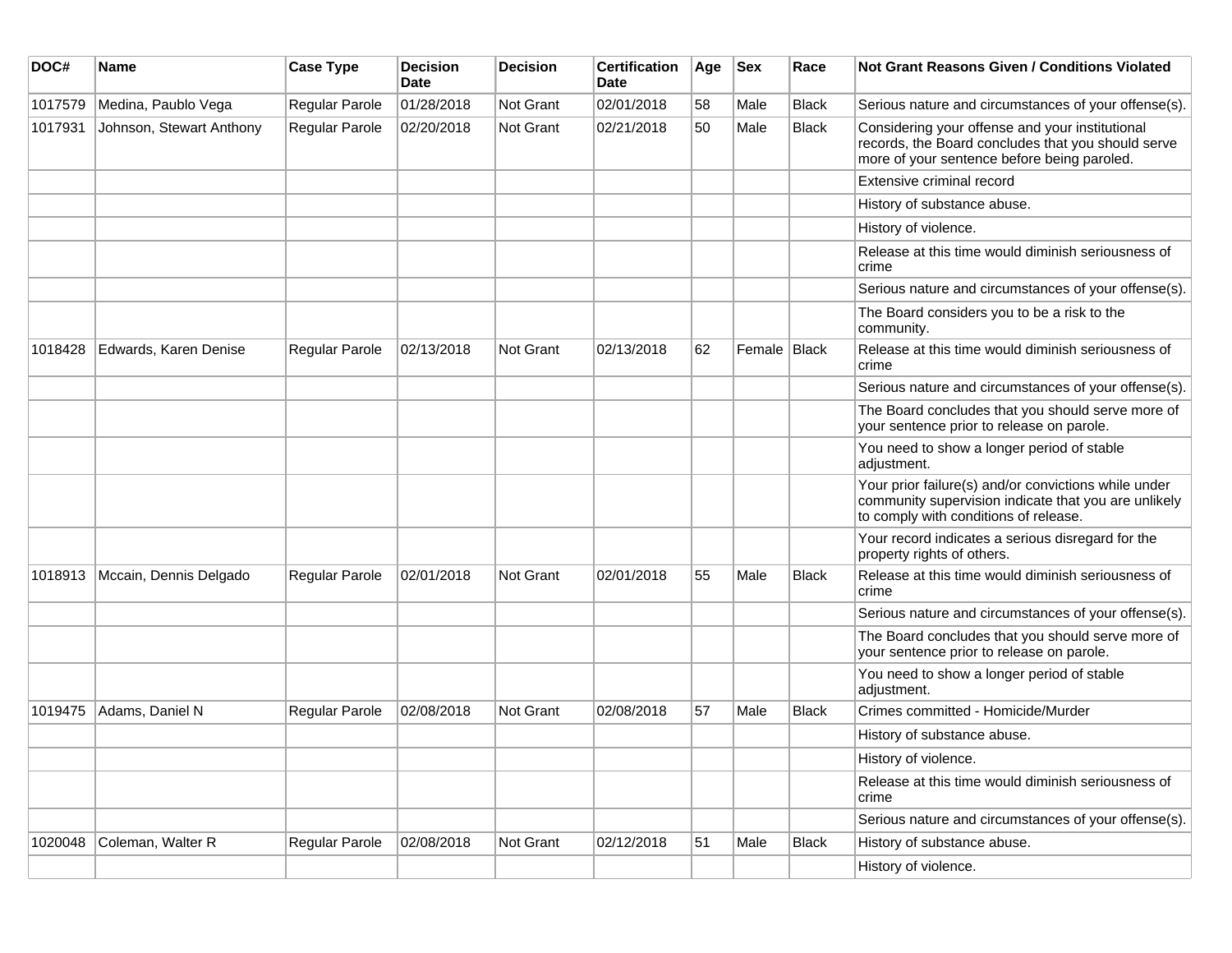| DOC#    | <b>Name</b>               | <b>Case Type</b> | <b>Decision</b><br><b>Date</b> | <b>Decision</b>  | <b>Certification</b><br>Date | Age | <b>Sex</b> | Race         | Not Grant Reasons Given / Conditions Violated                                                                                                         |
|---------|---------------------------|------------------|--------------------------------|------------------|------------------------------|-----|------------|--------------|-------------------------------------------------------------------------------------------------------------------------------------------------------|
| 1020048 | Coleman, Walter R         | Regular Parole   | 02/08/2018                     | Not Grant        | 02/12/2018                   | 51  | Male       | Black        | Release at this time would diminish seriousness of<br>crime                                                                                           |
|         |                           |                  |                                |                  |                              |     |            |              | Serious nature and circumstances of your offense(s).                                                                                                  |
|         |                           |                  |                                |                  |                              |     |            |              | Your prior failure(s) and/or convictions while under<br>community supervision indicate that you are unlikely<br>to comply with conditions of release. |
| 1020513 | Fender, John Robert       | Regular Parole   | 02/04/2018                     | <b>Not Grant</b> | 02/05/2018                   | 65  | Male       | White        | Crimes committed - Forcible Sodomy; Forcible<br>Sodomy                                                                                                |
|         |                           |                  |                                |                  |                              |     |            |              | Release at this time would diminish seriousness of<br>crime                                                                                           |
|         |                           |                  |                                |                  |                              |     |            |              | Serious nature and circumstances of your offense(s).                                                                                                  |
|         |                           |                  |                                |                  |                              |     |            |              | The Board concludes that you should serve more of<br>your sentence prior to release on parole.                                                        |
|         |                           |                  |                                |                  |                              |     |            |              | The Board considers you to be a risk to the<br>community.                                                                                             |
| 1020974 | Martin, Daniel Joseph     | Regular Parole   | 02/10/2018                     | <b>Not Grant</b> | 02/12/2018                   | 52  | Male       | White        | Crimes committed - Abduct-No Ransom Or Asslt;<br>Sex Assault, Rape; Sex Asslt-Sodomy-Girl-Gun                                                         |
|         |                           |                  |                                |                  |                              |     |            |              | Extensive criminal record                                                                                                                             |
|         |                           |                  |                                |                  |                              |     |            |              | History of substance abuse.                                                                                                                           |
|         |                           |                  |                                |                  |                              |     |            |              | History of violence.                                                                                                                                  |
|         |                           |                  |                                |                  |                              |     |            |              | Release at this time would diminish seriousness of<br>crime                                                                                           |
|         |                           |                  |                                |                  |                              |     |            |              | The Board concludes that you should serve more of<br>your sentence prior to release on parole.                                                        |
|         |                           |                  |                                |                  |                              |     |            |              | The Board considers you to be a risk to the<br>community.                                                                                             |
| 1021165 | Hakahan, Benyahmin Yliyah | Regular Parole   | 02/10/2018                     | <b>Not Grant</b> | 02/13/2018                   | 47  | Male       | <b>Black</b> | Crimes committed - Aggravated Sexual Battery;<br>Malicious Wounding; Malicious Wounding                                                               |
|         |                           |                  |                                |                  |                              |     |            |              | Serious nature and circumstances of your offense(s).                                                                                                  |
|         |                           |                  |                                |                  |                              |     |            |              | The Board considers you to be a risk to the<br>community.                                                                                             |
| 1022219 | Holland, Javis Enos       | Geriatric        | 02/13/2018                     | Not Grant        | 02/13/2018                   | 60  | Male       | <b>Black</b> | Crimes committed - Homicide/Murder;<br>Homicide/Murder; Robbery                                                                                       |
|         |                           |                  |                                |                  |                              |     |            |              | History of violence.                                                                                                                                  |
|         |                           |                  |                                |                  |                              |     |            |              | Release at this time would diminish seriousness of<br>crime                                                                                           |
|         |                           |                  |                                |                  |                              |     |            |              | Serious nature and circumstances of your offense(s).                                                                                                  |
|         |                           |                  |                                |                  |                              |     |            |              | The Board concludes that you should serve more of<br>your sentence prior to release on parole.                                                        |
|         |                           |                  |                                |                  |                              |     |            |              | The Board considers you to be a risk to the<br>community.                                                                                             |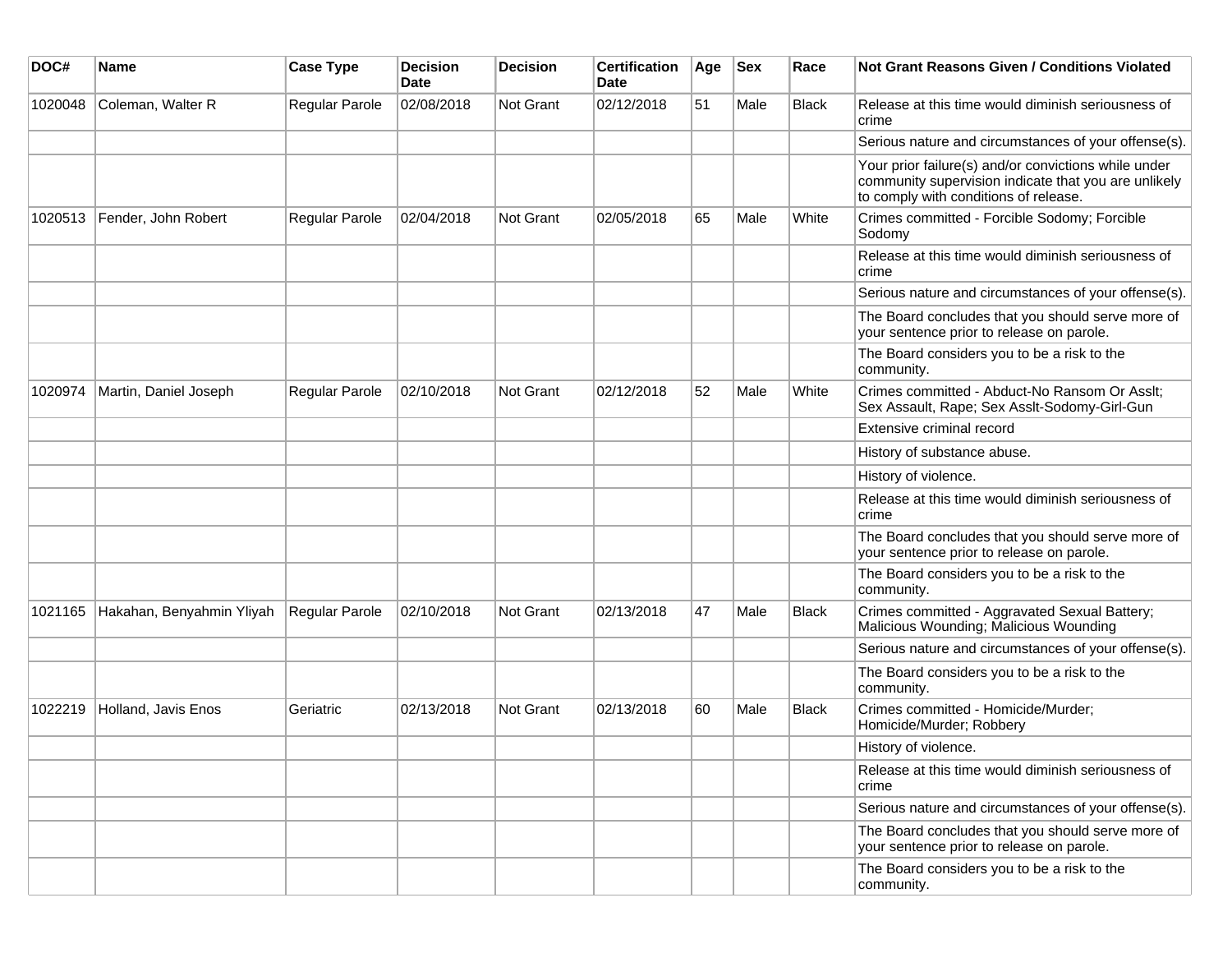| DOC#    | <b>Name</b>                | <b>Case Type</b>    | <b>Decision</b><br><b>Date</b> | <b>Decision</b> | <b>Certification</b><br>Date | Age | <b>Sex</b> | Race         | <b>Not Grant Reasons Given / Conditions Violated</b>                                                                                                  |
|---------|----------------------------|---------------------|--------------------------------|-----------------|------------------------------|-----|------------|--------------|-------------------------------------------------------------------------------------------------------------------------------------------------------|
| 1022666 | Wainwright, Ottis Lee      | Geriatric           | 02/20/2018                     | Not Grant       | 02/22/2018                   | 61  | Male       | <b>Black</b> | Serious nature and circumstances of your offense(s).                                                                                                  |
|         |                            |                     |                                |                 |                              |     |            |              | The Board considers you to be a risk to the<br>community.                                                                                             |
|         |                            |                     |                                |                 |                              |     |            |              | You need to show a longer period of stable<br>adjustment.                                                                                             |
|         |                            |                     |                                |                 |                              |     |            |              | Your prior failure(s) and/or convictions while under<br>community supervision indicate that you are unlikely<br>to comply with conditions of release. |
| 1023225 | Greenlaw, Thomas George    | <b>Board Review</b> | 02/12/2018                     | Not Grant       | 02/13/2018                   | 59  | Male       | White        | Extensive criminal record                                                                                                                             |
|         |                            |                     |                                |                 |                              |     |            |              | History of substance abuse.                                                                                                                           |
|         |                            |                     |                                |                 |                              |     |            |              | Poor institutional adjustment (for example,<br>motivation/attitude, unfavorable reports, lack of<br>program involvement, etc.)                        |
|         |                            |                     |                                |                 |                              |     |            |              | Release at this time would diminish seriousness of<br>crime                                                                                           |
|         |                            |                     |                                |                 |                              |     |            |              | Your prior failure(s) and/or convictions while under<br>community supervision indicate that you are unlikely<br>to comply with conditions of release. |
|         |                            |                     |                                |                 |                              |     |            |              | Your record of institutional infractions indicates a<br>disregard for rules and that you are not ready to<br>conform to society.                      |
| 1023287 | Lawrence, Michael          | Geriatric           | 02/13/2018                     | Not Grant       | 02/15/2018                   | 60  | Male       | <b>Black</b> | Extensive criminal record                                                                                                                             |
|         |                            |                     |                                |                 |                              |     |            |              | History of violence.                                                                                                                                  |
|         |                            |                     |                                |                 |                              |     |            |              | Poor institutional adjustment (for example,<br>motivation/attitude, unfavorable reports, lack of<br>program involvement, etc.)                        |
|         |                            |                     |                                |                 |                              |     |            |              | Release at this time would diminish seriousness of<br>crime                                                                                           |
|         |                            |                     |                                |                 |                              |     |            |              | Serious nature and circumstances of your offense(s).                                                                                                  |
|         |                            |                     |                                |                 |                              |     |            |              | The Board considers you to be a risk to the<br>community.                                                                                             |
|         |                            |                     |                                |                 |                              |     |            |              | Your prior failure(s) and/or convictions while under<br>community supervision indicate that you are unlikely<br>to comply with conditions of release. |
|         |                            |                     |                                |                 |                              |     |            |              | Your record of institutional infractions indicates a<br>disregard for rules and that you are not ready to<br>conform to society.                      |
| 1023586 | Hinkle, Paul Bryan         | Geriatric           | 02/15/2018                     | Not Grant       | 02/15/2018                   | 62  | Male       | White        | Release at this time would diminish seriousness of<br>crime                                                                                           |
|         |                            |                     |                                |                 |                              |     |            |              | Serious nature and circumstances of your offense(s).                                                                                                  |
|         | 1023630 Bradley, Ricky Ray | Regular Parole      | 02/05/2018                     | Not Grant       | 02/08/2018                   | 60  | Male       | White        | Conviction of a new crime while incarcerated                                                                                                          |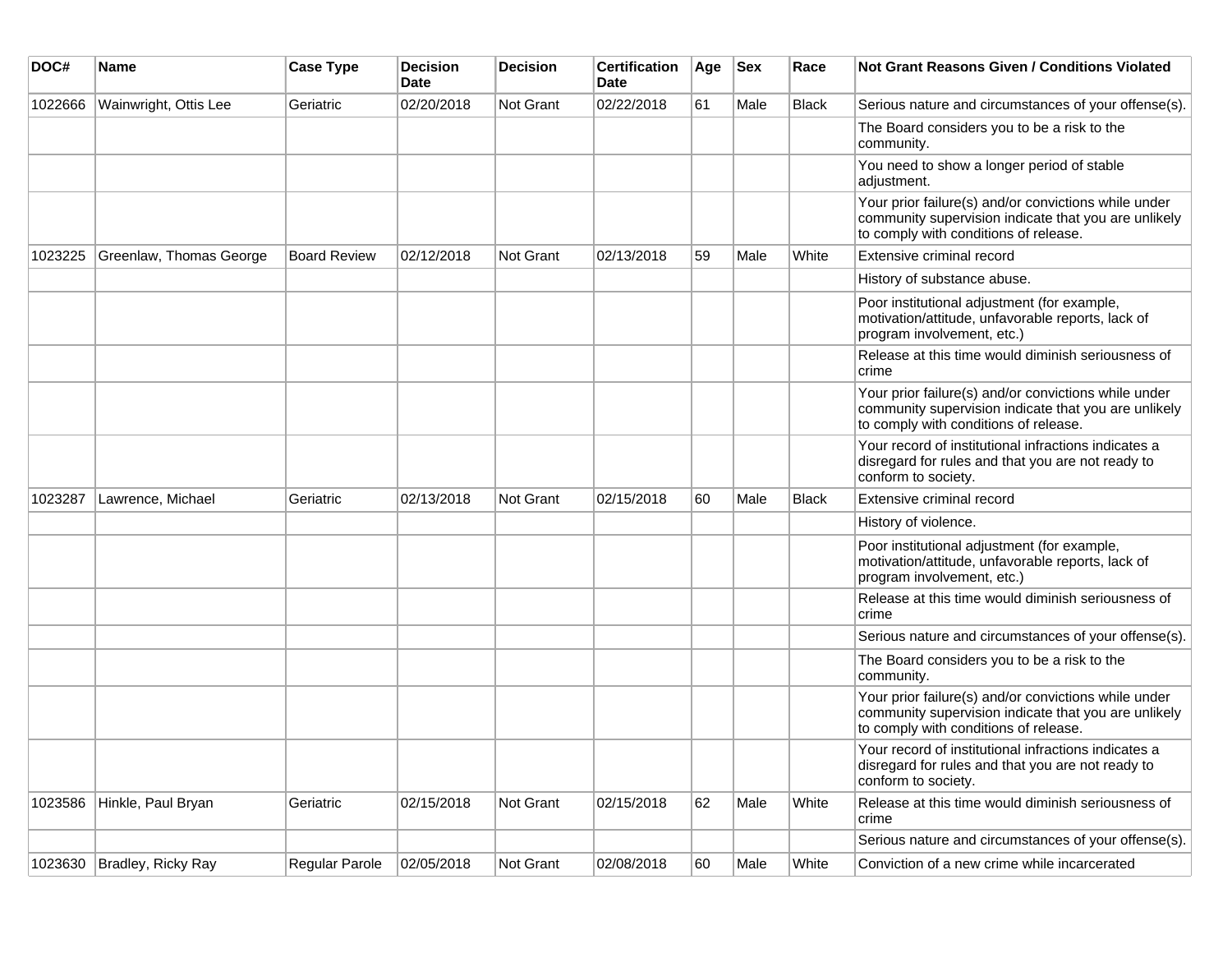| DOC#    | <b>Name</b>            | <b>Case Type</b> | <b>Decision</b><br><b>Date</b> | <b>Decision</b>  | <b>Certification</b><br>Date | Age | <b>Sex</b> | Race         | <b>Not Grant Reasons Given / Conditions Violated</b>                                                                                                  |
|---------|------------------------|------------------|--------------------------------|------------------|------------------------------|-----|------------|--------------|-------------------------------------------------------------------------------------------------------------------------------------------------------|
| 1023630 | Bradley, Ricky Ray     | Regular Parole   | 02/05/2018                     | Not Grant        | 02/08/2018                   | 60  | Male       | White        | Extensive criminal record                                                                                                                             |
|         |                        |                  |                                |                  |                              |     |            |              | The Board concludes that you should serve more of<br>your sentence prior to release on parole.                                                        |
|         |                        |                  |                                |                  |                              |     |            |              | The Board considers you to be a risk to the<br>community.                                                                                             |
|         |                        |                  |                                |                  |                              |     |            |              | Your prior failure(s) and/or convictions while under<br>community supervision indicate that you are unlikely<br>to comply with conditions of release. |
|         |                        |                  |                                |                  |                              |     |            |              | Your record indicates a serious disregard for the<br>property rights of others.                                                                       |
| 1023926 | Clark, Timothy Purcell | Regular Parole   | 02/01/2018                     | <b>Not Grant</b> | 02/08/2018                   | 39  | Male       | Black        | Release at this time would diminish seriousness of<br>crime                                                                                           |
|         |                        |                  |                                |                  |                              |     |            |              | Serious nature and circumstances of your offense(s).                                                                                                  |
|         |                        |                  |                                |                  |                              |     |            |              | The Board concludes that you should serve more of<br>your sentence prior to release on parole.                                                        |
| 1024363 | Bradley, Nelson        | Regular Parole   | 01/28/2018                     | <b>Not Grant</b> | 02/01/2018                   | 55  | Male       | <b>Black</b> | Crimes committed - Homicide-1st Degree                                                                                                                |
|         |                        |                  |                                |                  |                              |     |            |              | Release at this time would diminish seriousness of<br>crime                                                                                           |
|         |                        |                  |                                |                  |                              |     |            |              | Serious nature and circumstances of your offense(s).                                                                                                  |
| 1025607 | Seaman, Terrance Wayne | Regular Parole   | 02/06/2018                     | Not Grant        | 02/12/2018                   | 74  | Male       | White        | Considering your offense and your institutional<br>records, the Board concludes that you should serve<br>more of your sentence before being paroled.  |
|         |                        |                  |                                |                  |                              |     |            |              | Release at this time would diminish seriousness of<br>crime                                                                                           |
|         |                        |                  |                                |                  |                              |     |            |              | Serious nature and circumstances of your offense(s).                                                                                                  |
|         |                        |                  |                                |                  |                              |     |            |              | The Board considers you to be a risk to the<br>community.                                                                                             |
| 1025925 | Bland, William         | Regular Parole   | 02/15/2018                     | Not Grant        | 02/20/2018                   | 62  | Male       | <b>Black</b> | Extensive criminal record                                                                                                                             |
|         |                        |                  |                                |                  |                              |     |            |              | Poor institutional adjustment (for example,<br>motivation/attitude, unfavorable reports, lack of<br>program involvement, etc.)                        |
|         |                        |                  |                                |                  |                              |     |            |              | Serious nature and circumstances of your offense(s).                                                                                                  |
|         |                        |                  |                                |                  |                              |     |            |              | Your prior failure(s) and/or convictions while under<br>community supervision indicate that you are unlikely<br>to comply with conditions of release. |
| 1026816 | Huiett, Solomon Barry  | Regular Parole   | 02/01/2018                     | Not Grant        | 02/05/2018                   | 54  | Male       | <b>Black</b> | Conviction of a new crime while incarcerated                                                                                                          |
|         |                        |                  |                                |                  |                              |     |            |              | Extensive criminal record                                                                                                                             |
|         |                        |                  |                                |                  |                              |     |            |              | History of substance abuse.                                                                                                                           |
|         |                        |                  |                                |                  |                              |     |            |              | History of violence.                                                                                                                                  |
|         |                        |                  |                                |                  |                              |     |            |              | Serious nature and circumstances of your offense(s).                                                                                                  |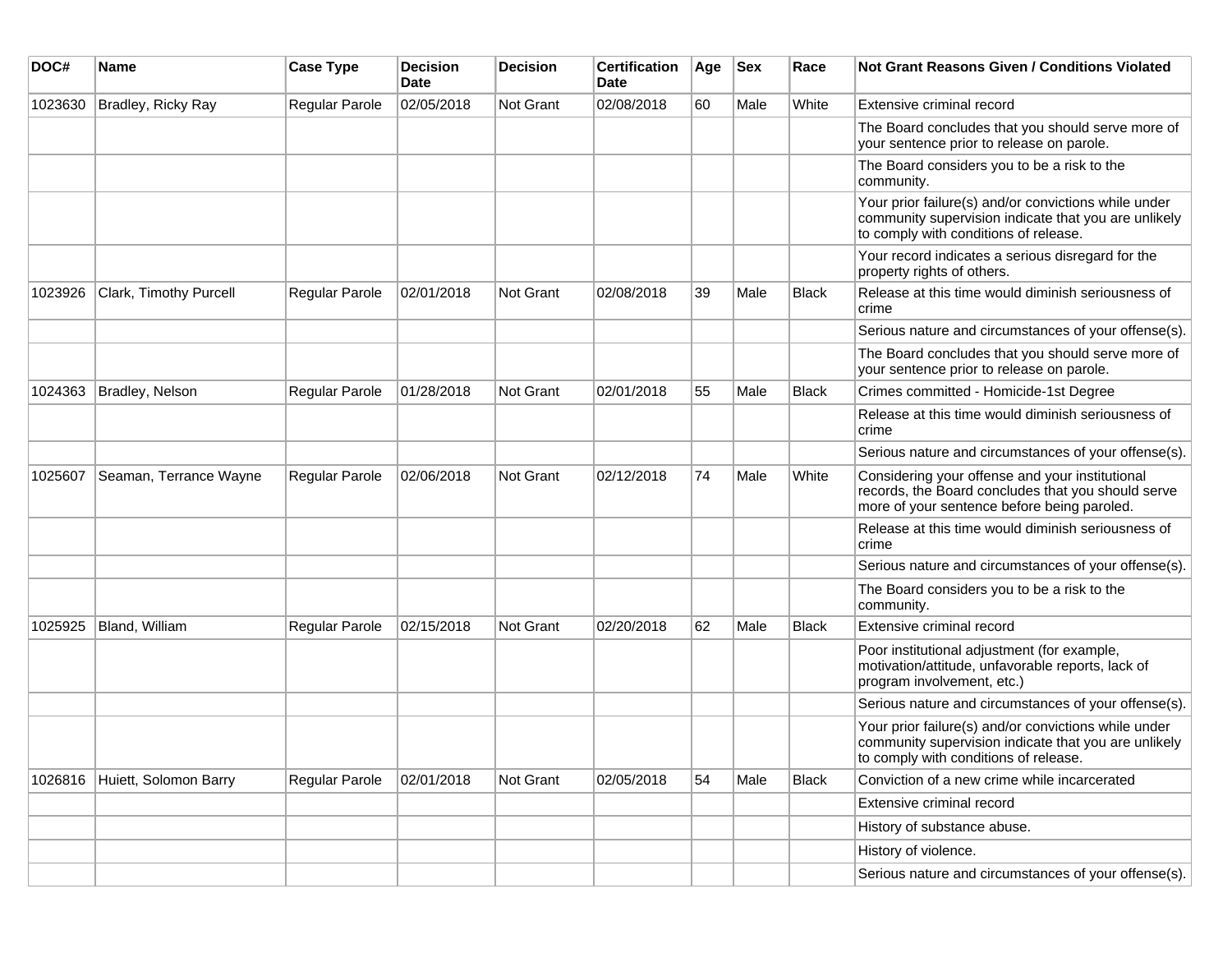| DOC#    | Name                     | <b>Case Type</b>      | <b>Decision</b><br><b>Date</b> | <b>Decision</b>  | <b>Certification</b><br><b>Date</b> | Age | <b>Sex</b> | Race         | <b>Not Grant Reasons Given / Conditions Violated</b>                                                                             |
|---------|--------------------------|-----------------------|--------------------------------|------------------|-------------------------------------|-----|------------|--------------|----------------------------------------------------------------------------------------------------------------------------------|
| 1026816 | Huiett, Solomon Barry    | Regular Parole        | 02/01/2018                     | <b>Not Grant</b> | 02/05/2018                          | 54  | Male       | <b>Black</b> | The Board considers you to be a risk to the<br>community.                                                                        |
| 1027074 | Green, Roger             | Regular Parole        | 02/05/2018                     | <b>Not Grant</b> | 02/08/2018                          | 53  | Male       | Black        | Poor institutional adjustment (for example,<br>motivation/attitude, unfavorable reports, lack of<br>program involvement, etc.)   |
|         |                          |                       |                                |                  |                                     |     |            |              | Release at this time would diminish seriousness of<br>crime                                                                      |
|         |                          |                       |                                |                  |                                     |     |            |              | Serious nature and circumstances of your offense(s).                                                                             |
|         |                          |                       |                                |                  |                                     |     |            |              | You need to show a longer period of stable<br>adjustment.                                                                        |
| 1027621 | Martin, Joe Arnold       | Regular Parole        | 02/01/2018                     | <b>Not Grant</b> | 02/08/2018                          | 69  | Male       | Black        | Crimes committed - Homicide/Murder; Weapon<br>Offense                                                                            |
|         |                          |                       |                                |                  |                                     |     |            |              | Other                                                                                                                            |
|         |                          |                       |                                |                  |                                     |     |            |              | Serious nature and circumstances of your offense(s).                                                                             |
|         |                          |                       |                                |                  |                                     |     |            |              | The Board considers you to be a risk to the<br>community.                                                                        |
|         |                          |                       |                                |                  |                                     |     |            |              | You need to show a longer period of stable<br>adjustment.                                                                        |
|         |                          |                       |                                |                  |                                     |     |            |              | Your record of institutional infractions indicates a<br>disregard for rules and that you are not ready to<br>conform to society. |
| 1029636 | Brown, Albert Eugene     | Regular Parole        | 02/23/2018                     | <b>Not Grant</b> | 02/23/2018                          | 67  | Male       | <b>Black</b> | Release at this time would diminish seriousness of<br>crime                                                                      |
|         |                          |                       |                                |                  |                                     |     |            |              | Serious nature and circumstances of your offense(s).                                                                             |
|         |                          |                       |                                |                  |                                     |     |            |              | The Board concludes that you should serve more of<br>your sentence prior to release on parole.                                   |
| 1031317 | Griffey, Carl Lee        | Regular Parole        | 02/01/2018                     | Not Grant        | 02/02/2018                          | 54  | Male       | White        | History of substance abuse.                                                                                                      |
|         |                          |                       |                                |                  |                                     |     |            |              | Release at this time would diminish seriousness of<br>crime                                                                      |
|         |                          |                       |                                |                  |                                     |     |            |              | Serious nature and circumstances of your offense(s).                                                                             |
|         |                          |                       |                                |                  |                                     |     |            |              | The Board concludes that you should serve more of<br>your sentence prior to release on parole.                                   |
| 1031584 | Stratton, John Henry Jr. | <b>Regular Parole</b> | 02/06/2018                     | <b>Not Grant</b> | 02/08/2018                          | 61  | Male       | <b>Black</b> | Crimes committed - Homicide/Murder; Use Of<br>Firearm In Felony                                                                  |
|         |                          |                       |                                |                  |                                     |     |            |              | Extensive criminal record                                                                                                        |
|         |                          |                       |                                |                  |                                     |     |            |              | Release at this time would diminish seriousness of<br>crime                                                                      |
|         |                          |                       |                                |                  |                                     |     |            |              | The Board concludes that you should serve more of<br>your sentence prior to release on parole.                                   |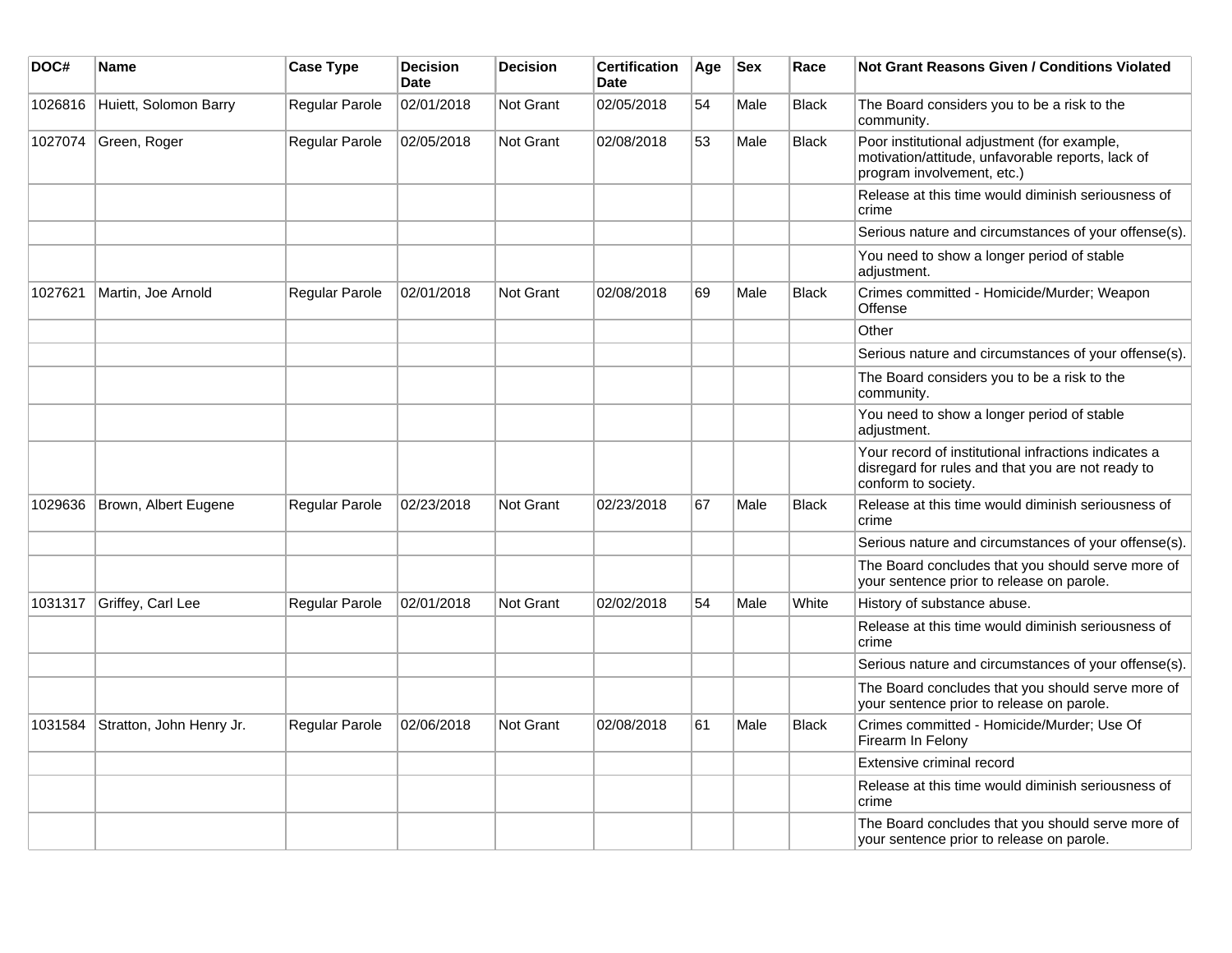| DOC#    | <b>Name</b>            | <b>Case Type</b>      | <b>Decision</b><br><b>Date</b> | <b>Decision</b>  | <b>Certification</b><br>Date | Age | <b>Sex</b> | Race                           | <b>Not Grant Reasons Given / Conditions Violated</b>                                                                                                  |
|---------|------------------------|-----------------------|--------------------------------|------------------|------------------------------|-----|------------|--------------------------------|-------------------------------------------------------------------------------------------------------------------------------------------------------|
| 1032325 | Lehrer, Todd D Sr.     | Regular Parole        | 02/24/2018                     | <b>Not Grant</b> | 02/26/2018                   | 51  | Male       | Indian or<br>Alaskan<br>Native | American History of violence.                                                                                                                         |
|         |                        |                       |                                |                  |                              |     |            |                                | Release at this time would diminish seriousness of<br>crime                                                                                           |
|         |                        |                       |                                |                  |                              |     |            |                                | Serious nature and circumstances of your offense(s).                                                                                                  |
|         |                        |                       |                                |                  |                              |     |            |                                | The Board concludes that you should serve more of<br>your sentence prior to release on parole.                                                        |
| 1032406 | Ross, Remus            | Regular Parole        | 01/29/2018                     | Not Grant        | 02/05/2018                   | 65  | Male       | <b>Black</b>                   | Crimes committed - Sex Assault, Rape; Malicious<br>Wounding; Larc-Grand                                                                               |
|         |                        |                       |                                |                  |                              |     |            |                                | Release at this time would diminish seriousness of<br>crime                                                                                           |
|         |                        |                       |                                |                  |                              |     |            |                                | Serious nature and circumstances of your offense(s).                                                                                                  |
|         |                        |                       |                                |                  |                              |     |            |                                | The Board considers you to be a risk to the<br>community.                                                                                             |
|         |                        |                       |                                |                  |                              |     |            |                                | Your prior failure(s) and/or convictions while under<br>community supervision indicate that you are unlikely<br>to comply with conditions of release. |
| 1032630 | Lester, Randall Posey  | <b>Regular Parole</b> | 02/10/2018                     | <b>Not Grant</b> | 02/13/2018                   | 69  | Male       | White                          | Serious nature and circumstances of your offense(s).                                                                                                  |
|         |                        |                       |                                |                  |                              |     |            |                                | The Board concludes that you should serve more of<br>your sentence prior to release on parole.                                                        |
|         |                        |                       |                                |                  |                              |     |            |                                | The Board considers you to be a risk to the<br>community.                                                                                             |
| 1032793 | Flinn, David A         | Regular Parole        | 02/20/2018                     | Not Grant        | 02/20/2018                   | 47  | Male       | White                          | Poor institutional adjustment (for example,<br>motivation/attitude, unfavorable reports, lack of<br>program involvement, etc.)                        |
|         |                        |                       |                                |                  |                              |     |            |                                | Release at this time would diminish seriousness of<br>crime                                                                                           |
|         |                        |                       |                                |                  |                              |     |            |                                | Serious nature and circumstances of your offense(s).                                                                                                  |
|         |                        |                       |                                |                  |                              |     |            |                                | The Board concludes that you should serve more of<br>your sentence prior to release on parole.                                                        |
| 1033199 | Chandler, Linwood Earl | Regular Parole        | 02/14/2018                     | Not Grant        | 02/15/2018                   | 69  | Male       | <b>Black</b>                   | Crimes committed - Homicide-1st Degree; Larc-<br>Grand-From Bank Inst; Use Of Firearm In Felony                                                       |
|         |                        |                       |                                |                  |                              |     |            |                                | Serious nature and circumstances of your offense(s).                                                                                                  |
|         |                        |                       |                                |                  |                              |     |            |                                | Your prior failure(s) and/or convictions while under<br>community supervision indicate that you are unlikely<br>to comply with conditions of release. |
| 1033398 | Mawyer, Donald Lee     | Regular Parole        | 01/29/2018                     | Not Grant        | 02/05/2018                   | 63  | Male       | White                          | Release at this time would diminish seriousness of<br>crime                                                                                           |
|         |                        |                       |                                |                  |                              |     |            |                                | Serious nature and circumstances of your offense(s).                                                                                                  |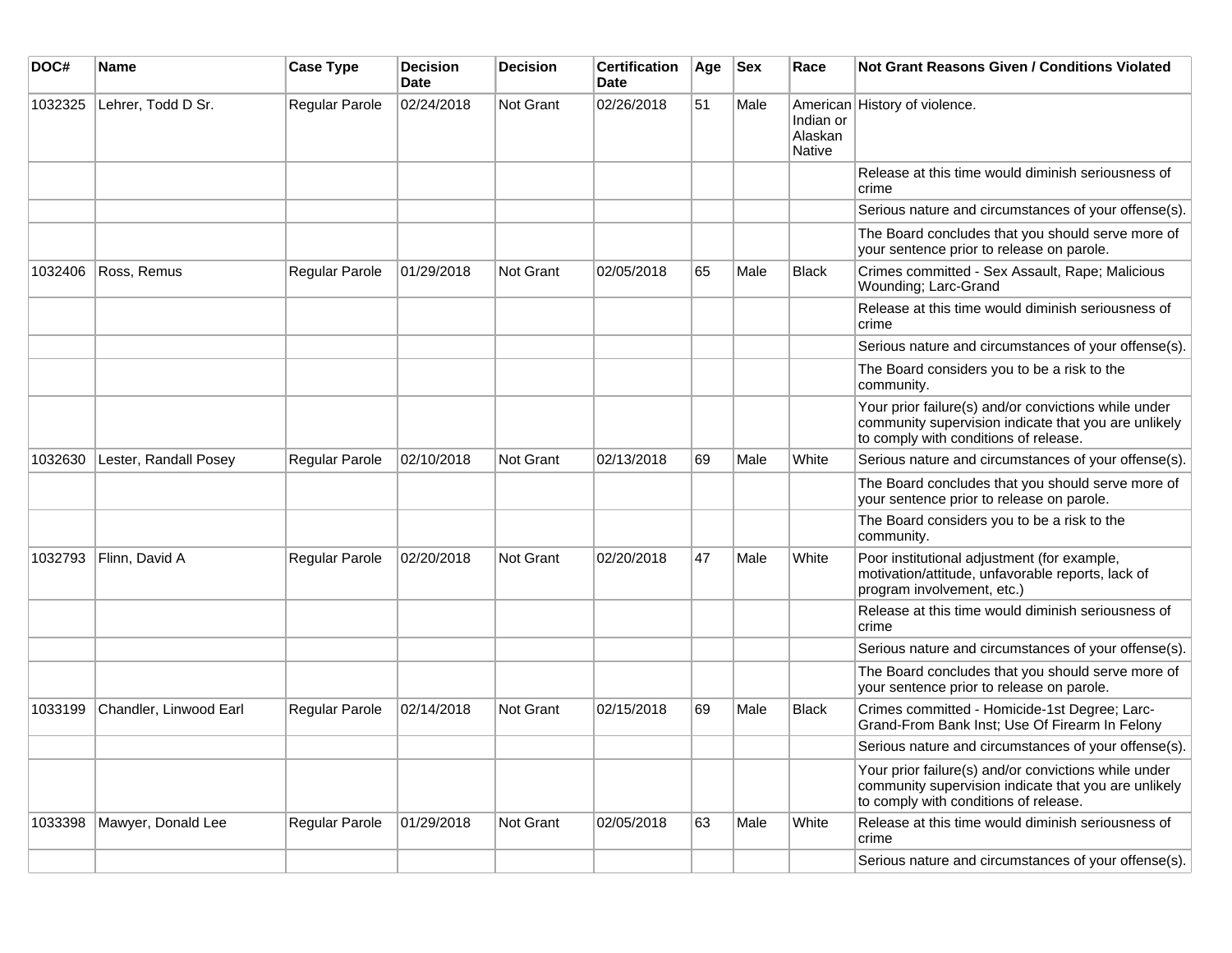| DOC#    | <b>Name</b>                | <b>Case Type</b>            | <b>Decision</b><br><b>Date</b> | <b>Decision</b> | <b>Certification</b><br>Date | Age | <b>Sex</b> | Race         | Not Grant Reasons Given / Conditions Violated                                                                                                         |
|---------|----------------------------|-----------------------------|--------------------------------|-----------------|------------------------------|-----|------------|--------------|-------------------------------------------------------------------------------------------------------------------------------------------------------|
| 1033398 | Mawyer, Donald Lee         | Regular Parole              | 01/29/2018                     | Not Grant       | 02/05/2018                   | 63  | Male       | White        | The Board concludes that you should serve more of<br>your sentence prior to release on parole.                                                        |
| 1033886 | Frenzel, Theodore          | Regular Parole              | 02/12/2018                     | Not Grant       | 02/13/2018                   | 55  | Male       | White        | Considering your offense and your institutional<br>records, the Board concludes that you should serve<br>more of your sentence before being paroled.  |
|         |                            |                             |                                |                 |                              |     |            |              | Crimes committed - Aggrav Asslt-Nonfamily;<br>Malicious Wounding; Burglary                                                                            |
|         |                            |                             |                                |                 |                              |     |            |              | Extensive criminal record                                                                                                                             |
|         |                            |                             |                                |                 |                              |     |            |              | History of substance abuse.                                                                                                                           |
|         |                            |                             |                                |                 |                              |     |            |              | Poor institutional adjustment (for example,<br>motivation/attitude, unfavorable reports, lack of<br>program involvement, etc.)                        |
|         |                            |                             |                                |                 |                              |     |            |              | Release at this time would diminish seriousness of<br>crime                                                                                           |
|         |                            |                             |                                |                 |                              |     |            |              | The Board considers you to be a risk to the<br>community.                                                                                             |
|         |                            |                             |                                |                 |                              |     |            |              | Your prior failure(s) and/or convictions while under<br>community supervision indicate that you are unlikely<br>to comply with conditions of release. |
| 1036103 | Morris, Keith Gary         | Regular Parole              | 02/26/2018                     | Not Grant       | 02/27/2018                   | 56  | Male       | <b>Black</b> | Crimes committed - Sex Assault, Rape; Sex Assault,<br>Rape; Aggravated Sexual Battery                                                                 |
|         |                            |                             |                                |                 |                              |     |            |              | Release at this time would diminish seriousness of<br>crime                                                                                           |
|         |                            |                             |                                |                 |                              |     |            |              | Serious nature and circumstances of your offense(s).                                                                                                  |
|         |                            |                             |                                |                 |                              |     |            |              | The Board concludes that you should serve more of<br>your sentence prior to release on parole.                                                        |
|         |                            |                             |                                |                 |                              |     |            |              | The Board considers you to be a risk to the<br>community.                                                                                             |
| 1037581 | Colosi, Stephano Jr.       | Geriatric                   | 02/13/2018                     | Not Grant       | 02/13/2018                   | 64  | Male       | White        | Crimes committed - Malicious Wounding; Solicit For<br>A Felony; Conspiracy Commit Felon-Nondrg                                                        |
|         |                            |                             |                                |                 |                              |     |            |              | Release at this time would diminish seriousness of<br>crime                                                                                           |
|         |                            |                             |                                |                 |                              |     |            |              | Serious nature and circumstances of your offense(s).                                                                                                  |
| 1039575 | Morris, Ronald Lee         | Regular Parole              | 02/21/2018                     | Not Grant       | 02/22/2018                   | 58  | Male       | White        | No Interest in Parole                                                                                                                                 |
|         | 1039793 King, Yves Montand | Regular Parole   02/06/2018 |                                | Not Grant       | 02/12/2018                   | 55  | Male       | <b>Black</b> | Crimes committed - Sex Assault, Rape; Robbery;<br><b>Statutory Burglary</b>                                                                           |
|         |                            |                             |                                |                 |                              |     |            |              | Release at this time would diminish seriousness of<br>crime                                                                                           |
|         |                            |                             |                                |                 |                              |     |            |              | Serious nature and circumstances of your offense(s).                                                                                                  |
|         |                            |                             |                                |                 |                              |     |            |              | The Board concludes that you should serve more of<br>your sentence prior to release on parole.                                                        |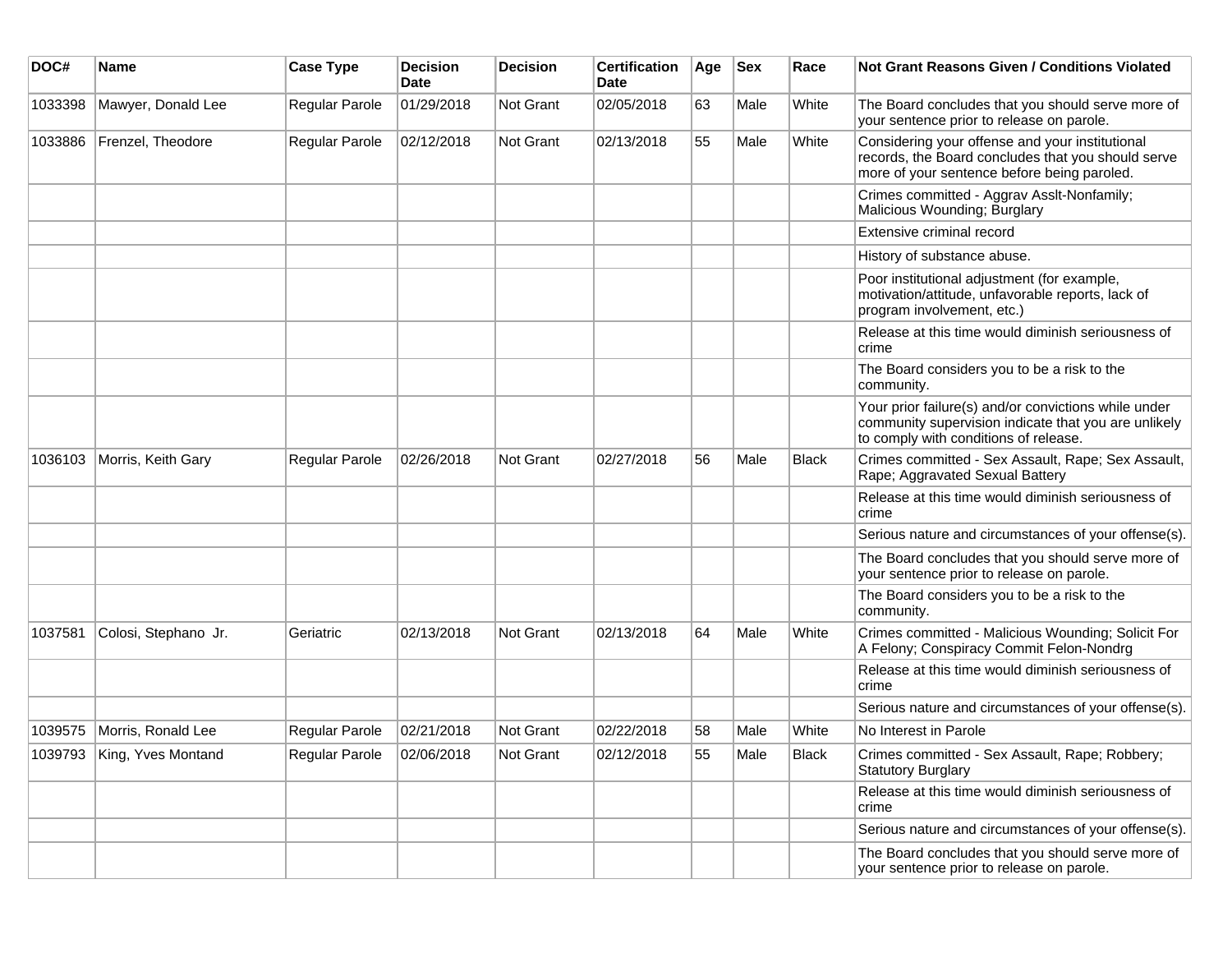| DOC#    | Name                            | <b>Case Type</b> | <b>Decision</b><br>Date | <b>Decision</b> | <b>Certification</b><br><b>Date</b> | Age | <b>Sex</b> | Race         | <b>Not Grant Reasons Given / Conditions Violated</b>                                                                                                  |
|---------|---------------------------------|------------------|-------------------------|-----------------|-------------------------------------|-----|------------|--------------|-------------------------------------------------------------------------------------------------------------------------------------------------------|
| 1039793 | King, Yves Montand              | Regular Parole   | 02/06/2018              | Not Grant       | 02/12/2018                          | 55  | Male       | <b>Black</b> | The Board considers you to be a risk to the<br>community.                                                                                             |
| 1039798 | Hodges, Bryan Keith             | Regular Parole   | 02/07/2018              | Not Grant       | 02/12/2018                          | 50  | Male       | White        | Crimes committed - Homicide-Capital; Robbery -<br>Attempted; Use Of Firearm In Felony                                                                 |
|         |                                 |                  |                         |                 |                                     |     |            |              | Release at this time would diminish seriousness of<br>crime                                                                                           |
|         |                                 |                  |                         |                 |                                     |     |            |              | Serious nature and circumstances of your offense(s).                                                                                                  |
|         |                                 |                  |                         |                 |                                     |     |            |              | Your prior failure(s) and/or convictions while under<br>community supervision indicate that you are unlikely<br>to comply with conditions of release. |
| 1041829 | Muhammad, Ricky                 | Regular Parole   | 02/13/2018              | Not Grant       | 02/15/2018                          | 63  | Male       | Black        | Release at this time would diminish seriousness of<br>crime                                                                                           |
|         |                                 |                  |                         |                 |                                     |     |            |              | Serious nature and circumstances of your offense(s).                                                                                                  |
|         |                                 |                  |                         |                 |                                     |     |            |              | Your prior failure(s) and/or convictions while under<br>community supervision indicate that you are unlikely<br>to comply with conditions of release. |
| 1042040 | Thompson, David P               | Regular Parole   | 01/29/2018              | Not Grant       | 02/01/2018                          | 63  | Male       | <b>Black</b> | Extensive criminal record                                                                                                                             |
|         |                                 |                  |                         |                 |                                     |     |            |              | History of substance abuse.                                                                                                                           |
|         |                                 |                  |                         |                 |                                     |     |            |              | History of violence.                                                                                                                                  |
|         |                                 |                  |                         |                 |                                     |     |            |              | Release at this time would diminish seriousness of<br>crime                                                                                           |
|         |                                 |                  |                         |                 |                                     |     |            |              | Serious nature and circumstances of your offense(s).                                                                                                  |
| 1043695 | Spencer, Neil Anthony           | Geriatric        | 02/19/2018              | Not Grant       | 02/20/2018                          | 60  | Male       | White        | Release at this time would diminish seriousness of<br>crime                                                                                           |
|         |                                 |                  |                         |                 |                                     |     |            |              | Serious nature and circumstances of your offense(s).                                                                                                  |
|         |                                 |                  |                         |                 |                                     |     |            |              | Your prior failure(s) and/or convictions while under<br>community supervision indicate that you are unlikely<br>to comply with conditions of release. |
| 1044412 | Gray, Walter Dale               | Regular Parole   | 02/12/2018              | Not Grant       | 02/13/2018                          | 57  | Male       | White        | Release at this time would diminish seriousness of<br>crime                                                                                           |
|         |                                 |                  |                         |                 |                                     |     |            |              | Serious nature and circumstances of your offense(s).                                                                                                  |
|         |                                 |                  |                         |                 |                                     |     |            |              | The Board concludes that you should serve more of<br>your sentence prior to release on parole.                                                        |
|         | 1044715 Tucker, Joseph Reginald | Regular Parole   | 01/29/2018              | Not Grant       | 02/05/2018                          | 58  | Male       | Black        | Extensive criminal record                                                                                                                             |
|         |                                 |                  |                         |                 |                                     |     |            |              | History of violence.                                                                                                                                  |
|         |                                 |                  |                         |                 |                                     |     |            |              | Release at this time would diminish seriousness of<br>crime                                                                                           |
|         |                                 |                  |                         |                 |                                     |     |            |              | Serious nature and circumstances of your offense(s).                                                                                                  |
|         |                                 |                  |                         |                 |                                     |     |            |              | The Board concludes that you should serve more of<br>your sentence prior to release on parole.                                                        |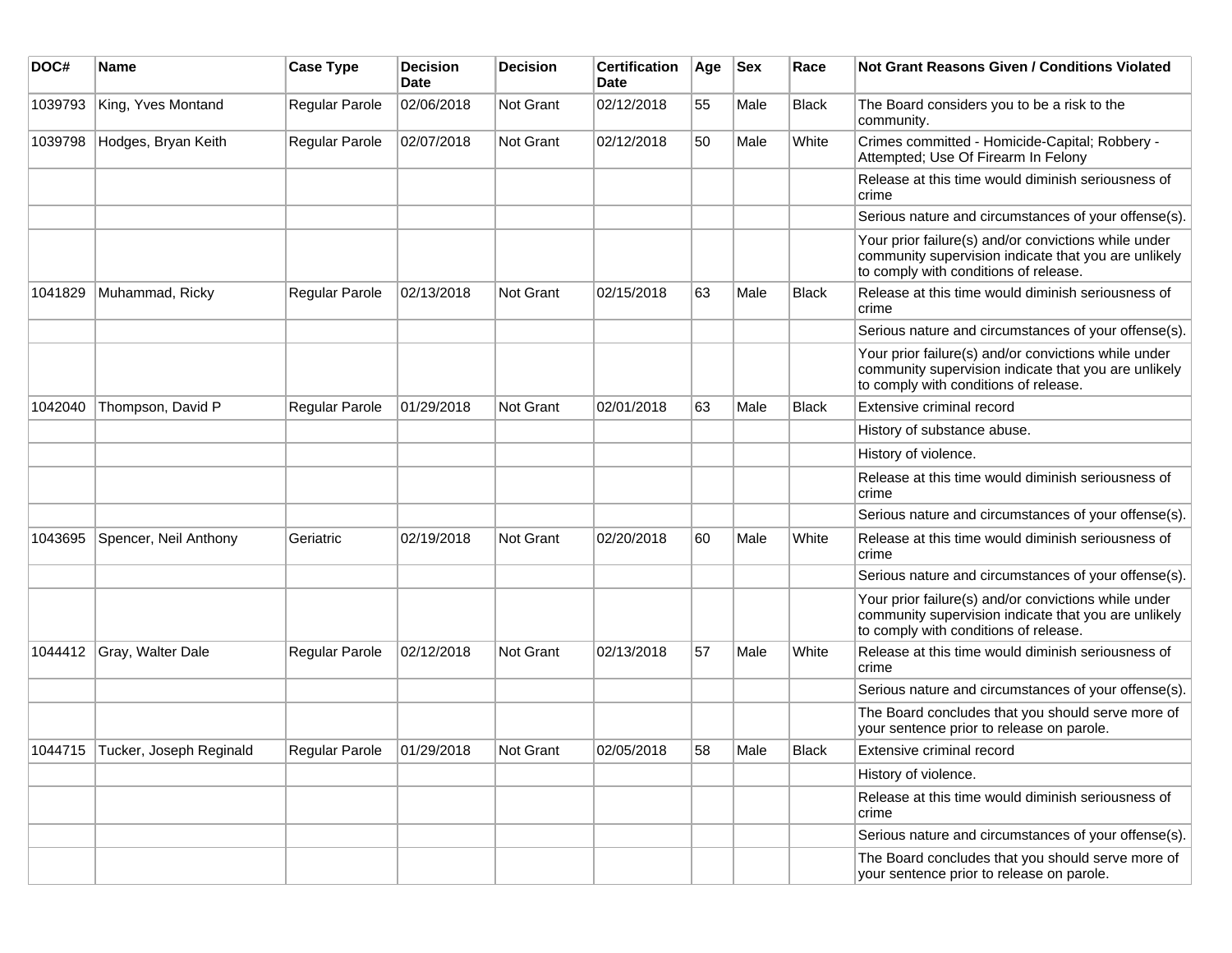| DOC#    | <b>Name</b>            | <b>Case Type</b>    | <b>Decision</b><br><b>Date</b> | <b>Decision</b>  | <b>Certification</b><br>Date | Age | <b>Sex</b> | Race         | <b>Not Grant Reasons Given / Conditions Violated</b>                                                                                                  |
|---------|------------------------|---------------------|--------------------------------|------------------|------------------------------|-----|------------|--------------|-------------------------------------------------------------------------------------------------------------------------------------------------------|
| 1044964 | Jennings, Paul Apollos | Geriatric           | 02/14/2018                     | <b>Not Grant</b> | 02/16/2018                   | 70  | Male       | <b>Black</b> | Crimes committed -                                                                                                                                    |
|         |                        |                     |                                |                  |                              |     |            |              | Release at this time would diminish seriousness of<br>crime                                                                                           |
|         |                        |                     |                                |                  |                              |     |            |              | Serious nature and circumstances of your offense(s).                                                                                                  |
| 1045285 | Waller, Angelo Lamont  | <b>Board Review</b> | 01/30/2018                     | <b>Not Grant</b> | 02/01/2018                   | 45  | Male       | Black        | History of violence.                                                                                                                                  |
|         |                        |                     |                                |                  |                              |     |            |              | Release at this time would diminish seriousness of<br>crime                                                                                           |
|         |                        |                     |                                |                  |                              |     |            |              | Serious nature and circumstances of your offense(s).                                                                                                  |
|         |                        |                     |                                |                  |                              |     |            |              | The Board concludes that you should serve more of<br>your sentence prior to release on parole.                                                        |
| 1046195 | Wamser, Kelly M        | Regular Parole      | 02/24/2018                     | Not Grant        | 02/26/2018                   | 61  | Male       | White        | Crimes committed - Kidnap/Abduct; Sex Assault,<br>Rape; Sodomy                                                                                        |
|         |                        |                     |                                |                  |                              |     |            |              | Release at this time would diminish seriousness of<br>crime                                                                                           |
|         |                        |                     |                                |                  |                              |     |            |              | Serious nature and circumstances of your offense(s).                                                                                                  |
| 1047026 | Jones, James L         | Regular Parole      | 01/28/2018                     | Not Grant        | 02/01/2018                   | 51  | Male       | <b>Black</b> | Extensive criminal record                                                                                                                             |
|         |                        |                     |                                |                  |                              |     |            |              | History of substance abuse.                                                                                                                           |
|         |                        |                     |                                |                  |                              |     |            |              | History of violence.                                                                                                                                  |
|         |                        |                     |                                |                  |                              |     |            |              | Release at this time would diminish seriousness of<br>crime                                                                                           |
|         |                        |                     |                                |                  |                              |     |            |              | Serious nature and circumstances of your offense(s).                                                                                                  |
|         |                        |                     |                                |                  |                              |     |            |              | The Board considers you to be a risk to the<br>community.                                                                                             |
|         |                        |                     |                                |                  |                              |     |            |              | Your prior failure(s) and/or convictions while under<br>community supervision indicate that you are unlikely<br>to comply with conditions of release. |
| 1047371 | Hill, Randy F          | Regular Parole      | 02/20/2018                     | Not Grant        | 02/21/2018                   | 50  | Male       | White        | Considering your offense and your institutional<br>records, the Board concludes that you should serve<br>more of your sentence before being paroled.  |
|         |                        |                     |                                |                  |                              |     |            |              | History of violence.                                                                                                                                  |
|         |                        |                     |                                |                  |                              |     |            |              | Release at this time would diminish seriousness of<br>crime                                                                                           |
|         |                        |                     |                                |                  |                              |     |            |              | Serious nature and circumstances of your offense(s).                                                                                                  |
|         |                        |                     |                                |                  |                              |     |            |              | The Board considers you to be a risk to the<br>community.                                                                                             |
|         |                        |                     |                                |                  |                              |     |            |              | You need to show a longer period of stable<br>adjustment.                                                                                             |
| 1047569 | Smith, James Timothy   | Regular Parole      | 02/10/2018                     | Not Grant        | 02/12/2018                   | 71  | Male       | Black        | Considering your offense and your institutional<br>records, the Board concludes that you should serve<br>more of your sentence before being paroled.  |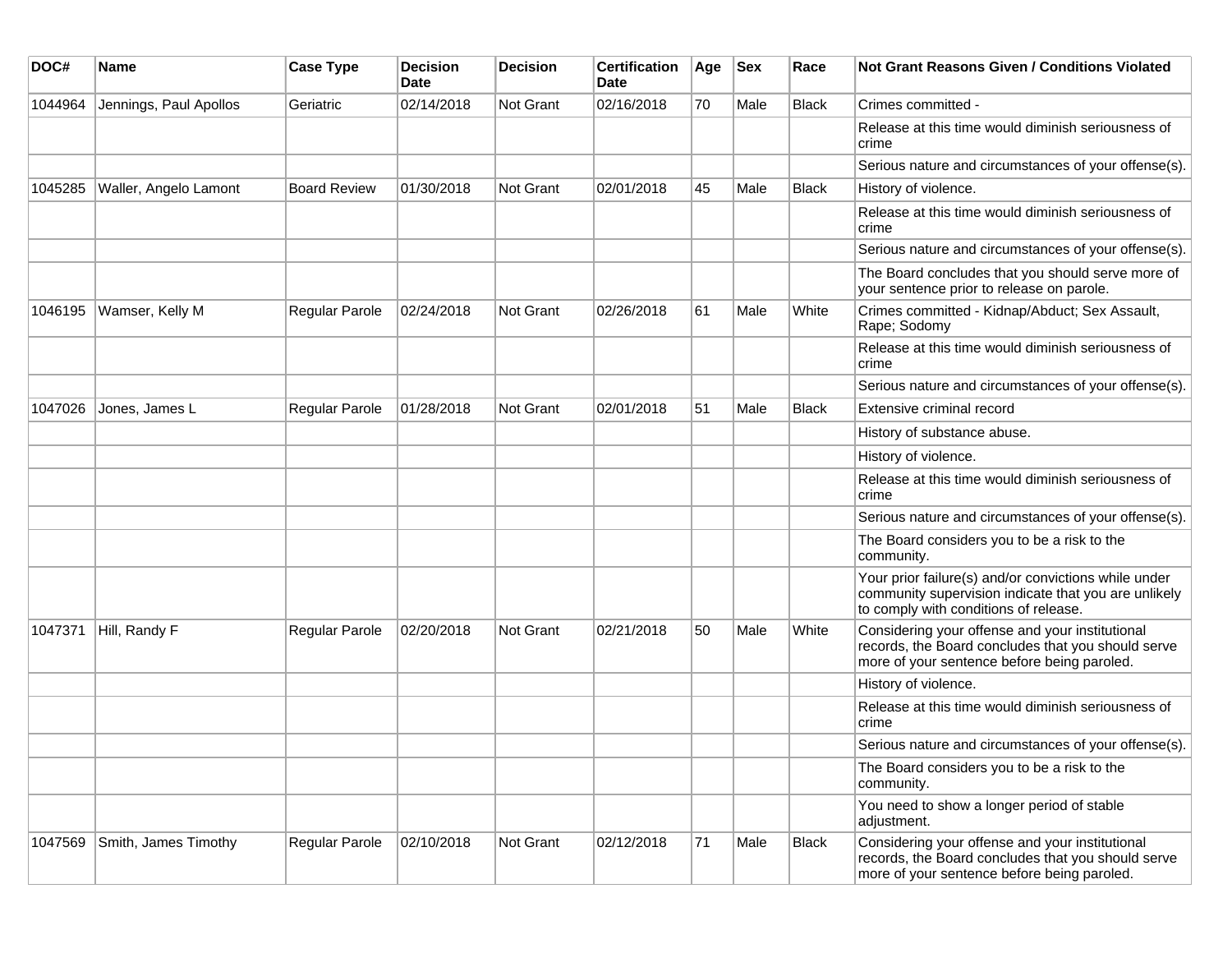| DOC#    | Name                         | <b>Case Type</b> | <b>Decision</b><br><b>Date</b> | <b>Decision</b>  | <b>Certification</b><br><b>Date</b> | Age | <b>Sex</b> | Race         | <b>Not Grant Reasons Given / Conditions Violated</b>                                                                                                  |
|---------|------------------------------|------------------|--------------------------------|------------------|-------------------------------------|-----|------------|--------------|-------------------------------------------------------------------------------------------------------------------------------------------------------|
| 1047569 | Smith, James Timothy         | Regular Parole   | 02/10/2018                     | Not Grant        | 02/12/2018                          | 71  | Male       | <b>Black</b> | Poor institutional adjustment (for example,<br>motivation/attitude, unfavorable reports, lack of<br>program involvement, etc.)                        |
|         |                              |                  |                                |                  |                                     |     |            |              | Release at this time would diminish seriousness of<br>crime                                                                                           |
|         |                              |                  |                                |                  |                                     |     |            |              | Serious nature and circumstances of your offense(s).                                                                                                  |
|         |                              |                  |                                |                  |                                     |     |            |              | Your record of institutional infractions indicates a<br>disregard for rules and that you are not ready to<br>conform to society.                      |
| 1047930 | Kerzich, Mark R              | Geriatric        | 02/16/2018                     | <b>Not Grant</b> | 02/20/2018                          | 61  | Male       | White        | Poor institutional adjustment (for example,<br>motivation/attitude, unfavorable reports, lack of<br>program involvement, etc.)                        |
|         |                              |                  |                                |                  |                                     |     |            |              | Release at this time would diminish seriousness of<br>crime                                                                                           |
|         |                              |                  |                                |                  |                                     |     |            |              | Serious nature and circumstances of your offense(s).                                                                                                  |
| 1048233 | Collins, Moses Lee           | Regular Parole   | 02/26/2018                     | Not Grant        | 02/27/2018                          | 69  | Male       | <b>Black</b> | Extensive criminal record                                                                                                                             |
|         |                              |                  |                                |                  |                                     |     |            |              | History of violence.                                                                                                                                  |
|         |                              |                  |                                |                  |                                     |     |            |              | Release at this time would diminish seriousness of<br>crime                                                                                           |
|         |                              |                  |                                |                  |                                     |     |            |              | Serious nature and circumstances of your offense(s).                                                                                                  |
|         |                              |                  |                                |                  |                                     |     |            |              | The Board concludes that you should serve more of<br>your sentence prior to release on parole.                                                        |
| 1048845 | Tyler, Herbert Lee           | Regular Parole   | 01/29/2018                     | Not Grant        | 02/01/2018                          | 51  | Male       | <b>Black</b> | Release at this time would diminish seriousness of<br>crime                                                                                           |
|         |                              |                  |                                |                  |                                     |     |            |              | Serious nature and circumstances of your offense(s).                                                                                                  |
|         |                              |                  |                                |                  |                                     |     |            |              | Your prior failure(s) and/or convictions while under<br>community supervision indicate that you are unlikely<br>to comply with conditions of release. |
| 1049108 | Allah, Sincere Amen          | Regular Parole   | 02/25/2018                     | Not Grant        | 02/27/2018                          | 51  | Male       | <b>Black</b> | Conviction of a new crime while incarcerated                                                                                                          |
|         |                              |                  |                                |                  |                                     |     |            |              | Crimes committed - Homicide/Murder; Assault;<br><b>Malicious Wounding</b>                                                                             |
|         |                              |                  |                                |                  |                                     |     |            |              | Serious nature and circumstances of your offense(s).                                                                                                  |
|         |                              |                  |                                |                  |                                     |     |            |              | The Board concludes that you should serve more of<br>your sentence prior to release on parole.                                                        |
|         |                              |                  |                                |                  |                                     |     |            |              | The Board considers you to be a risk to the<br>community.                                                                                             |
|         | 1049702   Olbera, Juan Pablo | Regular Parole   | 02/20/2018                     | <b>Not Grant</b> | 02/22/2018                          | 51  | Male       | White        | Considering your offense and your institutional<br>records, the Board concludes that you should serve<br>more of your sentence before being paroled.  |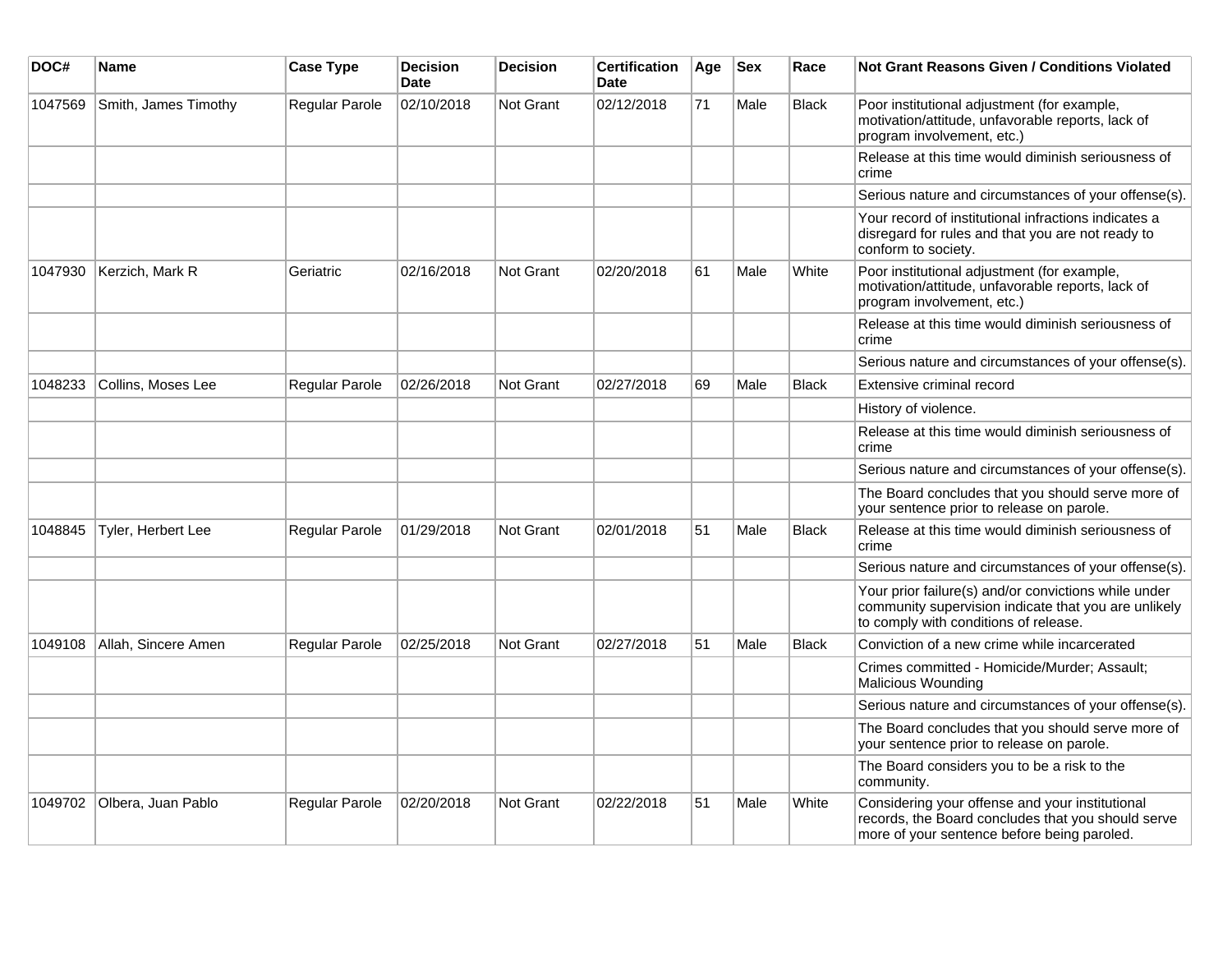| DOC#    | <b>Name</b>                  | <b>Case Type</b> | Decision<br><b>Date</b> | Decision  | <b>Certification</b><br>Date | Age | <b>Sex</b> | Race         | <b>Not Grant Reasons Given / Conditions Violated</b>                                                                                                  |
|---------|------------------------------|------------------|-------------------------|-----------|------------------------------|-----|------------|--------------|-------------------------------------------------------------------------------------------------------------------------------------------------------|
| 1049702 | Olbera, Juan Pablo           | Regular Parole   | 02/20/2018              | Not Grant | 02/22/2018                   | 51  | Male       | White        | Poor institutional adjustment (for example,<br>motivation/attitude, unfavorable reports, lack of<br>program involvement, etc.)                        |
|         |                              |                  |                         |           |                              |     |            |              | Release at this time would diminish seriousness of<br>crime                                                                                           |
|         |                              |                  |                         |           |                              |     |            |              | Serious nature and circumstances of your offense(s).                                                                                                  |
|         |                              |                  |                         |           |                              |     |            |              | The Board concludes that you should serve more of<br>your sentence prior to release on parole.                                                        |
|         |                              |                  |                         |           |                              |     |            |              | You need to show a longer period of stable<br>adjustment.                                                                                             |
|         |                              |                  |                         |           |                              |     |            |              | Your prior failure(s) and/or convictions while under<br>community supervision indicate that you are unlikely<br>to comply with conditions of release. |
|         |                              |                  |                         |           |                              |     |            |              | Your record of institutional infractions indicates a<br>disregard for rules and that you are not ready to<br>conform to society.                      |
| 1049783 | Mulazim, Ahoto Taysir        | Regular Parole   | 01/29/2018              | Not Grant | 02/05/2018                   | 54  | Male       | <b>Black</b> | Considering your offense and your institutional<br>records, the Board concludes that you should serve<br>more of your sentence before being paroled.  |
|         |                              |                  |                         |           |                              |     |            |              | Poor institutional adjustment (for example,<br>motivation/attitude, unfavorable reports, lack of<br>program involvement, etc.)                        |
|         |                              |                  |                         |           |                              |     |            |              | Release at this time would diminish seriousness of<br>crime                                                                                           |
|         |                              |                  |                         |           |                              |     |            |              | Serious nature and circumstances of your offense(s).                                                                                                  |
|         |                              |                  |                         |           |                              |     |            |              | The Board considers you to be a risk to the<br>community.                                                                                             |
|         |                              |                  |                         |           |                              |     |            |              | You need to show a longer period of stable<br>adjustment.                                                                                             |
|         |                              |                  |                         |           |                              |     |            |              | Your prior failure(s) and/or convictions while under<br>community supervision indicate that you are unlikely<br>to comply with conditions of release. |
|         |                              |                  |                         |           |                              |     |            |              | Your record of institutional infractions indicates a<br>disregard for rules and that you are not ready to<br>conform to society.                      |
|         | 1050132 Nelson, Armar Rashad | Regular Parole   | 02/04/2018              | Not Grant | 02/08/2018                   | 42  | Male       | <b>Black</b> | History of substance abuse.                                                                                                                           |
|         |                              |                  |                         |           |                              |     |            |              | History of violence.                                                                                                                                  |
|         |                              |                  |                         |           |                              |     |            |              | Release at this time would diminish seriousness of<br>crime                                                                                           |
|         |                              |                  |                         |           |                              |     |            |              | Serious nature and circumstances of your offense(s).                                                                                                  |
|         |                              |                  |                         |           |                              |     |            |              | You need to show a longer period of stable<br>adjustment.                                                                                             |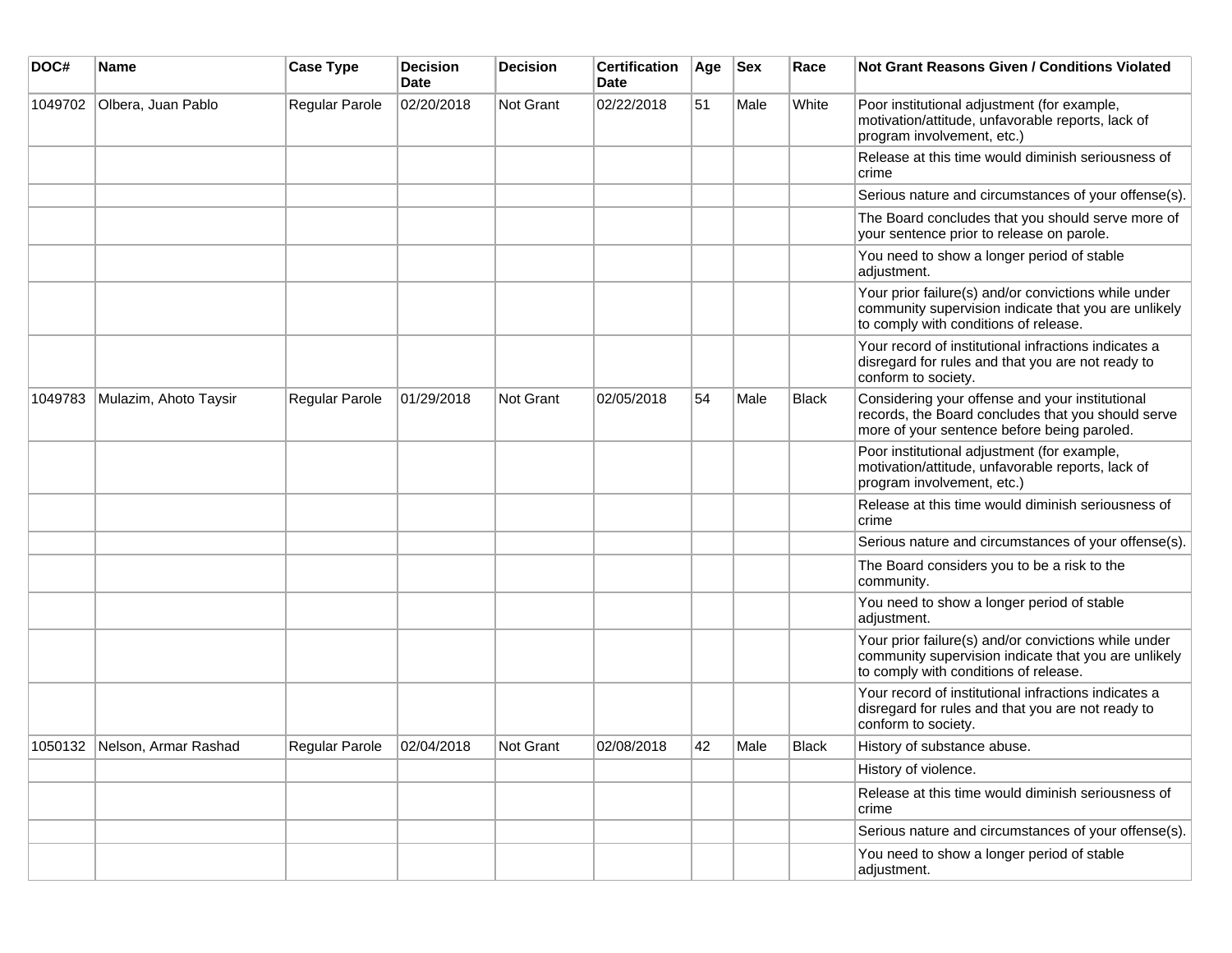| DOC#    | Name                    | <b>Case Type</b>      | <b>Decision</b><br><b>Date</b> | <b>Decision</b> | <b>Certification</b><br><b>Date</b> | Age | $ $ Sex | Race         | Not Grant Reasons Given / Conditions Violated                                                                                                        |
|---------|-------------------------|-----------------------|--------------------------------|-----------------|-------------------------------------|-----|---------|--------------|------------------------------------------------------------------------------------------------------------------------------------------------------|
| 1050523 | Ferguson, Leon Pat      | Regular Parole        | 02/01/2018                     | Not Grant       | 02/06/2018                          | 57  | Male    | <b>Black</b> | Crimes committed - Homicide-Capital;<br>Kidnap/Abduct; Kidnap/Abduct                                                                                 |
|         |                         |                       |                                |                 |                                     |     |         |              | Release at this time would diminish seriousness of<br>crime                                                                                          |
|         |                         |                       |                                |                 |                                     |     |         |              | Serious nature and circumstances of your offense(s).                                                                                                 |
|         |                         |                       |                                |                 |                                     |     |         |              | You need to show a longer period of stable<br>adjustment.                                                                                            |
| 1050992 | Heflin, William Matthew | <b>Regular Parole</b> | 01/28/2018                     | Not Grant       | 02/01/2018                          | 51  | Male    | White        | Considering your offense and your institutional<br>records, the Board concludes that you should serve<br>more of your sentence before being paroled. |
|         |                         |                       |                                |                 |                                     |     |         |              | Crimes committed - Robbery; Breaking And<br>Entering; Breaking And Entering                                                                          |
|         |                         |                       |                                |                 |                                     |     |         |              | Poor institutional adjustment (for example,<br>motivation/attitude, unfavorable reports, lack of<br>program involvement, etc.)                       |
|         |                         |                       |                                |                 |                                     |     |         |              | Release at this time would diminish seriousness of<br>crime                                                                                          |
|         |                         |                       |                                |                 |                                     |     |         |              | Serious nature and circumstances of your offense(s).                                                                                                 |
| 1052211 | Jacobs, Duwon Maurice   | Regular Parole        | 02/13/2018                     | Not Grant       | 02/15/2018                          | 46  | Male    | <b>Black</b> | Crimes committed - Forcible Sodomy; Sex Asslt-<br>Attempted Rape; Larc-Petty                                                                         |
|         |                         |                       |                                |                 |                                     |     |         |              | Extensive criminal record                                                                                                                            |
|         |                         |                       |                                |                 |                                     |     |         |              | Release at this time would diminish seriousness of<br>crime                                                                                          |
|         |                         |                       |                                |                 |                                     |     |         |              | Serious nature and circumstances of your offense(s).                                                                                                 |
| 1053113 | Whetzel, Lloyd Raymond  | Regular Parole        | 02/26/2018                     | Not Grant       | 02/28/2018                          | 65  | Male    | White        | Release at this time would diminish seriousness of<br>crime                                                                                          |
|         |                         |                       |                                |                 |                                     |     |         |              | Serious nature and circumstances of your offense(s).                                                                                                 |
| 1053170 | Hatfield, Larry Lee     | Regular Parole        | 02/08/2018                     | Not Grant       | 02/12/2018                          | 61  | Male    | White        | Release at this time would diminish seriousness of<br>crime                                                                                          |
|         |                         |                       |                                |                 |                                     |     |         |              | Serious nature and circumstances of your offense(s).                                                                                                 |
|         |                         |                       |                                |                 |                                     |     |         |              | The Board concludes that you should serve more of<br>your sentence prior to release on parole.                                                       |
| 1053217 | Wetzel, Darick D        | Regular Parole        | 02/20/2018                     | Not Grant       | 02/22/2018                          | 43  | Male    | White        | Crimes committed - Homicide-1st Degree; Larc-<br>Grand                                                                                               |
|         |                         |                       |                                |                 |                                     |     |         |              | Extensive criminal record                                                                                                                            |
|         |                         |                       |                                |                 |                                     |     |         |              | History of violence.                                                                                                                                 |
|         |                         |                       |                                |                 |                                     |     |         |              | Release at this time would diminish seriousness of<br>crime                                                                                          |
|         |                         |                       |                                |                 |                                     |     |         |              | Serious nature and circumstances of your offense(s).                                                                                                 |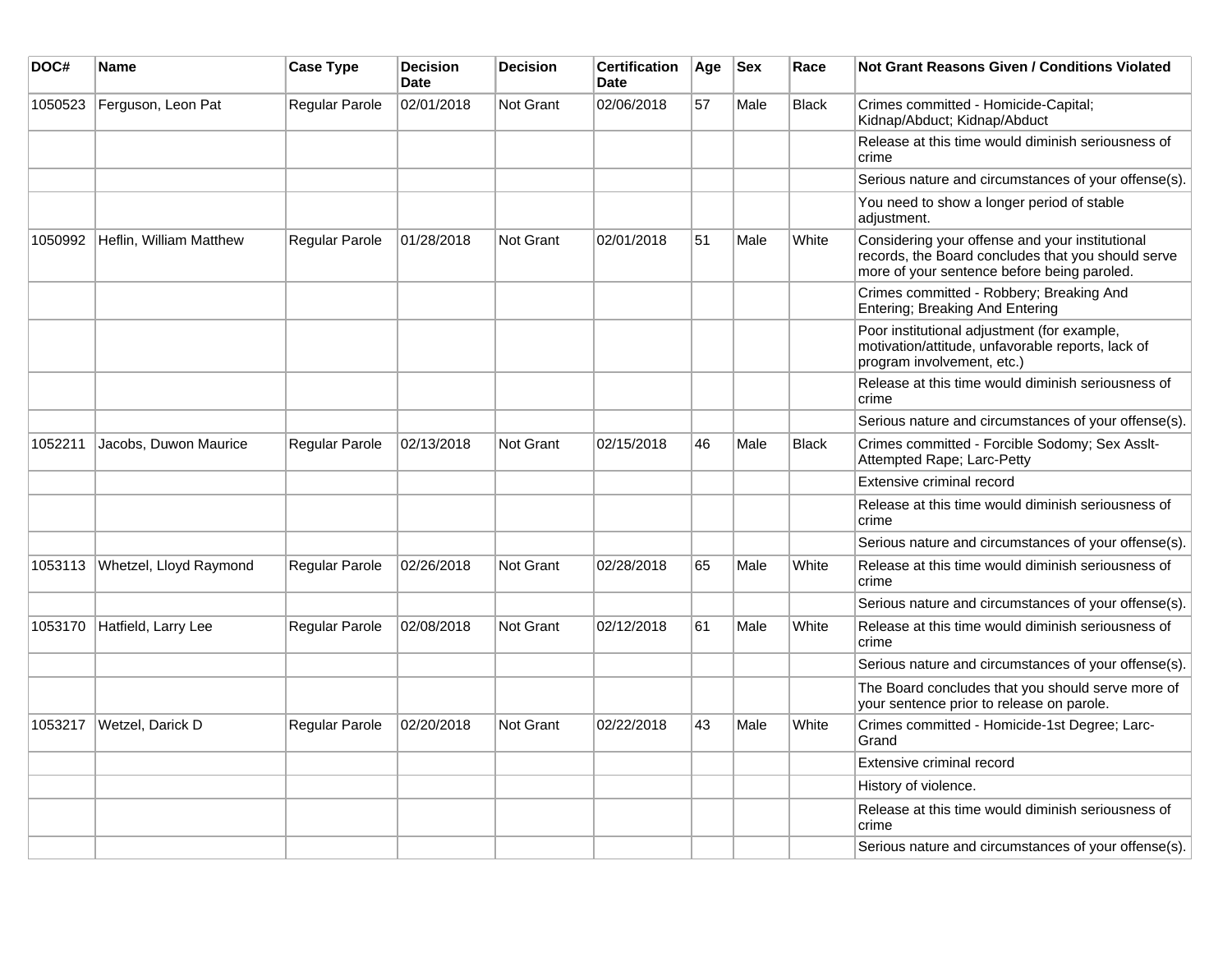| DOC#    | Name                         | <b>Case Type</b> | <b>Decision</b><br><b>Date</b> | <b>Decision</b> | <b>Certification</b><br>Date | Age | <b>Sex</b> | Race  | <b>Not Grant Reasons Given / Conditions Violated</b>                                                                                                  |
|---------|------------------------------|------------------|--------------------------------|-----------------|------------------------------|-----|------------|-------|-------------------------------------------------------------------------------------------------------------------------------------------------------|
| 1053217 | Wetzel, Darick D             | Regular Parole   | 02/20/2018                     | Not Grant       | 02/22/2018                   | 43  | Male       | White | The Board concludes that you should serve more of<br>your sentence prior to release on parole.                                                        |
|         |                              |                  |                                |                 |                              |     |            |       | Your prior failure(s) and/or convictions while under<br>community supervision indicate that you are unlikely<br>to comply with conditions of release. |
| 1054180 | Taylor, Steve Mcwayne        | Geriatric        | 02/20/2018                     | Not Grant       | 02/22/2018                   | 62  | Male       | Black | Crimes committed - Kidnap/Abduct; Kidnap/Abduct;<br>Kidnap/Abduct                                                                                     |
|         |                              |                  |                                |                 |                              |     |            |       | Extensive criminal record                                                                                                                             |
|         |                              |                  |                                |                 |                              |     |            |       | Release at this time would diminish seriousness of<br>crime                                                                                           |
|         |                              |                  |                                |                 |                              |     |            |       | Serious nature and circumstances of your offense(s).                                                                                                  |
|         |                              |                  |                                |                 |                              |     |            |       | The Board concludes that you should serve more of<br>your sentence prior to release on parole.                                                        |
|         |                              |                  |                                |                 |                              |     |            |       | The Board considers you to be a risk to the<br>community.                                                                                             |
| 1054374 | Jones, Willie B              | Geriatric        | 02/06/2018                     | Not Grant       | 02/12/2018                   | 65  | Male       | Black | Extensive criminal record                                                                                                                             |
|         |                              |                  |                                |                 |                              |     |            |       | History of violence.                                                                                                                                  |
|         |                              |                  |                                |                 |                              |     |            |       | Release at this time would diminish seriousness of<br>crime                                                                                           |
|         |                              |                  |                                |                 |                              |     |            |       | The Board considers you to be a risk to the<br>community.                                                                                             |
| 1055412 | Clifton, Roger Talley        | Regular Parole   | 02/04/2018                     | Not Grant       | 02/05/2018                   | 54  | Male       | White | Crimes committed - Sex Assault, Rape; Breaking<br>And Entering; Assault And Battery                                                                   |
|         |                              |                  |                                |                 |                              |     |            |       | Extensive criminal record                                                                                                                             |
|         |                              |                  |                                |                 |                              |     |            |       | Serious nature and circumstances of your offense(s).                                                                                                  |
|         |                              |                  |                                |                 |                              |     |            |       | You need to show a longer period of stable<br>adjustment.                                                                                             |
| 1056604 | Devore, James Wilson         | Regular Parole   | 02/27/2018                     | Not Grant       | 02/28/2018                   | 51  | Male       | White | Crimes committed - Breaking And Entering; Breaking<br>And Entering; Breaking And Entering                                                             |
|         |                              |                  |                                |                 |                              |     |            |       | Extensive criminal record                                                                                                                             |
|         |                              |                  |                                |                 |                              |     |            |       | Release at this time would diminish seriousness of<br>crime                                                                                           |
|         |                              |                  |                                |                 |                              |     |            |       | Serious nature and circumstances of your offense(s).                                                                                                  |
|         | 1057497 Rose, Claude Michael | Regular Parole   | 02/25/2018                     | Not Grant       | 02/28/2018                   | 53  | Male       | Black | Extensive criminal record                                                                                                                             |
|         |                              |                  |                                |                 |                              |     |            |       | Release at this time would diminish seriousness of<br>crime                                                                                           |
|         |                              |                  |                                |                 |                              |     |            |       | Serious nature and circumstances of your offense(s).                                                                                                  |
|         |                              |                  |                                |                 |                              |     |            |       | Your prior failure(s) and/or convictions while under<br>community supervision indicate that you are unlikely<br>to comply with conditions of release. |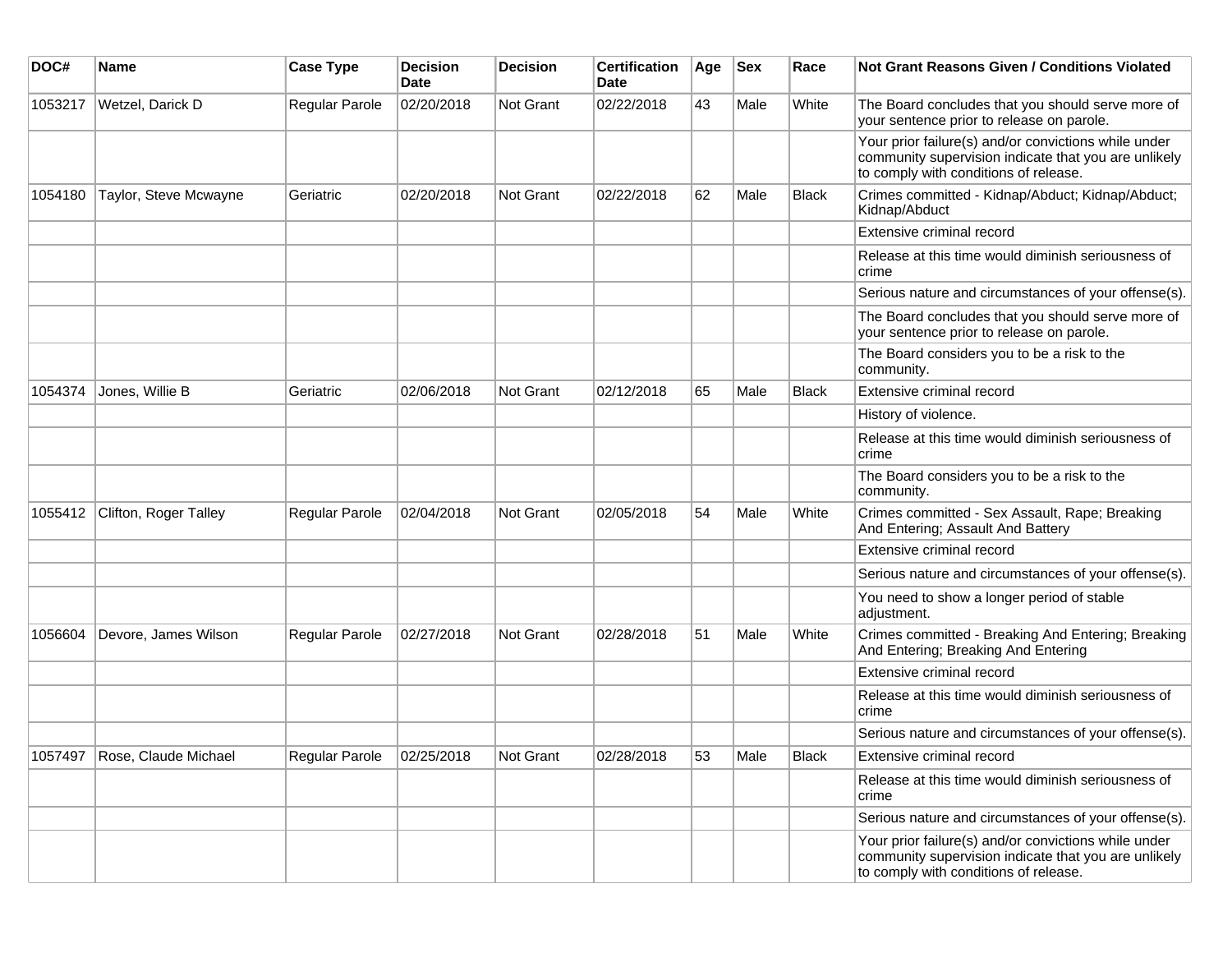| DOC#    | Name                    | <b>Case Type</b>      | <b>Decision</b><br>Date | <b>Decision</b> | <b>Certification</b><br>Date | Age | <b>Sex</b> | Race         | Not Grant Reasons Given / Conditions Violated                                                                                                               |
|---------|-------------------------|-----------------------|-------------------------|-----------------|------------------------------|-----|------------|--------------|-------------------------------------------------------------------------------------------------------------------------------------------------------------|
| 1057497 | Rose, Claude Michael    | Regular Parole        | 02/25/2018              | Not Grant       | 02/28/2018                   | 53  | Male       | <b>Black</b> | Your record indicates a serious disregard for the<br>property rights of others.                                                                             |
| 1057884 | Keen, David Alan        | Regular Parole        | 01/27/2018              | Not Grant       | 02/01/2018                   | 55  | Male       | White        | Crimes committed - Sex Assault, Rape; Forcible<br>Sodomy; Statutory Burglary                                                                                |
|         |                         |                       |                         |                 |                              |     |            |              | Extensive criminal record                                                                                                                                   |
|         |                         |                       |                         |                 |                              |     |            |              | Release at this time would diminish seriousness of<br>crime                                                                                                 |
|         |                         |                       |                         |                 |                              |     |            |              | Serious nature and circumstances of your offense(s).                                                                                                        |
| 1059019 | Hinojosa, Gerardo       | Regular Parole        | 02/19/2018              | Not Grant       | 02/20/2018                   | 60  | Male       | White        | Release at this time would diminish seriousness of<br>crime                                                                                                 |
|         |                         |                       |                         |                 |                              |     |            |              | Serious nature and circumstances of your offense(s).                                                                                                        |
|         |                         |                       |                         |                 |                              |     |            |              | The Board considers you to be a risk to the<br>community.                                                                                                   |
| 1059680 | Keever, Thad Bryson     | Geriatric             | 02/15/2018              | Not Grant       | 02/16/2018                   | 75  | Male       | White        | History of violence.                                                                                                                                        |
|         |                         |                       |                         |                 |                              |     |            |              | Release at this time would diminish seriousness of<br>crime                                                                                                 |
|         |                         |                       |                         |                 |                              |     |            |              | Serious nature and circumstances of your offense(s).                                                                                                        |
|         |                         |                       |                         |                 |                              |     |            |              | You need further participation in institutional work<br>and/or educational programs to indicate your positive<br>progression towards re-entry into society. |
|         |                         |                       |                         |                 |                              |     |            |              | You need to show a longer period of stable<br>adjustment.                                                                                                   |
| 1060397 | Albright, Robert Lewis  | <b>Regular Parole</b> | 02/04/2018              | Not Grant       | 02/08/2018                   | 55  | Male       | White        | Release at this time would diminish seriousness of<br>crime                                                                                                 |
|         |                         |                       |                         |                 |                              |     |            |              | Serious nature and circumstances of your offense(s).                                                                                                        |
|         |                         |                       |                         |                 |                              |     |            |              | The Board concludes that you should serve more of<br>your sentence prior to release on parole.                                                              |
| 1060493 | Turner, Anthony J       | Regular Parole        | 01/31/2018              | Not Grant       | 02/05/2018                   | 59  | Male       | <b>Black</b> | Crimes committed - Sex Asslt-Attempted Rape;<br>Robbery; Robbery                                                                                            |
|         |                         |                       |                         |                 |                              |     |            |              | Extensive criminal record                                                                                                                                   |
|         |                         |                       |                         |                 |                              |     |            |              | History of violence.                                                                                                                                        |
|         |                         |                       |                         |                 |                              |     |            |              | Release at this time would diminish seriousness of<br>crime                                                                                                 |
|         |                         |                       |                         |                 |                              |     |            |              | Serious nature and circumstances of your offense(s).                                                                                                        |
|         |                         |                       |                         |                 |                              |     |            |              | Your prior failure(s) and/or convictions while under<br>community supervision indicate that you are unlikely<br>to comply with conditions of release.       |
| 1061671 | Reid, Elmo Augustus Jr. | <b>Regular Parole</b> | 01/29/2018              | Not Grant       | 02/01/2018                   | 61  | Male       | <b>Black</b> | Extensive criminal record                                                                                                                                   |
|         |                         |                       |                         |                 |                              |     |            |              | History of substance abuse.                                                                                                                                 |
|         |                         |                       |                         |                 |                              |     |            |              | History of violence.                                                                                                                                        |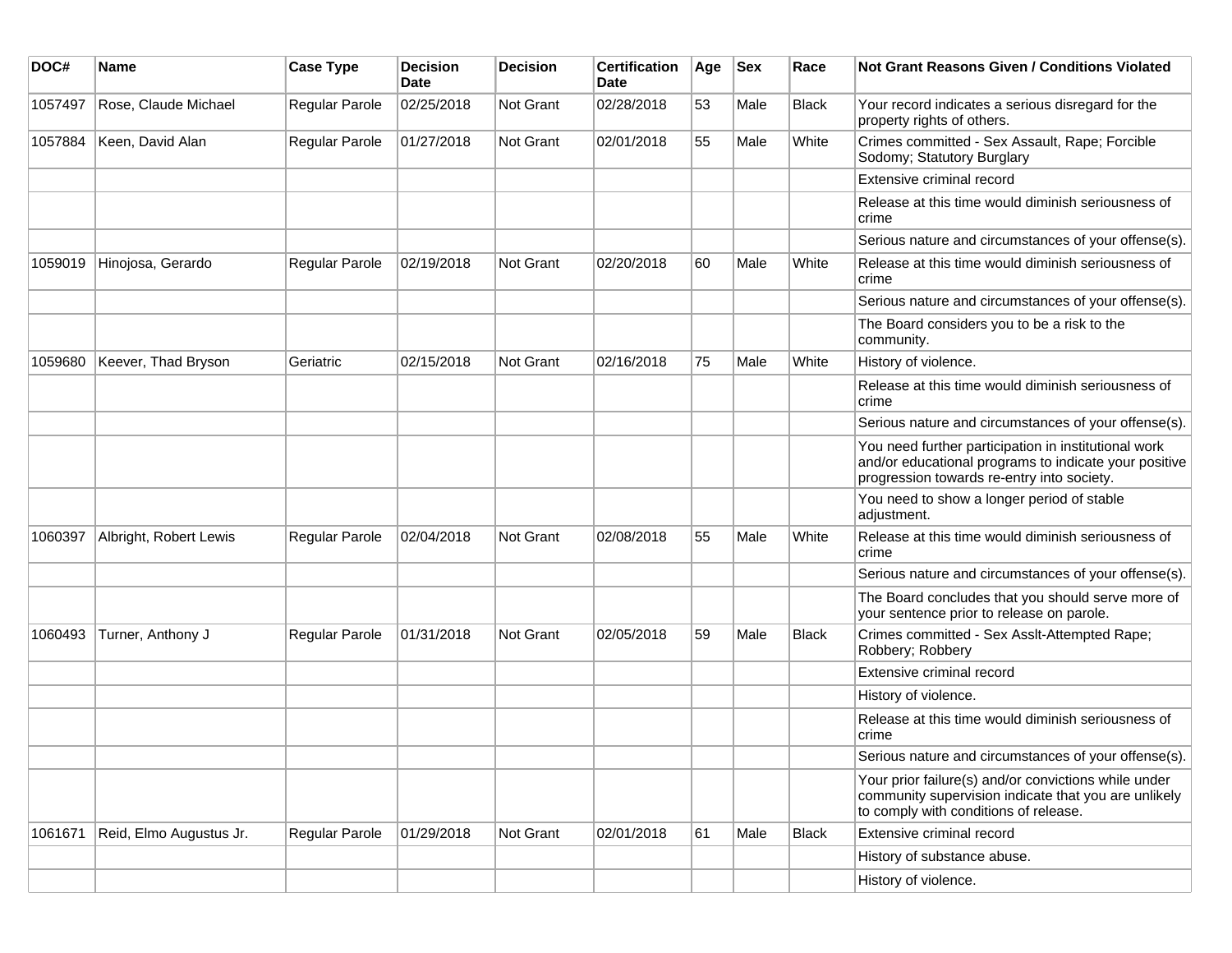| DOC#    | Name                     | <b>Case Type</b>      | <b>Decision</b><br><b>Date</b> | <b>Decision</b>  | <b>Certification</b><br><b>Date</b> | Age | <b>Sex</b> | Race         | Not Grant Reasons Given / Conditions Violated                                                                                                         |
|---------|--------------------------|-----------------------|--------------------------------|------------------|-------------------------------------|-----|------------|--------------|-------------------------------------------------------------------------------------------------------------------------------------------------------|
| 1061671 | Reid, Elmo Augustus Jr.  | Regular Parole        | 01/29/2018                     | <b>Not Grant</b> | 02/01/2018                          | 61  | Male       | Black        | Release at this time would diminish seriousness of<br>crime                                                                                           |
|         |                          |                       |                                |                  |                                     |     |            |              | Serious nature and circumstances of your offense(s).                                                                                                  |
|         |                          |                       |                                |                  |                                     |     |            |              | The Board concludes that you should serve more of<br>your sentence prior to release on parole.                                                        |
|         |                          |                       |                                |                  |                                     |     |            |              | The Board considers you to be a risk to the<br>community.                                                                                             |
|         |                          |                       |                                |                  |                                     |     |            |              | Your prior failure(s) and/or convictions while under<br>community supervision indicate that you are unlikely<br>to comply with conditions of release. |
| 1062010 | Blanks, William          | Regular Parole        | 02/15/2018                     | <b>Not Grant</b> | 02/20/2018                          | 62  | Male       | White        | Release at this time would diminish seriousness of<br>crime                                                                                           |
|         |                          |                       |                                |                  |                                     |     |            |              | Serious nature and circumstances of your offense(s).                                                                                                  |
| 1062273 | Spain, Michael Lee       | Regular Parole        | 02/26/2018                     | <b>Not Grant</b> | 02/27/2018                          | 56  | Male       | White        | Extensive criminal record                                                                                                                             |
|         |                          |                       |                                |                  |                                     |     |            |              | History of violence.                                                                                                                                  |
|         |                          |                       |                                |                  |                                     |     |            |              | Serious nature and circumstances of your offense(s).                                                                                                  |
|         |                          |                       |                                |                  |                                     |     |            |              | Your prior failure(s) and/or convictions while under<br>community supervision indicate that you are unlikely<br>to comply with conditions of release. |
| 1062645 | Degrafft, John Leroy Jr. | Regular Parole        | 02/27/2018                     | <b>Not Grant</b> | 02/28/2018                          | 68  | Male       | White        | Considering your offense and your institutional<br>records, the Board concludes that you should serve<br>more of your sentence before being paroled.  |
|         |                          |                       |                                |                  |                                     |     |            |              | Crimes committed - Homicide-1st Degree; Sodomy                                                                                                        |
|         |                          |                       |                                |                  |                                     |     |            |              | Release at this time would diminish seriousness of<br>crime                                                                                           |
|         |                          |                       |                                |                  |                                     |     |            |              | Serious nature and circumstances of your offense(s).                                                                                                  |
|         |                          |                       |                                |                  |                                     |     |            |              | The Board considers you to be a risk to the<br>community.                                                                                             |
|         |                          |                       |                                |                  |                                     |     |            |              | Your record of institutional infractions indicates a<br>disregard for rules and that you are not ready to<br>conform to society.                      |
| 1063737 | Rosser, Clarence Edward  | <b>Regular Parole</b> | 02/20/2018                     | Not Grant        | 02/21/2018                          | 57  | Male       | <b>Black</b> | Release at this time would diminish seriousness of<br>crime                                                                                           |
|         |                          |                       |                                |                  |                                     |     |            |              | Serious nature and circumstances of your offense(s).                                                                                                  |
|         |                          |                       |                                |                  |                                     |     |            |              | The Board considers you to be a risk to the<br>community.                                                                                             |
| 1064041 | Inge, Earl David         | Regular Parole        | 02/26/2018                     | Not Grant        | 02/26/2018                          | 70  | Male       | White        | Crimes committed - Homicide/Murder; Statutory<br><b>Burglary</b>                                                                                      |
|         |                          |                       |                                |                  |                                     |     |            |              | Extensive criminal record                                                                                                                             |
|         |                          |                       |                                |                  |                                     |     |            |              | History of violence.                                                                                                                                  |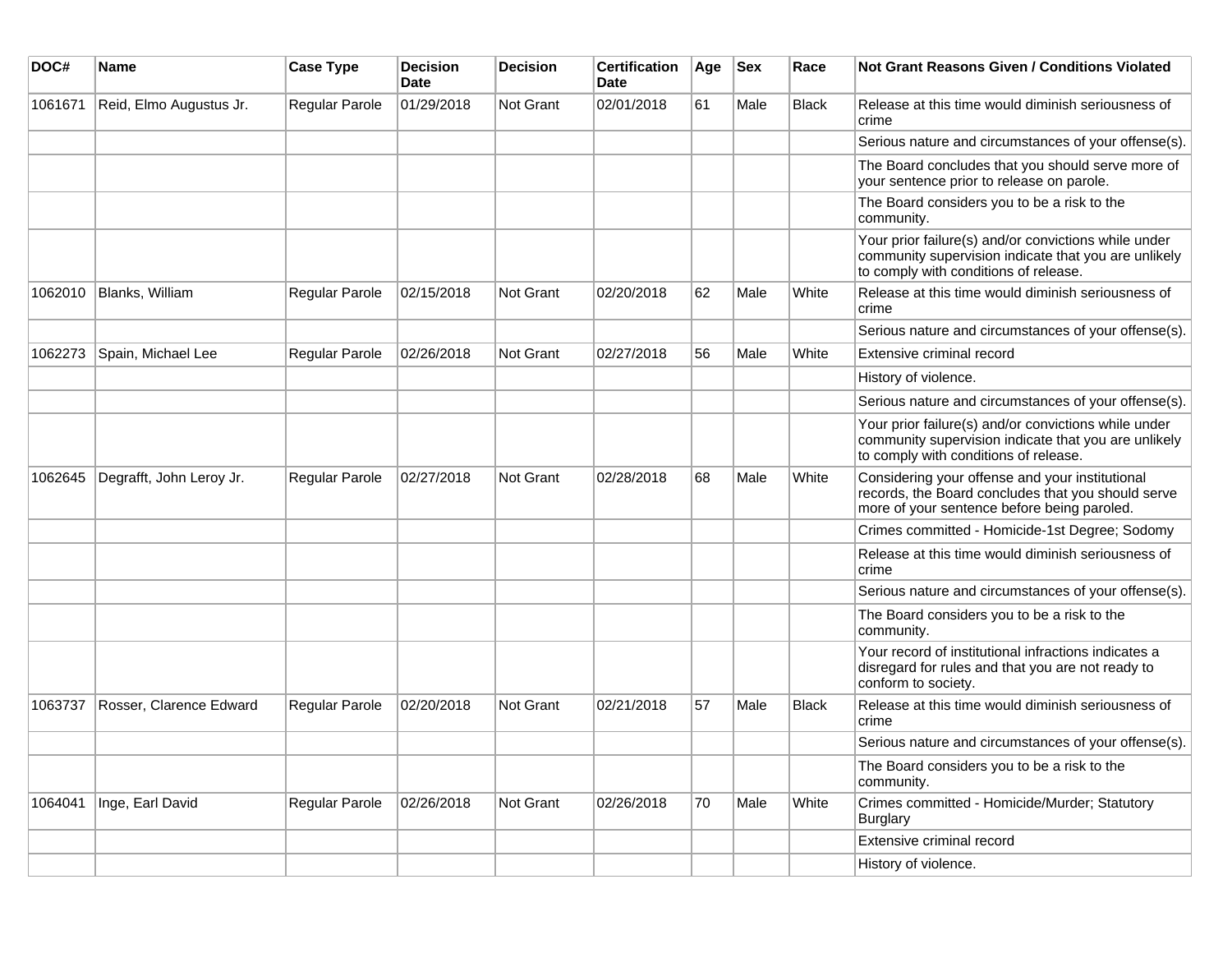| DOC#    | Name                   | <b>Case Type</b>      | <b>Decision</b><br><b>Date</b> | <b>Decision</b> | <b>Certification</b><br>Date | Age | <b>Sex</b> | Race         | Not Grant Reasons Given / Conditions Violated                                                                                                        |
|---------|------------------------|-----------------------|--------------------------------|-----------------|------------------------------|-----|------------|--------------|------------------------------------------------------------------------------------------------------------------------------------------------------|
| 1064041 | Inge, Earl David       | Regular Parole        | 02/26/2018                     | Not Grant       | 02/26/2018                   | 70  | Male       | White        | Release at this time would diminish seriousness of<br>crime                                                                                          |
|         |                        |                       |                                |                 |                              |     |            |              | Serious nature and circumstances of your offense(s).                                                                                                 |
|         |                        |                       |                                |                 |                              |     |            |              | The Board concludes that you should serve more of<br>your sentence prior to release on parole.                                                       |
| 1064066 | Decock, Alain          | Regular Parole        | 01/29/2018                     | Not Grant       | 02/01/2018                   | 57  | Male       | White        | Crimes committed - Homicide-1st Degree; Homicide-<br>1st Degree; Weapon Offense                                                                      |
|         |                        |                       |                                |                 |                              |     |            |              | Release at this time would diminish seriousness of<br>crime                                                                                          |
|         |                        |                       |                                |                 |                              |     |            |              | Serious nature and circumstances of your offense(s).                                                                                                 |
|         |                        |                       |                                |                 |                              |     |            |              | The Board concludes that you should serve more of<br>your sentence prior to release on parole.                                                       |
| 1064990 | Pinkston, Willie Ramon | Regular Parole        | 01/30/2018                     | Not Grant       | 02/05/2018                   | 44  | Male       | <b>Black</b> | Release at this time would diminish seriousness of<br>crime                                                                                          |
|         |                        |                       |                                |                 |                              |     |            |              | Serious nature and circumstances of your offense(s).                                                                                                 |
|         |                        |                       |                                |                 |                              |     |            |              | The Board concludes that you should serve more of<br>your sentence prior to release on parole.                                                       |
| 1065251 | Snowden, Gregory Todd  | <b>Regular Parole</b> | 01/29/2018                     | Not Grant       | 02/01/2018                   | 56  | Male       | <b>Black</b> | Considering your offense and your institutional<br>records, the Board concludes that you should serve<br>more of your sentence before being paroled. |
|         |                        |                       |                                |                 |                              |     |            |              | Poor institutional adjustment (for example,<br>motivation/attitude, unfavorable reports, lack of<br>program involvement, etc.)                       |
|         |                        |                       |                                |                 |                              |     |            |              | Release at this time would diminish seriousness of<br>crime                                                                                          |
|         |                        |                       |                                |                 |                              |     |            |              | Serious nature and circumstances of your offense(s).                                                                                                 |
|         |                        |                       |                                |                 |                              |     |            |              | You need to show a longer period of stable<br>adjustment.                                                                                            |
|         |                        |                       |                                |                 |                              |     |            |              | Your record of institutional infractions indicates a<br>disregard for rules and that you are not ready to<br>conform to society.                     |
| 1065563 | Cox, Anthony Ray       | <b>Regular Parole</b> | 02/05/2018                     | Not Grant       | 02/08/2018                   | 56  | Male       | <b>Black</b> | Crimes committed - Homicide/Murder                                                                                                                   |
|         |                        |                       |                                |                 |                              |     |            |              | Release at this time would diminish seriousness of<br>crime                                                                                          |
|         |                        |                       |                                |                 |                              |     |            |              | Serious nature and circumstances of your offense(s).                                                                                                 |
| 1065695 | Gaddis, Harry Lee      | <b>Regular Parole</b> | 02/26/2018                     | Not Grant       | 02/28/2018                   | 71  | Male       | <b>Black</b> | Crimes committed - Homicide-1st Degree; Arson                                                                                                        |
|         |                        |                       |                                |                 |                              |     |            |              | Release at this time would diminish seriousness of<br>crime                                                                                          |
|         |                        |                       |                                |                 |                              |     |            |              | Serious nature and circumstances of your offense(s).                                                                                                 |
| 1066046 | Lane, James Lee        | Regular Parole        | 02/07/2018                     | Not Grant       | 02/12/2018                   | 55  | Male       | White        | History of violence.                                                                                                                                 |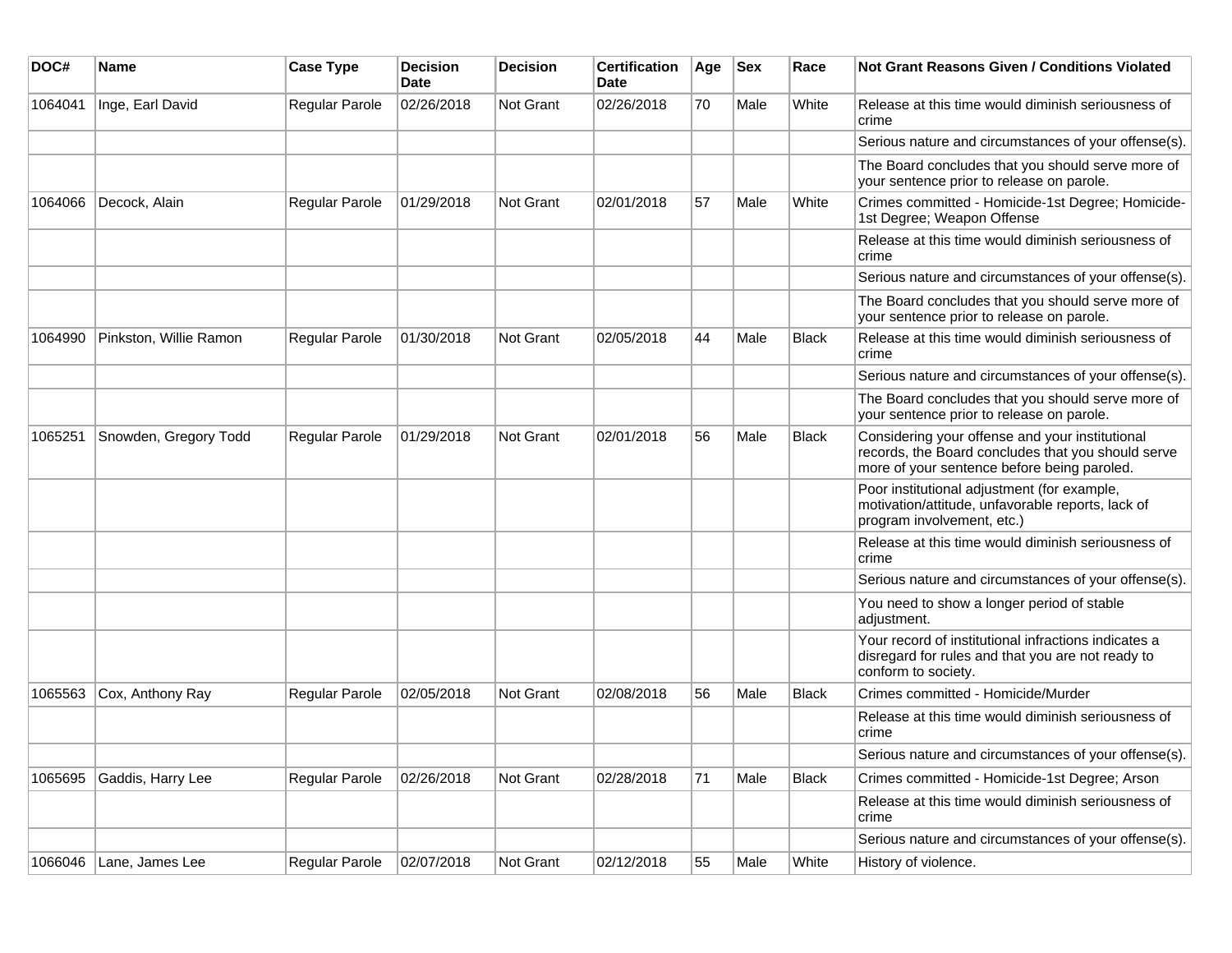| DOC#    | Name                     | <b>Case Type</b> | <b>Decision</b><br>Date | <b>Decision</b>  | <b>Certification</b><br>Date | Age | <b>Sex</b> | Race         | Not Grant Reasons Given / Conditions Violated                                                                                                         |
|---------|--------------------------|------------------|-------------------------|------------------|------------------------------|-----|------------|--------------|-------------------------------------------------------------------------------------------------------------------------------------------------------|
| 1066046 | Lane, James Lee          | Regular Parole   | 02/07/2018              | Not Grant        | 02/12/2018                   | 55  | Male       | White        | Release at this time would diminish seriousness of<br>crime                                                                                           |
|         |                          |                  |                         |                  |                              |     |            |              | Serious nature and circumstances of your offense(s).                                                                                                  |
|         |                          |                  |                         |                  |                              |     |            |              | The Board concludes that you should serve more of<br>your sentence prior to release on parole.                                                        |
| 1066412 | Waddell, George Clevelan | Geriatric        | 01/29/2018              | Not Grant        | 02/01/2018                   | 64  | Male       | White        | Crimes committed - Kidnap/Abduct; Sex Assault,<br>Rape; Sex Asslt-Sodomy-Woman                                                                        |
|         |                          |                  |                         |                  |                              |     |            |              | Extensive criminal record                                                                                                                             |
|         |                          |                  |                         |                  |                              |     |            |              | History of violence.                                                                                                                                  |
|         |                          |                  |                         |                  |                              |     |            |              | Release at this time would diminish seriousness of<br>crime                                                                                           |
|         |                          |                  |                         |                  |                              |     |            |              | Serious nature and circumstances of your offense(s).                                                                                                  |
|         |                          |                  |                         |                  |                              |     |            |              | Your prior failure(s) and/or convictions while under<br>community supervision indicate that you are unlikely<br>to comply with conditions of release. |
| 1066434 | Brooking, Ronnie Keith   | Geriatric        | 01/28/2018              | Not Grant        | 02/01/2018                   | 60  | Male       | White        | Release at this time would diminish seriousness of<br>crime                                                                                           |
|         |                          |                  |                         |                  |                              |     |            |              | Serious nature and circumstances of your offense(s).                                                                                                  |
|         |                          |                  |                         |                  |                              |     |            |              | The Board concludes that you should serve more of<br>your sentence prior to release on parole.                                                        |
|         |                          |                  |                         |                  |                              |     |            |              | The Board considers you to be a risk to the<br>community.                                                                                             |
| 1066640 | Earl, Edwin A            | Regular Parole   | 02/13/2018              | <b>Not Grant</b> | 02/15/2018                   | 46  | Male       | White        | Release at this time would diminish seriousness of<br>crime                                                                                           |
|         |                          |                  |                         |                  |                              |     |            |              | Serious nature and circumstances of your offense(s).                                                                                                  |
|         |                          |                  |                         |                  |                              |     |            |              | The Board concludes that you should serve more of<br>your sentence prior to release on parole.                                                        |
| 1067601 | Trammell, Charles Henry  | Regular Parole   | 01/29/2018              | Not Grant        | 02/05/2018                   | 59  | Male       | <b>Black</b> | Considering your offense and your institutional<br>records, the Board concludes that you should serve<br>more of your sentence before being paroled.  |
|         |                          |                  |                         |                  |                              |     |            |              | Extensive criminal record                                                                                                                             |
|         |                          |                  |                         |                  |                              |     |            |              | History of violence.                                                                                                                                  |
|         |                          |                  |                         |                  |                              |     |            |              | Poor institutional adjustment (for example,<br>motivation/attitude, unfavorable reports, lack of<br>program involvement, etc.)                        |
|         |                          |                  |                         |                  |                              |     |            |              | Release at this time would diminish seriousness of<br>crime                                                                                           |
| 1069461 | Thacker, Danny Ray       | Regular Parole   | 02/19/2018              | Not Grant        | 02/20/2018                   | 67  | Male       | White        | Crimes committed - Homicide-1st Degree;<br>Kidnap/Abduct; Malicious Wounding                                                                          |
|         |                          |                  |                         |                  |                              |     |            |              | Release at this time would diminish seriousness of<br>crime                                                                                           |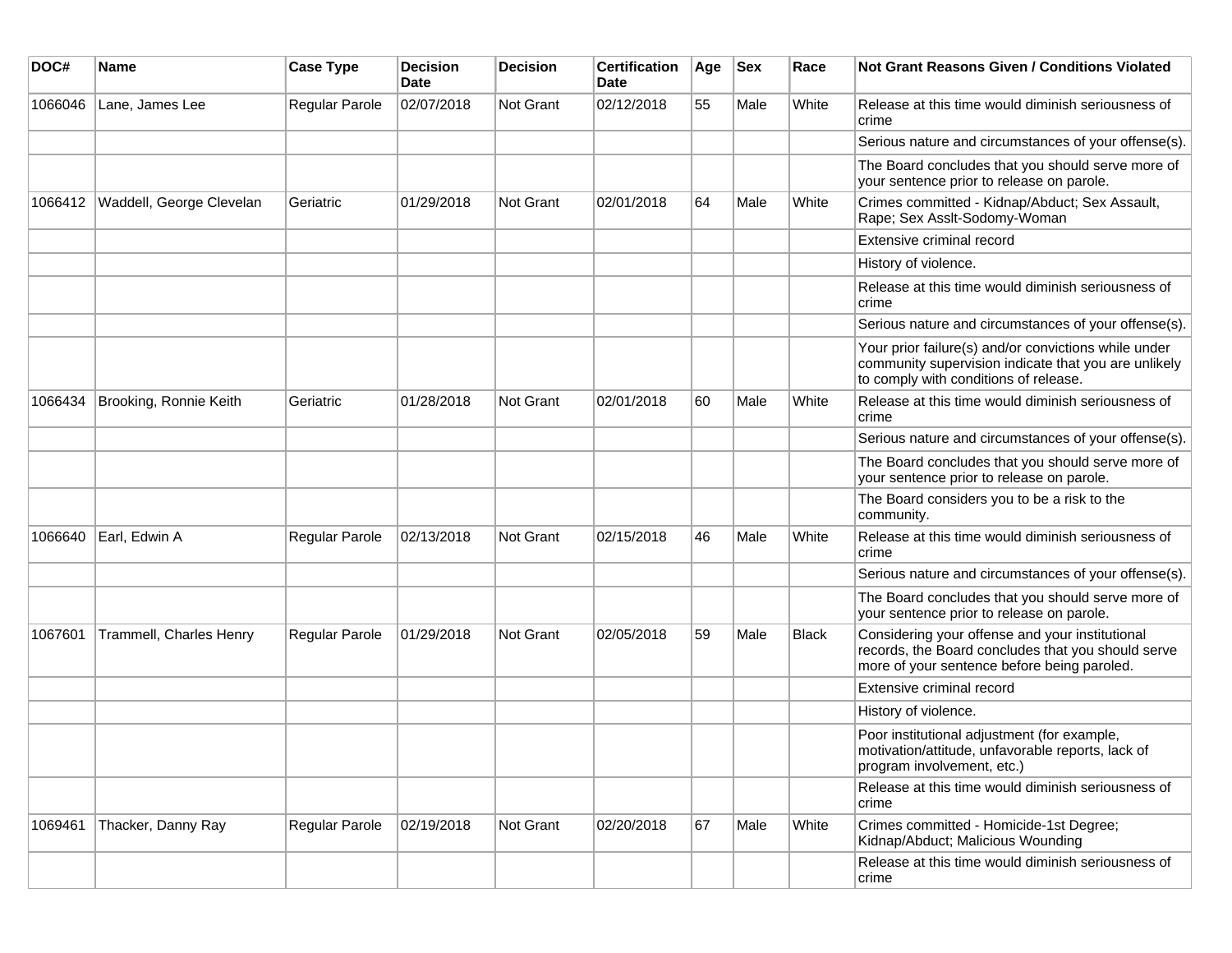| DOC#    | Name                | <b>Case Type</b>      | <b>Decision</b><br><b>Date</b> | <b>Decision</b>  | <b>Certification</b><br><b>Date</b> | Age | <b>Sex</b> | Race         | <b>Not Grant Reasons Given / Conditions Violated</b>                                                                                                        |
|---------|---------------------|-----------------------|--------------------------------|------------------|-------------------------------------|-----|------------|--------------|-------------------------------------------------------------------------------------------------------------------------------------------------------------|
| 1069461 | Thacker, Danny Ray  | Regular Parole        | 02/19/2018                     | <b>Not Grant</b> | 02/20/2018                          | 67  | Male       | White        | Serious nature and circumstances of your offense(s).                                                                                                        |
|         |                     |                       |                                |                  |                                     |     |            |              | The Board concludes that you should serve more of<br>your sentence prior to release on parole.                                                              |
| 1070170 | Paris, Raymond      | Regular Parole        | 01/30/2018                     | <b>Not Grant</b> | 02/05/2018                          | 59  | Male       | <b>Black</b> | Extensive criminal record                                                                                                                                   |
|         |                     |                       |                                |                  |                                     |     |            |              | Release at this time would diminish seriousness of<br>crime                                                                                                 |
|         |                     |                       |                                |                  |                                     |     |            |              | Serious nature and circumstances of your offense(s).                                                                                                        |
|         |                     |                       |                                |                  |                                     |     |            |              | You need further participation in institutional work<br>and/or educational programs to indicate your positive<br>progression towards re-entry into society. |
|         |                     |                       |                                |                  |                                     |     |            |              | You need to show a longer period of stable<br>adjustment.                                                                                                   |
|         |                     |                       |                                |                  |                                     |     |            |              | Your prior failure(s) and/or convictions while under<br>community supervision indicate that you are unlikely<br>to comply with conditions of release.       |
| 1070981 | Jackson, David Lee  | <b>Regular Parole</b> | 02/27/2018                     | Not Grant        | 02/28/2018                          | 46  | Male       | <b>Black</b> | Serious nature and circumstances of your offense(s).                                                                                                        |
|         |                     |                       |                                |                  |                                     |     |            |              | The Board concludes that you should serve more of<br>your sentence prior to release on parole.                                                              |
|         |                     |                       |                                |                  |                                     |     |            |              | You need to show a longer period of stable<br>adjustment.                                                                                                   |
|         |                     |                       |                                |                  |                                     |     |            |              | Your record of institutional infractions indicates a<br>disregard for rules and that you are not ready to<br>conform to society.                            |
| 1072454 | Pittman, Joseph Lee | <b>Regular Parole</b> | 01/30/2018                     | Not Grant        | 02/05/2018                          | 55  | Male       | <b>Black</b> | No Interest in Parole                                                                                                                                       |
| 1072924 | Aswad, Auguss       | Geriatric             | 02/26/2018                     | <b>Not Grant</b> | 02/28/2018                          | 60  | Male       | <b>Black</b> | Release at this time would diminish seriousness of<br>crime                                                                                                 |
|         |                     |                       |                                |                  |                                     |     |            |              | Serious nature and circumstances of your offense(s).                                                                                                        |
|         |                     |                       |                                |                  |                                     |     |            |              | The Board concludes that you should serve more of<br>your sentence prior to release on parole.                                                              |
|         |                     |                       |                                |                  |                                     |     |            |              | You need further participation in institutional work<br>and/or educational programs to indicate your positive<br>progression towards re-entry into society. |
| 1073597 | Brooks, Carl Jerome | <b>Regular Parole</b> | 02/13/2018                     | Not Grant        | 02/15/2018                          | 58  | Male       | <b>Black</b> | History of violence.                                                                                                                                        |
|         |                     |                       |                                |                  |                                     |     |            |              | Release at this time would diminish seriousness of<br>crime                                                                                                 |
|         |                     |                       |                                |                  |                                     |     |            |              | Serious nature and circumstances of your offense(s).                                                                                                        |
|         |                     |                       |                                |                  |                                     |     |            |              | The Board considers you to be a risk to the<br>community.                                                                                                   |
|         |                     |                       |                                |                  |                                     |     |            |              | Your prior failure(s) and/or convictions while under<br>community supervision indicate that you are unlikely<br>to comply with conditions of release.       |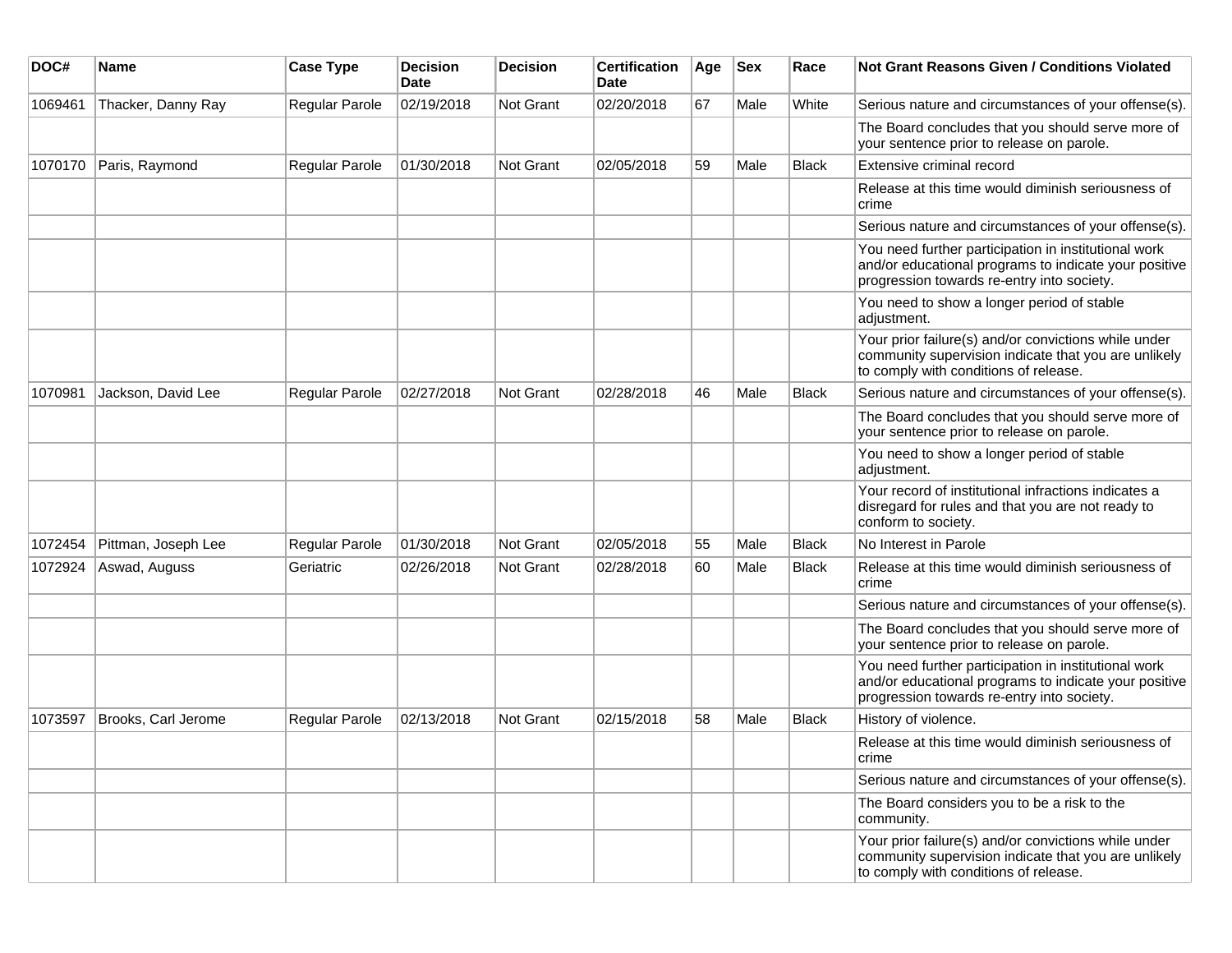| DOC#    | <b>Name</b>        | <b>Case Type</b> | <b>Decision</b><br><b>Date</b> | <b>Decision</b>  | <b>Certification</b><br>Date | Age | <b>Sex</b> | Race         | Not Grant Reasons Given / Conditions Violated                                                                                                         |
|---------|--------------------|------------------|--------------------------------|------------------|------------------------------|-----|------------|--------------|-------------------------------------------------------------------------------------------------------------------------------------------------------|
| 1074663 | Cotton, Irvian     | Regular Parole   | 02/05/2018                     | Not Grant        | 02/08/2018                   | 65  | Male       | Black        | Release at this time would diminish seriousness of<br>crime                                                                                           |
|         |                    |                  |                                |                  |                              |     |            |              | Serious nature and circumstances of your offense(s).                                                                                                  |
|         |                    |                  |                                |                  |                              |     |            |              | The Board concludes that you should serve more of<br>your sentence prior to release on parole.                                                        |
| 1074841 | Lewis, Antonio P   | Regular Parole   | 02/21/2018                     | <b>Not Grant</b> | 02/22/2018                   | 51  | Male       | Black        | Extensive criminal record                                                                                                                             |
|         |                    |                  |                                |                  |                              |     |            |              | Release at this time would diminish seriousness of<br>crime                                                                                           |
|         |                    |                  |                                |                  |                              |     |            |              | Serious nature and circumstances of your offense(s).                                                                                                  |
|         |                    |                  |                                |                  |                              |     |            |              | The Board concludes that you should serve more of<br>your sentence prior to release on parole.                                                        |
|         |                    |                  |                                |                  |                              |     |            |              | Your prior failure(s) and/or convictions while under<br>community supervision indicate that you are unlikely<br>to comply with conditions of release. |
| 1075071 | Willis, Kiree Tige | Regular Parole   | 01/28/2018                     | <b>Not Grant</b> | 02/01/2018                   | 43  | Male       | <b>Black</b> | Release at this time would diminish seriousness of<br>crime                                                                                           |
|         |                    |                  |                                |                  |                              |     |            |              | Serious nature and circumstances of your offense(s).                                                                                                  |
|         |                    |                  |                                |                  |                              |     |            |              | The Board concludes that you should serve more of<br>your sentence prior to release on parole.                                                        |
|         |                    |                  |                                |                  |                              |     |            |              | You need to show a longer period of stable<br>adjustment.                                                                                             |
| 1075456 | Johnson, Maurice C | Regular Parole   | 02/06/2018                     | Not Grant        | 02/12/2018                   | 51  | Male       | Black        | Conviction of a new crime while incarcerated                                                                                                          |
|         |                    |                  |                                |                  |                              |     |            |              | Extensive criminal record                                                                                                                             |
|         |                    |                  |                                |                  |                              |     |            |              | History of violence.                                                                                                                                  |
|         |                    |                  |                                |                  |                              |     |            |              | Release at this time would diminish seriousness of<br>crime                                                                                           |
|         |                    |                  |                                |                  |                              |     |            |              | Serious nature and circumstances of your offense(s).                                                                                                  |
|         |                    |                  |                                |                  |                              |     |            |              | The Board considers you to be a risk to the<br>community.                                                                                             |
|         |                    |                  |                                |                  |                              |     |            |              | Your record of institutional infractions indicates a<br>disregard for rules and that you are not ready to<br>conform to society.                      |
| 1076903 | McCray, Carl A Sr. | Regular Parole   | 02/01/2018                     | Not Grant        | 02/05/2018                   | 63  | Male       | Black        | Extensive criminal record                                                                                                                             |
|         |                    |                  |                                |                  |                              |     |            |              | History of substance abuse.                                                                                                                           |
|         |                    |                  |                                |                  |                              |     |            |              | History of violence.                                                                                                                                  |
|         |                    |                  |                                |                  |                              |     |            |              | Release at this time would diminish seriousness of<br>crime                                                                                           |
|         |                    |                  |                                |                  |                              |     |            |              | Serious nature and circumstances of your offense(s).                                                                                                  |
|         |                    |                  |                                |                  |                              |     |            |              | The Board concludes that you should serve more of<br>your sentence prior to release on parole.                                                        |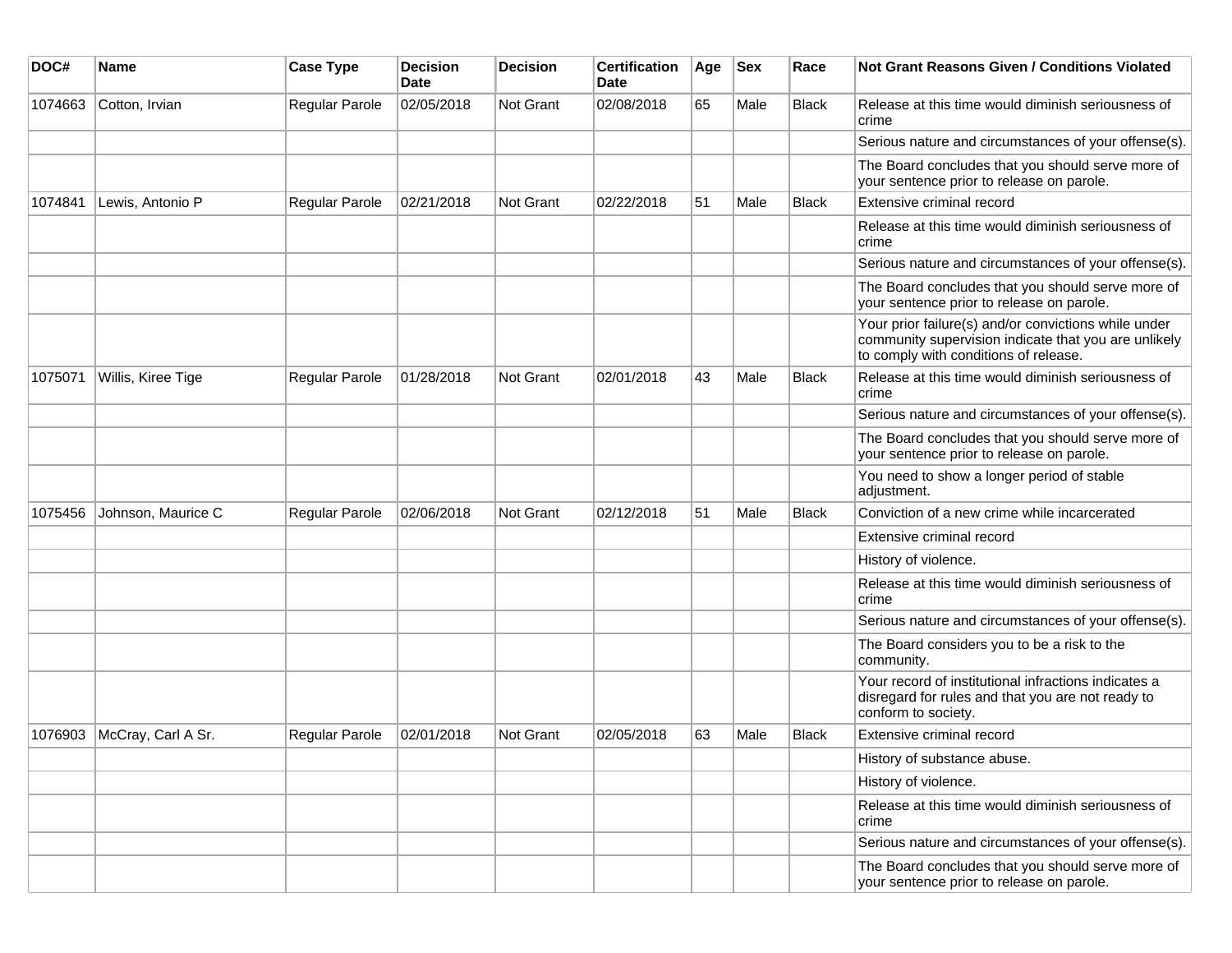| DOC#    | <b>Name</b>                      | <b>Case Type</b> | <b>Decision</b><br><b>Date</b> | <b>Decision</b>  | <b>Certification</b><br>Date | Age | <b>Sex</b> | Race         | Not Grant Reasons Given / Conditions Violated                                                                                                         |
|---------|----------------------------------|------------------|--------------------------------|------------------|------------------------------|-----|------------|--------------|-------------------------------------------------------------------------------------------------------------------------------------------------------|
| 1076903 | McCray, Carl A Sr.               | Regular Parole   | 02/01/2018                     | <b>Not Grant</b> | 02/05/2018                   | 63  | Male       | <b>Black</b> | The Board considers you to be a risk to the<br>community.                                                                                             |
|         |                                  |                  |                                |                  |                              |     |            |              | Your prior failure(s) and/or convictions while under<br>community supervision indicate that you are unlikely<br>to comply with conditions of release. |
| 1077383 | Culp, Robert John                | Regular Parole   | 02/14/2018                     | <b>Not Grant</b> | 02/15/2018                   | 52  | Male       | White        | History of violence.                                                                                                                                  |
|         |                                  |                  |                                |                  |                              |     |            |              | Release at this time would diminish seriousness of<br>crime                                                                                           |
|         |                                  |                  |                                |                  |                              |     |            |              | Serious nature and circumstances of your offense(s).                                                                                                  |
| 1079490 | Branch, Jonathan D               | Regular Parole   | 02/05/2018                     | <b>Not Grant</b> | 02/08/2018                   | 50  | Male       | <b>Black</b> | Release at this time would diminish seriousness of<br>crime                                                                                           |
|         |                                  |                  |                                |                  |                              |     |            |              | Serious nature and circumstances of your offense(s).                                                                                                  |
| 1079992 | Vaughan, Christopher<br>Columbus | Geriatric        | 02/05/2018                     | <b>Not Grant</b> | 02/08/2018                   | 62  | Male       | <b>Black</b> | Considering your offense and your institutional<br>records, the Board concludes that you should serve<br>more of your sentence before being paroled.  |
|         |                                  |                  |                                |                  |                              |     |            |              | Crimes committed - Penetrate W/Inanimate Object;<br>Forcible Sodomy                                                                                   |
|         |                                  |                  |                                |                  |                              |     |            |              | Release at this time would diminish seriousness of<br>crime                                                                                           |
|         |                                  |                  |                                |                  |                              |     |            |              | The Board concludes that you should serve more of<br>your sentence prior to release on parole.                                                        |
|         |                                  |                  |                                |                  |                              |     |            |              | The Board considers you to be a risk to the<br>community.                                                                                             |
| 1082289 | Robinson, Samuel Lynn            | Regular Parole   | 02/19/2018                     | <b>Not Grant</b> | 02/20/2018                   | 48  | Male       | <b>Black</b> | Crimes committed - Malicious Wounding; Drugs:<br>Distrib/Sell For Profit Sch I Or II; Drugs: Distrib/Sell<br>For Profit Sch I Or II                   |
|         |                                  |                  |                                |                  |                              |     |            |              | Release at this time would diminish seriousness of<br>crime                                                                                           |
|         |                                  |                  |                                |                  |                              |     |            |              | Serious nature and circumstances of your offense(s).                                                                                                  |
|         |                                  |                  |                                |                  |                              |     |            |              | Your prior failure(s) and/or convictions while under<br>community supervision indicate that you are unlikely<br>to comply with conditions of release. |
| 1082431 | Carrington, Jerome Ford          | Regular Parole   | 02/08/2018                     | <b>Not Grant</b> | 02/12/2018                   | 55  | Male       | <b>Black</b> | Extensive criminal record                                                                                                                             |
|         |                                  |                  |                                |                  |                              |     |            |              | History of violence.                                                                                                                                  |
|         |                                  |                  |                                |                  |                              |     |            |              | Release at this time would diminish seriousness of<br>crime                                                                                           |
|         |                                  |                  |                                |                  |                              |     |            |              | Serious nature and circumstances of your offense(s).                                                                                                  |
|         |                                  |                  |                                |                  |                              |     |            |              | The Board considers you to be a risk to the<br>community.                                                                                             |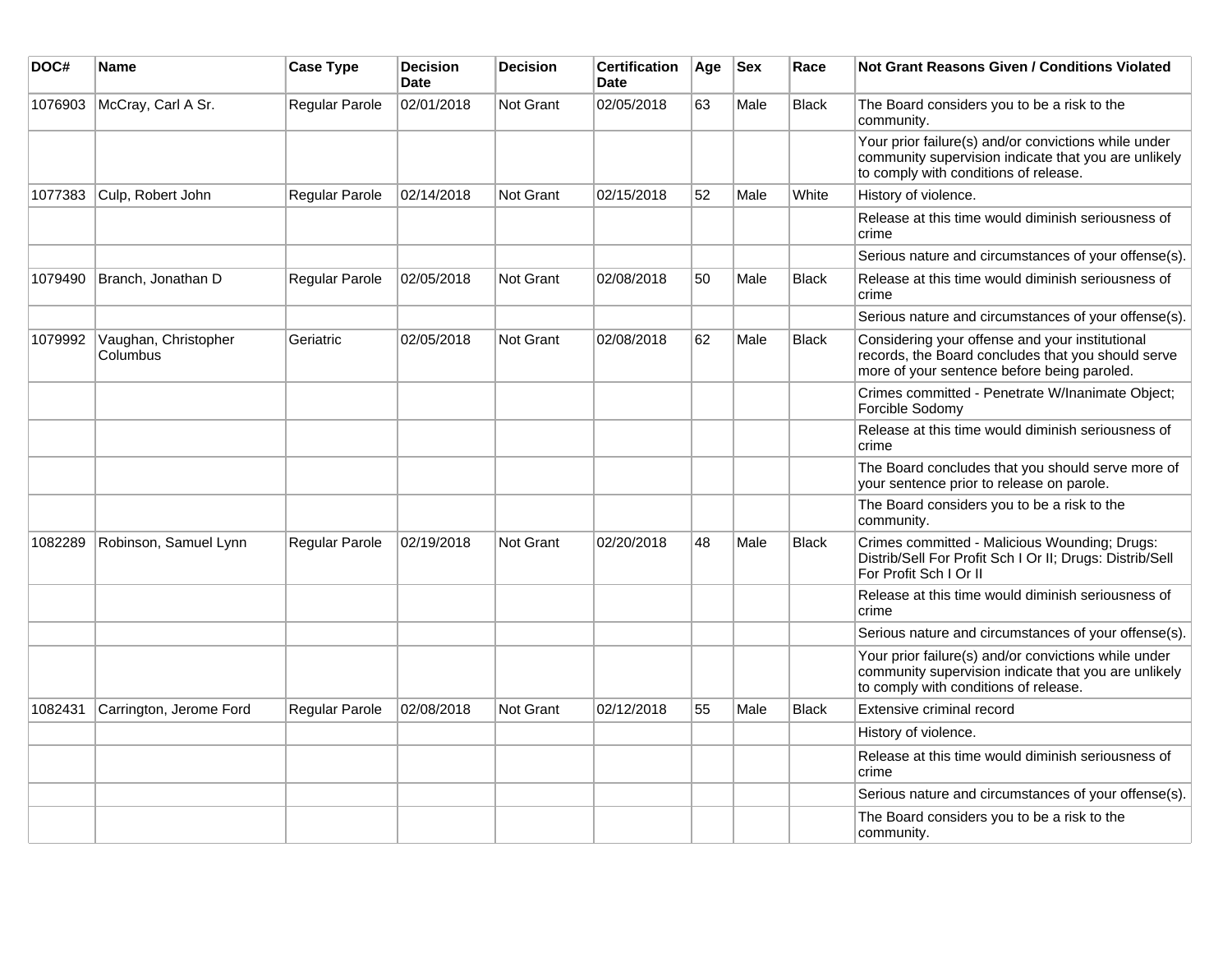| DOC#    | Name                    | <b>Case Type</b> | <b>Decision</b><br><b>Date</b> | <b>Decision</b>  | <b>Certification</b><br><b>Date</b> | Age | <b>Sex</b> | Race         | <b>Not Grant Reasons Given / Conditions Violated</b>                                                                                                             |
|---------|-------------------------|------------------|--------------------------------|------------------|-------------------------------------|-----|------------|--------------|------------------------------------------------------------------------------------------------------------------------------------------------------------------|
| 1082431 | Carrington, Jerome Ford | Regular Parole   | 02/08/2018                     | Not Grant        | 02/12/2018                          | 55  | Male       | <b>Black</b> | Your prior failure(s) and/or convictions while under<br>community supervision indicate that you are unlikely<br>to comply with conditions of release.            |
|         |                         |                  |                                |                  |                                     |     |            |              | Your record indicates a serious disregard for the<br>property rights of others.                                                                                  |
| 1083914 | Williams, Samuel Andrew | Regular Parole   | 02/02/2018                     | <b>Not Grant</b> | 02/06/2018                          | 43  | Male       | White        | Crimes committed - Burglarious Tools: Possession<br>Of; Burgl: Enter Structure To Commit<br>Larceny/A&B/Etc; Burgl: Enter Structure To Commit<br>Larceny/A&B/Etc |
|         |                         |                  |                                |                  |                                     |     |            |              | Extensive criminal record                                                                                                                                        |
|         |                         |                  |                                |                  |                                     |     |            |              | Release at this time would diminish seriousness of<br>crime                                                                                                      |
|         |                         |                  |                                |                  |                                     |     |            |              | Serious nature and circumstances of your offense(s).                                                                                                             |
|         |                         |                  |                                |                  |                                     |     |            |              | You need to show a longer period of stable<br>adjustment.                                                                                                        |
|         |                         |                  |                                |                  |                                     |     |            |              | Your prior failure(s) and/or convictions while under<br>community supervision indicate that you are unlikely<br>to comply with conditions of release.            |
|         |                         |                  |                                |                  |                                     |     |            |              | Your record of institutional infractions indicates a<br>disregard for rules and that you are not ready to<br>conform to society.                                 |
| 1084126 | Anderson, Eugene        | Regular Parole   | 02/22/2018                     | <b>Not Grant</b> | 02/23/2018                          | 71  | Male       | <b>Black</b> | Conviction of a new crime while incarcerated                                                                                                                     |
|         |                         |                  |                                |                  |                                     |     |            |              | Extensive criminal record                                                                                                                                        |
|         |                         |                  |                                |                  |                                     |     |            |              | History of violence.                                                                                                                                             |
|         |                         |                  |                                |                  |                                     |     |            |              | Serious nature and circumstances of your offense(s).                                                                                                             |
|         |                         |                  |                                |                  |                                     |     |            |              | The Board considers you to be a risk to the<br>community.                                                                                                        |
| 1085060 | Hairston, Ralph         | Regular Parole   | 02/13/2018                     | <b>Not Grant</b> | 02/15/2018                          | 63  | Male       | <b>Black</b> | Extensive criminal record                                                                                                                                        |
|         |                         |                  |                                |                  |                                     |     |            |              | History of violence.                                                                                                                                             |
|         |                         |                  |                                |                  |                                     |     |            |              | Release at this time would diminish seriousness of<br>crime                                                                                                      |
|         |                         |                  |                                |                  |                                     |     |            |              | Serious nature and circumstances of your offense(s).                                                                                                             |
|         |                         |                  |                                |                  |                                     |     |            |              | The Board concludes that you should serve more of<br>your sentence prior to release on parole.                                                                   |
| 1087238 | Mason, Berdell Junior   | Regular Parole   | 02/07/2018                     | Not Grant        | 02/12/2018                          | 69  | Male       | <b>Black</b> | Release at this time would diminish seriousness of<br>crime                                                                                                      |
|         |                         |                  |                                |                  |                                     |     |            |              | Serious nature and circumstances of your offense(s).                                                                                                             |
|         |                         |                  |                                |                  |                                     |     |            |              | Your prior failure(s) and/or convictions while under<br>community supervision indicate that you are unlikely<br>to comply with conditions of release.            |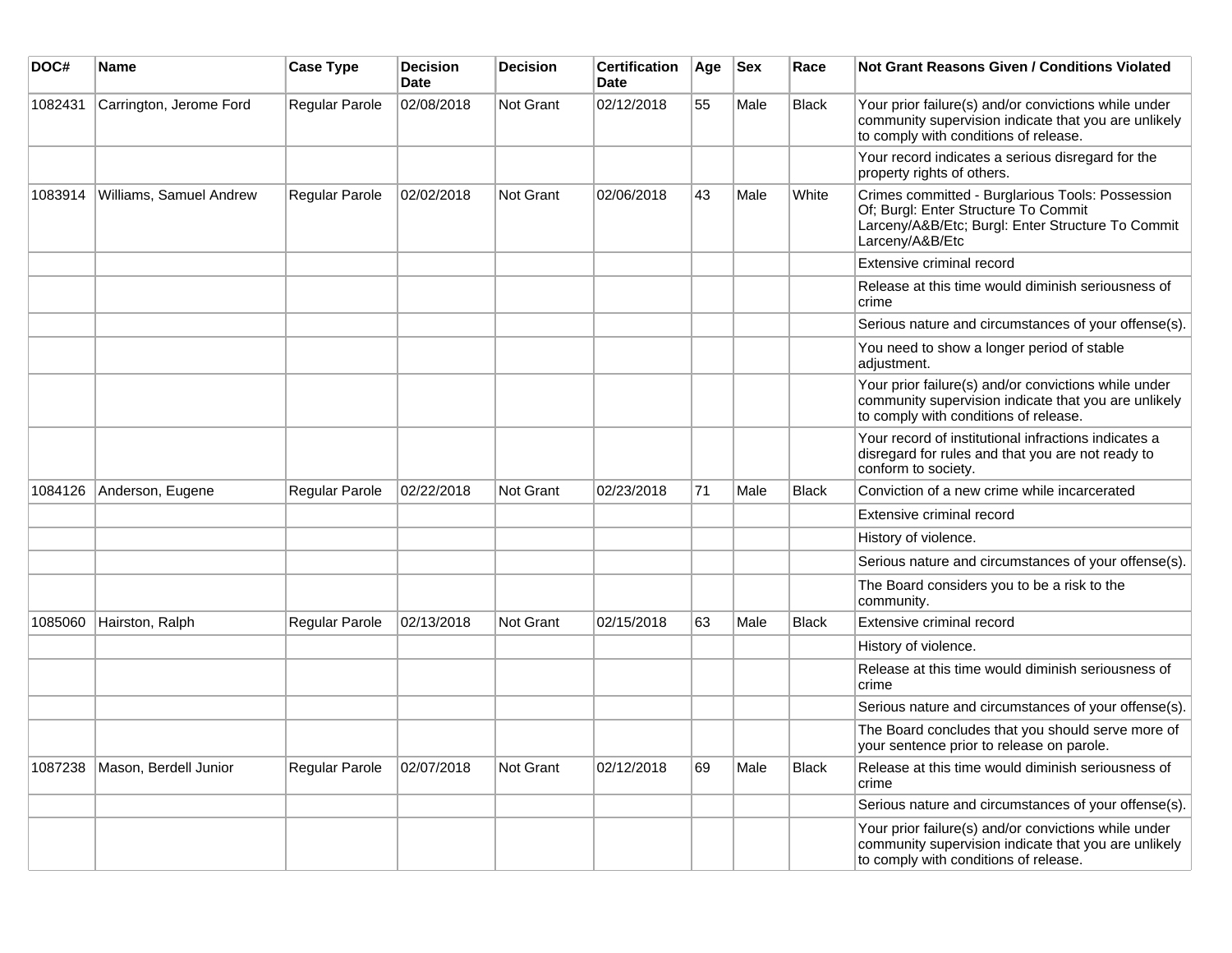| DOC#    | <b>Name</b>            | <b>Case Type</b>      | <b>Decision</b><br>Date | <b>Decision</b> | <b>Certification</b><br><b>Date</b> | Age | <b>Sex</b> | Race         | Not Grant Reasons Given / Conditions Violated                                                                                                               |
|---------|------------------------|-----------------------|-------------------------|-----------------|-------------------------------------|-----|------------|--------------|-------------------------------------------------------------------------------------------------------------------------------------------------------------|
| 1087486 | Warner, Samuel         | Regular Parole        | 02/21/2018              | Not Grant       | 02/22/2018                          | 59  | Male       | Black        | Release at this time would diminish seriousness of<br>crime                                                                                                 |
|         |                        |                       |                         |                 |                                     |     |            |              | Serious nature and circumstances of your offense(s).                                                                                                        |
|         |                        |                       |                         |                 |                                     |     |            |              | The Board concludes that you should serve more of<br>your sentence prior to release on parole.                                                              |
|         |                        |                       |                         |                 |                                     |     |            |              | The Board considers you to be a risk to the<br>community.                                                                                                   |
|         |                        |                       |                         |                 |                                     |     |            |              | Your prior failure(s) and/or convictions while under<br>community supervision indicate that you are unlikely<br>to comply with conditions of release.       |
|         |                        |                       |                         |                 |                                     |     |            |              | Your record indicates a serious disregard for the<br>property rights of others.                                                                             |
| 1087954 | Abbitt, Richard L      | Regular Parole        | 02/13/2018              | Not Grant       | 02/15/2018                          | 54  | Male       | <b>Black</b> | Crimes committed - Kidnap/Abduct; Sex Assault,<br>Rape; Larc-Petty                                                                                          |
|         |                        |                       |                         |                 |                                     |     |            |              | Release at this time would diminish seriousness of<br>crime                                                                                                 |
|         |                        |                       |                         |                 |                                     |     |            |              | Serious nature and circumstances of your offense(s).                                                                                                        |
| 1088731 | Wyatt, Dale Victor     | <b>Regular Parole</b> | 02/20/2018              | Not Grant       | 02/22/2018                          | 49  | Male       | Black        | Release at this time would diminish seriousness of<br>crime                                                                                                 |
|         |                        |                       |                         |                 |                                     |     |            |              | Serious nature and circumstances of your offense(s).                                                                                                        |
|         |                        |                       |                         |                 |                                     |     |            |              | You need to show a longer period of stable<br>adjustment.                                                                                                   |
| 1089226 | Bey, Tony Wells        | <b>Regular Parole</b> | 02/20/2018              | Not Grant       | 02/21/2018                          | 55  | Male       | <b>Black</b> | Poor institutional adjustment (for example,<br>motivation/attitude, unfavorable reports, lack of<br>program involvement, etc.)                              |
|         |                        |                       |                         |                 |                                     |     |            |              | Release at this time would diminish seriousness of<br>crime                                                                                                 |
|         |                        |                       |                         |                 |                                     |     |            |              | Serious nature and circumstances of your offense(s).                                                                                                        |
|         |                        |                       |                         |                 |                                     |     |            |              | You need further participation in institutional work<br>and/or educational programs to indicate your positive<br>progression towards re-entry into society. |
| 1089542 | Wimbush, Paul Michael  | <b>Regular Parole</b> | 02/11/2018              | Not Grant       | 02/13/2018                          | 61  | Male       | <b>Black</b> | Extensive criminal record                                                                                                                                   |
|         |                        |                       |                         |                 |                                     |     |            |              | Release at this time would diminish seriousness of<br>crime                                                                                                 |
|         |                        |                       |                         |                 |                                     |     |            |              | Serious nature and circumstances of your offense(s).                                                                                                        |
| 1090175 | Townes, Walter Maurice | Regular Parole        | 01/30/2018              | Not Grant       | 02/05/2018                          | 47  | Male       | Black        | Crimes committed - Homicide/Murder;<br>Homicide/Murder; Mayhem/Maiming                                                                                      |
|         |                        |                       |                         |                 |                                     |     |            |              | Extensive criminal record                                                                                                                                   |
|         |                        |                       |                         |                 |                                     |     |            |              | History of violence.                                                                                                                                        |
|         |                        |                       |                         |                 |                                     |     |            |              | Release at this time would diminish seriousness of<br>crime                                                                                                 |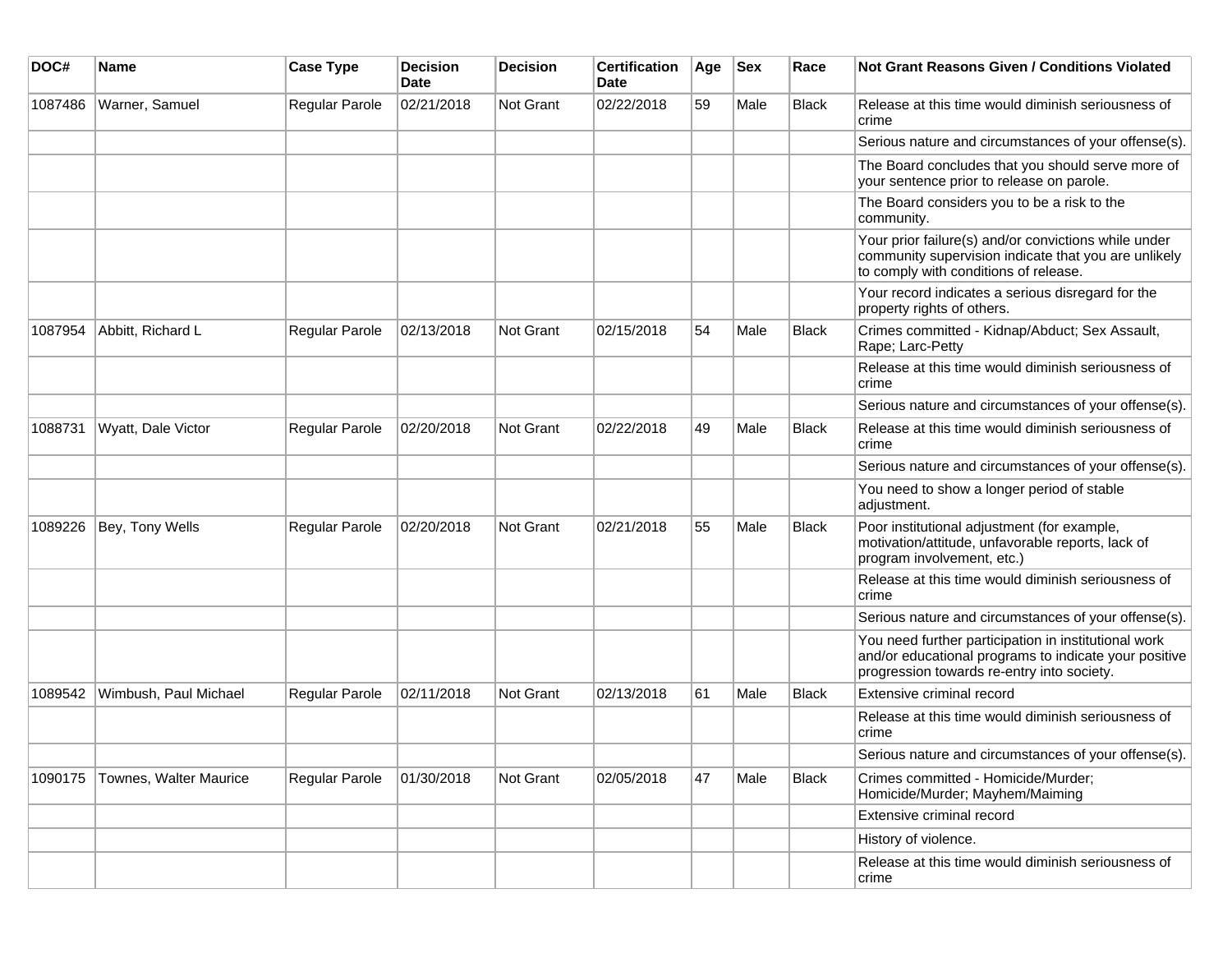| DOC#    | Name                     | <b>Case Type</b> | <b>Decision</b><br><b>Date</b> | <b>Decision</b> | <b>Certification</b><br>Date | Age | <b>Sex</b> | Race         | Not Grant Reasons Given / Conditions Violated                                                                                                         |
|---------|--------------------------|------------------|--------------------------------|-----------------|------------------------------|-----|------------|--------------|-------------------------------------------------------------------------------------------------------------------------------------------------------|
| 1090175 | Townes, Walter Maurice   | Regular Parole   | 01/30/2018                     | Not Grant       | 02/05/2018                   | 47  | Male       | <b>Black</b> | Serious nature and circumstances of your offense(s).                                                                                                  |
|         |                          |                  |                                |                 |                              |     |            |              | The Board concludes that you should serve more of<br>your sentence prior to release on parole.                                                        |
|         |                          |                  |                                |                 |                              |     |            |              | Your prior failure(s) and/or convictions while under<br>community supervision indicate that you are unlikely<br>to comply with conditions of release. |
| 1090599 | Griffin, Joseph L III    | Regular Parole   | 02/01/2018                     | Not Grant       | 02/06/2018                   | 67  | Male       | White        | Extensive criminal record                                                                                                                             |
|         |                          |                  |                                |                 |                              |     |            |              | Release at this time would diminish seriousness of<br>crime                                                                                           |
|         |                          |                  |                                |                 |                              |     |            |              | Serious nature and circumstances of your offense(s).                                                                                                  |
|         |                          |                  |                                |                 |                              |     |            |              | The Board concludes that you should serve more of<br>your sentence prior to release on parole.                                                        |
|         |                          |                  |                                |                 |                              |     |            |              | Your prior failure(s) and/or convictions while under<br>community supervision indicate that you are unlikely<br>to comply with conditions of release. |
|         |                          |                  |                                |                 |                              |     |            |              | Your record indicates a serious disregard for the<br>property rights of others.                                                                       |
| 1090703 | Eaton, David Francis     | Geriatric        | 02/08/2018                     | Not Grant       | 02/12/2018                   | 68  | Male       | White        | Crimes committed - Abduction: Of Person W/ Intent<br>To Defile; Indecent Liberties: W/Child <15Y;<br>Indecent Liberties: W/Child <15Y                 |
|         |                          |                  |                                |                 |                              |     |            |              | Extensive criminal record                                                                                                                             |
|         |                          |                  |                                |                 |                              |     |            |              | History of substance abuse.                                                                                                                           |
|         |                          |                  |                                |                 |                              |     |            |              | History of violence.                                                                                                                                  |
|         |                          |                  |                                |                 |                              |     |            |              | Release at this time would diminish seriousness of<br>crime                                                                                           |
|         |                          |                  |                                |                 |                              |     |            |              | Serious nature and circumstances of your offense(s).                                                                                                  |
|         |                          |                  |                                |                 |                              |     |            |              | The Board concludes that you should serve more of<br>your sentence prior to release on parole.                                                        |
|         |                          |                  |                                |                 |                              |     |            |              | The Board considers you to be a risk to the<br>community.                                                                                             |
| 1091810 | Rexrode, Joe Delbert Jr. | Regular Parole   | 02/04/2018                     | Not Grant       | 02/08/2018                   | 57  | Male       | White        | Extensive criminal record                                                                                                                             |
|         |                          |                  |                                |                 |                              |     |            |              | History of substance abuse.                                                                                                                           |
|         |                          |                  |                                |                 |                              |     |            |              | History of violence.                                                                                                                                  |
|         |                          |                  |                                |                 |                              |     |            |              | Release at this time would diminish seriousness of<br>crime                                                                                           |
|         |                          |                  |                                |                 |                              |     |            |              | Your prior failure(s) and/or convictions while under<br>community supervision indicate that you are unlikely<br>to comply with conditions of release. |
|         |                          |                  |                                |                 |                              |     |            |              | Your record indicates a serious disregard for the<br>property rights of others.                                                                       |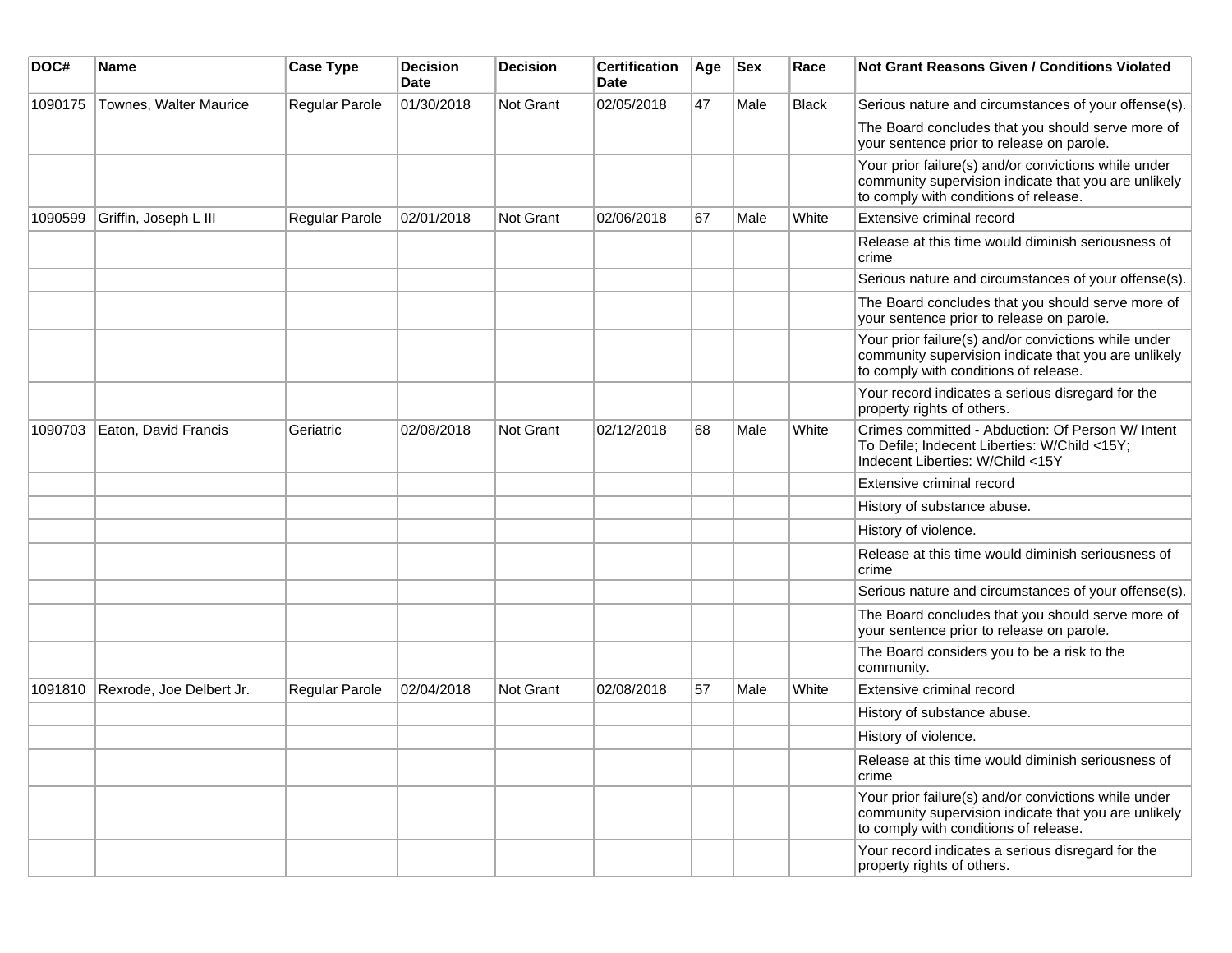| DOC#    | <b>Name</b>            | <b>Case Type</b>      | <b>Decision</b><br><b>Date</b> | <b>Decision</b> | <b>Certification</b><br>Date | Age | <b>Sex</b> | Race         | Not Grant Reasons Given / Conditions Violated                                                                                                               |
|---------|------------------------|-----------------------|--------------------------------|-----------------|------------------------------|-----|------------|--------------|-------------------------------------------------------------------------------------------------------------------------------------------------------------|
| 1092100 | Logan, Morris Steven   | Regular Parole        | 02/10/2018                     | Not Grant       | 02/13/2018                   | 48  | Male       | Black        | Release at this time would diminish seriousness of<br>crime                                                                                                 |
|         |                        |                       |                                |                 |                              |     |            |              | Serious nature and circumstances of your offense(s).                                                                                                        |
|         |                        |                       |                                |                 |                              |     |            |              | The Board concludes that you should serve more of<br>your sentence prior to release on parole.                                                              |
| 1092273 | Smith, Antonio Lamont  | Regular Parole        | 02/06/2018                     | Not Grant       | 02/12/2018                   | 47  | Male       | <b>Black</b> | Considering your offense and your institutional<br>records, the Board concludes that you should serve<br>more of your sentence before being paroled.        |
|         |                        |                       |                                |                 |                              |     |            |              | History of substance abuse.                                                                                                                                 |
|         |                        |                       |                                |                 |                              |     |            |              | Serious nature and circumstances of your offense(s).                                                                                                        |
|         |                        |                       |                                |                 |                              |     |            |              | The Board concludes that you should serve more of<br>your sentence prior to release on parole.                                                              |
|         |                        |                       |                                |                 |                              |     |            |              | You need further participation in institutional work<br>and/or educational programs to indicate your positive<br>progression towards re-entry into society. |
|         |                        |                       |                                |                 |                              |     |            |              | Your prior failure(s) and/or convictions while under<br>community supervision indicate that you are unlikely<br>to comply with conditions of release.       |
|         |                        |                       |                                |                 |                              |     |            |              | Your record of institutional infractions indicates a<br>disregard for rules and that you are not ready to<br>conform to society.                            |
| 1093247 | Vanfleet, John Henry   | Regular Parole        | 02/06/2018                     | Not Grant       | 02/08/2018                   | 44  | Male       | White        | Release at this time would diminish seriousness of<br>crime                                                                                                 |
|         |                        |                       |                                |                 |                              |     |            |              | Serious nature and circumstances of your offense(s).                                                                                                        |
|         |                        |                       |                                |                 |                              |     |            |              | The Board concludes that you should serve more of<br>your sentence prior to release on parole.                                                              |
| 1093573 | Fallen, Floyd Lakeit   | Regular Parole        | 02/07/2018                     | Not Grant       | 02/12/2018                   | 53  | Male       | Black        | Extensive criminal record                                                                                                                                   |
|         |                        |                       |                                |                 |                              |     |            |              | Release at this time would diminish seriousness of<br>crime                                                                                                 |
|         |                        |                       |                                |                 |                              |     |            |              | Serious nature and circumstances of your offense(s).                                                                                                        |
|         |                        |                       |                                |                 |                              |     |            |              | The Board concludes that you should serve more of<br>your sentence prior to release on parole.                                                              |
| 1095038 | Horsley, Owen Andrew   | Regular Parole        | 02/11/2018                     | Not Grant       | 02/13/2018                   | 62  | Male       | <b>Black</b> | Extensive criminal record                                                                                                                                   |
|         |                        |                       |                                |                 |                              |     |            |              | Release at this time would diminish seriousness of<br>crime                                                                                                 |
|         |                        |                       |                                |                 |                              |     |            |              | The Board considers you to be a risk to the<br>community.                                                                                                   |
|         |                        |                       |                                |                 |                              |     |            |              | Your prior failure(s) and/or convictions while under<br>community supervision indicate that you are unlikely<br>to comply with conditions of release.       |
| 1096144 | Brown, Christopher Lee | <b>Regular Parole</b> | 02/03/2018                     | Not Grant       | 02/08/2018                   | 41  | Male       | Black        | Serious nature and circumstances of your offense(s).                                                                                                        |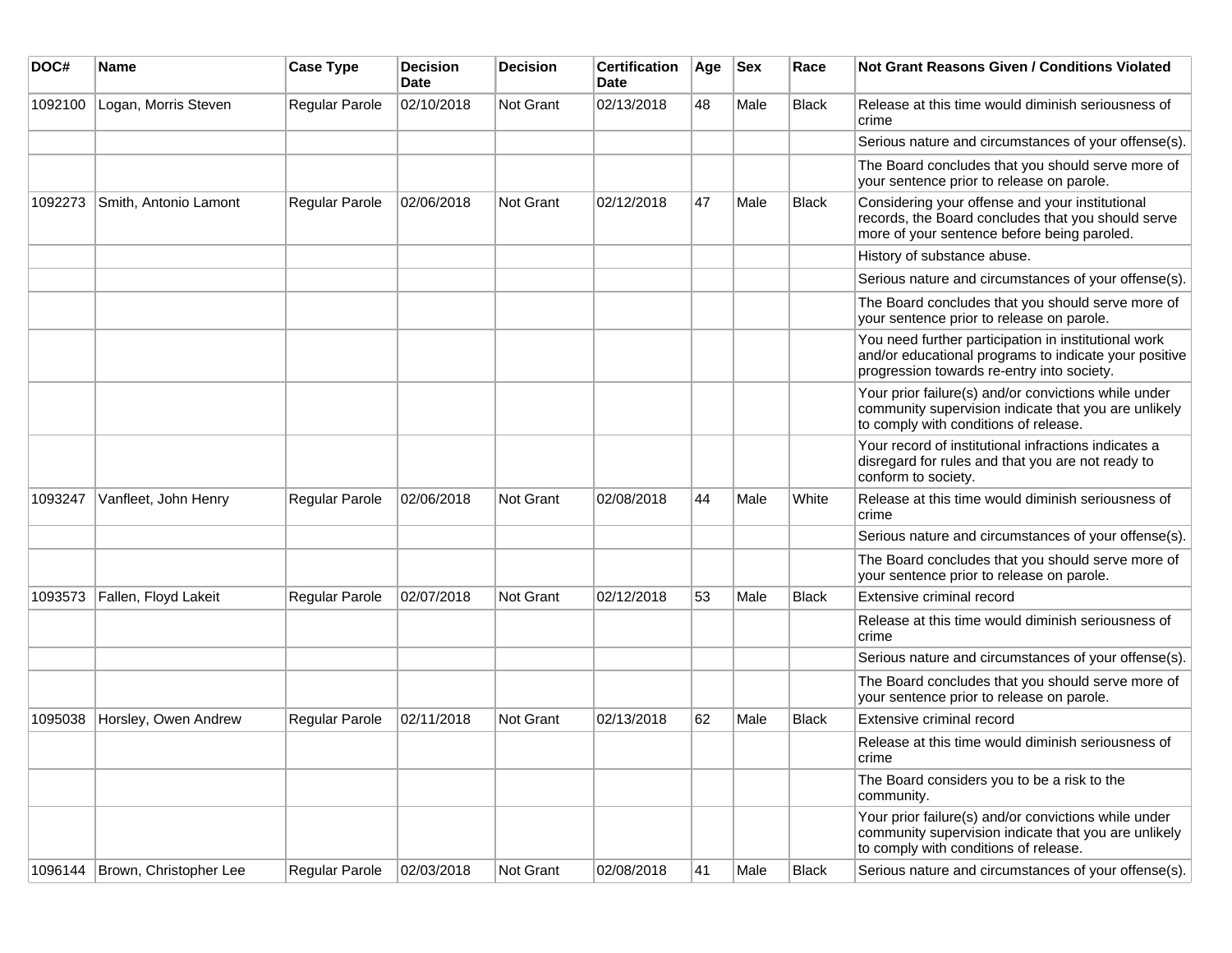| DOC#    | Name                         | <b>Case Type</b>      | <b>Decision</b><br><b>Date</b> | <b>Decision</b>  | <b>Certification</b><br><b>Date</b> | Age | $ $ Sex | Race         | <b>Not Grant Reasons Given / Conditions Violated</b>                                                                                                  |
|---------|------------------------------|-----------------------|--------------------------------|------------------|-------------------------------------|-----|---------|--------------|-------------------------------------------------------------------------------------------------------------------------------------------------------|
| 1096144 | Brown, Christopher Lee       | Regular Parole        | 02/03/2018                     | Not Grant        | 02/08/2018                          | 41  | Male    | <b>Black</b> | The Board concludes that you should serve more of<br>your sentence prior to release on parole.                                                        |
|         |                              |                       |                                |                  |                                     |     |         |              | Your prior failure(s) and/or convictions while under<br>community supervision indicate that you are unlikely<br>to comply with conditions of release. |
| 1096470 | Crockett, Michael Thomas     | Regular Parole        | 02/20/2018                     | Not Grant        | 02/21/2018                          | 48  | Male    | White        | Extensive criminal record                                                                                                                             |
|         |                              |                       |                                |                  |                                     |     |         |              | Serious nature and circumstances of your offense(s).                                                                                                  |
|         |                              |                       |                                |                  |                                     |     |         |              | The Board considers you to be a risk to the<br>community.                                                                                             |
|         |                              |                       |                                |                  |                                     |     |         |              | You need to show a longer period of stable<br>adjustment.                                                                                             |
|         |                              |                       |                                |                  |                                     |     |         |              | Your record of institutional infractions indicates a<br>disregard for rules and that you are not ready to<br>conform to society.                      |
| 1096688 | Cowan, Ronald Lee            | <b>Regular Parole</b> | 01/31/2018                     | Not Grant        | 02/05/2018                          | 63  | Male    | <b>Black</b> | Crimes committed - Homicide-1st Degree;<br>Kidnap/Abduct; Kidnap/Abduct                                                                               |
|         |                              |                       |                                |                  |                                     |     |         |              | Extensive criminal record                                                                                                                             |
|         |                              |                       |                                |                  |                                     |     |         |              | Release at this time would diminish seriousness of<br>crime                                                                                           |
|         |                              |                       |                                |                  |                                     |     |         |              | Serious nature and circumstances of your offense(s).                                                                                                  |
|         |                              |                       |                                |                  |                                     |     |         |              | Your prior failure(s) and/or convictions while under<br>community supervision indicate that you are unlikely<br>to comply with conditions of release. |
| 1097042 | Stubenvall, Charles E        | <b>Regular Parole</b> | 01/29/2018                     | Not Grant        | 02/05/2018                          | 51  | Male    | White        | Crimes committed - Stat Rape-No Force;<br>Aggravated Sexual Battery; Penetrate W/Inanimate<br>Object                                                  |
|         |                              |                       |                                |                  |                                     |     |         |              | Release at this time would diminish seriousness of<br>crime                                                                                           |
|         |                              |                       |                                |                  |                                     |     |         |              | Serious nature and circumstances of your offense(s).                                                                                                  |
| 1098456 | Harris, Tony Sylveste        | Regular Parole        | 02/26/2018                     | <b>Not Grant</b> | 02/27/2018                          | 54  | Male    | Black        | Crimes committed - Sex Assault, Rape; Sex Asslt-<br>Attempted Rape; Malicious Wounding                                                                |
|         |                              |                       |                                |                  |                                     |     |         |              | Extensive criminal record                                                                                                                             |
|         |                              |                       |                                |                  |                                     |     |         |              | Release at this time would diminish seriousness of<br>crime                                                                                           |
|         |                              |                       |                                |                  |                                     |     |         |              | Serious nature and circumstances of your offense(s).                                                                                                  |
|         |                              |                       |                                |                  |                                     |     |         |              | You need to show a longer period of stable<br>adjustment.                                                                                             |
|         | 1101722 Abbott, Larry Philip | <b>Regular Parole</b> | 02/22/2018                     | <b>Not Grant</b> | 02/22/2018                          | 66  | Male    | White        | Poor institutional adjustment (for example,<br>motivation/attitude, unfavorable reports, lack of<br>program involvement, etc.)                        |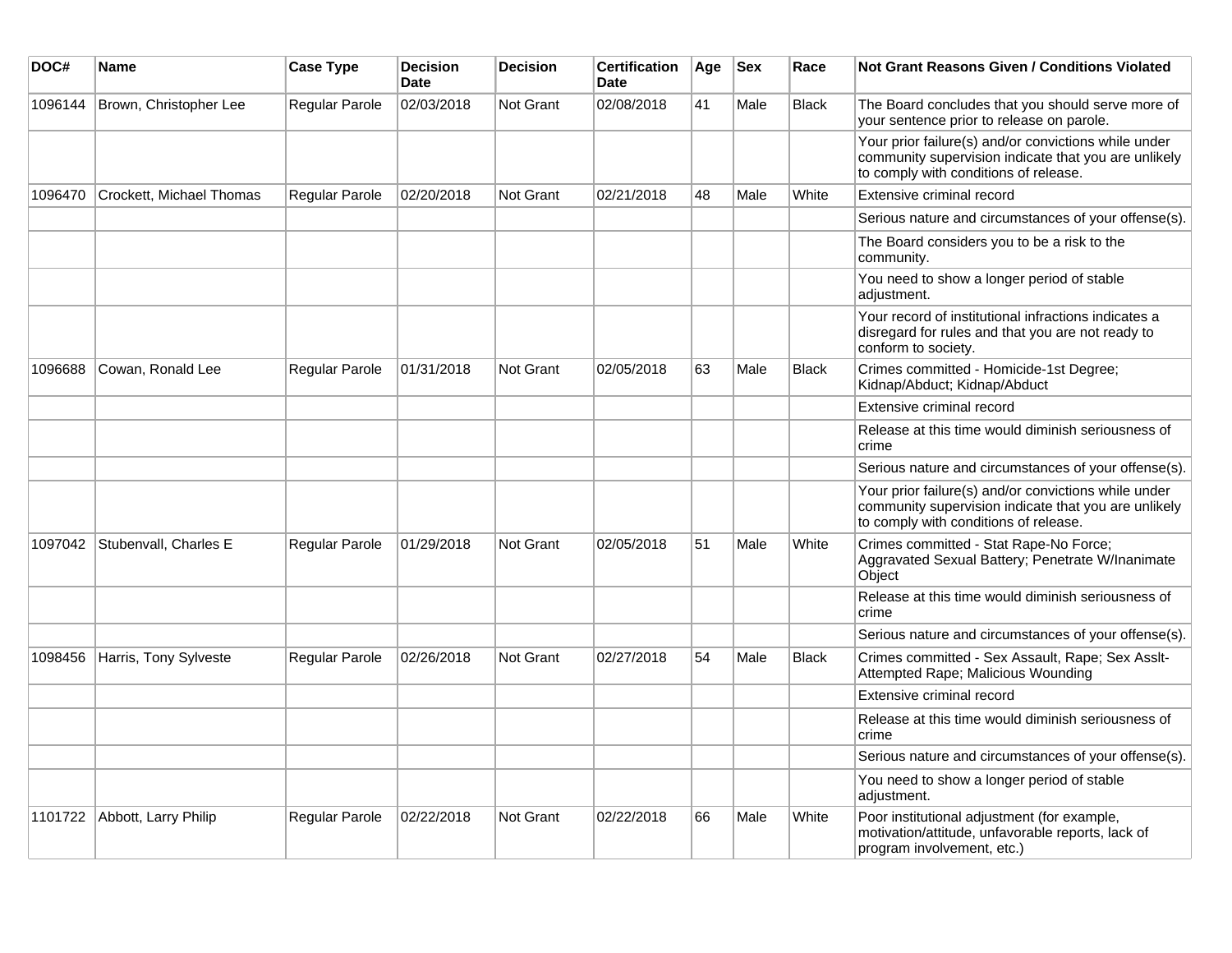| DOC#    | <b>Name</b>             | <b>Case Type</b>      | <b>Decision</b><br><b>Date</b> | <b>Decision</b>  | <b>Certification</b><br><b>Date</b> | Age | <b>Sex</b> | Race  | Not Grant Reasons Given / Conditions Violated                                                                                                         |
|---------|-------------------------|-----------------------|--------------------------------|------------------|-------------------------------------|-----|------------|-------|-------------------------------------------------------------------------------------------------------------------------------------------------------|
| 1101722 | Abbott, Larry Philip    | Regular Parole        | 02/22/2018                     | Not Grant        | 02/22/2018                          | 66  | Male       | White | Release at this time would diminish seriousness of<br>crime                                                                                           |
|         |                         |                       |                                |                  |                                     |     |            |       | Serious nature and circumstances of your offense(s).                                                                                                  |
|         |                         |                       |                                |                  |                                     |     |            |       | Your record of institutional infractions indicates a<br>disregard for rules and that you are not ready to<br>conform to society.                      |
| 1103093 | Holliday, Rico Frederic | <b>Regular Parole</b> | 02/08/2018                     | <b>Not Grant</b> | 02/12/2018                          | 63  | Male       | Black | Conviction of a new crime while incarcerated                                                                                                          |
|         |                         |                       |                                |                  |                                     |     |            |       | Poor institutional adjustment (for example,<br>motivation/attitude, unfavorable reports, lack of<br>program involvement, etc.)                        |
|         |                         |                       |                                |                  |                                     |     |            |       | Release at this time would diminish seriousness of<br>crime                                                                                           |
|         |                         |                       |                                |                  |                                     |     |            |       | Serious nature and circumstances of your offense(s).                                                                                                  |
|         |                         |                       |                                |                  |                                     |     |            |       | You need to show a longer period of stable<br>adjustment.                                                                                             |
|         |                         |                       |                                |                  |                                     |     |            |       | Your record of institutional infractions indicates a<br>disregard for rules and that you are not ready to<br>conform to society.                      |
| 1103712 | Bey, Talmadge Simms     | Regular Parole        | 02/19/2018                     | <b>Not Grant</b> | 02/20/2018                          | 60  | Male       | Black | Conviction of a new crime while incarcerated                                                                                                          |
|         |                         |                       |                                |                  |                                     |     |            |       | Extensive criminal record                                                                                                                             |
|         |                         |                       |                                |                  |                                     |     |            |       | History of violence.                                                                                                                                  |
|         |                         |                       |                                |                  |                                     |     |            |       | Release at this time would diminish seriousness of<br>crime                                                                                           |
|         |                         |                       |                                |                  |                                     |     |            |       | Serious nature and circumstances of your offense(s).                                                                                                  |
|         |                         |                       |                                |                  |                                     |     |            |       | The Board concludes that you should serve more of<br>your sentence prior to release on parole.                                                        |
|         |                         |                       |                                |                  |                                     |     |            |       | The Board considers you to be a risk to the<br>community.                                                                                             |
|         |                         |                       |                                |                  |                                     |     |            |       | You need to show a longer period of stable<br>adjustment.                                                                                             |
| 1103720 | Bolen, Joseph III       | Regular Parole        | 02/26/2018                     | <b>Not Grant</b> | 02/28/2018                          | 60  | Male       | White | Considering your offense and your institutional<br>records, the Board concludes that you should serve<br>more of your sentence before being paroled.  |
|         |                         |                       |                                |                  |                                     |     |            |       | Extensive criminal record                                                                                                                             |
|         |                         |                       |                                |                  |                                     |     |            |       | The Board considers you to be a risk to the<br>community.                                                                                             |
|         |                         |                       |                                |                  |                                     |     |            |       | You need to show a longer period of stable<br>adjustment.                                                                                             |
|         |                         |                       |                                |                  |                                     |     |            |       | Your prior failure(s) and/or convictions while under<br>community supervision indicate that you are unlikely<br>to comply with conditions of release. |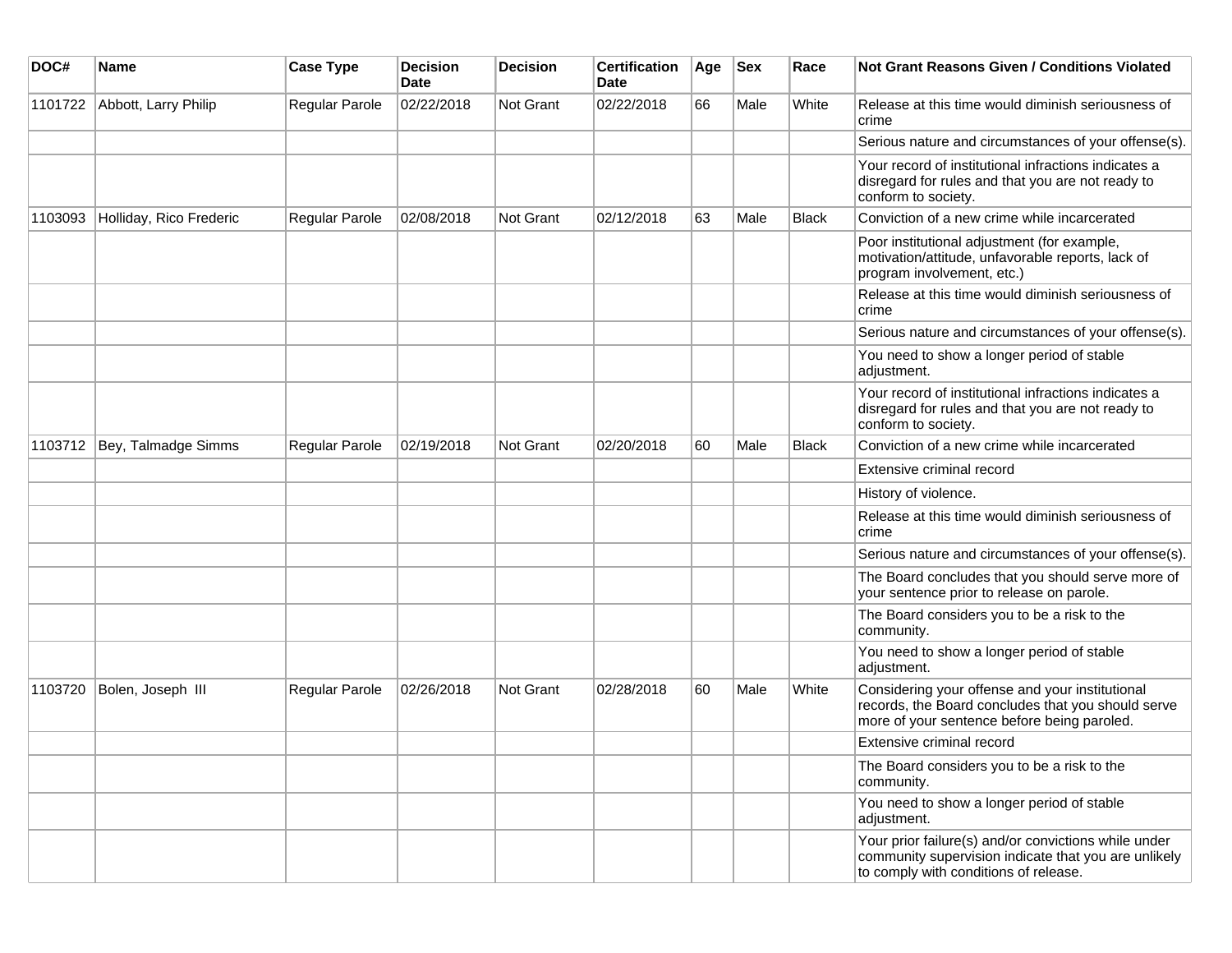| DOC#    | Name                 | <b>Case Type</b>      | <b>Decision</b><br><b>Date</b> | <b>Decision</b>  | <b>Certification</b><br><b>Date</b> | Age | <b>Sex</b> | Race         | <b>Not Grant Reasons Given / Conditions Violated</b>                                                                                                  |
|---------|----------------------|-----------------------|--------------------------------|------------------|-------------------------------------|-----|------------|--------------|-------------------------------------------------------------------------------------------------------------------------------------------------------|
| 1103720 | Bolen, Joseph III    | Regular Parole        | 02/26/2018                     | <b>Not Grant</b> | 02/28/2018                          | 60  | Male       | White        | Your record of institutional infractions indicates a<br>disregard for rules and that you are not ready to<br>conform to society.                      |
| 1104477 | Tyler, Robert Ernest | Regular Parole        | 02/27/2018                     | <b>Not Grant</b> | 02/28/2018                          | 73  | Male       | <b>Black</b> | No Interest in Parole                                                                                                                                 |
| 1104584 | Myrick, Melvin       | Regular Parole        | 02/26/2018                     | <b>Not Grant</b> | 02/28/2018                          | 63  | Male       | <b>Black</b> | No Interest in Parole                                                                                                                                 |
| 1104795 | Rich, Jerald Jr.     | Regular Parole        | 02/01/2018                     | <b>Not Grant</b> | 02/05/2018                          | 50  | Male       | <b>Black</b> | Considering your offense and your institutional<br>records, the Board concludes that you should serve<br>more of your sentence before being paroled.  |
|         |                      |                       |                                |                  |                                     |     |            |              | Extensive criminal record                                                                                                                             |
|         |                      |                       |                                |                  |                                     |     |            |              | History of substance abuse.                                                                                                                           |
|         |                      |                       |                                |                  |                                     |     |            |              | Release at this time would diminish seriousness of<br>crime                                                                                           |
|         |                      |                       |                                |                  |                                     |     |            |              | Serious nature and circumstances of your offense(s).                                                                                                  |
|         |                      |                       |                                |                  |                                     |     |            |              | Your prior failure(s) and/or convictions while under<br>community supervision indicate that you are unlikely<br>to comply with conditions of release. |
| 1105225 | Matheny, David Wayne | Regular Parole        | 02/01/2018                     | <b>Not Grant</b> | 02/05/2018                          | 55  | Male       | White        | Crimes committed - Robbery; Robbery; Breaking<br>And Entering                                                                                         |
|         |                      |                       |                                |                  |                                     |     |            |              | Extensive criminal record                                                                                                                             |
|         |                      |                       |                                |                  |                                     |     |            |              | History of substance abuse.                                                                                                                           |
|         |                      |                       |                                |                  |                                     |     |            |              | History of violence.                                                                                                                                  |
|         |                      |                       |                                |                  |                                     |     |            |              | Release at this time would diminish seriousness of<br>crime                                                                                           |
|         |                      |                       |                                |                  |                                     |     |            |              | The Board concludes that you should serve more of<br>your sentence prior to release on parole.                                                        |
| 1107947 | Brooks, James Edward | Regular Parole        | 02/19/2018                     | <b>Not Grant</b> | 02/21/2018                          | 67  | Male       | Black        | Crimes committed - Homicide-1st Degree; Unlawful<br>Wound/Bodily Injury; Violating Prison Rules                                                       |
|         |                      |                       |                                |                  |                                     |     |            |              | Release at this time would diminish seriousness of<br>crime                                                                                           |
|         |                      |                       |                                |                  |                                     |     |            |              | Serious nature and circumstances of your offense(s).                                                                                                  |
| 1107967 | King, Larry H        | <b>Regular Parole</b> | 02/05/2018                     | Not Grant        | 02/08/2018                          | 59  | Male       | <b>Black</b> | History of violence.                                                                                                                                  |
|         |                      |                       |                                |                  |                                     |     |            |              | Release at this time would diminish seriousness of<br>crime                                                                                           |
|         |                      |                       |                                |                  |                                     |     |            |              | Serious nature and circumstances of your offense(s).                                                                                                  |
|         |                      |                       |                                |                  |                                     |     |            |              | The Board concludes that you should serve more of<br>your sentence prior to release on parole.                                                        |
|         |                      |                       |                                |                  |                                     |     |            |              | The Board considers you to be a risk to the<br>community.                                                                                             |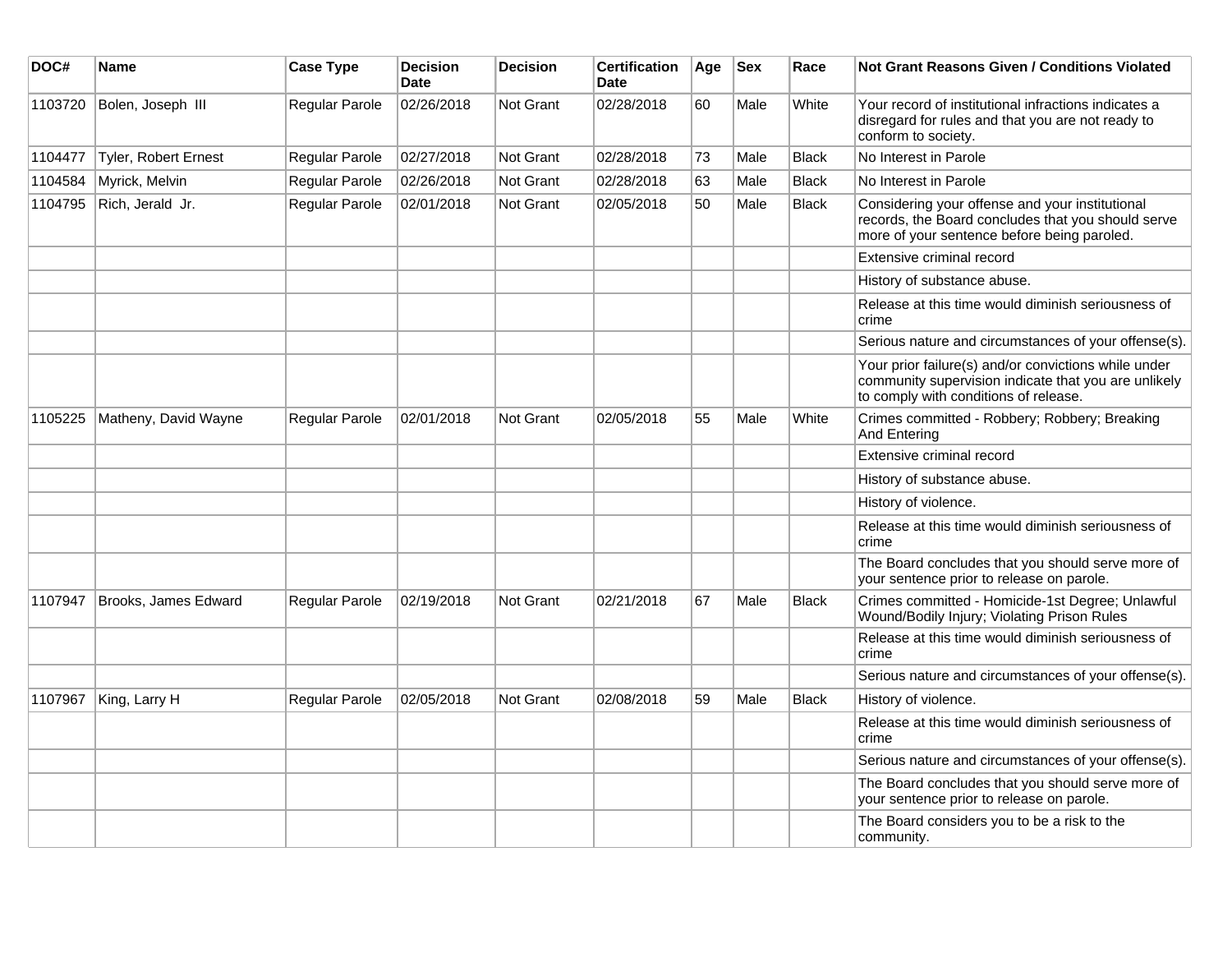| DOC#    | <b>Name</b>             | <b>Case Type</b> | <b>Decision</b><br><b>Date</b> | <b>Decision</b> | <b>Certification</b><br>Date | Age | <b>Sex</b> | Race                            | <b>Not Grant Reasons Given / Conditions Violated</b>                                                                                                        |
|---------|-------------------------|------------------|--------------------------------|-----------------|------------------------------|-----|------------|---------------------------------|-------------------------------------------------------------------------------------------------------------------------------------------------------------|
| 1107967 | King, Larry H           | Regular Parole   | 02/05/2018                     | Not Grant       | 02/08/2018                   | 59  | Male       | <b>Black</b>                    | Your prior failure(s) and/or convictions while under<br>community supervision indicate that you are unlikely<br>to comply with conditions of release.       |
| 1113005 | Khan, Nadeem Ahmed      | Regular Parole   | 02/26/2018                     | Not Grant       | 02/28/2018                   | 48  | Male       | Asian or<br>Pacific<br>Islander | No Interest in Parole                                                                                                                                       |
| 1113147 | Savage, Richard Anthony | Regular Parole   | 02/20/2018                     | Not Grant       | 02/21/2018                   | 62  | Male       | <b>Black</b>                    | History of violence.                                                                                                                                        |
|         |                         |                  |                                |                 |                              |     |            |                                 | Poor institutional adjustment (for example,<br>motivation/attitude, unfavorable reports, lack of<br>program involvement, etc.)                              |
|         |                         |                  |                                |                 |                              |     |            |                                 | Release at this time would diminish seriousness of<br>crime                                                                                                 |
|         |                         |                  |                                |                 |                              |     |            |                                 | Serious nature and circumstances of your offense(s).                                                                                                        |
|         |                         |                  |                                |                 |                              |     |            |                                 | The Board concludes that you should serve more of<br>your sentence prior to release on parole.                                                              |
|         |                         |                  |                                |                 |                              |     |            |                                 | The Board considers you to be a risk to the<br>community.                                                                                                   |
|         |                         |                  |                                |                 |                              |     |            |                                 | You need to show a longer period of stable<br>adjustment.                                                                                                   |
| 1113487 | Beckham, Wayne Eric Jr. | Regular Parole   | 02/04/2018                     | Not Grant       | 02/06/2018                   | 41  | Male       | Black                           | Release at this time would diminish seriousness of<br>crime                                                                                                 |
|         |                         |                  |                                |                 |                              |     |            |                                 | Serious nature and circumstances of your offense(s).                                                                                                        |
|         |                         |                  |                                |                 |                              |     |            |                                 | The Board concludes that you should serve more of<br>your sentence prior to release on parole.                                                              |
|         |                         |                  |                                |                 |                              |     |            |                                 | You need further participation in institutional work<br>and/or educational programs to indicate your positive<br>progression towards re-entry into society. |
| 1113695 | Odom, Demetrius A       | Regular Parole   | 02/20/2018                     | Not Grant       | 02/20/2018                   | 56  | Male       | Black                           | Release at this time would diminish seriousness of<br>crime                                                                                                 |
|         |                         |                  |                                |                 |                              |     |            |                                 | Serious nature and circumstances of your offense(s).                                                                                                        |
|         |                         |                  |                                |                 |                              |     |            |                                 | The Board concludes that you should serve more of<br>your sentence prior to release on parole.                                                              |
|         |                         |                  |                                |                 |                              |     |            |                                 | You need further participation in institutional work<br>and/or educational programs to indicate your positive<br>progression towards re-entry into society. |
|         |                         |                  |                                |                 |                              |     |            |                                 | You need to show a longer period of stable<br>adjustment.                                                                                                   |
| 1113860 | Sanford, Arthur Lee     | Geriatric        | 02/06/2018                     | Not Grant       | 02/12/2018                   | 65  | Male       | <b>Black</b>                    | Considering your offense and your institutional<br>records, the Board concludes that you should serve<br>more of your sentence before being paroled.        |
|         |                         |                  |                                |                 |                              |     |            |                                 | Crimes committed - Murder: 2nd Degree                                                                                                                       |
|         |                         |                  |                                |                 |                              |     |            |                                 | History of violence.                                                                                                                                        |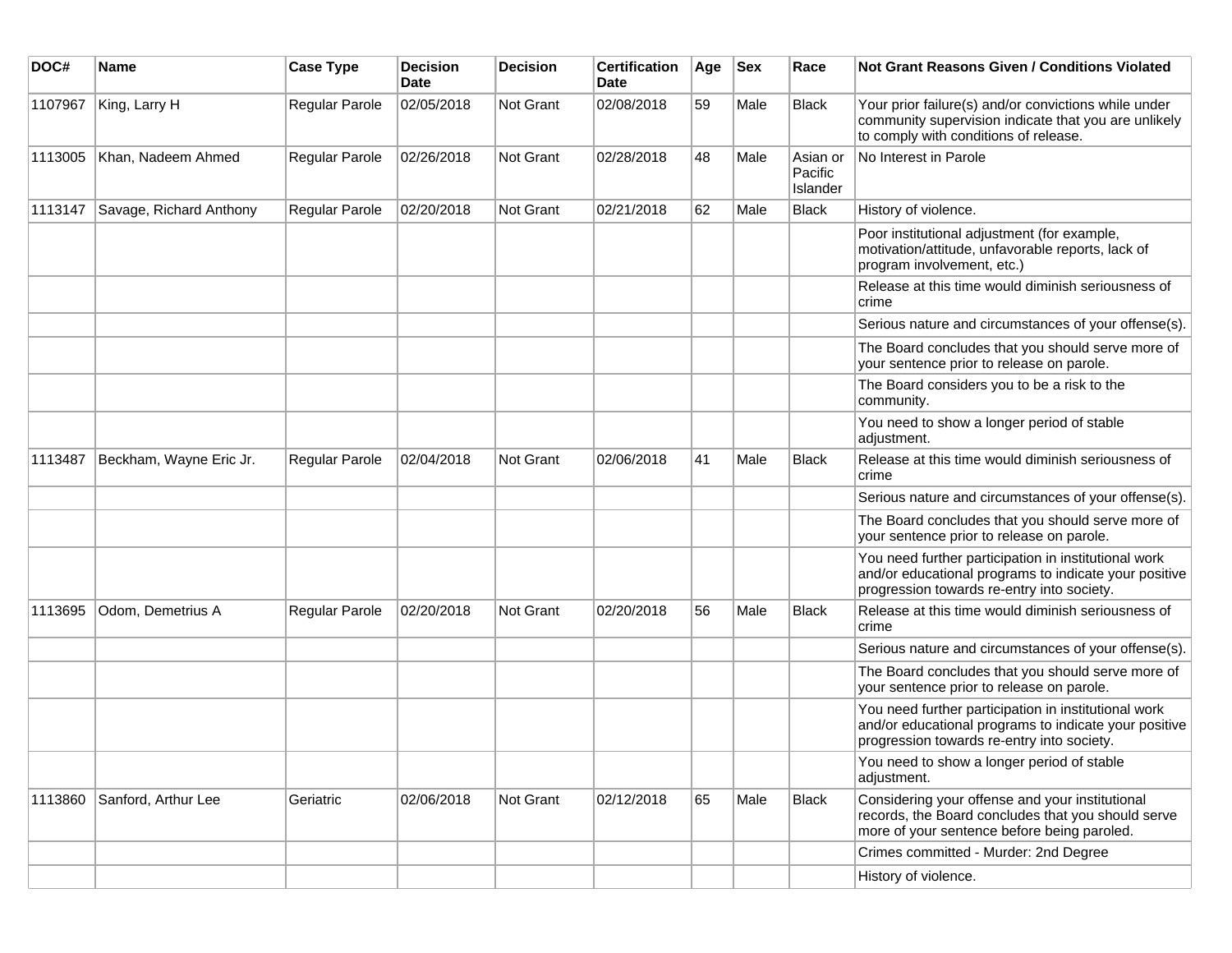| DOC#    | Name                   | <b>Case Type</b> | <b>Decision</b><br><b>Date</b> | <b>Decision</b> | <b>Certification</b><br><b>Date</b> | Age | <b>Sex</b> | Race         | <b>Not Grant Reasons Given / Conditions Violated</b>                                                                                                        |
|---------|------------------------|------------------|--------------------------------|-----------------|-------------------------------------|-----|------------|--------------|-------------------------------------------------------------------------------------------------------------------------------------------------------------|
| 1113860 | Sanford, Arthur Lee    | Geriatric        | 02/06/2018                     | Not Grant       | 02/12/2018                          | 65  | Male       | <b>Black</b> | Release at this time would diminish seriousness of<br>crime                                                                                                 |
|         |                        |                  |                                |                 |                                     |     |            |              | Serious nature and circumstances of your offense(s).                                                                                                        |
|         |                        |                  |                                |                 |                                     |     |            |              | You need further participation in institutional work<br>and/or educational programs to indicate your positive<br>progression towards re-entry into society. |
| 1114590 | Bailey, Frank Thompson | Regular Parole   | 02/04/2018                     | Not Grant       | 02/06/2018                          | 50  | Male       | Black        | Release at this time would diminish seriousness of<br>crime                                                                                                 |
|         |                        |                  |                                |                 |                                     |     |            |              | Serious nature and circumstances of your offense(s).                                                                                                        |
|         |                        |                  |                                |                 |                                     |     |            |              | The Board concludes that you should serve more of<br>your sentence prior to release on parole.                                                              |
| 1115151 | Patrick, John F        | Regular Parole   | 02/01/2018                     | Not Grant       | 02/06/2018                          | 55  | Male       | White        | Crimes committed - Sex Assault, Rape; Aggravated<br>Sexual Battery; Aggravated Sexual Battery                                                               |
|         |                        |                  |                                |                 |                                     |     |            |              | Release at this time would diminish seriousness of<br>crime                                                                                                 |
|         |                        |                  |                                |                 |                                     |     |            |              | Serious nature and circumstances of your offense(s).                                                                                                        |
|         |                        |                  |                                |                 |                                     |     |            |              | The Board concludes that you should serve more of<br>your sentence prior to release on parole.                                                              |
| 1115175 | Wright, Clarence Lee   | Regular Parole   | 02/24/2018                     | Not Grant       | 02/26/2018                          | 61  | Male       | <b>Black</b> | Crimes committed - Kidnap/Abduct; Kidnap/Abduct;<br>Abduction: By Force, Intimidation Or Deception                                                          |
|         |                        |                  |                                |                 |                                     |     |            |              | Release at this time would diminish seriousness of<br>crime                                                                                                 |
|         |                        |                  |                                |                 |                                     |     |            |              | Serious nature and circumstances of your offense(s).                                                                                                        |
|         |                        |                  |                                |                 |                                     |     |            |              | The Board considers you to be a risk to the<br>community.                                                                                                   |
|         |                        |                  |                                |                 |                                     |     |            |              | Your prior failure(s) and/or convictions while under<br>community supervision indicate that you are unlikely<br>to comply with conditions of release.       |
| 1115770 | Mackey, Willie         | Geriatric        | 02/26/2018                     | Not Grant       | 02/27/2018                          | 65  | Male       | <b>Black</b> | Considering your offense and your institutional<br>records, the Board concludes that you should serve<br>more of your sentence before being paroled.        |
|         |                        |                  |                                |                 |                                     |     |            |              | Extensive criminal record                                                                                                                                   |
|         |                        |                  |                                |                 |                                     |     |            |              | The Board concludes that you should serve more of<br>your sentence prior to release on parole.                                                              |
|         |                        |                  |                                |                 |                                     |     |            |              | You need to show a longer period of stable<br>adjustment.                                                                                                   |
|         |                        |                  |                                |                 |                                     |     |            |              | Your prior failure(s) and/or convictions while under<br>community supervision indicate that you are unlikely<br>to comply with conditions of release.       |
|         |                        |                  |                                |                 |                                     |     |            |              | Your record indicates a serious disregard for the<br>property rights of others.                                                                             |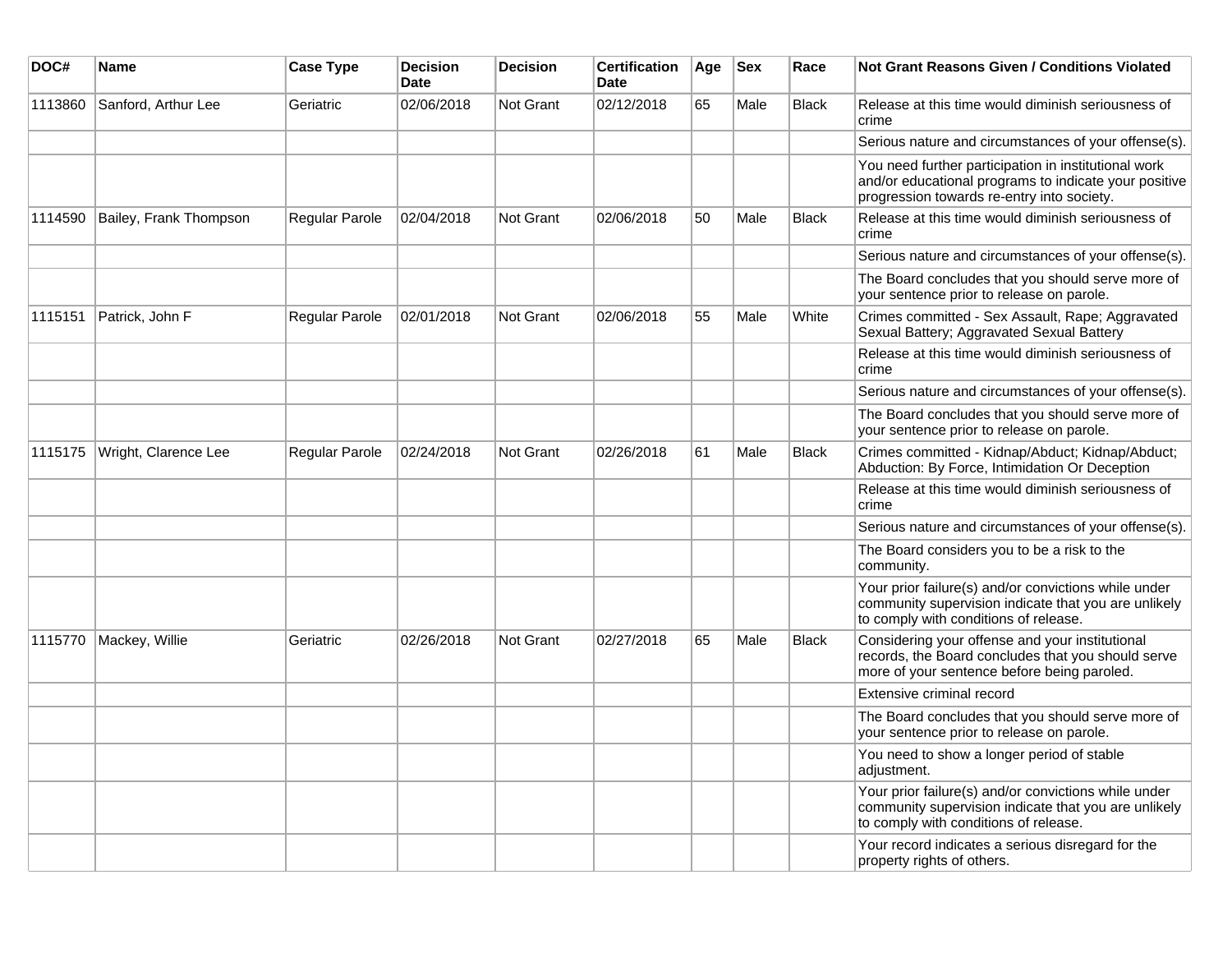| DOC#    | <b>Name</b>                | <b>Case Type</b> | <b>Decision</b><br><b>Date</b> | <b>Decision</b>  | <b>Certification</b><br>Date | Age | <b>Sex</b> | Race         | Not Grant Reasons Given / Conditions Violated                                                                                                               |
|---------|----------------------------|------------------|--------------------------------|------------------|------------------------------|-----|------------|--------------|-------------------------------------------------------------------------------------------------------------------------------------------------------------|
| 1116214 | Browning, Russell Wayne    | Regular Parole   | 02/15/2018                     | Not Grant        | 02/15/2018                   | 48  | Male       | White        | Release at this time would diminish seriousness of<br>crime                                                                                                 |
|         |                            |                  |                                |                  |                              |     |            |              | Serious nature and circumstances of your offense(s).                                                                                                        |
|         |                            |                  |                                |                  |                              |     |            |              | The Board concludes that you should serve more of<br>your sentence prior to release on parole.                                                              |
| 1116703 | Cooper, Jimmy Lee Jr.      | Regular Parole   | 02/06/2018                     | Not Grant        | 02/12/2018                   | 44  | Male       | <b>Black</b> | Considering your offense and your institutional<br>records, the Board concludes that you should serve<br>more of your sentence before being paroled.        |
|         |                            |                  |                                |                  |                              |     |            |              | Release at this time would diminish seriousness of<br>crime                                                                                                 |
|         |                            |                  |                                |                  |                              |     |            |              | Serious nature and circumstances of your offense(s).                                                                                                        |
|         |                            |                  |                                |                  |                              |     |            |              | You need further participation in institutional work<br>and/or educational programs to indicate your positive<br>progression towards re-entry into society. |
| 1117227 | Hendrix, Dominic Jesus Jr. | Regular Parole   | 02/22/2018                     | Not Grant        | 02/23/2018                   | 43  | Male       | White        | Crimes committed - Homicide-Capital; Homicide-1st<br>Degree; Homicide-Attempted                                                                             |
|         |                            |                  |                                |                  |                              |     |            |              | Release at this time would diminish seriousness of<br>crime                                                                                                 |
|         |                            |                  |                                |                  |                              |     |            |              | Serious nature and circumstances of your offense(s).                                                                                                        |
|         |                            |                  |                                |                  |                              |     |            |              | The Board concludes that you should serve more of<br>your sentence prior to release on parole.                                                              |
| 1117267 | Rouse, Carl Michael Jr.    | Regular Parole   | 02/06/2018                     | Not Grant        | 02/12/2018                   | 42  | Male       | White        | Extensive criminal record                                                                                                                                   |
|         |                            |                  |                                |                  |                              |     |            |              | The Board concludes that you should serve more of<br>your sentence prior to release on parole.                                                              |
|         |                            |                  |                                |                  |                              |     |            |              | Your prior failure(s) and/or convictions while under<br>community supervision indicate that you are unlikely<br>to comply with conditions of release.       |
| 1117891 | Rosemond, Michael Stephen  | Geriatric        | 01/27/2018                     | <b>Not Grant</b> | 02/01/2018                   | 66  | Male       | <b>Black</b> | History of substance abuse.                                                                                                                                 |
|         |                            |                  |                                |                  |                              |     |            |              | Release at this time would diminish seriousness of<br>crime                                                                                                 |
|         |                            |                  |                                |                  |                              |     |            |              | Serious nature and circumstances of your offense(s).                                                                                                        |
|         |                            |                  |                                |                  |                              |     |            |              | The Board concludes that you should serve more of<br>your sentence prior to release on parole.                                                              |
|         |                            |                  |                                |                  |                              |     |            |              | You need to show a longer period of stable<br>adjustment.                                                                                                   |
|         |                            |                  |                                |                  |                              |     |            |              | Your prior failure(s) and/or convictions while under<br>community supervision indicate that you are unlikely<br>to comply with conditions of release.       |
| 1118314 | Lam, Harley Lee            | Geriatric        | 02/27/2018                     | Not Grant        | 02/28/2018                   | 65  | Male       | White        | Release at this time would diminish seriousness of<br>crime                                                                                                 |
|         |                            |                  |                                |                  |                              |     |            |              | Serious nature and circumstances of your offense(s).                                                                                                        |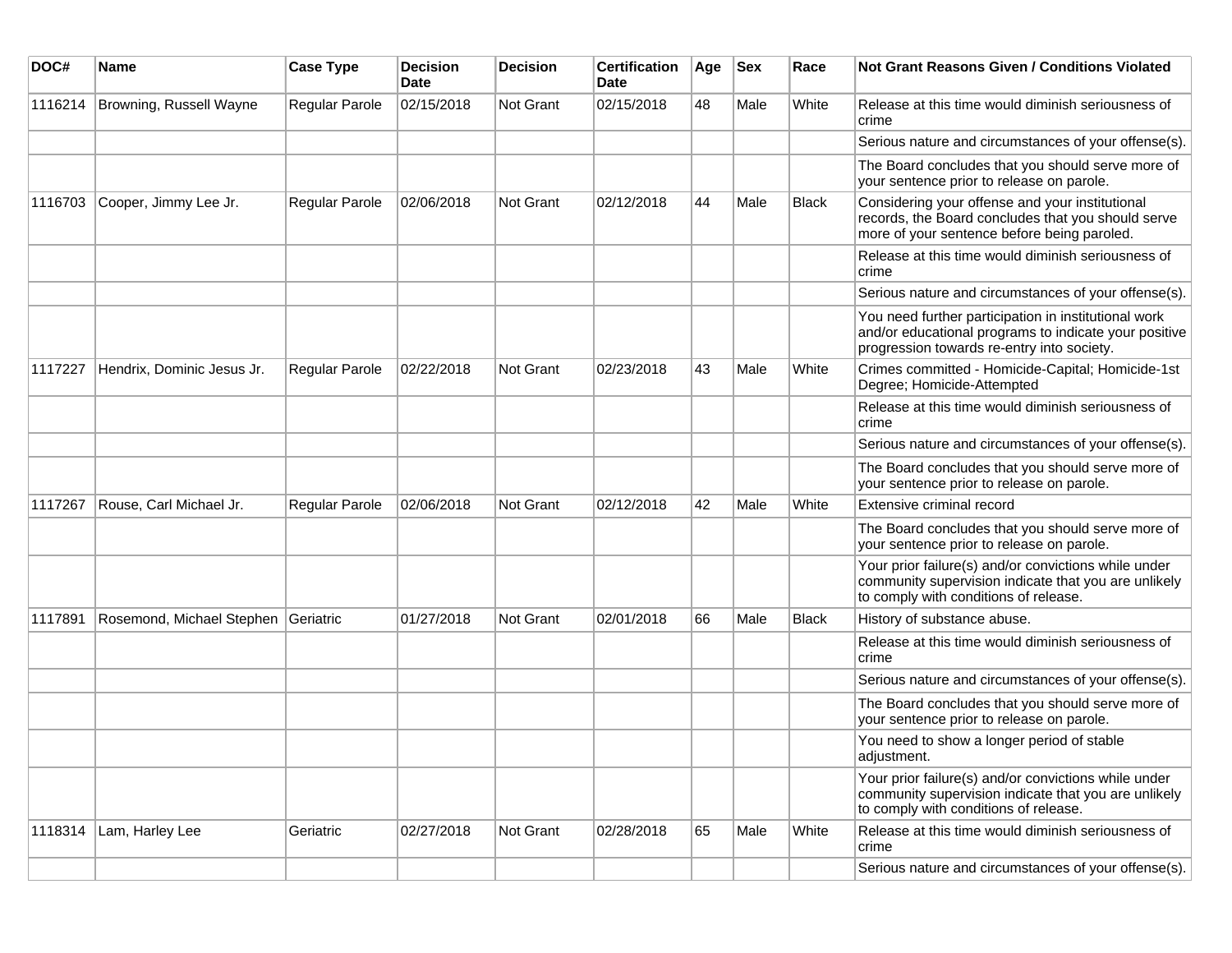| DOC#    | <b>Name</b>              | <b>Case Type</b>            | <b>Decision</b><br>Date | <b>Decision</b> | <b>Certification</b><br><b>Date</b> | Age | <b>Sex</b> | Race         | Not Grant Reasons Given / Conditions Violated                                                                                                               |
|---------|--------------------------|-----------------------------|-------------------------|-----------------|-------------------------------------|-----|------------|--------------|-------------------------------------------------------------------------------------------------------------------------------------------------------------|
| 1118652 | Washington, Alvin Obrine | Geriatric                   | 02/05/2018              | Not Grant       | 02/08/2018                          | 61  | Male       | <b>Black</b> | History of violence.                                                                                                                                        |
|         |                          |                             |                         |                 |                                     |     |            |              | Release at this time would diminish seriousness of<br>crime                                                                                                 |
|         |                          |                             |                         |                 |                                     |     |            |              | Serious nature and circumstances of your offense(s).                                                                                                        |
| 1118811 | Abdullah, Sadat Muhammad | Geriatric                   | 02/08/2018              | Not Grant       | 02/12/2018                          | 62  | Male       | <b>Black</b> | Extensive criminal record                                                                                                                                   |
|         |                          |                             |                         |                 |                                     |     |            |              | History of substance abuse.                                                                                                                                 |
|         |                          |                             |                         |                 |                                     |     |            |              | Release at this time would diminish seriousness of<br>crime                                                                                                 |
|         |                          |                             |                         |                 |                                     |     |            |              | Serious nature and circumstances of your offense(s).                                                                                                        |
|         |                          |                             |                         |                 |                                     |     |            |              | The Board concludes that you should serve more of<br>your sentence prior to release on parole.                                                              |
|         |                          |                             |                         |                 |                                     |     |            |              | Your prior failure(s) and/or convictions while under<br>community supervision indicate that you are unlikely<br>to comply with conditions of release.       |
| 1119365 | Cook, John Henry         | Regular Parole              | 02/26/2018              | Not Grant       | 02/28/2018                          | 55  | Male       | <b>Black</b> | No Interest in Parole                                                                                                                                       |
| 1119624 | Walker, Gregory          | Regular Parole              | 02/15/2018              | Not Grant       | 02/15/2018                          | 62  | Male       | <b>Black</b> | History of violence.                                                                                                                                        |
|         |                          |                             |                         |                 |                                     |     |            |              | Release at this time would diminish seriousness of<br>crime                                                                                                 |
|         |                          |                             |                         |                 |                                     |     |            |              | Serious nature and circumstances of your offense(s).                                                                                                        |
|         |                          |                             |                         |                 |                                     |     |            |              | The Board concludes that you should serve more of<br>your sentence prior to release on parole.                                                              |
| 1120004 | Belfield, Darren Oliver  | Regular Parole              | 02/10/2018              | Not Grant       | 02/13/2018                          | 52  | Male       | <b>Black</b> | Poor institutional adjustment (for example,<br>motivation/attitude, unfavorable reports, lack of<br>program involvement, etc.)                              |
|         |                          |                             |                         |                 |                                     |     |            |              | Release at this time would diminish seriousness of<br>crime                                                                                                 |
|         |                          |                             |                         |                 |                                     |     |            |              | Serious nature and circumstances of your offense(s).                                                                                                        |
|         |                          |                             |                         |                 |                                     |     |            |              | You need further participation in institutional work<br>and/or educational programs to indicate your positive<br>progression towards re-entry into society. |
|         |                          |                             |                         |                 |                                     |     |            |              | Your record of institutional infractions indicates a<br>disregard for rules and that you are not ready to<br>conform to society.                            |
|         | 1120121 Atkins, Percell  | Regular Parole   02/13/2018 |                         | Not Grant       | 02/15/2018                          | 62  | Male       | <b>Black</b> | History of violence.                                                                                                                                        |
|         |                          |                             |                         |                 |                                     |     |            |              | Release at this time would diminish seriousness of<br>crime                                                                                                 |
|         |                          |                             |                         |                 |                                     |     |            |              | Serious nature and circumstances of your offense(s).                                                                                                        |
|         |                          |                             |                         |                 |                                     |     |            |              | You need further participation in institutional work<br>and/or educational programs to indicate your positive<br>progression towards re-entry into society. |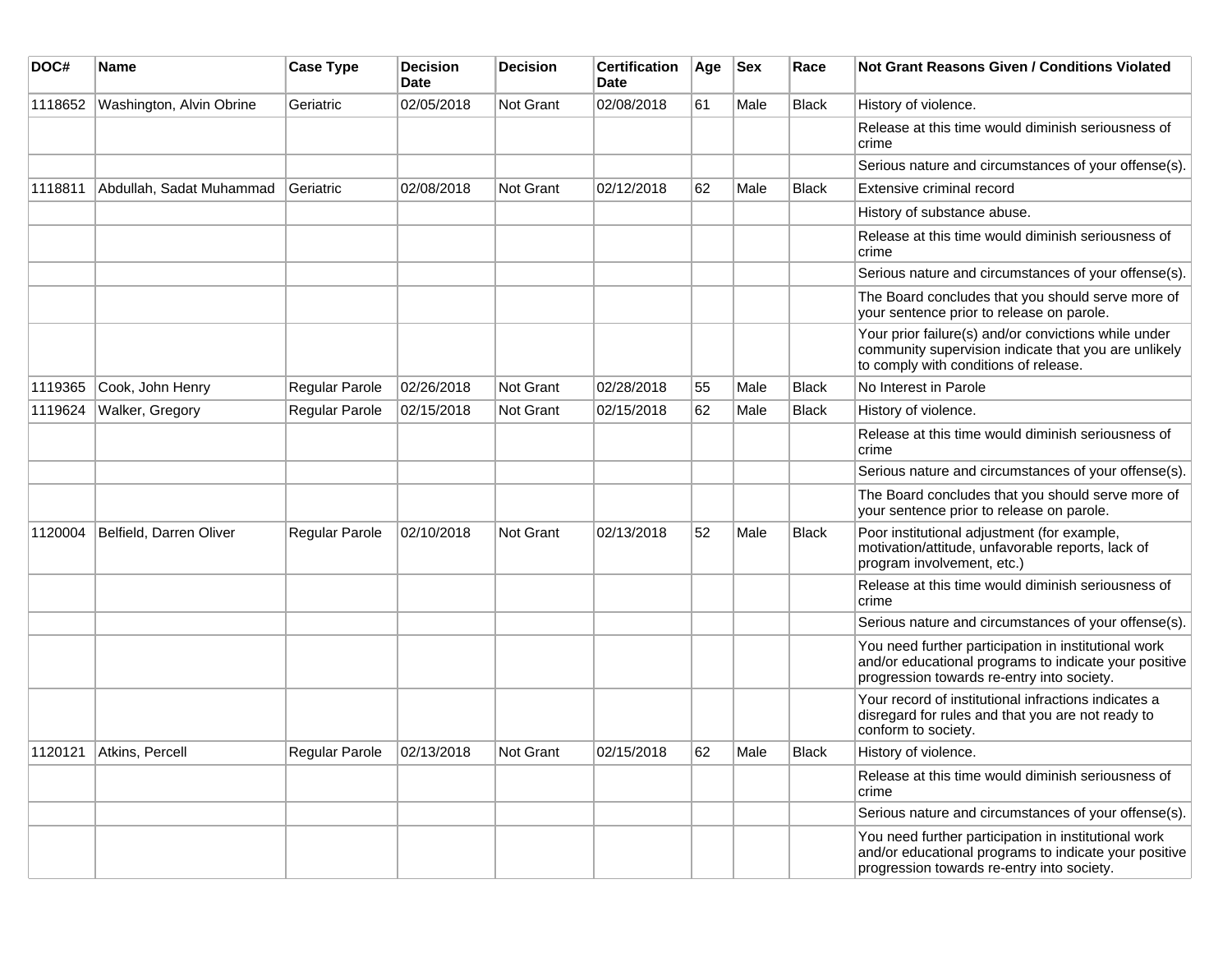| DOC#    | Name                     | <b>Case Type</b> | <b>Decision</b><br><b>Date</b> | <b>Decision</b>  | <b>Certification</b><br>Date | Age | <b>Sex</b> | Race         | <b>Not Grant Reasons Given / Conditions Violated</b>                                                                                                  |
|---------|--------------------------|------------------|--------------------------------|------------------|------------------------------|-----|------------|--------------|-------------------------------------------------------------------------------------------------------------------------------------------------------|
| 1120322 | Brown, Edward            | Regular Parole   | 02/19/2018                     | Not Grant        | 02/21/2018                   | 80  | Male       | <b>Black</b> | Crimes committed - Homicide-1st Degree; Homicide-<br>1st Degree; Homicide-1st Degree                                                                  |
|         |                          |                  |                                |                  |                              |     |            |              | Release at this time would diminish seriousness of<br>crime                                                                                           |
|         |                          |                  |                                |                  |                              |     |            |              | Serious nature and circumstances of your offense(s).                                                                                                  |
|         |                          |                  |                                |                  |                              |     |            |              | The Board considers you to be a risk to the<br>community.                                                                                             |
| 1120791 | Conner, Christopher Duke | Regular Parole   | 02/05/2018                     | <b>Not Grant</b> | 02/06/2018                   | 50  | Male       | White        | Extensive criminal record                                                                                                                             |
|         |                          |                  |                                |                  |                              |     |            |              | Serious nature and circumstances of your offense(s).                                                                                                  |
|         |                          |                  |                                |                  |                              |     |            |              | The Board concludes that you should serve more of<br>your sentence prior to release on parole.                                                        |
|         |                          |                  |                                |                  |                              |     |            |              | Your prior failure(s) and/or convictions while under<br>community supervision indicate that you are unlikely<br>to comply with conditions of release. |
|         |                          |                  |                                |                  |                              |     |            |              | Your record indicates a serious disregard for the<br>property rights of others.                                                                       |
|         |                          |                  |                                |                  |                              |     |            |              | Your record of institutional infractions indicates a<br>disregard for rules and that you are not ready to<br>conform to society.                      |
| 1122050 | Mullen, Robert Eugene    | Geriatric        | 02/20/2018                     | <b>Not Grant</b> | 02/21/2018                   | 65  | Male       | White        | Crimes committed - Sodomy: Victim <13 Yrs;<br>Aggravated Sexual Battery: Victim <13 Yrs;<br>Aggravated Sexual Battery: Victim <13 Yrs                 |
|         |                          |                  |                                |                  |                              |     |            |              | Release at this time would diminish seriousness of<br>crime                                                                                           |
|         |                          |                  |                                |                  |                              |     |            |              | Serious nature and circumstances of your offense(s).                                                                                                  |
|         |                          |                  |                                |                  |                              |     |            |              | The Board concludes that you should serve more of<br>your sentence prior to release on parole.                                                        |
|         |                          |                  |                                |                  |                              |     |            |              | The Board considers you to be a risk to the<br>community.                                                                                             |
| 1122100 | Taylor, James Wesley     | Regular Parole   | 02/16/2018                     | Not Grant        | 02/16/2018                   | 71  | Male       | White        | Crimes committed - Homicide-1st Degree; Indecent<br>Exposure; Sodomy                                                                                  |
|         |                          |                  |                                |                  |                              |     |            |              | Release at this time would diminish seriousness of<br>crime                                                                                           |
|         |                          |                  |                                |                  |                              |     |            |              | Serious nature and circumstances of your offense(s).                                                                                                  |
|         |                          |                  |                                |                  |                              |     |            |              | The Board considers you to be a risk to the<br>community.                                                                                             |
| 1123258 | Kolb, Douglas Jay        | Regular Parole   | 02/15/2018                     | <b>Not Grant</b> | 02/15/2018                   | 65  | Male       | White        | Extensive criminal record                                                                                                                             |
|         |                          |                  |                                |                  |                              |     |            |              | History of violence.                                                                                                                                  |
|         |                          |                  |                                |                  |                              |     |            |              | Release at this time would diminish seriousness of<br>crime                                                                                           |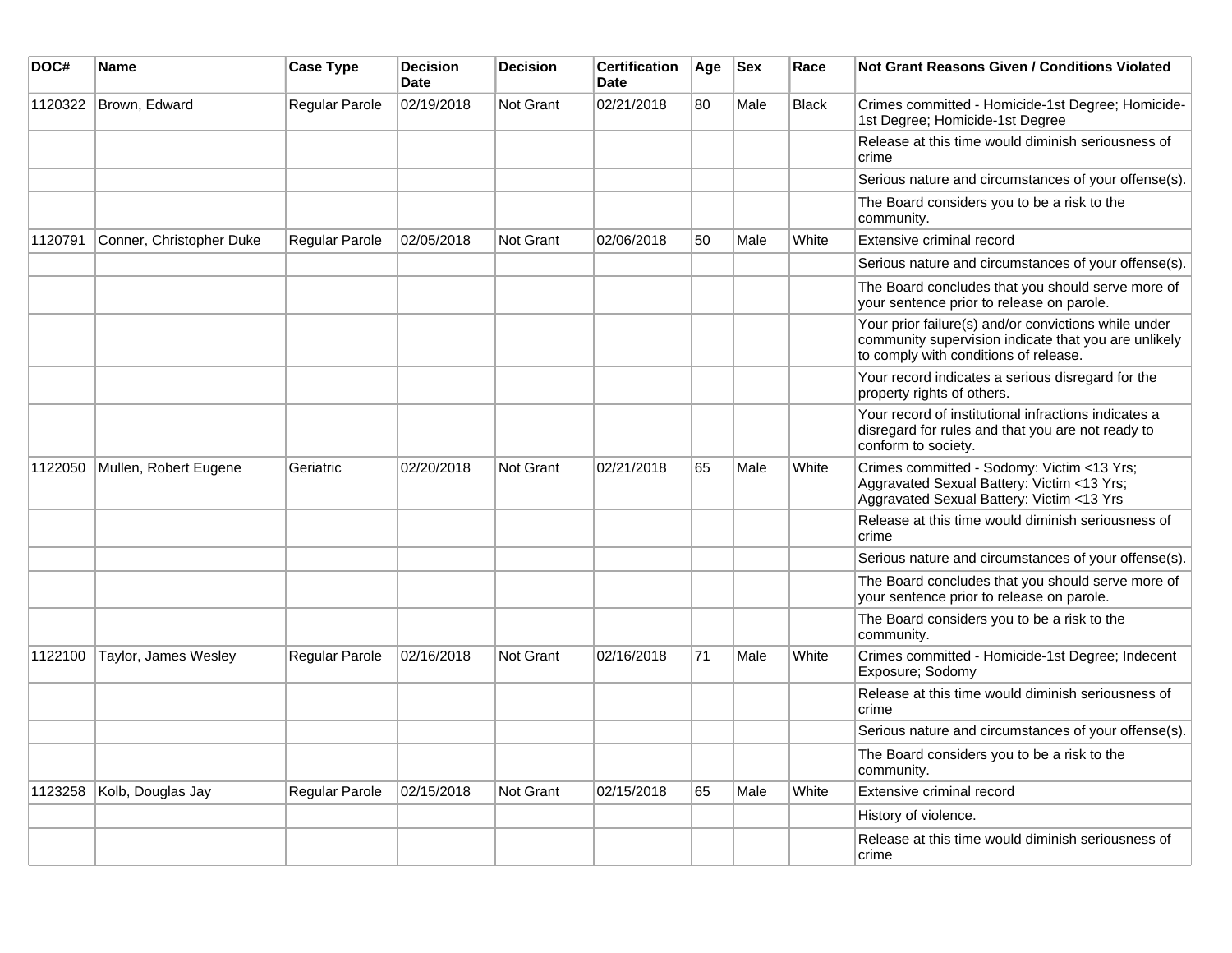| DOC#    | <b>Name</b>                 | <b>Case Type</b> | <b>Decision</b><br><b>Date</b> | <b>Decision</b>  | <b>Certification</b><br>Date | Age | <b>Sex</b> | Race         | Not Grant Reasons Given / Conditions Violated                                                                                                                   |
|---------|-----------------------------|------------------|--------------------------------|------------------|------------------------------|-----|------------|--------------|-----------------------------------------------------------------------------------------------------------------------------------------------------------------|
| 1123258 | Kolb, Douglas Jay           | Regular Parole   | 02/15/2018                     | Not Grant        | 02/15/2018                   | 65  | Male       | White        | The Board concludes that you should serve more of<br>your sentence prior to release on parole.                                                                  |
|         |                             |                  |                                |                  |                              |     |            |              | Your prior failure(s) and/or convictions while under<br>community supervision indicate that you are unlikely<br>to comply with conditions of release.           |
| 1123438 | Malloy, Kareem Jabar        | Regular Parole   | 02/19/2018                     | Not Grant        | 02/20/2018                   | 45  | Male       | <b>Black</b> | Crimes committed - Homicide-1st Degree; Felonious<br>Injury Corr Employee; Grand Larceny Auto                                                                   |
|         |                             |                  |                                |                  |                              |     |            |              | Release at this time would diminish seriousness of<br>crime                                                                                                     |
|         |                             |                  |                                |                  |                              |     |            |              | Serious nature and circumstances of your offense(s).                                                                                                            |
|         |                             |                  |                                |                  |                              |     |            |              | The Board concludes that you should serve more of<br>your sentence prior to release on parole.                                                                  |
| 1123484 | Brazier, Shawntell Matthews | Regular Parole   | 02/15/2018                     | <b>Not Grant</b> | 02/15/2018                   | 45  | Male       | <b>Black</b> | History of substance abuse.                                                                                                                                     |
|         |                             |                  |                                |                  |                              |     |            |              | Release at this time would diminish seriousness of<br>crime                                                                                                     |
|         |                             |                  |                                |                  |                              |     |            |              | Serious nature and circumstances of your offense(s).                                                                                                            |
|         |                             |                  |                                |                  |                              |     |            |              | The Board concludes that you should serve more of<br>your sentence prior to release on parole.                                                                  |
|         |                             |                  |                                |                  |                              |     |            |              | Your prior failure(s) and/or convictions while under<br>community supervision indicate that you are unlikely<br>to comply with conditions of release.           |
|         |                             |                  |                                |                  |                              |     |            |              | Your record of institutional infractions indicates a<br>disregard for rules and that you are not ready to<br>conform to society.                                |
| 1124672 | Henderson, Randolph Jr.     | Regular Parole   | 02/15/2018                     | <b>Not Grant</b> | 02/16/2018                   | 57  | Male       | Black        | Crimes committed - Sodomy: By Force Or Victim<br>Helplessness; Object Sexual Penetration: By Force<br>Or Helpless; Aggravated Sexual Battery: Victim <13<br>Yrs |
|         |                             |                  |                                |                  |                              |     |            |              | Extensive criminal record                                                                                                                                       |
|         |                             |                  |                                |                  |                              |     |            |              | Release at this time would diminish seriousness of<br>crime                                                                                                     |
|         |                             |                  |                                |                  |                              |     |            |              | Serious nature and circumstances of your offense(s).                                                                                                            |
|         |                             |                  |                                |                  |                              |     |            |              | The Board concludes that you should serve more of<br>your sentence prior to release on parole.                                                                  |
|         |                             |                  |                                |                  |                              |     |            |              | The Board considers you to be a risk to the<br>community.                                                                                                       |
|         |                             |                  |                                |                  |                              |     |            |              | Your prior failure(s) and/or convictions while under<br>community supervision indicate that you are unlikely<br>to comply with conditions of release.           |
| 1124846 | Jeffries, Walter Frank      | Regular Parole   | 02/15/2018                     | Not Grant        | 02/16/2018                   | 53  | Male       | White        | Conviction of a new crime while incarcerated                                                                                                                    |
|         |                             |                  |                                |                  |                              |     |            |              | Extensive criminal record                                                                                                                                       |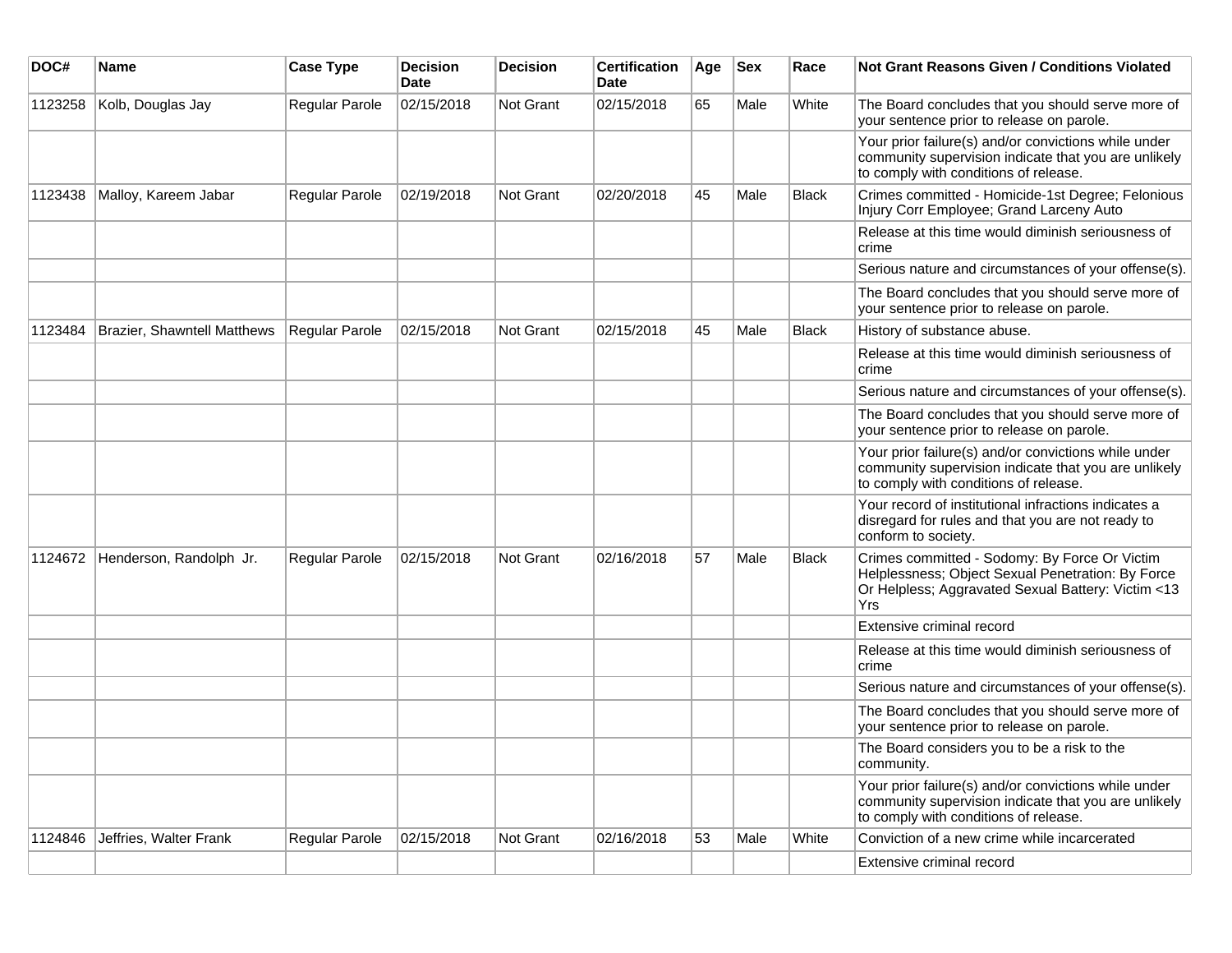| DOC#    | Name                   | <b>Case Type</b>      | <b>Decision</b><br>Date | <b>Decision</b>  | <b>Certification</b><br><b>Date</b> | Age | <b>Sex</b> | Race         | Not Grant Reasons Given / Conditions Violated                                                                                                         |
|---------|------------------------|-----------------------|-------------------------|------------------|-------------------------------------|-----|------------|--------------|-------------------------------------------------------------------------------------------------------------------------------------------------------|
| 1124846 | Jeffries, Walter Frank | <b>Regular Parole</b> | 02/15/2018              | Not Grant        | 02/16/2018                          | 53  | Male       | White        | History of substance abuse.                                                                                                                           |
|         |                        |                       |                         |                  |                                     |     |            |              | History of violence.                                                                                                                                  |
|         |                        |                       |                         |                  |                                     |     |            |              | Release at this time would diminish seriousness of<br>crime                                                                                           |
|         |                        |                       |                         |                  |                                     |     |            |              | Serious nature and circumstances of your offense(s).                                                                                                  |
|         |                        |                       |                         |                  |                                     |     |            |              | The Board concludes that you should serve more of<br>your sentence prior to release on parole.                                                        |
| 1125731 | Shaver, Alan Lee       | Regular Parole        | 02/26/2018              | <b>Not Grant</b> | 02/28/2018                          | 53  | Male       | White        | Crimes committed - Assault: (Misdemeanor); Assault<br>& Battery - Family Member; Assault & Battery -<br>Family Member                                 |
|         |                        |                       |                         |                  |                                     |     |            |              | Extensive criminal record                                                                                                                             |
|         |                        |                       |                         |                  |                                     |     |            |              | Release at this time would diminish seriousness of<br>crime                                                                                           |
|         |                        |                       |                         |                  |                                     |     |            |              | Serious nature and circumstances of your offense(s).                                                                                                  |
|         |                        |                       |                         |                  |                                     |     |            |              | Your prior failure(s) and/or convictions while under<br>community supervision indicate that you are unlikely<br>to comply with conditions of release. |
| 1126431 | Severich, Israel       | <b>Regular Parole</b> | 02/25/2018              | Not Grant        | 02/27/2018                          | 67  | Male       | White        | Crimes committed - Sex Assault, Rape; Incest With<br>Minor                                                                                            |
|         |                        |                       |                         |                  |                                     |     |            |              | Release at this time would diminish seriousness of<br>crime                                                                                           |
|         |                        |                       |                         |                  |                                     |     |            |              | Serious nature and circumstances of your offense(s).                                                                                                  |
|         |                        |                       |                         |                  |                                     |     |            |              | The Board considers you to be a risk to the<br>community.                                                                                             |
| 1127092 | Estes, Clifford L      | Regular Parole        | 02/01/2018              | Not Grant        | 02/06/2018                          | 67  | Male       | <b>Black</b> | Crimes committed - Sex Assault, Rape; Assault;<br><b>Statutory Burglary</b>                                                                           |
|         |                        |                       |                         |                  |                                     |     |            |              | History of violence.                                                                                                                                  |
|         |                        |                       |                         |                  |                                     |     |            |              | Release at this time would diminish seriousness of<br>crime                                                                                           |
|         |                        |                       |                         |                  |                                     |     |            |              | Serious nature and circumstances of your offense(s).                                                                                                  |
|         |                        |                       |                         |                  |                                     |     |            |              | The Board considers you to be a risk to the<br>community.                                                                                             |
| 1128694 | Graves, Delano Leroy   | <b>Regular Parole</b> | 01/30/2018              | <b>Not Grant</b> | 02/05/2018                          | 47  | Male       | <b>Black</b> | Release at this time would diminish seriousness of<br>crime                                                                                           |
|         |                        |                       |                         |                  |                                     |     |            |              | Serious nature and circumstances of your offense(s).                                                                                                  |
|         |                        |                       |                         |                  |                                     |     |            |              | The Board concludes that you should serve more of<br>your sentence prior to release on parole.                                                        |
|         |                        |                       |                         |                  |                                     |     |            |              | You need to show a longer period of stable<br>adjustment.                                                                                             |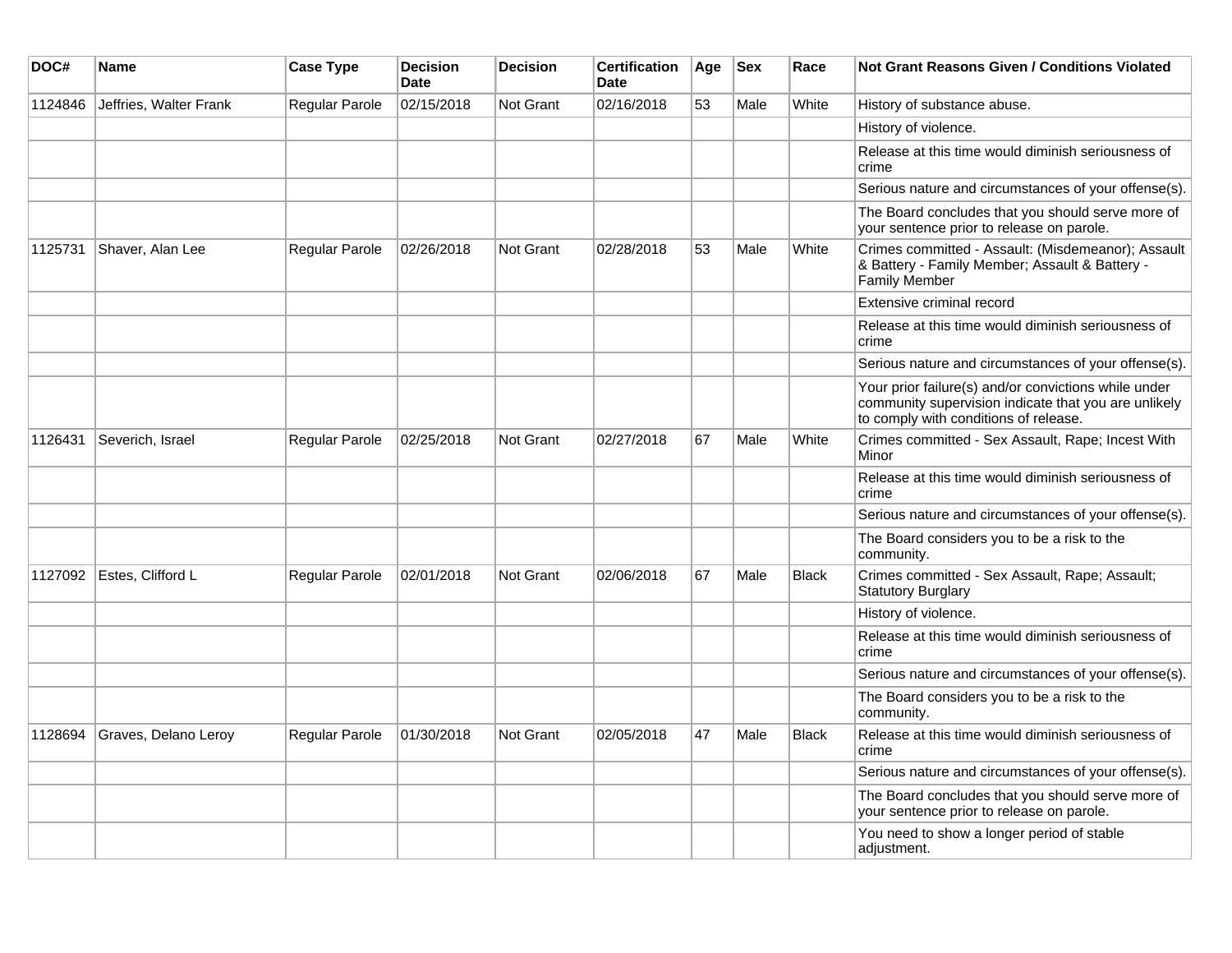| DOC#    | Name                   | <b>Case Type</b>      | <b>Decision</b><br><b>Date</b> | <b>Decision</b>  | <b>Certification</b><br>Date | Age | <b>Sex</b> | Race  | <b>Not Grant Reasons Given / Conditions Violated</b>                                                                                                  |
|---------|------------------------|-----------------------|--------------------------------|------------------|------------------------------|-----|------------|-------|-------------------------------------------------------------------------------------------------------------------------------------------------------|
| 1128694 | Graves, Delano Leroy   | Regular Parole        | 01/30/2018                     | Not Grant        | 02/05/2018                   | 47  | Male       | Black | Your record of institutional infractions indicates a<br>disregard for rules and that you are not ready to<br>conform to society.                      |
| 1128856 | Lawrence, Aubrey Kenny | Regular Parole        | 02/01/2018                     | <b>Not Grant</b> | 02/06/2018                   | 47  | Male       | Black | Release at this time would diminish seriousness of<br>crime                                                                                           |
|         |                        |                       |                                |                  |                              |     |            |       | Serious nature and circumstances of your offense(s).                                                                                                  |
|         |                        |                       |                                |                  |                              |     |            |       | The Board considers you to be a risk to the<br>community.                                                                                             |
|         |                        |                       |                                |                  |                              |     |            |       | Your prior failure(s) and/or convictions while under<br>community supervision indicate that you are unlikely<br>to comply with conditions of release. |
| 1129905 | Lawson, Rytholey Jr    | <b>Regular Parole</b> | 02/07/2018                     | Not Grant        | 02/12/2018                   | 70  | Male       | Black | History of violence.                                                                                                                                  |
|         |                        |                       |                                |                  |                              |     |            |       | Poor institutional adjustment (for example,<br>motivation/attitude, unfavorable reports, lack of<br>program involvement, etc.)                        |
|         |                        |                       |                                |                  |                              |     |            |       | Release at this time would diminish seriousness of<br>crime                                                                                           |
|         |                        |                       |                                |                  |                              |     |            |       | Serious nature and circumstances of your offense(s).                                                                                                  |
|         |                        |                       |                                |                  |                              |     |            |       | You need to show a longer period of stable<br>adjustment.                                                                                             |
|         |                        |                       |                                |                  |                              |     |            |       | Your prior failure(s) and/or convictions while under<br>community supervision indicate that you are unlikely<br>to comply with conditions of release. |
|         |                        |                       |                                |                  |                              |     |            |       | Your record of institutional infractions indicates a<br>disregard for rules and that you are not ready to<br>conform to society.                      |
| 1130444 | Carter, David Lee      | Regular Parole        | 02/05/2018                     | <b>Not Grant</b> | 02/08/2018                   | 62  | Male       | Black | Extensive criminal record                                                                                                                             |
|         |                        |                       |                                |                  |                              |     |            |       | Poor institutional adjustment (for example,<br>motivation/attitude, unfavorable reports, lack of<br>program involvement, etc.)                        |
|         |                        |                       |                                |                  |                              |     |            |       | Release at this time would diminish seriousness of<br>crime                                                                                           |
|         |                        |                       |                                |                  |                              |     |            |       | Serious nature and circumstances of your offense(s).                                                                                                  |
|         |                        |                       |                                |                  |                              |     |            |       | The Board concludes that you should serve more of<br>your sentence prior to release on parole.                                                        |
|         |                        |                       |                                |                  |                              |     |            |       | You need to show a longer period of stable<br>adjustment.                                                                                             |
|         |                        |                       |                                |                  |                              |     |            |       | Your record indicates a serious disregard for the<br>property rights of others.                                                                       |
| 1130468 | Thacker, Charles Wayne | Regular Parole        | 02/26/2018                     | Not Grant        | 02/27/2018                   | 51  | Male       | White | Poor institutional adjustment (for example,<br>motivation/attitude, unfavorable reports, lack of<br>program involvement, etc.)                        |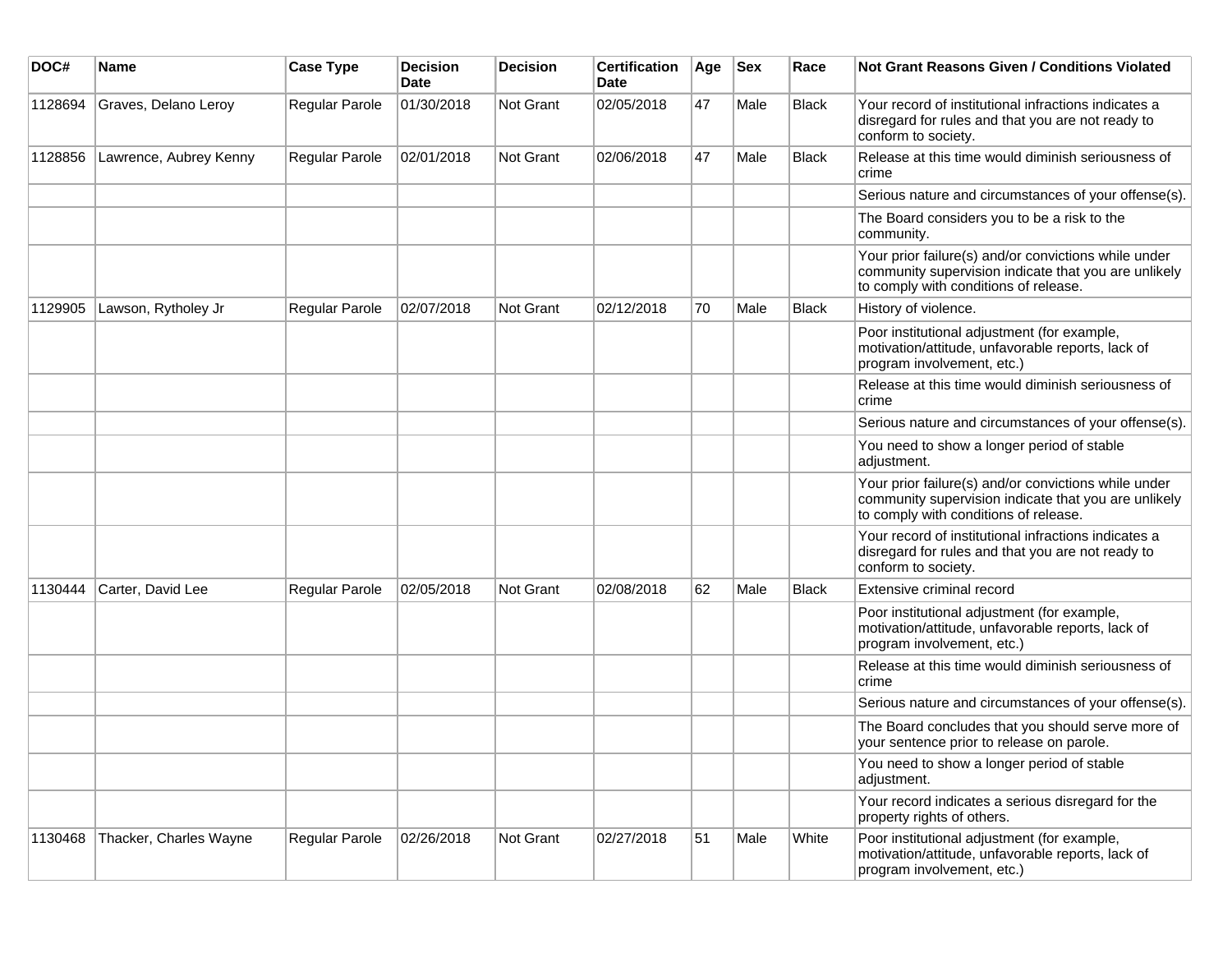| DOC#    | <b>Name</b>                       | <b>Case Type</b>      | <b>Decision</b><br>Date | <b>Decision</b>  | <b>Certification</b><br>Date | Age | <b>Sex</b> | Race         | <b>Not Grant Reasons Given / Conditions Violated</b>                                                                                                 |
|---------|-----------------------------------|-----------------------|-------------------------|------------------|------------------------------|-----|------------|--------------|------------------------------------------------------------------------------------------------------------------------------------------------------|
| 1130468 | Thacker, Charles Wayne            | <b>Regular Parole</b> | 02/26/2018              | Not Grant        | 02/27/2018                   | 51  | Male       | White        | Serious nature and circumstances of your offense(s).                                                                                                 |
|         |                                   |                       |                         |                  |                              |     |            |              | You need to show a longer period of stable<br>adjustment.                                                                                            |
|         |                                   |                       |                         |                  |                              |     |            |              | Your record of institutional infractions indicates a<br>disregard for rules and that you are not ready to<br>conform to society.                     |
| 1132266 | Hall, Charles Thomas              | <b>Regular Parole</b> | 02/22/2018              | Not Grant        | 02/22/2018                   | 61  | Male       | White        | Crimes committed - Stat Rape-No Force;<br>Aggravated Sexual Battery; Forcible Sodomy                                                                 |
|         |                                   |                       |                         |                  |                              |     |            |              | Release at this time would diminish seriousness of<br>crime                                                                                          |
|         |                                   |                       |                         |                  |                              |     |            |              | Serious nature and circumstances of your offense(s).                                                                                                 |
|         |                                   |                       |                         |                  |                              |     |            |              | The Board concludes that you should serve more of<br>your sentence prior to release on parole.                                                       |
| 1132667 | <b>Brooks, Mack Arthur</b>        | Geriatric             | 02/06/2018              | Not Grant        | 02/08/2018                   | 62  | Male       | <b>Black</b> | No Interest in Parole                                                                                                                                |
| 1133067 | Knight, John Thomas Jr.           | Regular Parole        | 02/11/2018              | <b>Not Grant</b> | 02/13/2018                   | 46  | Male       | White        | Extensive criminal record                                                                                                                            |
|         |                                   |                       |                         |                  |                              |     |            |              | History of violence.                                                                                                                                 |
|         |                                   |                       |                         |                  |                              |     |            |              | Poor institutional adjustment (for example,<br>motivation/attitude, unfavorable reports, lack of<br>program involvement, etc.)                       |
|         |                                   |                       |                         |                  |                              |     |            |              | Release at this time would diminish seriousness of<br>crime                                                                                          |
|         |                                   |                       |                         |                  |                              |     |            |              | Serious nature and circumstances of your offense(s).                                                                                                 |
|         |                                   |                       |                         |                  |                              |     |            |              | The Board concludes that you should serve more of<br>your sentence prior to release on parole.                                                       |
| 1133657 | Smith, Charles Frank              | <b>Regular Parole</b> | 02/01/2018              | Not Grant        | 02/05/2018                   | 58  | Male       | <b>Black</b> | Considering your offense and your institutional<br>records, the Board concludes that you should serve<br>more of your sentence before being paroled. |
|         |                                   |                       |                         |                  |                              |     |            |              | Crimes committed - Homicide-1st Degree; Malicious<br>Wounding; Breaking And Entering                                                                 |
|         |                                   |                       |                         |                  |                              |     |            |              | Extensive criminal record                                                                                                                            |
| 1133662 | Koberstein, Charles Daniel<br>Jr. | Regular Parole        | 02/21/2018              | Not Grant        | 02/22/2018                   | 42  | Male       | White        | Conviction of a new crime while incarcerated                                                                                                         |
|         |                                   |                       |                         |                  |                              |     |            |              | History of substance abuse.                                                                                                                          |
|         |                                   |                       |                         |                  |                              |     |            |              | Release at this time would diminish seriousness of<br>crime                                                                                          |
|         |                                   |                       |                         |                  |                              |     |            |              | Serious nature and circumstances of your offense(s).                                                                                                 |
|         |                                   |                       |                         |                  |                              |     |            |              | You need to show a longer period of stable<br>adjustment.                                                                                            |
|         |                                   |                       |                         |                  |                              |     |            |              | Your record indicates a serious disregard for the<br>property rights of others.                                                                      |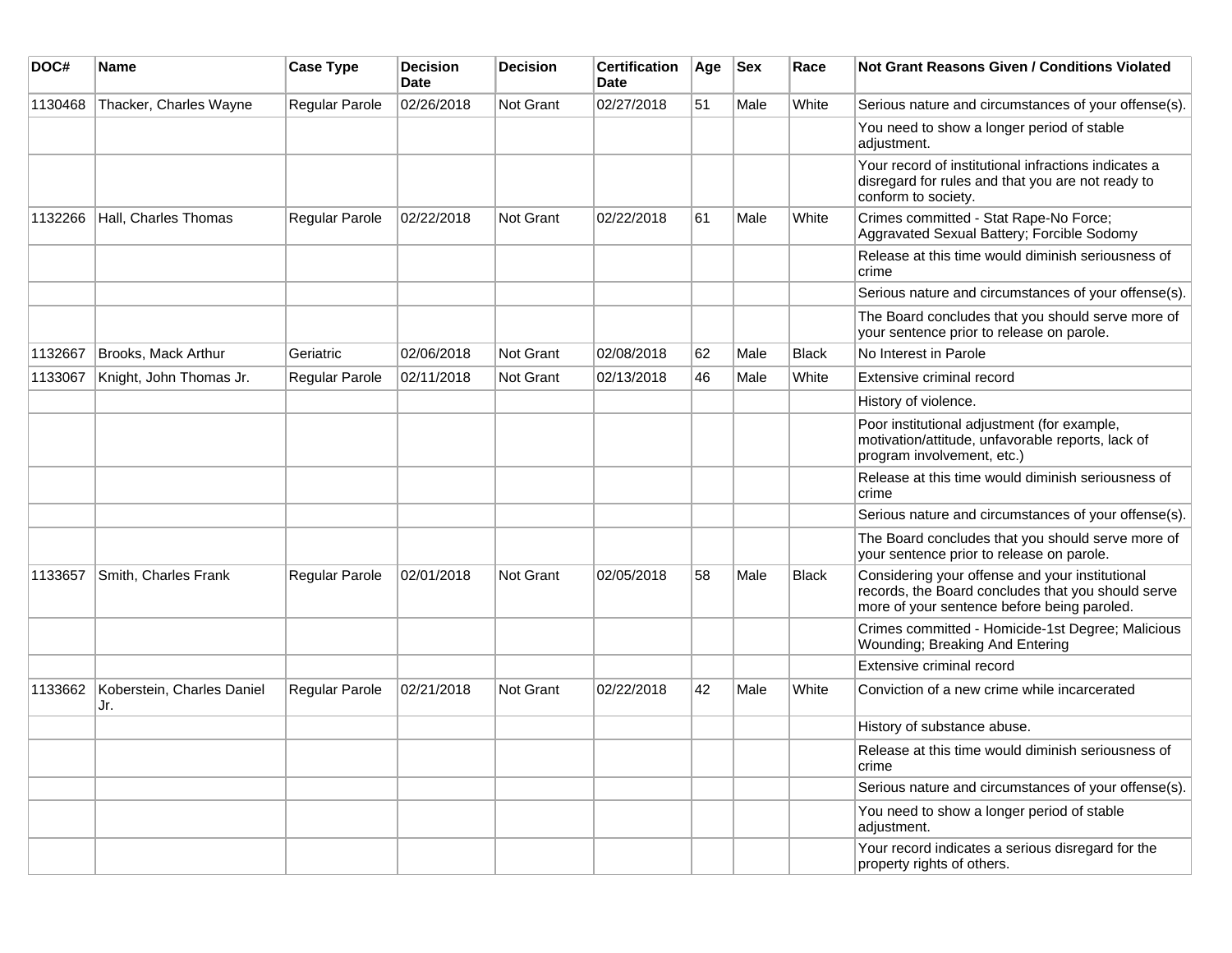| DOC#    | Name                    | <b>Case Type</b>      | <b>Decision</b><br><b>Date</b> | <b>Decision</b>  | <b>Certification</b><br><b>Date</b> | Age | <b>Sex</b> | Race         | <b>Not Grant Reasons Given / Conditions Violated</b>                                                                                                  |
|---------|-------------------------|-----------------------|--------------------------------|------------------|-------------------------------------|-----|------------|--------------|-------------------------------------------------------------------------------------------------------------------------------------------------------|
| 1134326 | Hoyt, Michael Allen     | <b>Regular Parole</b> | 02/20/2018                     | <b>Not Grant</b> | 02/20/2018                          | 45  | Male       | White        | Crimes committed - Malicious Wounding; Malicious<br>Wounding; Other Forgery Writing: Employ As True                                                   |
|         |                         |                       |                                |                  |                                     |     |            |              | Extensive criminal record                                                                                                                             |
|         |                         |                       |                                |                  |                                     |     |            |              | Serious nature and circumstances of your offense(s).                                                                                                  |
|         |                         |                       |                                |                  |                                     |     |            |              | You need to show a longer period of stable<br>adjustment.                                                                                             |
|         |                         |                       |                                |                  |                                     |     |            |              | Your prior failure(s) and/or convictions while under<br>community supervision indicate that you are unlikely<br>to comply with conditions of release. |
| 1136023 | Hill, Christopher Allen | Regular Parole        | 02/25/2018                     | <b>Not Grant</b> | 02/27/2018                          | 52  | Male       | White        | Crimes committed - Homicide-1st Degree                                                                                                                |
|         |                         |                       |                                |                  |                                     |     |            |              | Release at this time would diminish seriousness of<br>crime                                                                                           |
|         |                         |                       |                                |                  |                                     |     |            |              | Serious nature and circumstances of your offense(s).                                                                                                  |
|         |                         |                       |                                |                  |                                     |     |            |              | The Board considers you to be a risk to the<br>community.                                                                                             |
| 1136610 | Palmer, Wesley John     | Regular Parole        | 01/29/2018                     | <b>Not Grant</b> | 02/01/2018                          | 62  | Male       | <b>Black</b> | Extensive criminal record                                                                                                                             |
|         |                         |                       |                                |                  |                                     |     |            |              | History of substance abuse.                                                                                                                           |
|         |                         |                       |                                |                  |                                     |     |            |              | Release at this time would diminish seriousness of<br>crime                                                                                           |
|         |                         |                       |                                |                  |                                     |     |            |              | Serious nature and circumstances of your offense(s).                                                                                                  |
|         |                         |                       |                                |                  |                                     |     |            |              | Your prior failure(s) and/or convictions while under<br>community supervision indicate that you are unlikely<br>to comply with conditions of release. |
|         |                         |                       |                                |                  |                                     |     |            |              | Your record indicates a serious disregard for the<br>property rights of others.                                                                       |
| 1136782 | Simmons, Ronald Steve   | Regular Parole        | 02/08/2018                     | <b>Not Grant</b> | 02/12/2018                          | 57  | Male       | <b>Black</b> | Extensive criminal record                                                                                                                             |
|         |                         |                       |                                |                  |                                     |     |            |              | Release at this time would diminish seriousness of<br>crime                                                                                           |
|         |                         |                       |                                |                  |                                     |     |            |              | Serious nature and circumstances of your offense(s).                                                                                                  |
|         |                         |                       |                                |                  |                                     |     |            |              | The Board concludes that you should serve more of<br>your sentence prior to release on parole.                                                        |
|         |                         |                       |                                |                  |                                     |     |            |              | Your prior failure(s) and/or convictions while under<br>community supervision indicate that you are unlikely<br>to comply with conditions of release. |
| 1137299 | Addison, Gregory Scott  | Geriatric             | 02/01/2018                     | <b>Not Grant</b> | 02/05/2018                          | 60  | Male       | White        | Release at this time would diminish seriousness of<br>crime                                                                                           |
|         |                         |                       |                                |                  |                                     |     |            |              | Serious nature and circumstances of your offense(s).                                                                                                  |
|         |                         |                       |                                |                  |                                     |     |            |              | The Board concludes that you should serve more of<br>your sentence prior to release on parole.                                                        |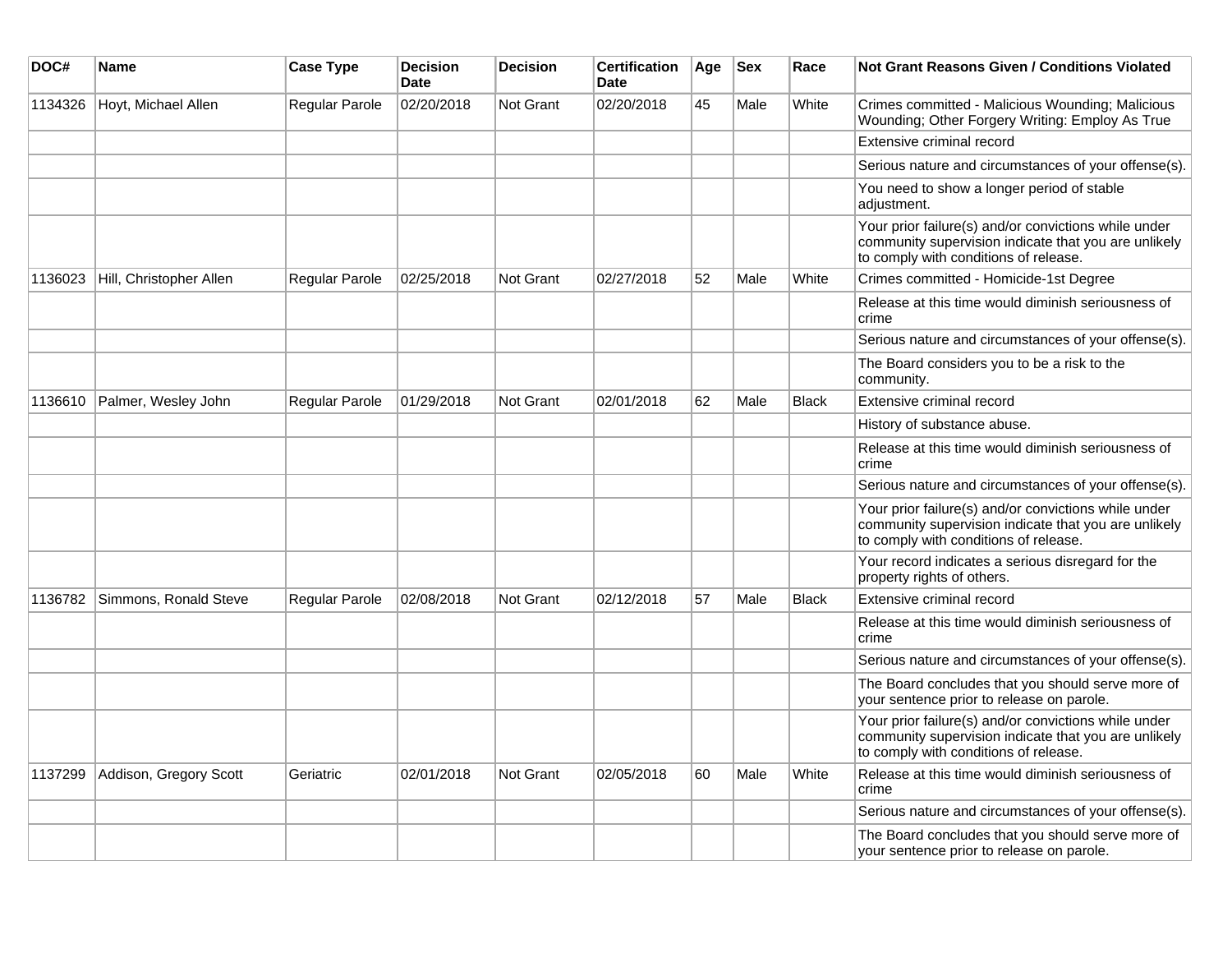| DOC#    | <b>Name</b>             | <b>Case Type</b> | <b>Decision</b><br><b>Date</b> | <b>Decision</b>  | <b>Certification</b><br><b>Date</b> | Age | <b>Sex</b> | Race         | <b>Not Grant Reasons Given / Conditions Violated</b>                                                                                                  |
|---------|-------------------------|------------------|--------------------------------|------------------|-------------------------------------|-----|------------|--------------|-------------------------------------------------------------------------------------------------------------------------------------------------------|
| 1137299 | Addison, Gregory Scott  | Geriatric        | 02/01/2018                     | <b>Not Grant</b> | 02/05/2018                          | 60  | Male       | White        | The Board considers you to be a risk to the<br>community.                                                                                             |
| 1137815 | Lester, William J       | Regular Parole   | 02/15/2018                     | <b>Not Grant</b> | 02/20/2018                          | 47  | Male       | White        | Crimes committed - Larc-Grand; Larc-Grand; Larc-<br>Grand                                                                                             |
|         |                         |                  |                                |                  |                                     |     |            |              | Extensive criminal record                                                                                                                             |
|         |                         |                  |                                |                  |                                     |     |            |              | Release at this time would diminish seriousness of<br>crime                                                                                           |
|         |                         |                  |                                |                  |                                     |     |            |              | Serious nature and circumstances of your offense(s).                                                                                                  |
|         |                         |                  |                                |                  |                                     |     |            |              | Your prior failure(s) and/or convictions while under<br>community supervision indicate that you are unlikely<br>to comply with conditions of release. |
|         |                         |                  |                                |                  |                                     |     |            |              | Your record indicates a serious disregard for the<br>property rights of others.                                                                       |
| 1138725 | Williams, Robert        | Regular Parole   | 01/30/2018                     | <b>Not Grant</b> | 02/05/2018                          | 48  | Male       | White        | Crimes committed - Sex Assault, Rape; Robbery;<br>Sodomy                                                                                              |
|         |                         |                  |                                |                  |                                     |     |            |              | History of violence.                                                                                                                                  |
|         |                         |                  |                                |                  |                                     |     |            |              | Serious nature and circumstances of your offense(s).                                                                                                  |
|         |                         |                  |                                |                  |                                     |     |            |              | The Board concludes that you should serve more of<br>your sentence prior to release on parole.                                                        |
|         |                         |                  |                                |                  |                                     |     |            |              | The Board considers you to be a risk to the<br>community.                                                                                             |
|         |                         |                  |                                |                  |                                     |     |            |              | Your prior failure(s) and/or convictions while under<br>community supervision indicate that you are unlikely<br>to comply with conditions of release. |
| 1139313 | Pritchard, Larry Donald | Regular Parole   | 02/25/2018                     | <b>Not Grant</b> | 02/27/2018                          | 62  | Male       | <b>Black</b> | Release at this time would diminish seriousness of<br>crime                                                                                           |
|         |                         |                  |                                |                  |                                     |     |            |              | Serious nature and circumstances of your offense(s).                                                                                                  |
|         |                         |                  |                                |                  |                                     |     |            |              | The Board concludes that you should serve more of<br>your sentence prior to release on parole.                                                        |
| 1139489 | Hicks, Thomas Lee       | Geriatric        | 02/11/2018                     | Not Grant        | 02/13/2018                          | 69  | Male       | White        | Extensive criminal record                                                                                                                             |
|         |                         |                  |                                |                  |                                     |     |            |              | History of violence.                                                                                                                                  |
|         |                         |                  |                                |                  |                                     |     |            |              | Release at this time would diminish seriousness of<br>crime                                                                                           |
|         |                         |                  |                                |                  |                                     |     |            |              | The Board concludes that you should serve more of<br>your sentence prior to release on parole.                                                        |
|         |                         |                  |                                |                  |                                     |     |            |              | You need to show a longer period of stable<br>adjustment.                                                                                             |
|         |                         |                  |                                |                  |                                     |     |            |              | Your prior failure(s) and/or convictions while under<br>community supervision indicate that you are unlikely<br>to comply with conditions of release. |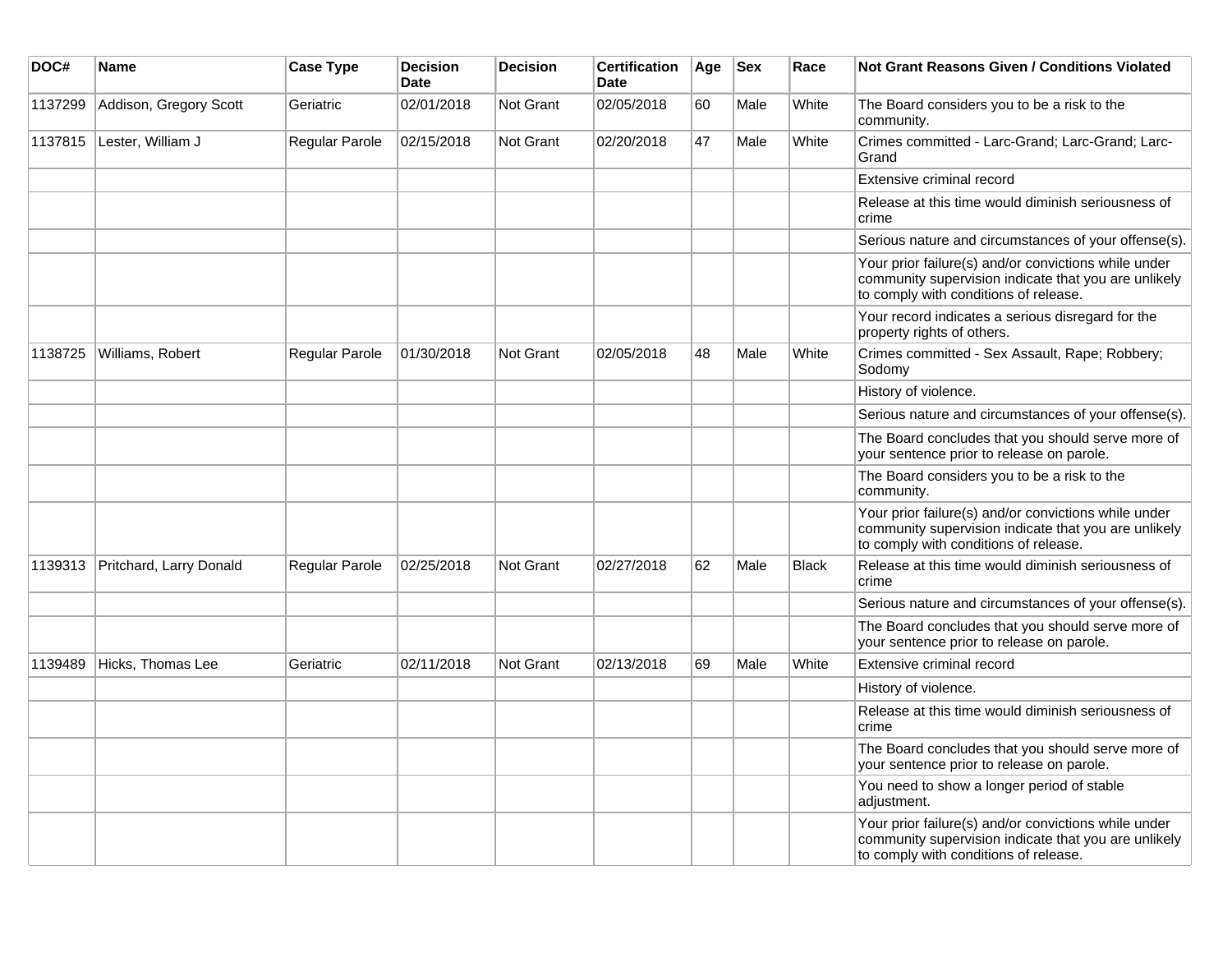| DOC#    | <b>Name</b>               | <b>Case Type</b>      | <b>Decision</b><br><b>Date</b> | <b>Decision</b>  | <b>Certification</b><br><b>Date</b> | Age | <b>Sex</b> | Race         | Not Grant Reasons Given / Conditions Violated                                                                                                        |
|---------|---------------------------|-----------------------|--------------------------------|------------------|-------------------------------------|-----|------------|--------------|------------------------------------------------------------------------------------------------------------------------------------------------------|
| 1139593 | Coleman, Deon Wyvis       | Regular Parole        | 01/27/2018                     | <b>Not Grant</b> | 02/05/2018                          | 47  | Male       | <b>Black</b> | Crimes committed - Homicide/Murder; Cocaine-<br>Possess; Use Of Firearm In Felony                                                                    |
|         |                           |                       |                                |                  |                                     |     |            |              | Extensive criminal record                                                                                                                            |
|         |                           |                       |                                |                  |                                     |     |            |              | History of substance abuse.                                                                                                                          |
|         |                           |                       |                                |                  |                                     |     |            |              | History of violence.                                                                                                                                 |
|         |                           |                       |                                |                  |                                     |     |            |              | Release at this time would diminish seriousness of<br>crime                                                                                          |
|         |                           |                       |                                |                  |                                     |     |            |              | Serious nature and circumstances of your offense(s).                                                                                                 |
|         |                           |                       |                                |                  |                                     |     |            |              | The Board concludes that you should serve more of<br>your sentence prior to release on parole.                                                       |
| 1139966 | Brown, Frank Jr.          | Regular Parole        | 02/22/2018                     | <b>Not Grant</b> | 02/23/2018                          | 50  | Male       | <b>Black</b> | Considering your offense and your institutional<br>records, the Board concludes that you should serve<br>more of your sentence before being paroled. |
|         |                           |                       |                                |                  |                                     |     |            |              | Crimes committed - Sex Assault, Rape; Sex Asslt-<br>Attempted Rape; Sex Asslt-Attempted Rape                                                         |
|         |                           |                       |                                |                  |                                     |     |            |              | Release at this time would diminish seriousness of<br>crime                                                                                          |
|         |                           |                       |                                |                  |                                     |     |            |              | Serious nature and circumstances of your offense(s).                                                                                                 |
|         |                           |                       |                                |                  |                                     |     |            |              | The Board concludes that you should serve more of<br>your sentence prior to release on parole.                                                       |
|         |                           |                       |                                |                  |                                     |     |            |              | The Board considers you to be a risk to the<br>community.                                                                                            |
|         |                           |                       |                                |                  |                                     |     |            |              | Your record of institutional infractions indicates a<br>disregard for rules and that you are not ready to<br>conform to society.                     |
| 1140293 | Brown, James Everette Jr. | Regular Parole        | 02/13/2018                     | Not Grant        | 02/13/2018                          | 51  | Male       | White        | No Interest in Parole                                                                                                                                |
| 1140438 | Boomer, Daniel Edward Jr. | <b>Regular Parole</b> | 02/20/2018                     | <b>Not Grant</b> | 02/21/2018                          | 55  | Male       | <b>Black</b> | Considering your offense and your institutional<br>records, the Board concludes that you should serve<br>more of your sentence before being paroled. |
|         |                           |                       |                                |                  |                                     |     |            |              | Poor institutional adjustment (for example,<br>motivation/attitude, unfavorable reports, lack of<br>program involvement, etc.)                       |
|         |                           |                       |                                |                  |                                     |     |            |              | Serious nature and circumstances of your offense(s).                                                                                                 |
|         |                           |                       |                                |                  |                                     |     |            |              | You need to show a longer period of stable<br>adjustment.                                                                                            |
|         |                           |                       |                                |                  |                                     |     |            |              | Your record of institutional infractions indicates a<br>disregard for rules and that you are not ready to<br>conform to society.                     |
| 1142102 | Davis, Antonio Eugene     | <b>Board Review</b>   | 02/08/2018                     | <b>Not Grant</b> | 02/12/2018                          | 47  | Male       | <b>Black</b> | Crimes committed - Homicide-2Nd-Degree;<br>Homicide-2Nd-Degree; Robbery - Attempted                                                                  |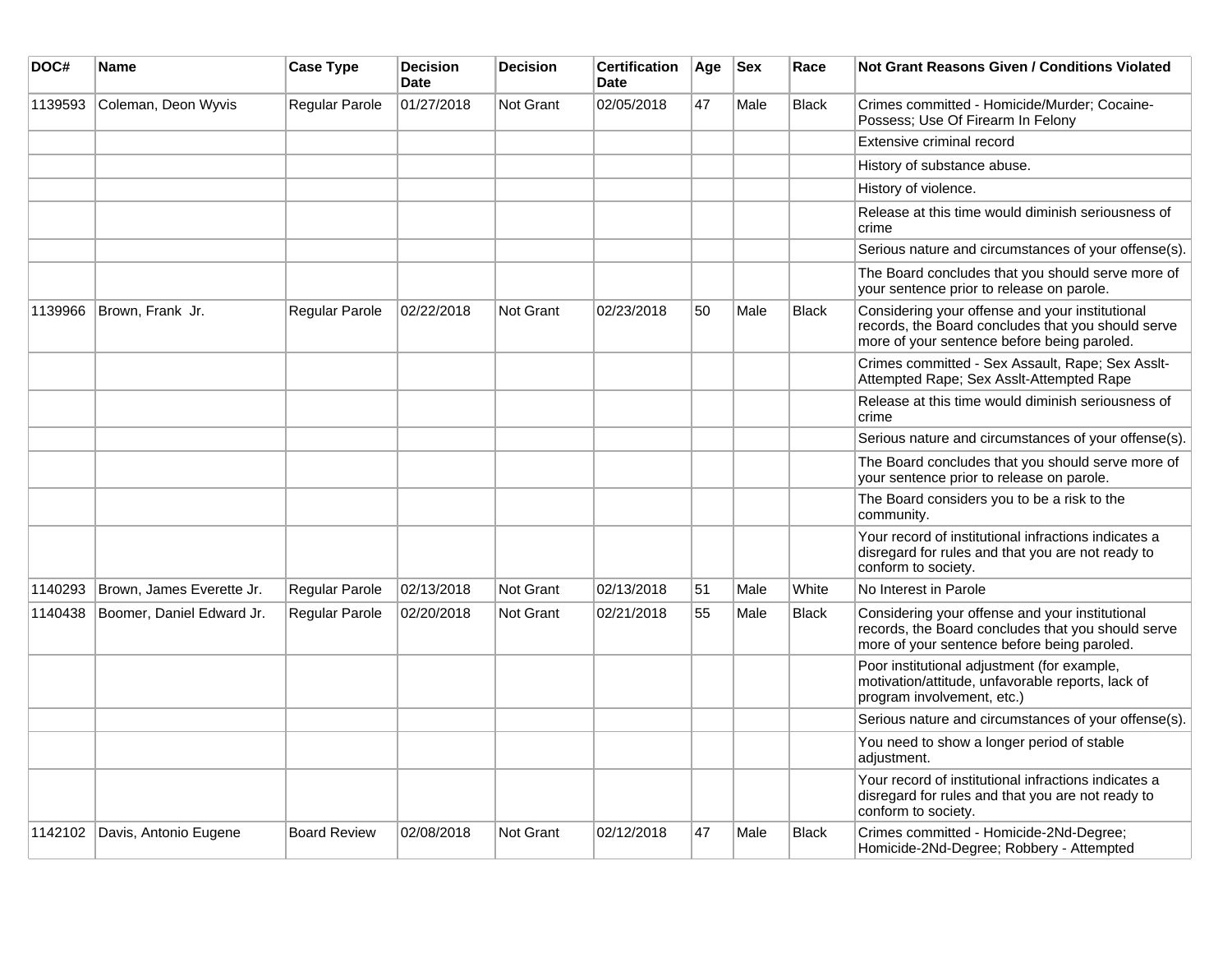| DOC#    | Name                     | <b>Case Type</b>    | <b>Decision</b><br><b>Date</b> | <b>Decision</b> | <b>Certification</b><br>Date | Age | <b>Sex</b> | Race         | <b>Not Grant Reasons Given / Conditions Violated</b>                                                                                                  |
|---------|--------------------------|---------------------|--------------------------------|-----------------|------------------------------|-----|------------|--------------|-------------------------------------------------------------------------------------------------------------------------------------------------------|
| 1142102 | Davis, Antonio Eugene    | <b>Board Review</b> | 02/08/2018                     | Not Grant       | 02/12/2018                   | 47  | Male       | Black        | Release at this time would diminish seriousness of<br>crime                                                                                           |
|         |                          |                     |                                |                 |                              |     |            |              | Serious nature and circumstances of your offense(s).                                                                                                  |
|         |                          |                     |                                |                 |                              |     |            |              | The Board concludes that you should serve more of<br>your sentence prior to release on parole.                                                        |
| 1142227 | Edwards, Jonathan Louis  | Regular Parole      | 01/31/2018                     | Not Grant       | 02/05/2018                   | 59  | Male       | <b>Black</b> | Release at this time would diminish seriousness of<br>crime                                                                                           |
|         |                          |                     |                                |                 |                              |     |            |              | Serious nature and circumstances of your offense(s).                                                                                                  |
|         |                          |                     |                                |                 |                              |     |            |              | The Board considers you to be a risk to the<br>community.                                                                                             |
| 1142273 | Rogers, Robert Louis     | Geriatric           | 01/31/2018                     | Not Grant       | 02/05/2018                   | 62  | Male       | White        | <b>Extensive criminal record</b>                                                                                                                      |
|         |                          |                     |                                |                 |                              |     |            |              | History of substance abuse.                                                                                                                           |
|         |                          |                     |                                |                 |                              |     |            |              | Release at this time would diminish seriousness of<br>crime                                                                                           |
|         |                          |                     |                                |                 |                              |     |            |              | Serious nature and circumstances of your offense(s).                                                                                                  |
|         |                          |                     |                                |                 |                              |     |            |              | The Board concludes that you should serve more of<br>your sentence prior to release on parole.                                                        |
|         |                          |                     |                                |                 |                              |     |            |              | The Board considers you to be a risk to the<br>community.                                                                                             |
|         |                          |                     |                                |                 |                              |     |            |              | Your prior failure(s) and/or convictions while under<br>community supervision indicate that you are unlikely<br>to comply with conditions of release. |
| 1142801 | Clark, James Ray Jr.     | Regular Parole      | 02/22/2018                     | Not Grant       | 02/23/2018                   | 64  | Male       | White        | Crimes committed - Homicide/Murder; Robbery; Use<br>Of Firearm In Felony                                                                              |
|         |                          |                     |                                |                 |                              |     |            |              | Release at this time would diminish seriousness of<br>crime                                                                                           |
|         |                          |                     |                                |                 |                              |     |            |              | Serious nature and circumstances of your offense(s).                                                                                                  |
|         |                          |                     |                                |                 |                              |     |            |              | The Board concludes that you should serve more of<br>your sentence prior to release on parole.                                                        |
| 1142861 | Jefferson, Levonia L     | Regular Parole      | 02/25/2018                     | Not Grant       | 02/27/2018                   | 51  | Male       | <b>Black</b> | Crimes committed - Homicide-1st Degree; Robbery;<br>Robbery                                                                                           |
|         |                          |                     |                                |                 |                              |     |            |              | Release at this time would diminish seriousness of<br>crime                                                                                           |
|         |                          |                     |                                |                 |                              |     |            |              | Serious nature and circumstances of your offense(s).                                                                                                  |
|         |                          |                     |                                |                 |                              |     |            |              | The Board concludes that you should serve more of<br>your sentence prior to release on parole.                                                        |
| 1143796 | Deffinbaugh, Dale Thomas | Regular Parole      | 02/25/2018                     | Not Grant       | 02/27/2018                   | 53  | Male       | White        | Crimes committed - Kidnap/Abduct; Kidnap/Abduct;<br>Kidnap/Abduct                                                                                     |
|         |                          |                     |                                |                 |                              |     |            |              | Release at this time would diminish seriousness of<br>crime                                                                                           |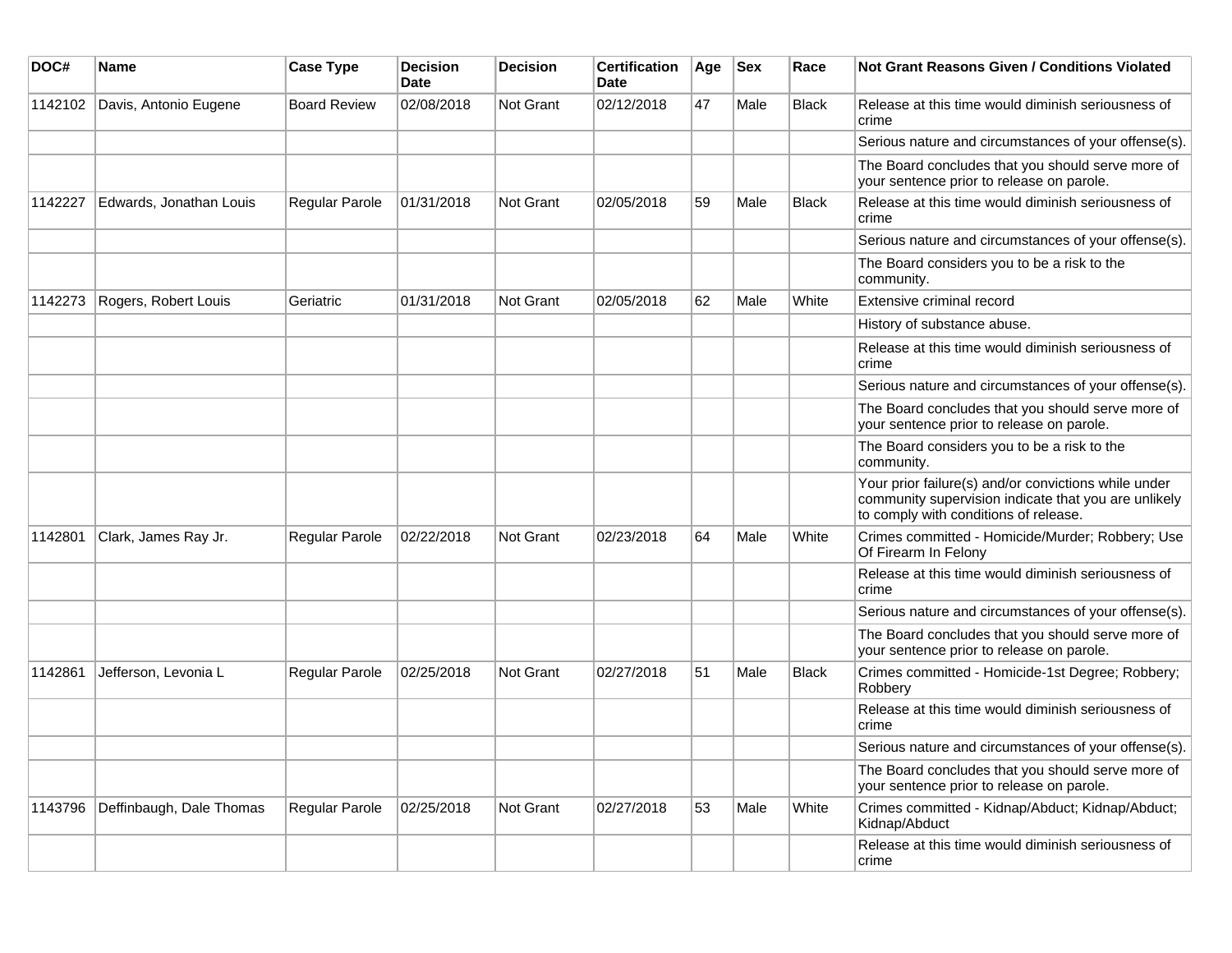| DOC#    | Name                        | <b>Case Type</b> | <b>Decision</b><br>Date | <b>Decision</b>  | <b>Certification</b><br>Date | Age | <b>Sex</b> | Race         | <b>Not Grant Reasons Given / Conditions Violated</b>                                                                                                  |
|---------|-----------------------------|------------------|-------------------------|------------------|------------------------------|-----|------------|--------------|-------------------------------------------------------------------------------------------------------------------------------------------------------|
| 1143796 | Deffinbaugh, Dale Thomas    | Regular Parole   | 02/25/2018              | Not Grant        | 02/27/2018                   | 53  | Male       | White        | The Board concludes that you should serve more of<br>your sentence prior to release on parole.                                                        |
|         |                             |                  |                         |                  |                              |     |            |              | The Board considers you to be a risk to the<br>community.                                                                                             |
|         |                             |                  |                         |                  |                              |     |            |              | Your prior failure(s) and/or convictions while under<br>community supervision indicate that you are unlikely<br>to comply with conditions of release. |
| 1144187 | Wilson, Clarence Arthur Jr. | Regular Parole   | 01/29/2018              | Not Grant        | 02/05/2018                   | 64  | Male       | <b>Black</b> | Conviction of a new crime while incarcerated                                                                                                          |
|         |                             |                  |                         |                  |                              |     |            |              | Extensive criminal record                                                                                                                             |
|         |                             |                  |                         |                  |                              |     |            |              | Serious nature and circumstances of your offense(s).                                                                                                  |
|         |                             |                  |                         |                  |                              |     |            |              | The Board considers you to be a risk to the<br>community.                                                                                             |
|         |                             |                  |                         |                  |                              |     |            |              | You need to show a longer period of stable<br>adjustment.                                                                                             |
|         |                             |                  |                         |                  |                              |     |            |              | Your prior failure(s) and/or convictions while under<br>community supervision indicate that you are unlikely<br>to comply with conditions of release. |
|         |                             |                  |                         |                  |                              |     |            |              | Your record of institutional infractions indicates a<br>disregard for rules and that you are not ready to<br>conform to society.                      |
| 1145798 | Branch, Robert              | Geriatric        | 02/05/2018              | <b>Not Grant</b> | 02/06/2018                   | 60  | Male       | <b>Black</b> | History of violence.                                                                                                                                  |
|         |                             |                  |                         |                  |                              |     |            |              | Release at this time would diminish seriousness of<br>crime                                                                                           |
|         |                             |                  |                         |                  |                              |     |            |              | Serious nature and circumstances of your offense(s).                                                                                                  |
|         |                             |                  |                         |                  |                              |     |            |              | The Board concludes that you should serve more of<br>your sentence prior to release on parole.                                                        |
|         |                             |                  |                         |                  |                              |     |            |              | The Board considers you to be a risk to the<br>community.                                                                                             |
| 1146683 | White, Edward Charles       | Regular Parole   | 02/13/2018              | Not Grant        | 02/15/2018                   | 63  | Male       | <b>Black</b> | Crimes committed - Sex Assault, Rape; Forcible<br>Sodomy; Breaking And Entering                                                                       |
|         |                             |                  |                         |                  |                              |     |            |              | Release at this time would diminish seriousness of<br>crime                                                                                           |
|         |                             |                  |                         |                  |                              |     |            |              | Serious nature and circumstances of your offense(s).                                                                                                  |
|         |                             |                  |                         |                  |                              |     |            |              | The Board considers you to be a risk to the<br>community.                                                                                             |
| 1147020 | Duke, Clarence              | Regular Parole   | 02/26/2018              | Not Grant        | 02/27/2018                   | 54  | Male       | <b>Black</b> | Crimes committed - Kidnap/Abduct; Sex Assault,<br>Rape                                                                                                |
|         |                             |                  |                         |                  |                              |     |            |              | Release at this time would diminish seriousness of<br>crime                                                                                           |
|         |                             |                  |                         |                  |                              |     |            |              | The Board concludes that you should serve more of<br>your sentence prior to release on parole.                                                        |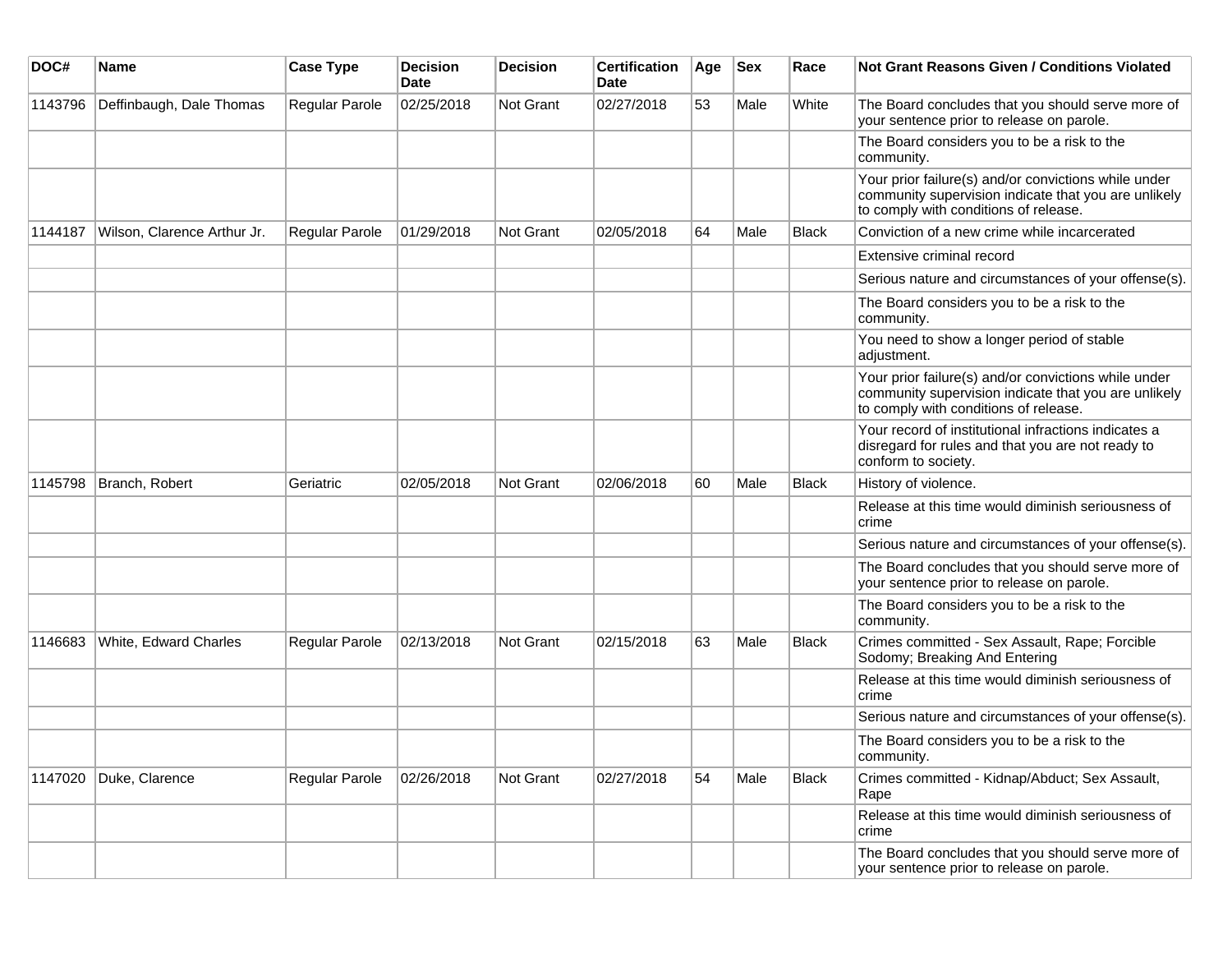| DOC#    | Name                  | <b>Case Type</b> | <b>Decision</b><br><b>Date</b> | <b>Decision</b>  | <b>Certification</b><br>Date | Age | Sex  | Race         | <b>Not Grant Reasons Given / Conditions Violated</b>                                                                                                        |
|---------|-----------------------|------------------|--------------------------------|------------------|------------------------------|-----|------|--------------|-------------------------------------------------------------------------------------------------------------------------------------------------------------|
| 1147020 | Duke, Clarence        | Regular Parole   | 02/26/2018                     | Not Grant        | 02/27/2018                   | 54  | Male | <b>Black</b> | You need further participation in institutional work<br>and/or educational programs to indicate your positive<br>progression towards re-entry into society. |
| 1147461 | Horton, Anthony       | Regular Parole   | 02/22/2018                     | <b>Not Grant</b> | 02/22/2018                   | 55  | Male | <b>Black</b> | Conviction of a new crime while incarcerated                                                                                                                |
|         |                       |                  |                                |                  |                              |     |      |              | History of violence.                                                                                                                                        |
|         |                       |                  |                                |                  |                              |     |      |              | Release at this time would diminish seriousness of<br>crime                                                                                                 |
|         |                       |                  |                                |                  |                              |     |      |              | Serious nature and circumstances of your offense(s).                                                                                                        |
|         |                       |                  |                                |                  |                              |     |      |              | The Board concludes that you should serve more of<br>your sentence prior to release on parole.                                                              |
| 1147531 | Evans, Chiles Oliver  | Regular Parole   | 02/07/2018                     | <b>Not Grant</b> | 02/08/2018                   | 71  | Male | White        | Extensive criminal record                                                                                                                                   |
|         |                       |                  |                                |                  |                              |     |      |              | Release at this time would diminish seriousness of<br>crime                                                                                                 |
|         |                       |                  |                                |                  |                              |     |      |              | Serious nature and circumstances of your offense(s).                                                                                                        |
|         |                       |                  |                                |                  |                              |     |      |              | Your prior failure(s) and/or convictions while under<br>community supervision indicate that you are unlikely<br>to comply with conditions of release.       |
| 1148102 | Riddick, James R      | Geriatric        | 02/20/2018                     | Not Grant        | 02/22/2018                   | 61  | Male | <b>Black</b> | Release at this time would diminish seriousness of<br>crime                                                                                                 |
|         |                       |                  |                                |                  |                              |     |      |              | Serious nature and circumstances of your offense(s).                                                                                                        |
| 1148222 | Nissley, John Garland | Regular Parole   | 02/15/2018                     | <b>Not Grant</b> | 02/16/2018                   | 60  | Male | White        | Crimes committed - Sex Assault, Rape; Sex Assault,<br>Rape; Aggravated Sexual Battery                                                                       |
|         |                       |                  |                                |                  |                              |     |      |              | Release at this time would diminish seriousness of<br>crime                                                                                                 |
|         |                       |                  |                                |                  |                              |     |      |              | Serious nature and circumstances of your offense(s).                                                                                                        |
|         |                       |                  |                                |                  |                              |     |      |              | The Board concludes that you should serve more of<br>your sentence prior to release on parole.                                                              |
|         |                       |                  |                                |                  |                              |     |      |              | The Board considers you to be a risk to the<br>community.                                                                                                   |
| 1148439 | Simmons, Thomas Wayne | Regular Parole   | 02/06/2018                     | Not Grant        | 02/12/2018                   | 60  | Male | <b>Black</b> | Crimes committed - Homicide-1st Degree; Use Of<br>Firearm In Felony; Habitual Traffic Offender                                                              |
|         |                       |                  |                                |                  |                              |     |      |              | Release at this time would diminish seriousness of<br>crime                                                                                                 |
|         |                       |                  |                                |                  |                              |     |      |              | Serious nature and circumstances of your offense(s).                                                                                                        |
|         |                       |                  |                                |                  |                              |     |      |              | Your prior failure(s) and/or convictions while under<br>community supervision indicate that you are unlikely<br>to comply with conditions of release.       |
| 1149147 | Johnson, Lynwood      | Regular Parole   | 02/20/2018                     | <b>Not Grant</b> | 02/21/2018                   | 50  | Male | <b>Black</b> | Release at this time would diminish seriousness of<br>crime                                                                                                 |
|         |                       |                  |                                |                  |                              |     |      |              | Serious nature and circumstances of your offense(s).                                                                                                        |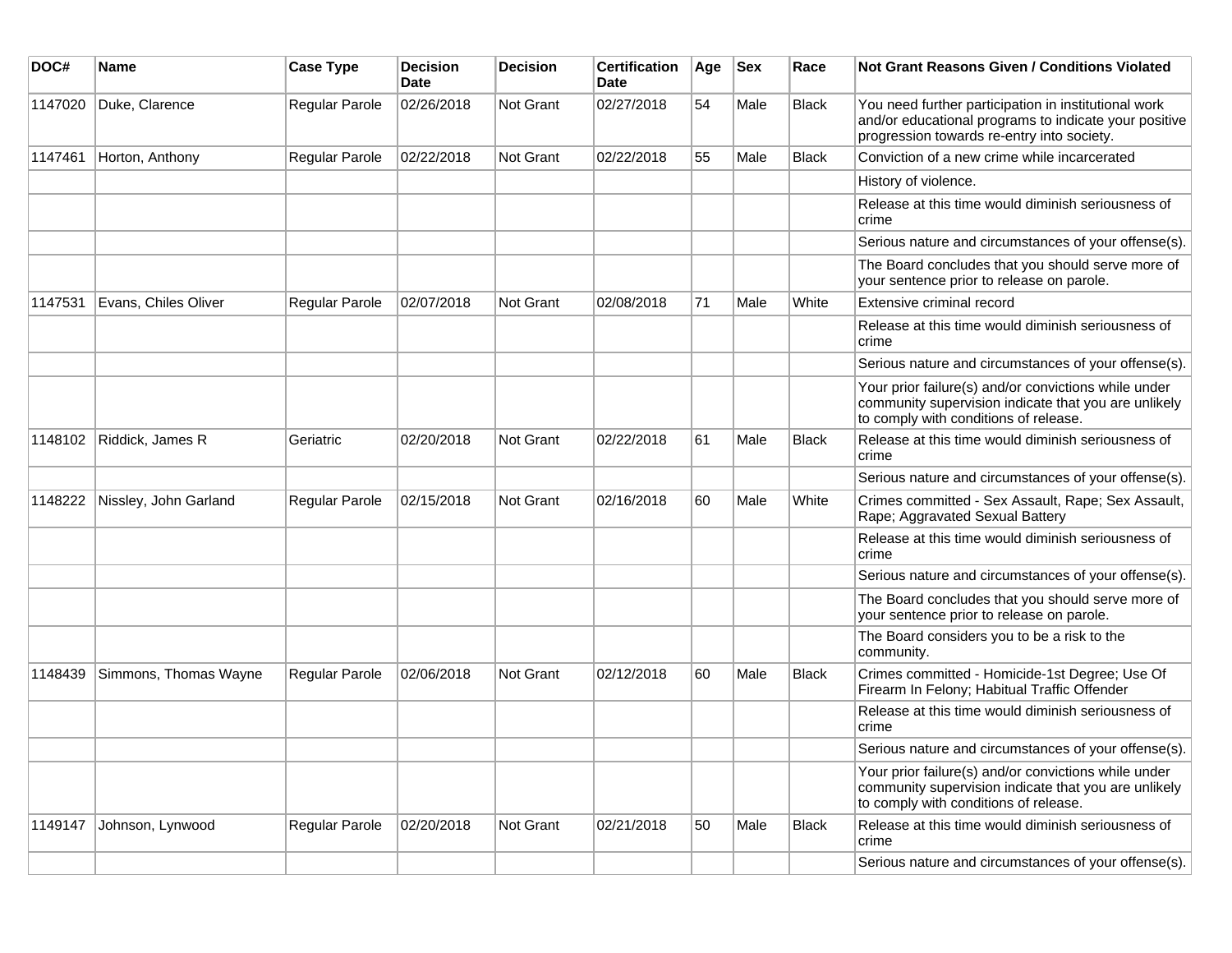| DOC#    | Name                     | <b>Case Type</b>      | <b>Decision</b><br><b>Date</b> | <b>Decision</b> | <b>Certification</b><br>Date | Age | <b>Sex</b> | Race         | Not Grant Reasons Given / Conditions Violated                                                                                                               |
|---------|--------------------------|-----------------------|--------------------------------|-----------------|------------------------------|-----|------------|--------------|-------------------------------------------------------------------------------------------------------------------------------------------------------------|
| 1149147 | Johnson, Lynwood         | Regular Parole        | 02/20/2018                     | Not Grant       | 02/21/2018                   | 50  | Male       | <b>Black</b> | You need further participation in institutional work<br>and/or educational programs to indicate your positive<br>progression towards re-entry into society. |
|         |                          |                       |                                |                 |                              |     |            |              | Your prior failure(s) and/or convictions while under<br>community supervision indicate that you are unlikely<br>to comply with conditions of release.       |
| 1149489 | Hughes, Douglas Gage Jr. | <b>Regular Parole</b> | 02/26/2018                     | Not Grant       | 02/28/2018                   | 53  | Male       | White        | Crimes committed - Sex Assault, Rape; Sex Assault,<br>Rape                                                                                                  |
|         |                          |                       |                                |                 |                              |     |            |              | Release at this time would diminish seriousness of<br>crime                                                                                                 |
| 1149978 | West, Chester Lee        | Geriatric             | 01/30/2018                     | Not Grant       | 02/05/2018                   | 60  | Male       | <b>Black</b> | No Interest in Parole                                                                                                                                       |
| 1150268 | Simmons, Garrett Joseph  | <b>Regular Parole</b> | 02/22/2018                     | Not Grant       | 02/22/2018                   | 56  | Male       | <b>Black</b> | Crimes committed - Homicide-1st Degree; Homicide-<br>1st Degree; Malicious Wounding                                                                         |
|         |                          |                       |                                |                 |                              |     |            |              | Release at this time would diminish seriousness of<br>crime                                                                                                 |
|         |                          |                       |                                |                 |                              |     |            |              | Serious nature and circumstances of your offense(s).                                                                                                        |
| 1150576 | Moats, Stacy Lynn        | Regular Parole        | 02/04/2018                     | Not Grant       | 02/08/2018                   | 49  | Male       | <b>Black</b> | Considering your offense and your institutional<br>records, the Board concludes that you should serve<br>more of your sentence before being paroled.        |
|         |                          |                       |                                |                 |                              |     |            |              | Extensive criminal record                                                                                                                                   |
|         |                          |                       |                                |                 |                              |     |            |              | Release at this time would diminish seriousness of<br>crime                                                                                                 |
|         |                          |                       |                                |                 |                              |     |            |              | Serious nature and circumstances of your offense(s).                                                                                                        |
|         |                          |                       |                                |                 |                              |     |            |              | The Board concludes that you should serve more of<br>your sentence prior to release on parole.                                                              |
|         |                          |                       |                                |                 |                              |     |            |              | You need further participation in institutional work<br>and/or educational programs to indicate your positive<br>progression towards re-entry into society. |
|         |                          |                       |                                |                 |                              |     |            |              | Your prior failure(s) and/or convictions while under<br>community supervision indicate that you are unlikely<br>to comply with conditions of release.       |
| 1151062 | Buie, Wade Thomas        | Regular Parole        | 01/28/2018                     | Not Grant       | 02/01/2018                   | 55  | Male       | White        | Crimes committed - Sex Assault, Rape; Sex Assault,<br>Rape; Sex Assault, Rape                                                                               |
|         |                          |                       |                                |                 |                              |     |            |              | Release at this time would diminish seriousness of<br>crime                                                                                                 |
|         |                          |                       |                                |                 |                              |     |            |              | Serious nature and circumstances of your offense(s).                                                                                                        |
|         |                          |                       |                                |                 |                              |     |            |              | The Board concludes that you should serve more of<br>your sentence prior to release on parole.                                                              |
|         |                          |                       |                                |                 |                              |     |            |              | The Board considers you to be a risk to the<br>community.                                                                                                   |
| 1151122 | Jones, Demond Lawrence   | Regular Parole        | 02/26/2018                     | Not Grant       | 02/27/2018                   | 41  | Male       | Black        | Crimes committed - Asslt Battery/Felony Law Enfor;<br>Asslt Battery/Felony Law Enfor; Cocaine-Possess                                                       |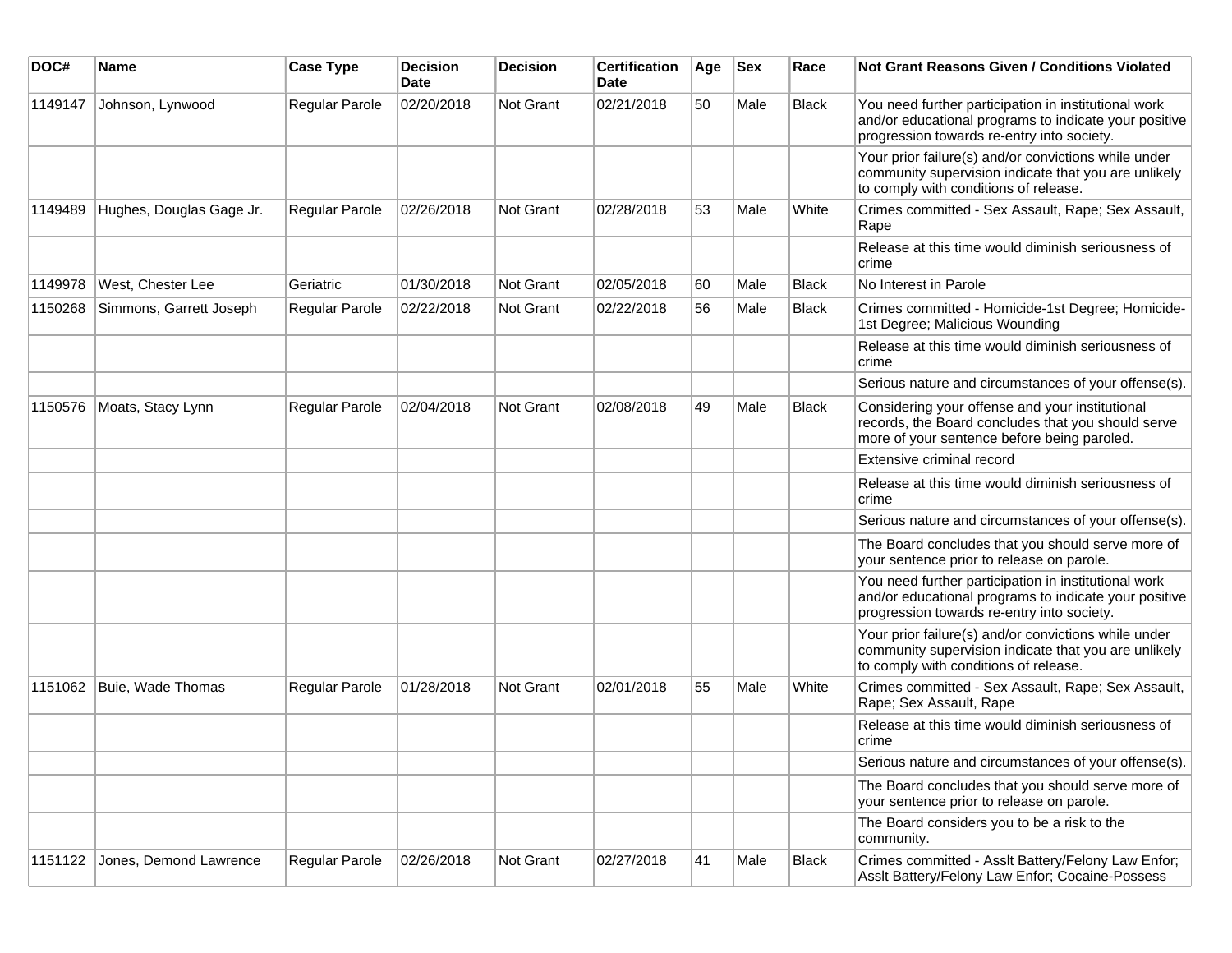| DOC#    | Name                            | <b>Case Type</b>      | <b>Decision</b><br>Date | <b>Decision</b> | <b>Certification</b><br>Date | Age | <b>Sex</b>   | Race         | Not Grant Reasons Given / Conditions Violated                                                                                  |
|---------|---------------------------------|-----------------------|-------------------------|-----------------|------------------------------|-----|--------------|--------------|--------------------------------------------------------------------------------------------------------------------------------|
| 1151122 | Jones, Demond Lawrence          | Regular Parole        | 02/26/2018              | Not Grant       | 02/27/2018                   | 41  | Male         | <b>Black</b> | Extensive criminal record                                                                                                      |
|         |                                 |                       |                         |                 |                              |     |              |              | Poor institutional adjustment (for example,<br>motivation/attitude, unfavorable reports, lack of<br>program involvement, etc.) |
|         |                                 |                       |                         |                 |                              |     |              |              | Release at this time would diminish seriousness of<br>crime                                                                    |
|         |                                 |                       |                         |                 |                              |     |              |              | The Board concludes that you should serve more of<br>your sentence prior to release on parole.                                 |
| 1152187 | Donahue, Gary Asa               | Regular Parole        | 02/26/2018              | Not Grant       | 02/26/2018                   | 65  | Male         | White        | History of violence.                                                                                                           |
|         |                                 |                       |                         |                 |                              |     |              |              | Release at this time would diminish seriousness of<br>crime                                                                    |
|         |                                 |                       |                         |                 |                              |     |              |              | Serious nature and circumstances of your offense(s).                                                                           |
| 1152900 | Muhammad, Ahmaan                | <b>Regular Parole</b> | 02/13/2018              | Not Grant       | 02/15/2018                   | 49  | Male         | <b>Black</b> | Release at this time would diminish seriousness of<br>crime                                                                    |
|         |                                 |                       |                         |                 |                              |     |              |              | Serious nature and circumstances of your offense(s).                                                                           |
|         |                                 |                       |                         |                 |                              |     |              |              | The Board concludes that you should serve more of<br>your sentence prior to release on parole.                                 |
| 1153542 | Egan, Dawn Maureen              | Regular Parole        | 02/25/2018              | Not Grant       | 02/26/2018                   | 46  | Female White |              | Crimes committed - Homicide-Capital; Possession<br>Of Weapon                                                                   |
|         |                                 |                       |                         |                 |                              |     |              |              | Release at this time would diminish seriousness of<br>crime                                                                    |
|         |                                 |                       |                         |                 |                              |     |              |              | Serious nature and circumstances of your offense(s).                                                                           |
|         |                                 |                       |                         |                 |                              |     |              |              | The Board concludes that you should serve more of<br>your sentence prior to release on parole.                                 |
|         |                                 |                       |                         |                 |                              |     |              |              | You need to show a longer period of stable<br>adjustment.                                                                      |
| 1154054 | Donaldson, Jamie Alan           | <b>Regular Parole</b> | 02/01/2018              | Not Grant       | 02/05/2018                   | 51  | Male         | White        | Release at this time would diminish seriousness of<br>crime                                                                    |
|         |                                 |                       |                         |                 |                              |     |              |              | Serious nature and circumstances of your offense(s).                                                                           |
|         |                                 |                       |                         |                 |                              |     |              |              | The Board concludes that you should serve more of<br>your sentence prior to release on parole.                                 |
|         |                                 |                       |                         |                 |                              |     |              |              | The Board considers you to be a risk to the<br>community.                                                                      |
|         | 1154279 Tucker, Tyrone Terrence | <b>Regular Parole</b> | 01/29/2018              | Not Grant       | 02/01/2018                   | 52  | Male         | <b>Black</b> | Release at this time would diminish seriousness of<br>crime                                                                    |
|         |                                 |                       |                         |                 |                              |     |              |              | Serious nature and circumstances of your offense(s).                                                                           |
|         |                                 |                       |                         |                 |                              |     |              |              | The Board concludes that you should serve more of<br>your sentence prior to release on parole.                                 |
|         |                                 |                       |                         |                 |                              |     |              |              | The Board considers you to be a risk to the<br>community.                                                                      |
| 1154905 | Muse, James Anthony             | Regular Parole        | 02/04/2018              | Not Grant       | 02/06/2018                   | 53  | Male         | Black        | Conviction of a new crime while incarcerated                                                                                   |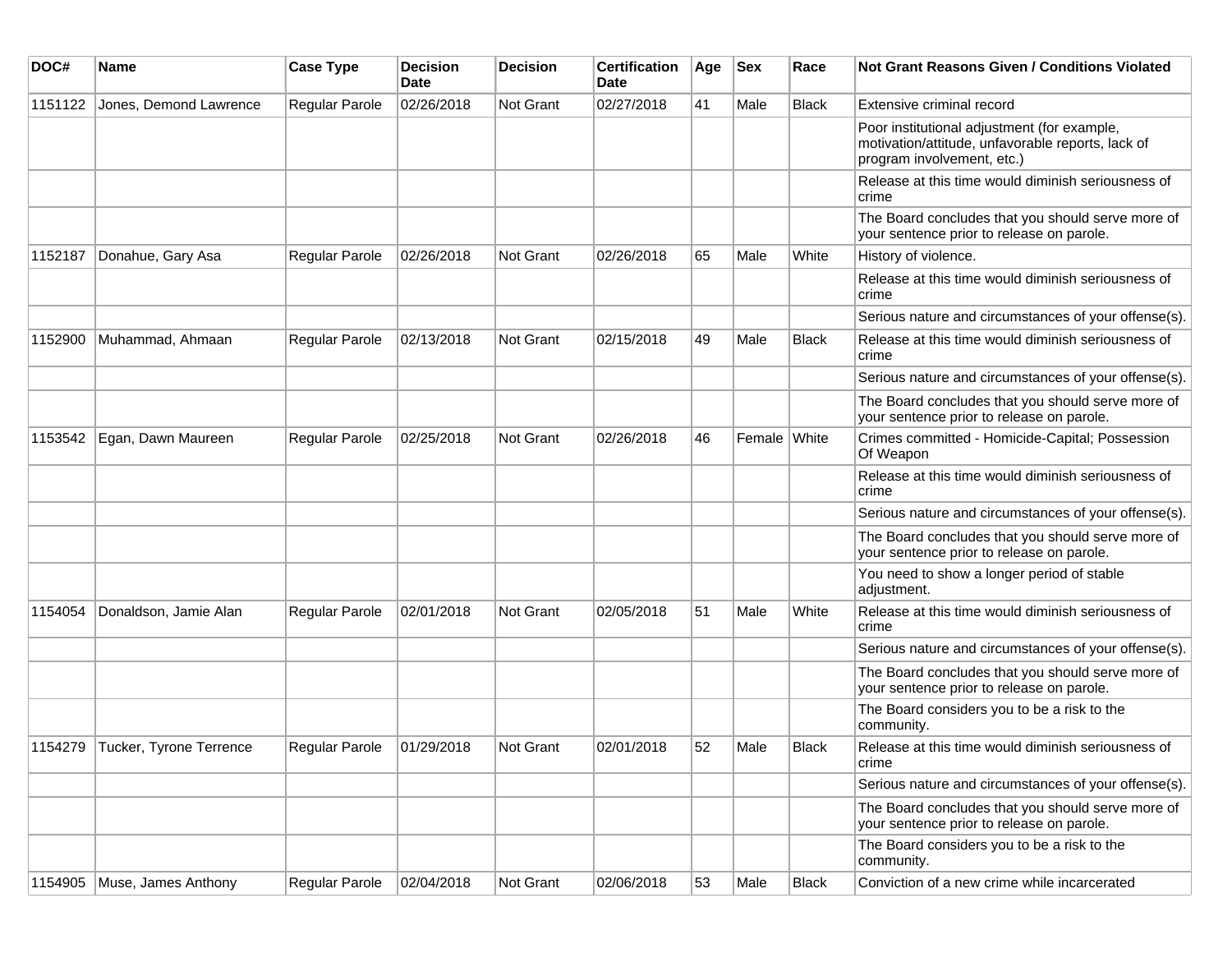| DOC#    | <b>Name</b>         | Case Type      | Decision<br><b>Date</b> | <b>Decision</b> | <b>Certification</b><br>Date | Age | <b>Sex</b> | Race         | Not Grant Reasons Given / Conditions Violated                                                                                  |
|---------|---------------------|----------------|-------------------------|-----------------|------------------------------|-----|------------|--------------|--------------------------------------------------------------------------------------------------------------------------------|
| 1154905 | Muse, James Anthony | Regular Parole | 02/04/2018              | Not Grant       | 02/06/2018                   | 53  | Male       | <b>Black</b> | Crimes committed - Kidnap/Abduct; Abduct-No<br>Ransom Or Asslt; Sex Asslt-Attempted Rape                                       |
|         |                     |                |                         |                 |                              |     |            |              | Extensive criminal record                                                                                                      |
|         |                     |                |                         |                 |                              |     |            |              | Poor institutional adjustment (for example,<br>motivation/attitude, unfavorable reports, lack of<br>program involvement, etc.) |
|         |                     |                |                         |                 |                              |     |            |              | Release at this time would diminish seriousness of<br>crime                                                                    |
|         |                     |                |                         |                 |                              |     |            |              | The Board concludes that you should serve more of<br>your sentence prior to release on parole.                                 |
|         |                     |                |                         |                 |                              |     |            |              | The Board considers you to be a risk to the<br>community.                                                                      |
| 1155655 | Smith, Kevin Dwayne | Regular Parole | 02/10/2018              | Not Grant       | 02/13/2018                   | 44  | Male       | Black        | Conviction of a new crime while incarcerated                                                                                   |
|         |                     |                |                         |                 |                              |     |            |              | Crimes committed - Kidnap/Abduct; Sex Assault,<br>Rape: Robbery                                                                |
|         |                     |                |                         |                 |                              |     |            |              | Release at this time would diminish seriousness of<br> crime                                                                   |
|         |                     |                |                         |                 |                              |     |            |              | The Board considers you to be a risk to the<br>community.                                                                      |

| 1156982 | Martin, Vincent Lamont   | Regular Parole | 02/01/2018 | Not Grant | 02/05/2018 | 61 | Male | <b>Black</b> | History of violence.                                                                                                                                  |
|---------|--------------------------|----------------|------------|-----------|------------|----|------|--------------|-------------------------------------------------------------------------------------------------------------------------------------------------------|
|         |                          |                |            |           |            |    |      |              | Release at this time would diminish seriousness of<br> crime                                                                                          |
|         |                          |                |            |           |            |    |      |              | The Board concludes that you should serve more of<br>your sentence prior to release on parole.                                                        |
| 1158013 | Miller, Everett Christop | Regular Parole | 02/13/2018 | Not Grant | 02/15/2018 | 56 | Male | <b>Black</b> | History of violence.                                                                                                                                  |
|         |                          |                |            |           |            |    |      |              | Release at this time would diminish seriousness of<br>crime                                                                                           |
|         |                          |                |            |           |            |    |      |              | Serious nature and circumstances of your offense(s).                                                                                                  |
|         |                          |                |            |           |            |    |      |              | The Board concludes that you should serve more of<br>your sentence prior to release on parole.                                                        |
|         |                          |                |            |           |            |    |      |              | Your prior failure(s) and/or convictions while under<br>community supervision indicate that you are unlikely<br>to comply with conditions of release. |
|         |                          |                |            |           |            |    |      |              | Your record of institutional infractions indicates a<br>disregard for rules and that you are not ready to<br>conform to society.                      |
| 1158888 | Bagby, Richard Lee       | Regular Parole | 02/01/2018 | Not Grant | 02/05/2018 | 61 | Male | <b>Black</b> | Extensive criminal record                                                                                                                             |
|         |                          |                |            |           |            |    |      |              | History of substance abuse.                                                                                                                           |
|         |                          |                |            |           |            |    |      |              | History of violence.                                                                                                                                  |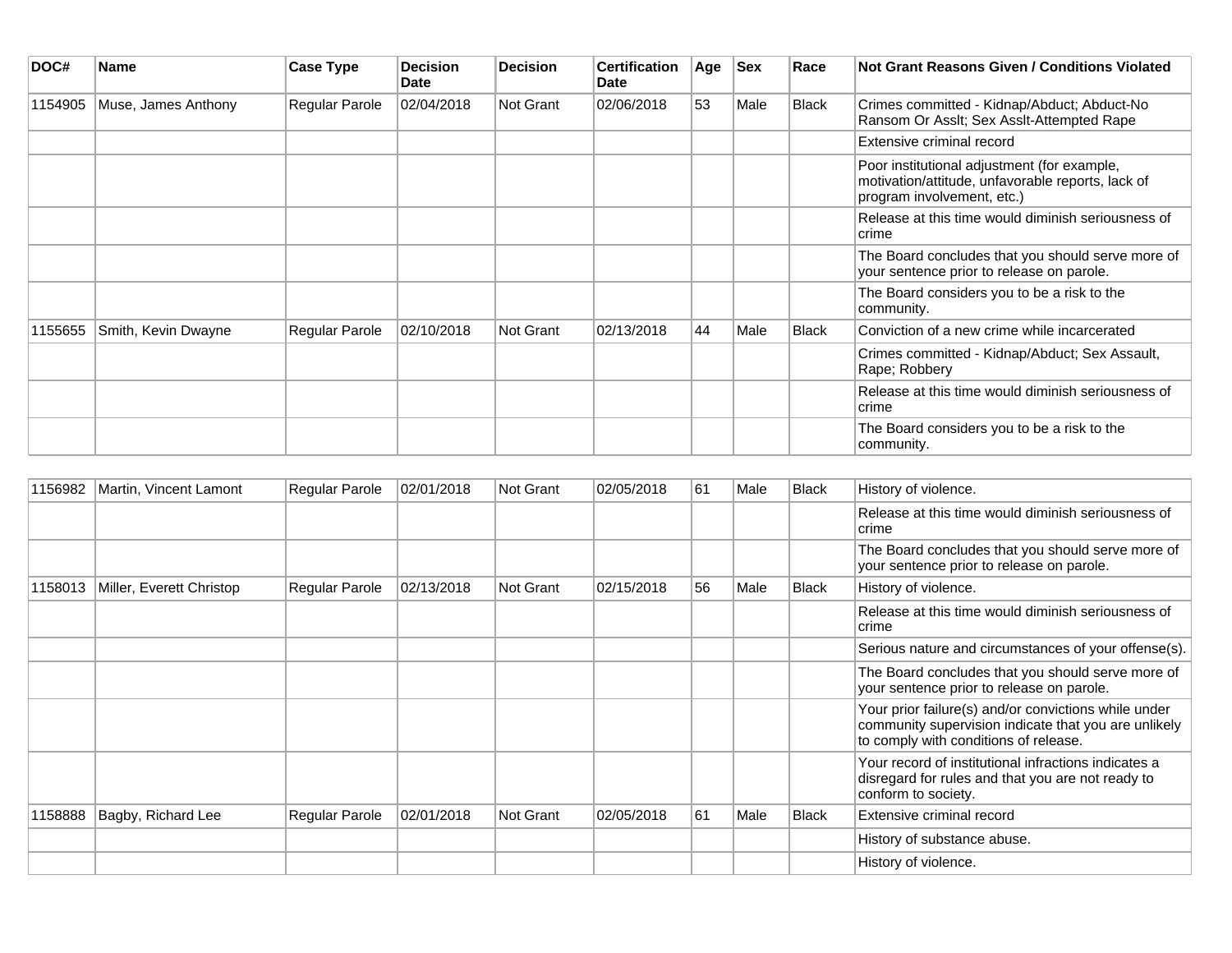| DOC#    | <b>Name</b>            | <b>Case Type</b>    | <b>Decision</b><br><b>Date</b> | <b>Decision</b>  | <b>Certification</b><br>Date | Age | <b>Sex</b> | Race         | <b>Not Grant Reasons Given / Conditions Violated</b>                                                                                                  |
|---------|------------------------|---------------------|--------------------------------|------------------|------------------------------|-----|------------|--------------|-------------------------------------------------------------------------------------------------------------------------------------------------------|
| 1158888 | Bagby, Richard Lee     | Regular Parole      | 02/01/2018                     | <b>Not Grant</b> | 02/05/2018                   | 61  | Male       | Black        | Release at this time would diminish seriousness of<br>crime                                                                                           |
|         |                        |                     |                                |                  |                              |     |            |              | The Board concludes that you should serve more of<br>your sentence prior to release on parole.                                                        |
|         |                        |                     |                                |                  |                              |     |            |              | The Board considers you to be a risk to the<br>community.                                                                                             |
|         |                        |                     |                                |                  |                              |     |            |              | Your prior failure(s) and/or convictions while under<br>community supervision indicate that you are unlikely<br>to comply with conditions of release. |
| 1159019 | Wyatt, David Jr.       | <b>Board Review</b> | 01/30/2018                     | <b>Not Grant</b> | 02/01/2018                   | 74  | Male       | White        | Release at this time would diminish seriousness of<br>crime                                                                                           |
|         |                        |                     |                                |                  |                              |     |            |              | Serious nature and circumstances of your offense(s).                                                                                                  |
|         |                        |                     |                                |                  |                              |     |            |              | The Board concludes that you should serve more of<br>your sentence prior to release on parole.                                                        |
| 1159159 | Poss, Floyd Milliman   | Regular Parole      | 02/20/2018                     | <b>Not Grant</b> | 02/20/2018                   | 65  | Male       | White        | Crimes committed - Homicide-1st Degree;<br>Kidnap/Abduct; Assault                                                                                     |
|         |                        |                     |                                |                  |                              |     |            |              | Extensive criminal record                                                                                                                             |
|         |                        |                     |                                |                  |                              |     |            |              | History of violence.                                                                                                                                  |
|         |                        |                     |                                |                  |                              |     |            |              | Release at this time would diminish seriousness of<br>crime                                                                                           |
|         |                        |                     |                                |                  |                              |     |            |              | Serious nature and circumstances of your offense(s).                                                                                                  |
|         |                        |                     |                                |                  |                              |     |            |              | The Board concludes that you should serve more of<br>your sentence prior to release on parole.                                                        |
| 1159276 | Floyd, Percy           | Regular Parole      | 02/02/2018                     | Not Grant        | 02/05/2018                   | 66  | Male       | Black        | Crimes committed - Homicide-1st Degree                                                                                                                |
|         |                        |                     |                                |                  |                              |     |            |              | Release at this time would diminish seriousness of<br>crime                                                                                           |
|         |                        |                     |                                |                  |                              |     |            |              | Serious nature and circumstances of your offense(s).                                                                                                  |
|         |                        |                     |                                |                  |                              |     |            |              | The Board concludes that you should serve more of<br>your sentence prior to release on parole.                                                        |
| 1159919 | Smith, William Ray Jr. | Regular Parole      | 02/26/2018                     | <b>Not Grant</b> | 02/28/2018                   | 44  | Male       | White        | Conviction of a new crime while incarcerated                                                                                                          |
|         |                        |                     |                                |                  |                              |     |            |              | Crimes committed - Homicide-1st Degree;<br>Kidnap/Abduct; Robbery                                                                                     |
|         |                        |                     |                                |                  |                              |     |            |              | Release at this time would diminish seriousness of<br>crime                                                                                           |
|         |                        |                     |                                |                  |                              |     |            |              | Serious nature and circumstances of your offense(s).                                                                                                  |
| 1160003 | Banks, Cordell         | Regular Parole      | 02/13/2018                     | Not Grant        | 02/15/2018                   | 77  | Male       | <b>Black</b> | Crimes committed - Kidnap/Abduct; Abduct-No<br>Ransom Or Asslt; Sex Assault, Rape                                                                     |
|         |                        |                     |                                |                  |                              |     |            |              | Release at this time would diminish seriousness of<br>crime                                                                                           |
|         |                        |                     |                                |                  |                              |     |            |              | You need to show a longer period of stable<br>adjustment.                                                                                             |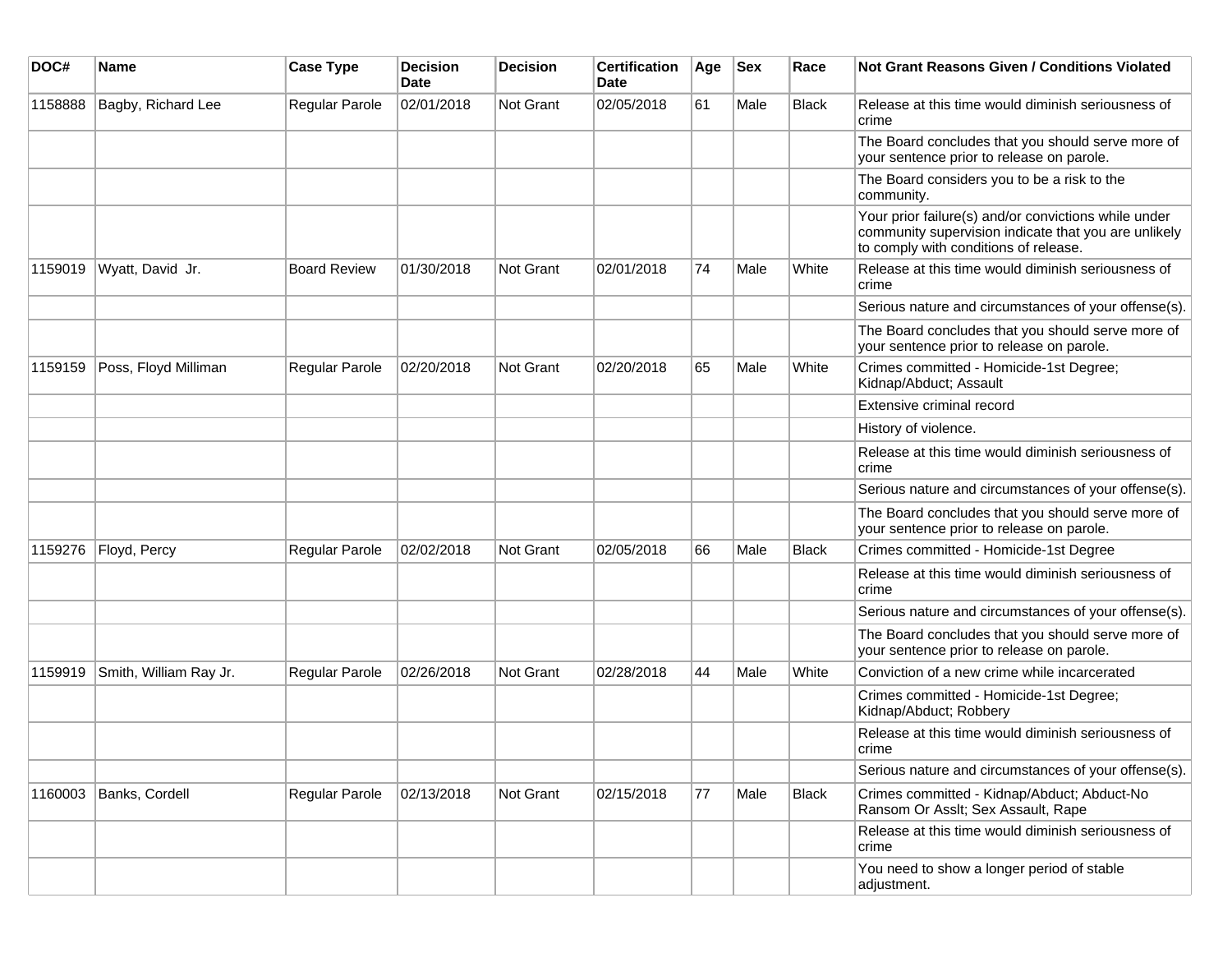| DOC#    | <b>Name</b>                  | <b>Case Type</b>      | <b>Decision</b><br><b>Date</b> | <b>Decision</b>  | <b>Certification</b><br><b>Date</b> | Age | <b>Sex</b> | Race  | Not Grant Reasons Given / Conditions Violated                                                                                                               |
|---------|------------------------------|-----------------------|--------------------------------|------------------|-------------------------------------|-----|------------|-------|-------------------------------------------------------------------------------------------------------------------------------------------------------------|
| 1160003 | Banks, Cordell               | Regular Parole        | 02/13/2018                     | Not Grant        | 02/15/2018                          | 77  | Male       | Black | Your record of institutional infractions indicates a<br>disregard for rules and that you are not ready to<br>conform to society.                            |
| 1160375 | Gwyn, Melvin Douglas         | <b>Regular Parole</b> | 02/14/2018                     | <b>Not Grant</b> | 02/15/2018                          | 48  | Male       | White | Crimes committed - Homicide-1st Degree                                                                                                                      |
|         |                              |                       |                                |                  |                                     |     |            |       | History of violence.                                                                                                                                        |
|         |                              |                       |                                |                  |                                     |     |            |       | Release at this time would diminish seriousness of<br>crime                                                                                                 |
|         |                              |                       |                                |                  |                                     |     |            |       | Serious nature and circumstances of your offense(s).                                                                                                        |
|         |                              |                       |                                |                  |                                     |     |            |       | The Board concludes that you should serve more of<br>your sentence prior to release on parole.                                                              |
| 1160615 | Staton, Thomas Durwood       | Geriatric             | 02/27/2018                     | <b>Not Grant</b> | 02/28/2018                          | 74  | Male       | White | Crimes committed - Homicide-1st Degree; Homicide-<br>2Nd-Degree; Use Of Firearm In Felony                                                                   |
|         |                              |                       |                                |                  |                                     |     |            |       | Release at this time would diminish seriousness of<br>crime                                                                                                 |
|         |                              |                       |                                |                  |                                     |     |            |       | Serious nature and circumstances of your offense(s).                                                                                                        |
| 1160617 | Johnson, Donald Franklin Jr. | Regular Parole        | 01/29/2018                     | Not Grant        | 02/05/2018                          | 48  | Male       | Black | Conviction of a new crime while incarcerated                                                                                                                |
|         |                              |                       |                                |                  |                                     |     |            |       | Extensive criminal record                                                                                                                                   |
|         |                              |                       |                                |                  |                                     |     |            |       | History of substance abuse.                                                                                                                                 |
|         |                              |                       |                                |                  |                                     |     |            |       | Release at this time would diminish seriousness of<br>crime                                                                                                 |
|         |                              |                       |                                |                  |                                     |     |            |       | Serious nature and circumstances of your offense(s).                                                                                                        |
|         |                              |                       |                                |                  |                                     |     |            |       | You need further participation in institutional work<br>and/or educational programs to indicate your positive<br>progression towards re-entry into society. |
| 1160675 | Hawkins, David Warren        | <b>Regular Parole</b> | 02/12/2018                     | Not Grant        | 02/13/2018                          | 51  | Male       | White | History of violence.                                                                                                                                        |
|         |                              |                       |                                |                  |                                     |     |            |       | Release at this time would diminish seriousness of<br>crime                                                                                                 |
|         |                              |                       |                                |                  |                                     |     |            |       | Serious nature and circumstances of your offense(s).                                                                                                        |
| 1160765 | Nelson, Stanley Lee          | <b>Board Review</b>   | 02/08/2018                     | Not Grant        | 02/12/2018                          | 63  | Male       | Black | Crimes committed - Homicide/Murder                                                                                                                          |
|         |                              |                       |                                |                  |                                     |     |            |       | Release at this time would diminish seriousness of<br>crime                                                                                                 |
|         |                              |                       |                                |                  |                                     |     |            |       | Serious nature and circumstances of your offense(s).                                                                                                        |
|         |                              |                       |                                |                  |                                     |     |            |       | You need further participation in institutional work<br>and/or educational programs to indicate your positive<br>progression towards re-entry into society. |
|         |                              |                       |                                |                  |                                     |     |            |       | Your record of institutional infractions indicates a<br>disregard for rules and that you are not ready to<br>conform to society.                            |
| 1161655 | Soering, Jens                | Regular Parole        | 02/22/2018                     | Not Grant        | 02/23/2018                          | 51  | Male       | White | Crimes committed - Homicide-1st Degree; Homicide-<br>1st Degree                                                                                             |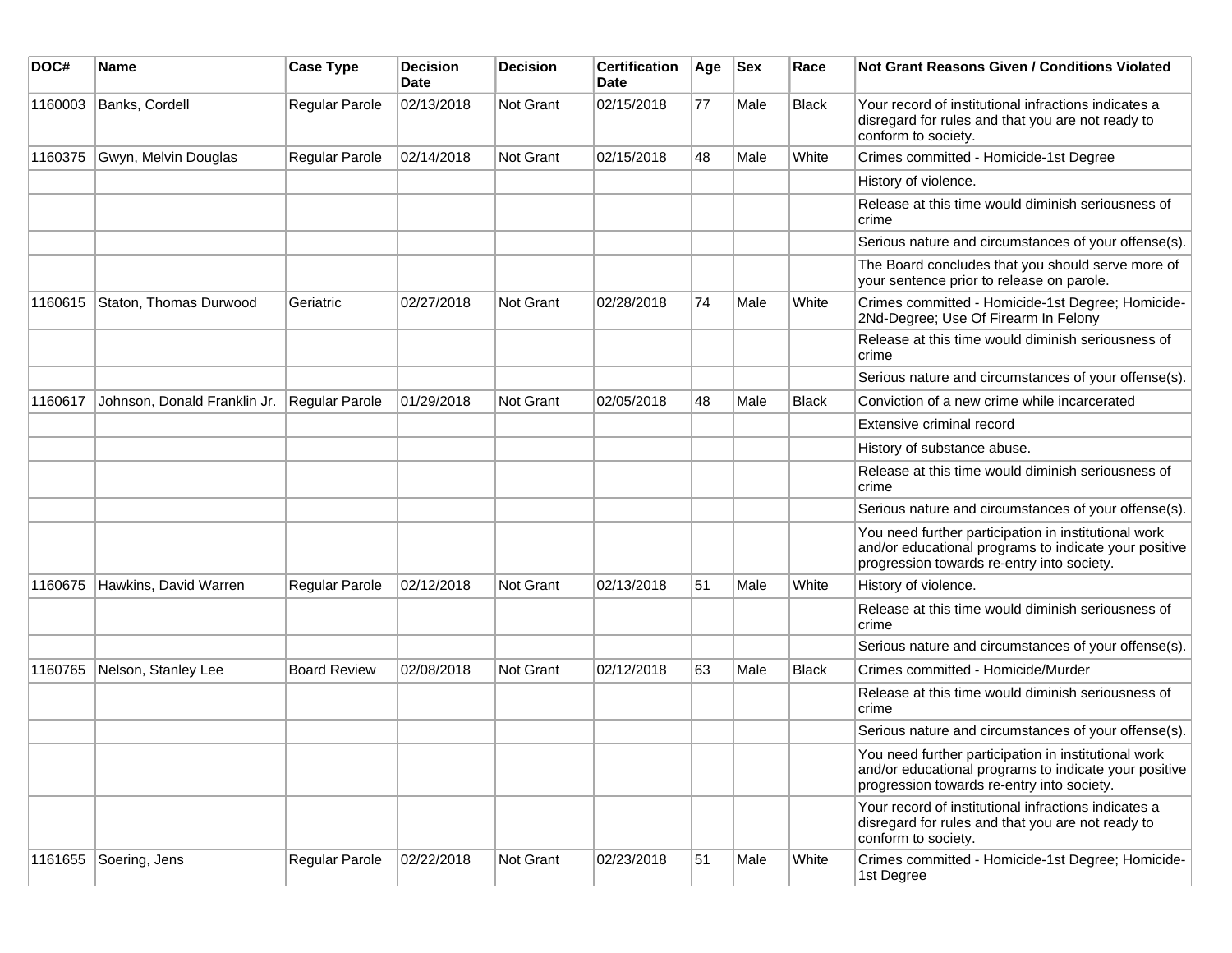| DOC#    | Name                 | <b>Case Type</b>      | <b>Decision</b><br><b>Date</b> | <b>Decision</b>  | <b>Certification</b><br><b>Date</b> | Age | <b>Sex</b> | Race         | Not Grant Reasons Given / Conditions Violated                                                                                                         |
|---------|----------------------|-----------------------|--------------------------------|------------------|-------------------------------------|-----|------------|--------------|-------------------------------------------------------------------------------------------------------------------------------------------------------|
| 1161655 | Soering, Jens        | Regular Parole        | 02/22/2018                     | <b>Not Grant</b> | 02/23/2018                          | 51  | Male       | White        | Release at this time would diminish seriousness of<br>crime                                                                                           |
|         |                      |                       |                                |                  |                                     |     |            |              | Serious nature and circumstances of your offense(s).                                                                                                  |
| 1162275 | Grigsby, Rocky       | Regular Parole        | 02/27/2018                     | <b>Not Grant</b> | 02/28/2018                          | 55  | Male       | White        | Considering your offense and your institutional<br>records, the Board concludes that you should serve<br>more of your sentence before being paroled.  |
|         |                      |                       |                                |                  |                                     |     |            |              | Crimes committed - Robbery; Statutory Burglary;<br>Obstruct Justice: W/O Threats/Force                                                                |
|         |                      |                       |                                |                  |                                     |     |            |              | Extensive criminal record                                                                                                                             |
|         |                      |                       |                                |                  |                                     |     |            |              | Serious nature and circumstances of your offense(s).                                                                                                  |
|         |                      |                       |                                |                  |                                     |     |            |              | The Board concludes that you should serve more of<br>your sentence prior to release on parole.                                                        |
|         |                      |                       |                                |                  |                                     |     |            |              | You need to show a longer period of stable<br>adjustment.                                                                                             |
|         |                      |                       |                                |                  |                                     |     |            |              | Your prior failure(s) and/or convictions while under<br>community supervision indicate that you are unlikely<br>to comply with conditions of release. |
|         |                      |                       |                                |                  |                                     |     |            |              | Your record of institutional infractions indicates a<br>disregard for rules and that you are not ready to<br>conform to society.                      |
| 1162589 | Bailey, Robert Allan | <b>Regular Parole</b> | 02/25/2018                     | Not Grant        | 02/26/2018                          | 72  | Male       | White        | Crimes committed - Homicide-1st Degree; Homicide-<br>1st Degree; Abduct-No Ransom Or Asslt                                                            |
|         |                      |                       |                                |                  |                                     |     |            |              | Serious nature and circumstances of your offense(s).                                                                                                  |
|         |                      |                       |                                |                  |                                     |     |            |              | The Board considers you to be a risk to the<br>community.                                                                                             |
| 1162886 | Wolfe, Carson Edward | <b>Regular Parole</b> | 01/29/2018                     | Not Grant        | 02/05/2018                          | 59  | Male       | White        | Extensive criminal record                                                                                                                             |
|         |                      |                       |                                |                  |                                     |     |            |              | Release at this time would diminish seriousness of<br>crime                                                                                           |
|         |                      |                       |                                |                  |                                     |     |            |              | Serious nature and circumstances of your offense(s).                                                                                                  |
|         |                      |                       |                                |                  |                                     |     |            |              | The Board concludes that you should serve more of<br>your sentence prior to release on parole.                                                        |
| 1163934 | Forbes, Roger        | Regular Parole        | 01/31/2018                     | <b>Not Grant</b> | 02/05/2018                          | 50  | Male       | <b>Black</b> | Crimes committed - Robbery; Robbery; Malicious<br>Wounding                                                                                            |
|         |                      |                       |                                |                  |                                     |     |            |              | Extensive criminal record                                                                                                                             |
|         |                      |                       |                                |                  |                                     |     |            |              | Release at this time would diminish seriousness of<br>crime                                                                                           |
|         |                      |                       |                                |                  |                                     |     |            |              | Serious nature and circumstances of your offense(s).                                                                                                  |
|         |                      |                       |                                |                  |                                     |     |            |              | You need to show a longer period of stable<br>adjustment.                                                                                             |
| 1163936 | Monroe, Kirk D       | Regular Parole        | 02/11/2018                     | Not Grant        | 02/13/2018                          | 57  | Male       | <b>Black</b> | Crimes committed - Homicide-Capital; Robbery;<br><b>Malicious Wounding</b>                                                                            |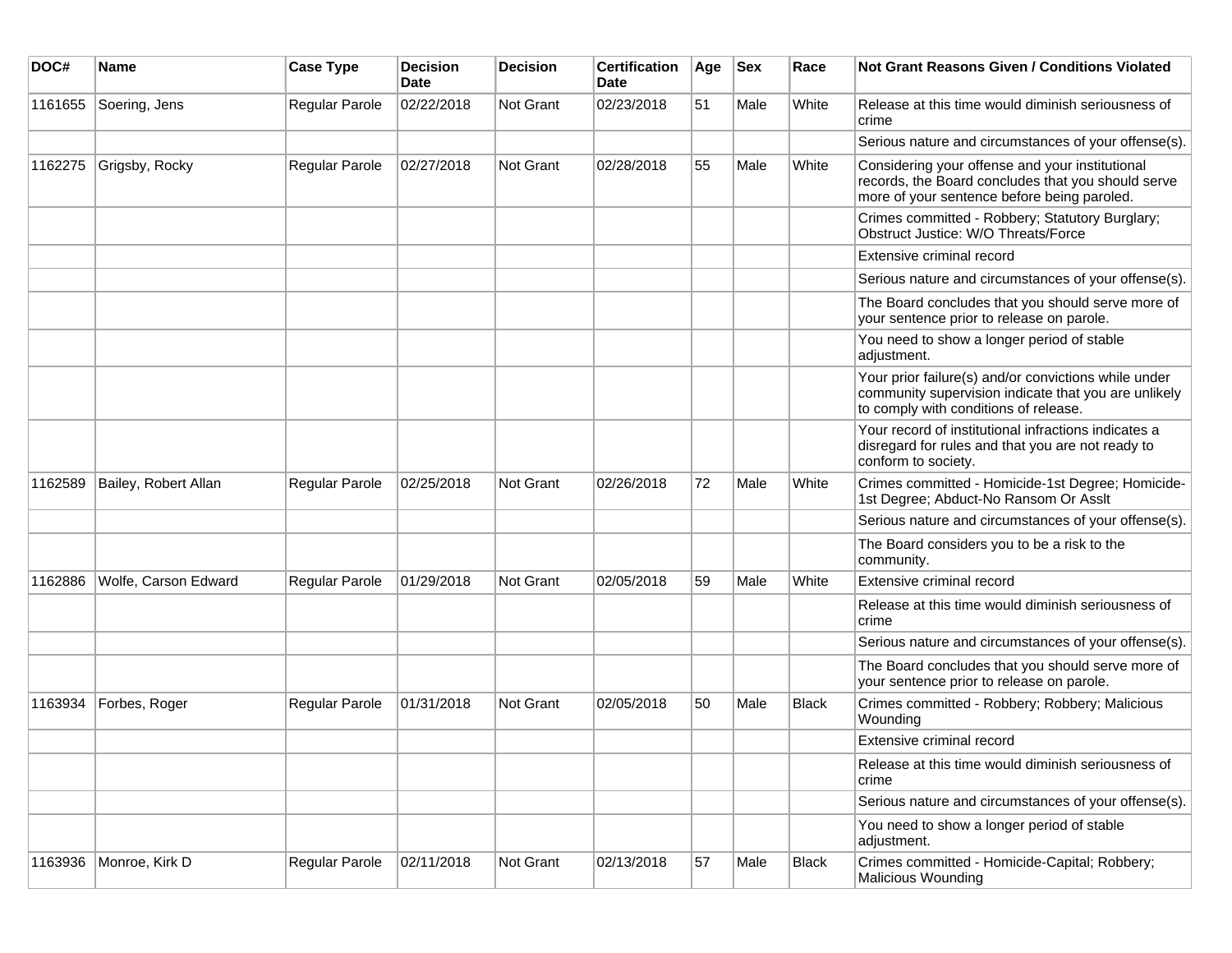| DOC#    | <b>Name</b>            | <b>Case Type</b> | <b>Decision</b><br>Date | <b>Decision</b> | <b>Certification</b><br>Date | Age | <b>Sex</b> | Race         | Not Grant Reasons Given / Conditions Violated                                                                                                         |
|---------|------------------------|------------------|-------------------------|-----------------|------------------------------|-----|------------|--------------|-------------------------------------------------------------------------------------------------------------------------------------------------------|
| 1163936 | Monroe, Kirk D         | Regular Parole   | 02/11/2018              | Not Grant       | 02/13/2018                   | 57  | Male       | Black        | Release at this time would diminish seriousness of<br>crime                                                                                           |
|         |                        |                  |                         |                 |                              |     |            |              | Serious nature and circumstances of your offense(s).                                                                                                  |
|         |                        |                  |                         |                 |                              |     |            |              | The Board concludes that you should serve more of<br>your sentence prior to release on parole.                                                        |
| 1163949 | Corcoran, John Bernard | Regular Parole   | 02/05/2018              | Not Grant       | 02/06/2018                   | 71  | Male       | White        | Crimes committed - Abduct-No Ransom Or Asslt;<br>Sex Assault, Rape; Sex Asslt-Carnal Abuse                                                            |
|         |                        |                  |                         |                 |                              |     |            |              | Release at this time would diminish seriousness of<br>crime                                                                                           |
|         |                        |                  |                         |                 |                              |     |            |              | Serious nature and circumstances of your offense(s).                                                                                                  |
|         |                        |                  |                         |                 |                              |     |            |              | The Board concludes that you should serve more of<br>your sentence prior to release on parole.                                                        |
| 1164460 | Harrison, Eddie Dean   | Geriatric        | 02/05/2018              | Not Grant       | 02/08/2018                   | 62  | Male       | White        | Extensive criminal record                                                                                                                             |
|         |                        |                  |                         |                 |                              |     |            |              | History of substance abuse.                                                                                                                           |
|         |                        |                  |                         |                 |                              |     |            |              | Release at this time would diminish seriousness of<br>crime                                                                                           |
|         |                        |                  |                         |                 |                              |     |            |              | Serious nature and circumstances of your offense(s).                                                                                                  |
|         |                        |                  |                         |                 |                              |     |            |              | The Board concludes that you should serve more of<br>your sentence prior to release on parole.                                                        |
|         |                        |                  |                         |                 |                              |     |            |              | Your prior failure(s) and/or convictions while under<br>community supervision indicate that you are unlikely<br>to comply with conditions of release. |
| 1165099 | Winfield, Jessie Jr.   | Regular Parole   | 02/05/2018              | Not Grant       | 02/08/2018                   | 57  | Male       | <b>Black</b> | History of violence.                                                                                                                                  |
|         |                        |                  |                         |                 |                              |     |            |              | Release at this time would diminish seriousness of<br>crime                                                                                           |
|         |                        |                  |                         |                 |                              |     |            |              | Serious nature and circumstances of your offense(s).                                                                                                  |
|         |                        |                  |                         |                 |                              |     |            |              | The Board considers you to be a risk to the<br>community.                                                                                             |
| 1165160 | Barnes, Bernard        | Regular Parole   | 02/28/2018              | Not Grant       | 02/28/2018                   | 54  | Male       | <b>Black</b> | Crimes committed - Abduct-No Ransom Or Asslt;<br>Sex Assault, Rape; Sex Assault, Rape                                                                 |
|         |                        |                  |                         |                 |                              |     |            |              | Release at this time would diminish seriousness of<br>crime                                                                                           |
|         |                        |                  |                         |                 |                              |     |            |              | Serious nature and circumstances of your offense(s).                                                                                                  |
|         |                        |                  |                         |                 |                              |     |            |              | The Board concludes that you should serve more of<br>your sentence prior to release on parole.                                                        |
| 1165474 | Hinson, Bradford Allen | Regular Parole   | 02/08/2018              | Not Grant       | 02/12/2018                   | 41  | Male       | White        | Considering your offense and your institutional<br>records, the Board concludes that you should serve<br>more of your sentence before being paroled.  |
|         |                        |                  |                         |                 |                              |     |            |              | Release at this time would diminish seriousness of<br>crime                                                                                           |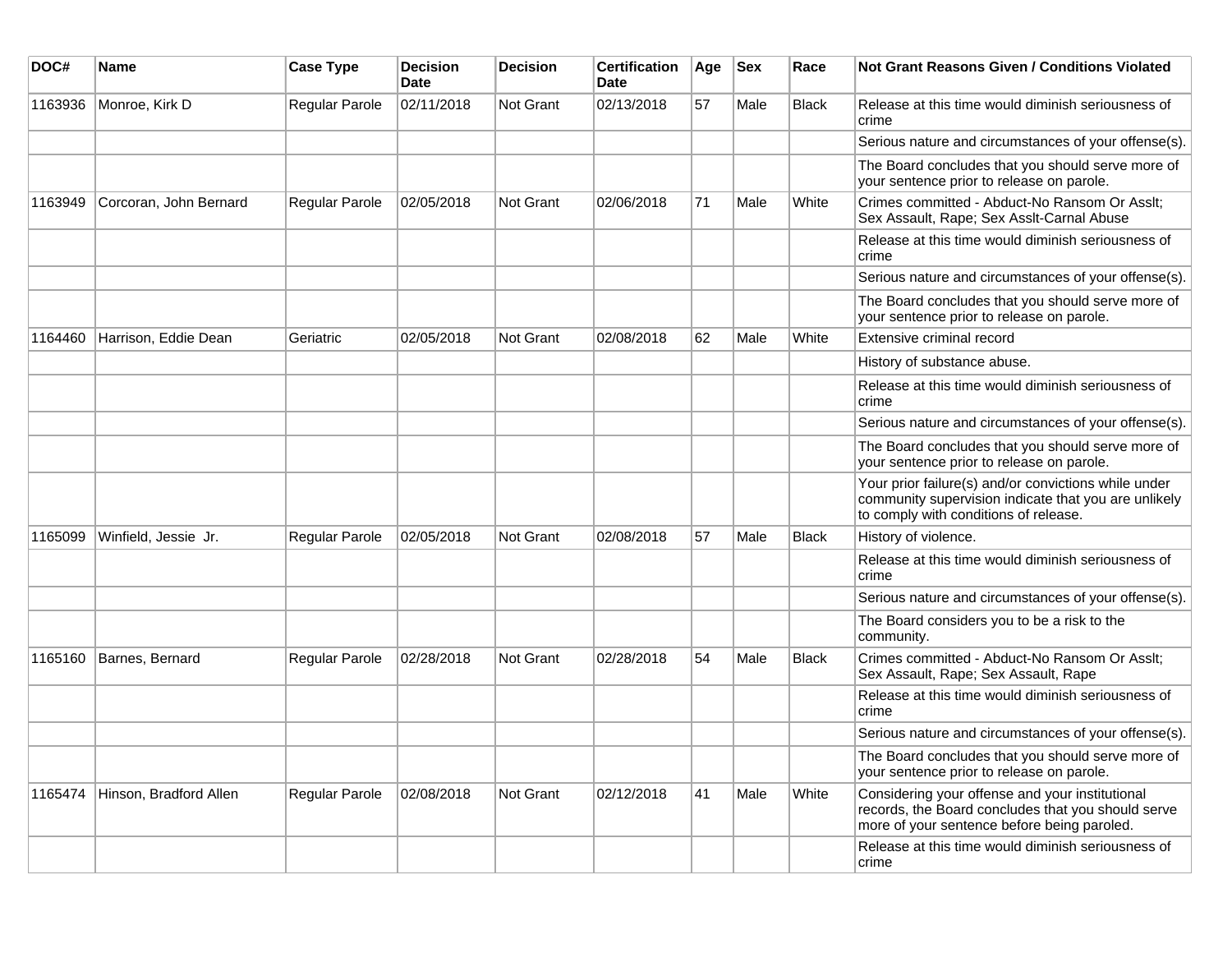| DOC#    | <b>Name</b>            | <b>Case Type</b> | <b>Decision</b><br>Date | <b>Decision</b> | <b>Certification</b><br>Date | Age | <b>Sex</b> | Race         | Not Grant Reasons Given / Conditions Violated                                                                                                        |
|---------|------------------------|------------------|-------------------------|-----------------|------------------------------|-----|------------|--------------|------------------------------------------------------------------------------------------------------------------------------------------------------|
| 1165474 | Hinson, Bradford Allen | Regular Parole   | 02/08/2018              | Not Grant       | 02/12/2018                   | 41  | Male       | White        | Serious nature and circumstances of your offense(s).                                                                                                 |
|         |                        |                  |                         |                 |                              |     |            |              | The Board concludes that you should serve more of<br>your sentence prior to release on parole.                                                       |
|         |                        |                  |                         |                 |                              |     |            |              | You need to show a longer period of stable<br>adjustment.                                                                                            |
| 1165779 | Strong, William R Jr.  | Geriatric        | 01/29/2018              | Not Grant       | 02/01/2018                   | 64  | Male       | White        | History of violence.                                                                                                                                 |
|         |                        |                  |                         |                 |                              |     |            |              | Release at this time would diminish seriousness of<br>crime                                                                                          |
|         |                        |                  |                         |                 |                              |     |            |              | Serious nature and circumstances of your offense(s).                                                                                                 |
| 1165785 | Miller, Robert Guy     | Geriatric        | 02/14/2018              | Not Grant       | 02/15/2018                   | 70  | Male       | White        | Crimes committed - Sex Assault, Rape; Burglary;<br>Fraud                                                                                             |
|         |                        |                  |                         |                 |                              |     |            |              | History of violence.                                                                                                                                 |
|         |                        |                  |                         |                 |                              |     |            |              | Release at this time would diminish seriousness of<br>crime                                                                                          |
|         |                        |                  |                         |                 |                              |     |            |              | Serious nature and circumstances of your offense(s).                                                                                                 |
|         |                        |                  |                         |                 |                              |     |            |              | The Board considers you to be a risk to the<br>community.                                                                                            |
| 1166845 | Maness, Guy Edward     | Regular Parole   | 02/08/2018              | Not Grant       | 02/12/2018                   | 55  | Male       | White        | Considering your offense and your institutional<br>records, the Board concludes that you should serve<br>more of your sentence before being paroled. |
|         |                        |                  |                         |                 |                              |     |            |              | History of substance abuse.                                                                                                                          |
|         |                        |                  |                         |                 |                              |     |            |              | History of violence.                                                                                                                                 |
|         |                        |                  |                         |                 |                              |     |            |              | Release at this time would diminish seriousness of<br>crime                                                                                          |
|         |                        |                  |                         |                 |                              |     |            |              | Serious nature and circumstances of your offense(s).                                                                                                 |
|         |                        |                  |                         |                 |                              |     |            |              | The Board concludes that you should serve more of<br>your sentence prior to release on parole.                                                       |
| 1167344 | Ortiz, Jose            | Regular Parole   | 02/24/2018              | Not Grant       | 02/27/2018                   | 53  | Male       | <b>Black</b> | Conviction of a new crime while incarcerated                                                                                                         |
|         |                        |                  |                         |                 |                              |     |            |              | History of violence.                                                                                                                                 |
|         |                        |                  |                         |                 |                              |     |            |              | Release at this time would diminish seriousness of<br>crime                                                                                          |
|         |                        |                  |                         |                 |                              |     |            |              | You need to show a longer period of stable<br>adjustment.                                                                                            |
| 1167699 | Triggs, William Paul   | Regular Parole   | 02/06/2018              | Not Grant       | 02/07/2018                   | 59  | Male       | White        | Release at this time would diminish seriousness of<br>crime                                                                                          |
|         |                        |                  |                         |                 |                              |     |            |              | Serious nature and circumstances of your offense(s).                                                                                                 |
|         |                        |                  |                         |                 |                              |     |            |              | The Board concludes that you should serve more of<br>your sentence prior to release on parole.                                                       |
|         |                        |                  |                         |                 |                              |     |            |              | The Board considers you to be a risk to the<br>community.                                                                                            |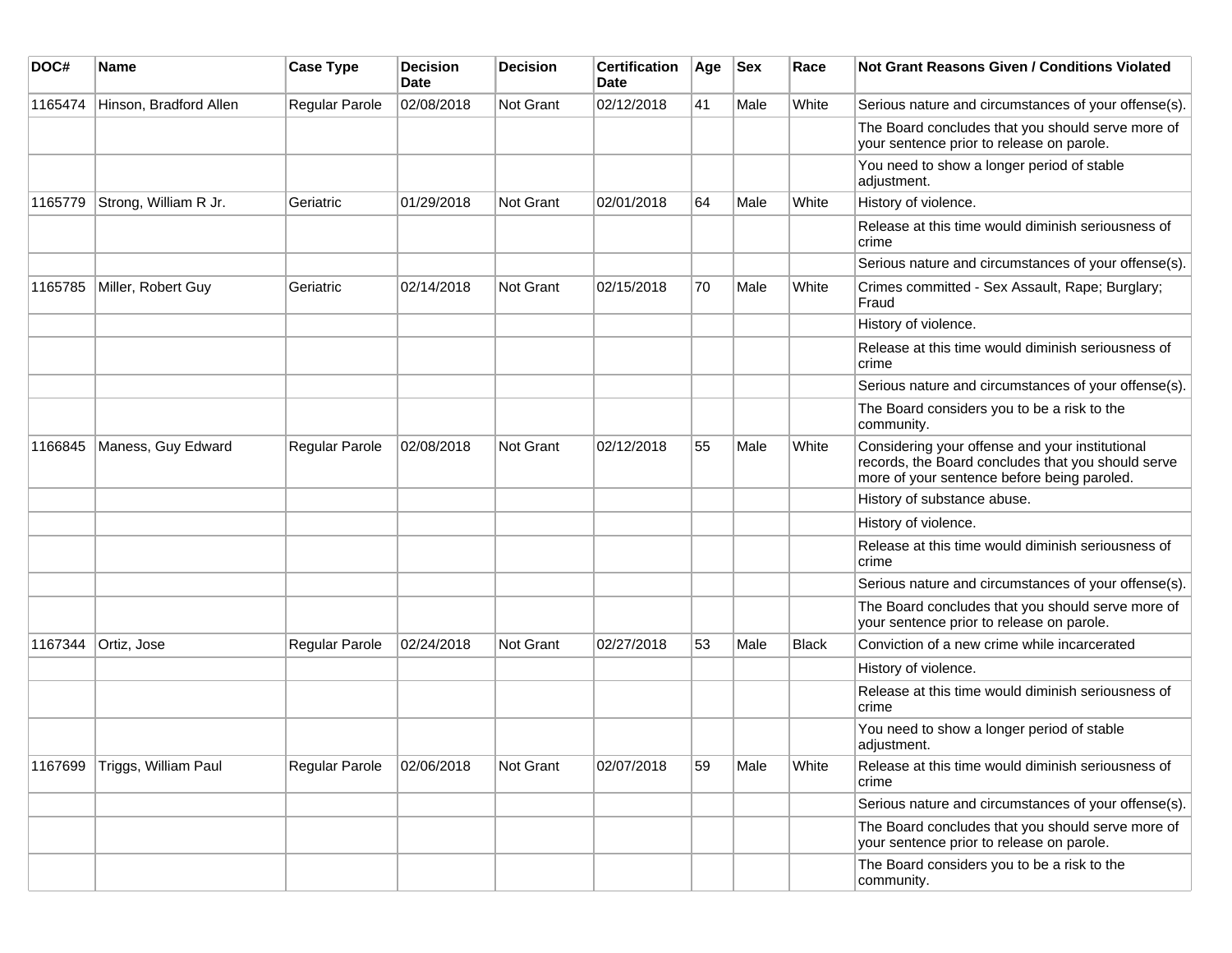| DOC#    | Name                     | <b>Case Type</b>      | <b>Decision</b><br>Date | <b>Decision</b>  | <b>Certification</b><br>Date | Age | <b>Sex</b> | Race                           | <b>Not Grant Reasons Given / Conditions Violated</b>                                                                                                  |
|---------|--------------------------|-----------------------|-------------------------|------------------|------------------------------|-----|------------|--------------------------------|-------------------------------------------------------------------------------------------------------------------------------------------------------|
| 1168751 | Barnes, Charles Eugene   | Regular Parole        | 02/13/2018              | Not Grant        | 02/15/2018                   | 48  | Male       | Black                          | Release at this time would diminish seriousness of<br>crime                                                                                           |
|         |                          |                       |                         |                  |                              |     |            |                                | Serious nature and circumstances of your offense(s).                                                                                                  |
|         |                          |                       |                         |                  |                              |     |            |                                | The Board concludes that you should serve more of<br>your sentence prior to release on parole.                                                        |
|         |                          |                       |                         |                  |                              |     |            |                                | Your prior failure(s) and/or convictions while under<br>community supervision indicate that you are unlikely<br>to comply with conditions of release. |
| 1169014 | Nahwoosky, Richard F Jr. | Regular Parole        | 02/15/2018              | <b>Not Grant</b> | 02/16/2018                   | 46  | Male       | Indian or<br>Alaskan<br>Native | American Extensive criminal record                                                                                                                    |
|         |                          |                       |                         |                  |                              |     |            |                                | Release at this time would diminish seriousness of<br>crime                                                                                           |
|         |                          |                       |                         |                  |                              |     |            |                                | Serious nature and circumstances of your offense(s).                                                                                                  |
| 1169171 | Knowlin, Lee Roy         | Geriatric             | 02/06/2018              | Not Grant        | 02/08/2018                   | 65  | Male       | Black                          | Release at this time would diminish seriousness of<br>crime                                                                                           |
|         |                          |                       |                         |                  |                              |     |            |                                | The Board concludes that you should serve more of<br>your sentence prior to release on parole.                                                        |
|         |                          |                       |                         |                  |                              |     |            |                                | The Board considers you to be a risk to the<br>community.                                                                                             |
| 1170773 | Chapman, Howard Lee      | <b>Regular Parole</b> | 02/26/2018              | Not Grant        | 02/28/2018                   | 42  | Male       | Black                          | Crimes committed - Homicide-1st Degree; Robbery -<br>Attempted                                                                                        |
|         |                          |                       |                         |                  |                              |     |            |                                | History of violence.                                                                                                                                  |
|         |                          |                       |                         |                  |                              |     |            |                                | Release at this time would diminish seriousness of<br>crime                                                                                           |
|         |                          |                       |                         |                  |                              |     |            |                                | Serious nature and circumstances of your offense(s).                                                                                                  |
|         |                          |                       |                         |                  |                              |     |            |                                | You need to show a longer period of stable<br>adjustment.                                                                                             |
| 1170992 | Freely, I P              | <b>Regular Parole</b> | 02/04/2018              | <b>Not Grant</b> | 02/08/2018                   | 59  | Male       | White                          | Extensive criminal record                                                                                                                             |
|         |                          |                       |                         |                  |                              |     |            |                                | History of violence.                                                                                                                                  |
|         |                          |                       |                         |                  |                              |     |            |                                | Release at this time would diminish seriousness of<br>crime                                                                                           |
|         |                          |                       |                         |                  |                              |     |            |                                | Serious nature and circumstances of your offense(s).                                                                                                  |
|         |                          |                       |                         |                  |                              |     |            |                                | The Board considers you to be a risk to the<br>community.                                                                                             |
| 1171177 | Wright, John Clinton     | Regular Parole        | 01/29/2018              | Not Grant        | 02/01/2018                   | 87  | Male       | White                          | Crimes committed - Homicide-Capital; Weapon<br>Offense                                                                                                |
|         |                          |                       |                         |                  |                              |     |            |                                | Release at this time would diminish seriousness of<br>crime                                                                                           |
|         |                          |                       |                         |                  |                              |     |            |                                | Serious nature and circumstances of your offense(s).                                                                                                  |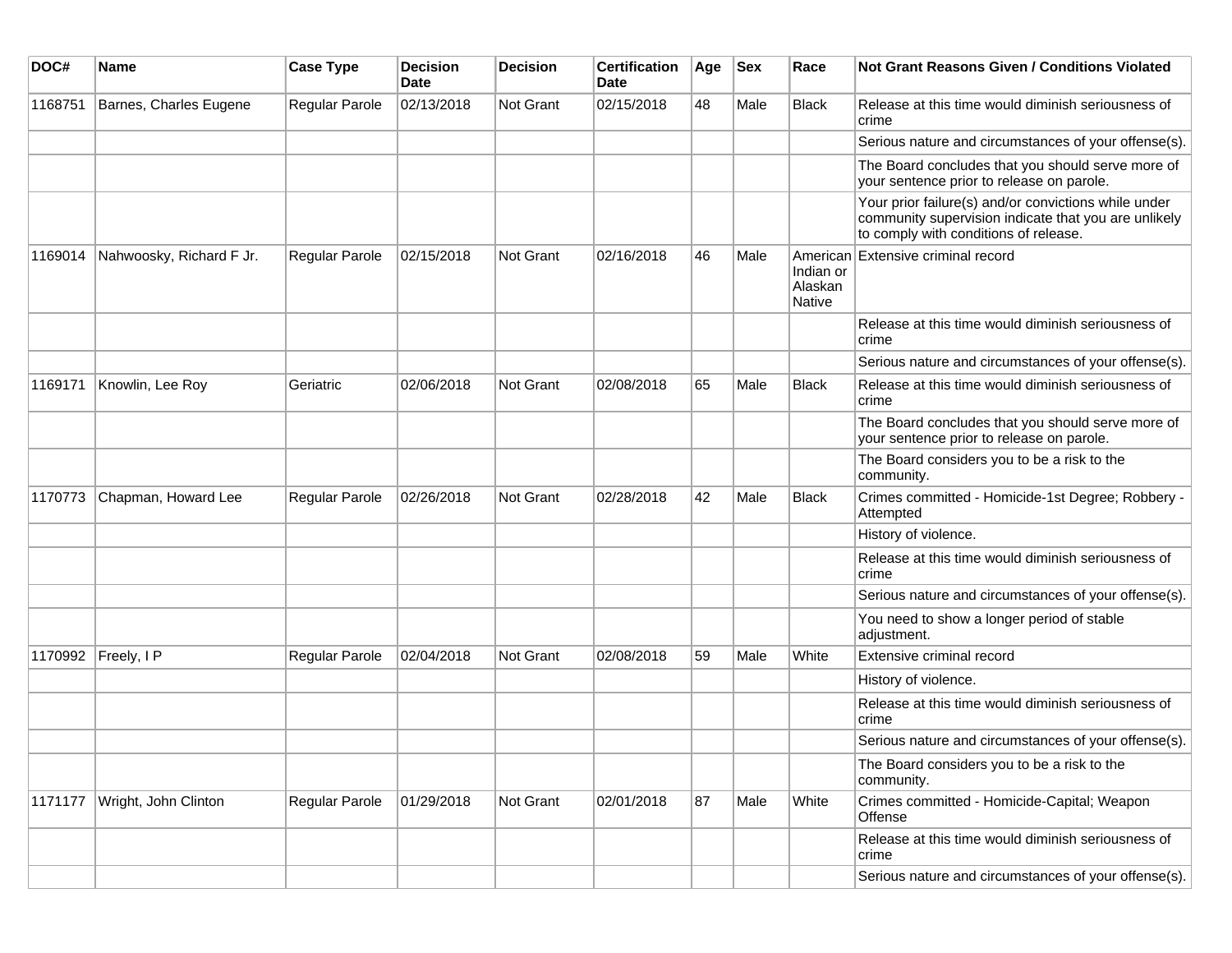| DOC#    | Name                      | <b>Case Type</b>      | <b>Decision</b><br><b>Date</b> | <b>Decision</b>  | <b>Certification</b><br><b>Date</b> | Age | $ $ Sex | Race         | <b>Not Grant Reasons Given / Conditions Violated</b>                                                                                                  |
|---------|---------------------------|-----------------------|--------------------------------|------------------|-------------------------------------|-----|---------|--------------|-------------------------------------------------------------------------------------------------------------------------------------------------------|
| 1172178 | Bayes, Garland Richard    | <b>Regular Parole</b> | 02/15/2018                     | <b>Not Grant</b> | 02/20/2018                          | 49  | Male    | <b>Black</b> | Release at this time would diminish seriousness of<br>crime                                                                                           |
|         |                           |                       |                                |                  |                                     |     |         |              | Serious nature and circumstances of your offense(s).                                                                                                  |
|         |                           |                       |                                |                  |                                     |     |         |              | The Board concludes that you should serve more of<br>your sentence prior to release on parole.                                                        |
|         |                           |                       |                                |                  |                                     |     |         |              | The Board considers you to be a risk to the<br>community.                                                                                             |
|         |                           |                       |                                |                  |                                     |     |         |              | Your prior failure(s) and/or convictions while under<br>community supervision indicate that you are unlikely<br>to comply with conditions of release. |
| 1172640 | Williams, Rodney Corneliu | Regular Parole        | 01/28/2018                     | <b>Not Grant</b> | 02/01/2018                          | 45  | Male    | <b>Black</b> | Considering your offense and your institutional<br>records, the Board concludes that you should serve<br>more of your sentence before being paroled.  |
|         |                           |                       |                                |                  |                                     |     |         |              | Release at this time would diminish seriousness of<br>crime                                                                                           |
|         |                           |                       |                                |                  |                                     |     |         |              | Serious nature and circumstances of your offense(s).                                                                                                  |
|         |                           |                       |                                |                  |                                     |     |         |              | Your prior failure(s) and/or convictions while under<br>community supervision indicate that you are unlikely<br>to comply with conditions of release. |
| 1172736 | Turner, Cornelius Flenoid | <b>Regular Parole</b> | 02/15/2018                     | Not Grant        | 02/20/2018                          | 43  | Male    | <b>Black</b> | History of violence.                                                                                                                                  |
|         |                           |                       |                                |                  |                                     |     |         |              | Release at this time would diminish seriousness of<br><b>crime</b>                                                                                    |
|         |                           |                       |                                |                  |                                     |     |         |              | Serious nature and circumstances of your offense(s).                                                                                                  |
|         |                           |                       |                                |                  |                                     |     |         |              | You need to show a longer period of stable<br>adjustment.                                                                                             |
| 1172798 | Pascoe, Lewis Elmer Jr.   | Geriatric             | 02/19/2018                     | <b>Not Grant</b> | 02/20/2018                          | 73  | Male    | White        | Crimes committed - Sex Assault, Rape; Sex Assault,<br>Rape; Penetrate W/Inanimate Object                                                              |
|         |                           |                       |                                |                  |                                     |     |         |              | Release at this time would diminish seriousness of<br>crime                                                                                           |
|         |                           |                       |                                |                  |                                     |     |         |              | The Board considers you to be a risk to the<br>community.                                                                                             |
| 1174210 | Moltedo, David Scott      | <b>Board Review</b>   | 02/01/2018                     | Not Grant        | 02/02/2018                          | 48  | Male    | White        | Release at this time would diminish seriousness of<br>crime                                                                                           |
|         |                           |                       |                                |                  |                                     |     |         |              | Serious nature and circumstances of your offense(s).                                                                                                  |
|         |                           |                       |                                |                  |                                     |     |         |              | The Board concludes that you should serve more of<br>your sentence prior to release on parole.                                                        |
| 1174893 | Taylor, Robert Lee        | <b>Regular Parole</b> | 02/06/2018                     | <b>Not Grant</b> | 02/08/2018                          | 59  | Male    | <b>Black</b> | History of violence.                                                                                                                                  |
|         |                           |                       |                                |                  |                                     |     |         |              | Release at this time would diminish seriousness of<br>crime                                                                                           |
|         |                           |                       |                                |                  |                                     |     |         |              | Serious nature and circumstances of your offense(s).                                                                                                  |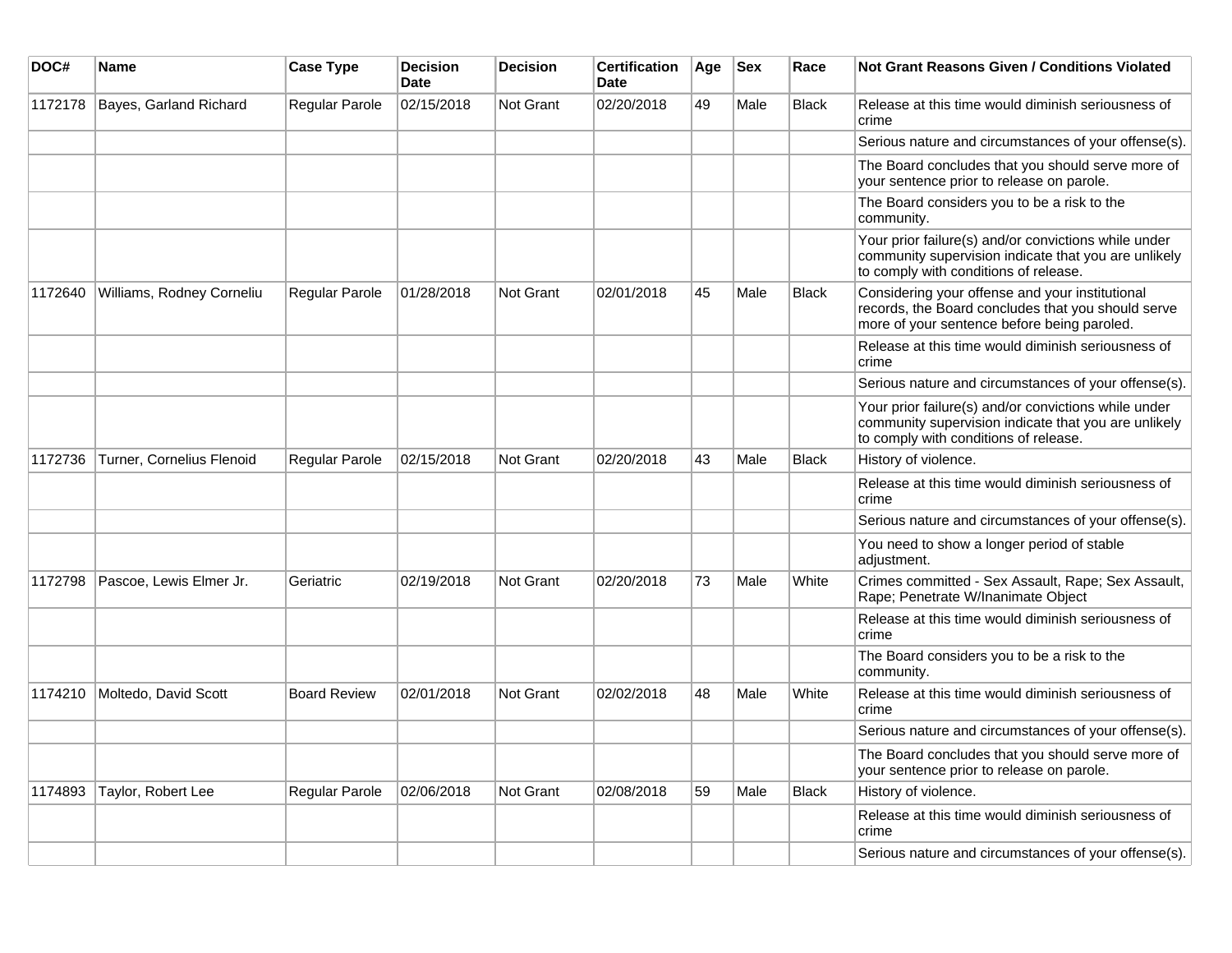| DOC#    | <b>Name</b>                               | <b>Case Type</b>      | <b>Decision</b><br><b>Date</b> | <b>Decision</b> | <b>Certification</b><br>Date | Age | <b>Sex</b> | Race         | Not Grant Reasons Given / Conditions Violated                                                                                                        |
|---------|-------------------------------------------|-----------------------|--------------------------------|-----------------|------------------------------|-----|------------|--------------|------------------------------------------------------------------------------------------------------------------------------------------------------|
| 1174893 | Taylor, Robert Lee                        | Regular Parole        | 02/06/2018                     | Not Grant       | 02/08/2018                   | 59  | Male       | <b>Black</b> | Your record of institutional infractions indicates a<br>disregard for rules and that you are not ready to<br>conform to society.                     |
| 1175538 | Moore, William Henry                      | Regular Parole        | 02/05/2018                     | Not Grant       | 02/08/2018                   | 67  | Male       | <b>Black</b> | Considering your offense and your institutional<br>records, the Board concludes that you should serve<br>more of your sentence before being paroled. |
|         |                                           |                       |                                |                 |                              |     |            |              | Extensive criminal record                                                                                                                            |
|         |                                           |                       |                                |                 |                              |     |            |              | History of violence.                                                                                                                                 |
|         |                                           |                       |                                |                 |                              |     |            |              | Release at this time would diminish seriousness of<br>crime                                                                                          |
|         |                                           |                       |                                |                 |                              |     |            |              | Serious nature and circumstances of your offense(s).                                                                                                 |
|         |                                           |                       |                                |                 |                              |     |            |              | The Board considers you to be a risk to the<br>community.                                                                                            |
| 1175807 | Shabazz, Muwakkil Seifullah<br><b>Bey</b> | Regular Parole        | 02/11/2018                     | Not Grant       | 02/13/2018                   | 52  | Male       | <b>Black</b> | Crimes committed - Homicide-Capital;<br>Kidnap/Abduct; Kidnap/Abduct                                                                                 |
|         |                                           |                       |                                |                 |                              |     |            |              | Release at this time would diminish seriousness of<br>crime                                                                                          |
|         |                                           |                       |                                |                 |                              |     |            |              | Serious nature and circumstances of your offense(s).                                                                                                 |
|         |                                           |                       |                                |                 |                              |     |            |              | The Board concludes that you should serve more of<br>your sentence prior to release on parole.                                                       |
|         |                                           |                       |                                |                 |                              |     |            |              | The Board considers you to be a risk to the<br>community.                                                                                            |
| 1175883 | Hall, Robert Frank                        | Geriatric             | 02/19/2018                     | Not Grant       | 02/20/2018                   | 62  | Male       | White        | Crimes committed - Sex Assault, Rape; Sex Assault,<br>Rape; Sex Assault, Rape                                                                        |
|         |                                           |                       |                                |                 |                              |     |            |              | Extensive criminal record                                                                                                                            |
|         |                                           |                       |                                |                 |                              |     |            |              | The Board considers you to be a risk to the<br>community.                                                                                            |
| 1176081 | Darden, Wilson Eugene                     | <b>Regular Parole</b> | 02/05/2018                     | Not Grant       | 02/06/2018                   | 57  | Male       | Black        | Release at this time would diminish seriousness of<br>crime                                                                                          |
|         |                                           |                       |                                |                 |                              |     |            |              | The Board concludes that you should serve more of<br>your sentence prior to release on parole.                                                       |
|         |                                           |                       |                                |                 |                              |     |            |              | The Board considers you to be a risk to the<br>community.                                                                                            |
| 1176082 | Doxie, Aaron III                          | Regular Parole        | 02/23/2018                     | Not Grant       | 02/26/2018                   | 61  | Male       | Black        | Crimes committed - Sex Assault, Rape; Sex Asslt-<br>Attempted Rape; Burglary                                                                         |
|         |                                           |                       |                                |                 |                              |     |            |              | Release at this time would diminish seriousness of<br>crime                                                                                          |
|         |                                           |                       |                                |                 |                              |     |            |              | Serious nature and circumstances of your offense(s).                                                                                                 |
|         |                                           |                       |                                |                 |                              |     |            |              | The Board considers you to be a risk to the<br>community.                                                                                            |
| 1176656 | Whitehead, Alvin Lamont                   | Regular Parole        | 01/28/2018                     | Not Grant       | 02/01/2018                   | 45  | Male       | <b>Black</b> | Extensive criminal record                                                                                                                            |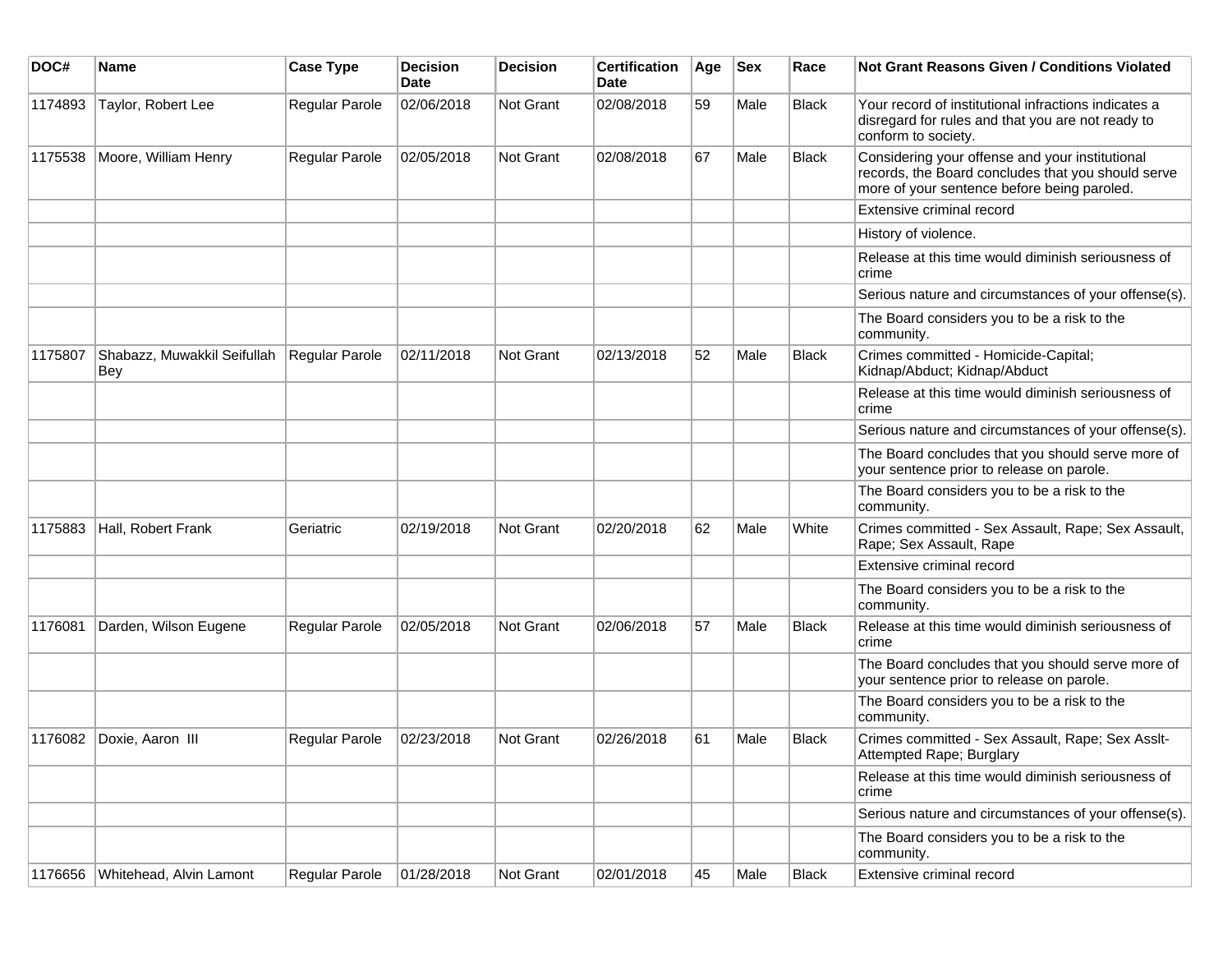| DOC#    | Name                      | <b>Case Type</b>      | <b>Decision</b><br><b>Date</b> | <b>Decision</b>  | <b>Certification</b><br><b>Date</b> | Age | <b>Sex</b> | Race         | <b>Not Grant Reasons Given / Conditions Violated</b>                                                                                                  |
|---------|---------------------------|-----------------------|--------------------------------|------------------|-------------------------------------|-----|------------|--------------|-------------------------------------------------------------------------------------------------------------------------------------------------------|
| 1176656 | Whitehead, Alvin Lamont   | <b>Regular Parole</b> | 01/28/2018                     | <b>Not Grant</b> | 02/01/2018                          | 45  | Male       | <b>Black</b> | History of violence.                                                                                                                                  |
|         |                           |                       |                                |                  |                                     |     |            |              | Release at this time would diminish seriousness of<br>crime                                                                                           |
|         |                           |                       |                                |                  |                                     |     |            |              | You need to show a longer period of stable<br>adjustment.                                                                                             |
|         |                           |                       |                                |                  |                                     |     |            |              | Your prior failure(s) and/or convictions while under<br>community supervision indicate that you are unlikely<br>to comply with conditions of release. |
| 1176667 | Mcintyre, Edward Elvors   | <b>Regular Parole</b> | 02/26/2018                     | <b>Not Grant</b> | 02/26/2018                          | 66  | Male       | <b>Black</b> | Crimes committed - Kidnap/Abduct; Robbery;<br>Robbery - Attempted                                                                                     |
|         |                           |                       |                                |                  |                                     |     |            |              | Release at this time would diminish seriousness of<br>crime                                                                                           |
|         |                           |                       |                                |                  |                                     |     |            |              | Your prior failure(s) and/or convictions while under<br>community supervision indicate that you are unlikely<br>to comply with conditions of release. |
| 1177705 | Logsdon, Randy Edward Jr. | Regular Parole        | 02/25/2018                     | <b>Not Grant</b> | 02/27/2018                          | 43  | Male       | White        | Crimes committed - Aggravated Sexual Battery;<br>Aggravated Sexual Battery; Aggravated Sexual<br><b>Battery</b>                                       |
|         |                           |                       |                                |                  |                                     |     |            |              | Release at this time would diminish seriousness of<br>crime                                                                                           |
|         |                           |                       |                                |                  |                                     |     |            |              | Serious nature and circumstances of your offense(s).                                                                                                  |
|         |                           |                       |                                |                  |                                     |     |            |              | The Board concludes that you should serve more of<br>your sentence prior to release on parole.                                                        |
|         |                           |                       |                                |                  |                                     |     |            |              | The Board considers you to be a risk to the<br>community.                                                                                             |
| 1178168 | Edwards, Thomas Lamont    | <b>Regular Parole</b> | 02/23/2018                     | <b>Not Grant</b> | 02/26/2018                          | 43  | Male       | <b>Black</b> | Crimes committed - Robbery - Attempted; Malicious<br>Wounding; Malicious Wounding                                                                     |
|         |                           |                       |                                |                  |                                     |     |            |              | History of violence.                                                                                                                                  |
|         |                           |                       |                                |                  |                                     |     |            |              | Release at this time would diminish seriousness of<br>crime                                                                                           |
|         |                           |                       |                                |                  |                                     |     |            |              | Serious nature and circumstances of your offense(s).                                                                                                  |
|         |                           |                       |                                |                  |                                     |     |            |              | Your prior failure(s) and/or convictions while under<br>community supervision indicate that you are unlikely<br>to comply with conditions of release. |
| 1178584 | Jones, John D             | <b>Regular Parole</b> | 02/25/2018                     | <b>Not Grant</b> | 02/27/2018                          | 38  | Male       | <b>Black</b> | Crimes committed - Kidnap/Abduct; Malicious<br>Wounding; Larc-Grand                                                                                   |
|         |                           |                       |                                |                  |                                     |     |            |              | Poor institutional adjustment (for example,<br>motivation/attitude, unfavorable reports, lack of<br>program involvement, etc.)                        |
|         |                           |                       |                                |                  |                                     |     |            |              | The Board concludes that you should serve more of<br>your sentence prior to release on parole.                                                        |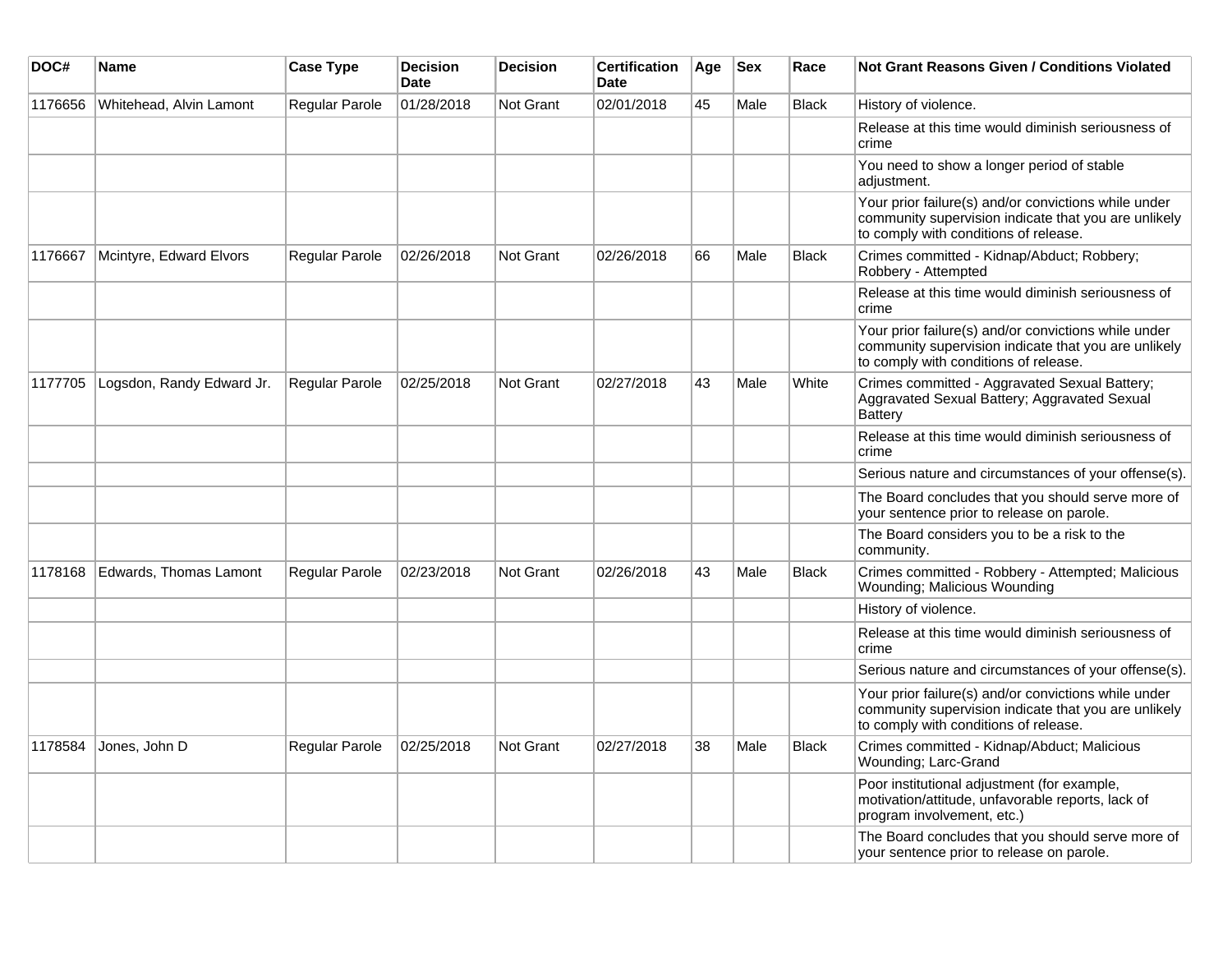| DOC#    | Name                    | <b>Case Type</b> | <b>Decision</b><br>Date | Decision         | <b>Certification</b><br><b>Date</b> | Age | <b>Sex</b> | Race         | <b>Not Grant Reasons Given / Conditions Violated</b>                                                                                                        |
|---------|-------------------------|------------------|-------------------------|------------------|-------------------------------------|-----|------------|--------------|-------------------------------------------------------------------------------------------------------------------------------------------------------------|
| 1178584 | Jones, John D           | Regular Parole   | 02/25/2018              | Not Grant        | 02/27/2018                          | 38  | Male       | <b>Black</b> | The Board considers you to be a risk to the<br>community.                                                                                                   |
|         |                         |                  |                         |                  |                                     |     |            |              | Your record of institutional infractions indicates a<br>disregard for rules and that you are not ready to<br>conform to society.                            |
| 1179540 | Powell, Sanford Ray     | Regular Parole   | 02/26/2018              | Not Grant        | 02/28/2018                          | 71  | Male       | White        | Crimes committed - Homicide-1st Degree; Burglary;<br><b>Burglary</b>                                                                                        |
|         |                         |                  |                         |                  |                                     |     |            |              | Release at this time would diminish seriousness of<br>crime                                                                                                 |
|         |                         |                  |                         |                  |                                     |     |            |              | The Board concludes that you should serve more of<br>your sentence prior to release on parole.                                                              |
|         |                         |                  |                         |                  |                                     |     |            |              | You need to show a longer period of stable<br>adjustment.                                                                                                   |
| 1179795 | Eberhardt, Westley D    | Regular Parole   | 02/07/2018              | Not Grant        | 02/12/2018                          | 57  | Male       | Black        | Poor institutional adjustment (for example,<br>motivation/attitude, unfavorable reports, lack of<br>program involvement, etc.)                              |
|         |                         |                  |                         |                  |                                     |     |            |              | Release at this time would diminish seriousness of<br>crime                                                                                                 |
|         |                         |                  |                         |                  |                                     |     |            |              | Serious nature and circumstances of your offense(s).                                                                                                        |
|         |                         |                  |                         |                  |                                     |     |            |              | You need further participation in institutional work<br>and/or educational programs to indicate your positive<br>progression towards re-entry into society. |
|         |                         |                  |                         |                  |                                     |     |            |              | Your record of institutional infractions indicates a<br>disregard for rules and that you are not ready to<br>conform to society.                            |
| 1179891 | Harris, Clausan Winston | Regular Parole   | 02/07/2018              | <b>Not Grant</b> | 02/12/2018                          | 58  | Male       | <b>Black</b> | Considering your offense and your institutional<br>records, the Board concludes that you should serve<br>more of your sentence before being paroled.        |
|         |                         |                  |                         |                  |                                     |     |            |              | History of violence.                                                                                                                                        |
|         |                         |                  |                         |                  |                                     |     |            |              | Release at this time would diminish seriousness of<br>crime                                                                                                 |
|         |                         |                  |                         |                  |                                     |     |            |              | Serious nature and circumstances of your offense(s).                                                                                                        |
|         |                         |                  |                         |                  |                                     |     |            |              | The Board considers you to be a risk to the<br>community.                                                                                                   |
| 1179897 | Jones, Luther Mckinnle  | Regular Parole   | 02/26/2018              | Not Grant        | 02/27/2018                          | 52  | Male       | Black        | Crimes committed - Kidnap/Abduct; Robbery;<br>Robbery                                                                                                       |
|         |                         |                  |                         |                  |                                     |     |            |              | You need further participation in institutional work<br>and/or educational programs to indicate your positive<br>progression towards re-entry into society. |
|         |                         |                  |                         |                  |                                     |     |            |              | You need to show a longer period of stable<br>adjustment.                                                                                                   |
| 1180466 | Johnson, Dejoun Rejail  | Regular Parole   | 02/15/2018              | Not Grant        | 02/20/2018                          | 55  | Male       | <b>Black</b> | Crimes committed - Sex Assault, Rape; Sex Offense<br>- Attempted; Contempt Of Court                                                                         |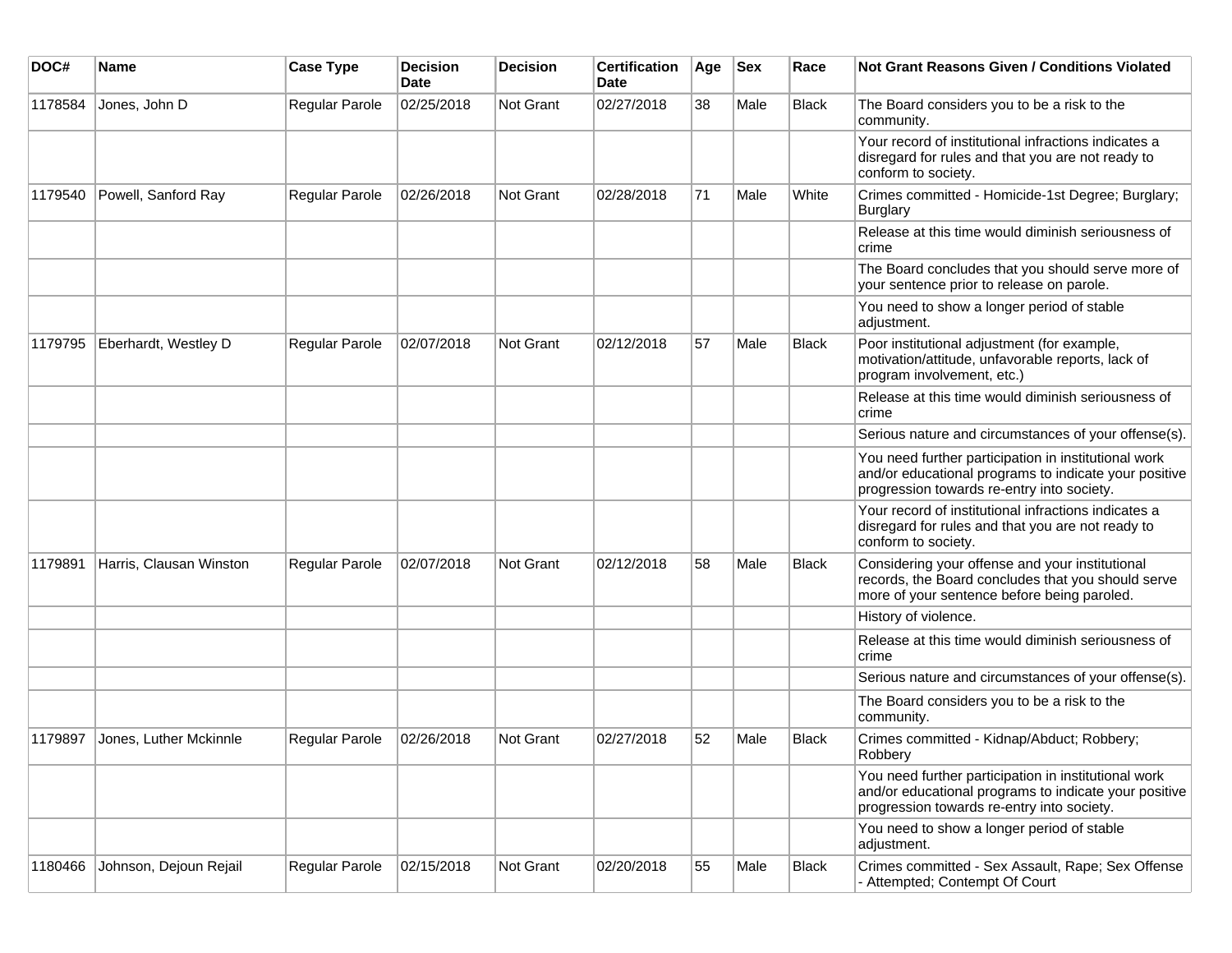| DOC#    | <b>Name</b>             | <b>Case Type</b>      | <b>Decision</b><br><b>Date</b> | <b>Decision</b> | <b>Certification</b><br>Date | Age | <b>Sex</b> | Race         | <b>Not Grant Reasons Given / Conditions Violated</b>                                                                                                  |
|---------|-------------------------|-----------------------|--------------------------------|-----------------|------------------------------|-----|------------|--------------|-------------------------------------------------------------------------------------------------------------------------------------------------------|
| 1180466 | Johnson, Dejoun Rejail  | Regular Parole        | 02/15/2018                     | Not Grant       | 02/20/2018                   | 55  | Male       | <b>Black</b> | Poor institutional adjustment (for example,<br>motivation/attitude, unfavorable reports, lack of<br>program involvement, etc.)                        |
|         |                         |                       |                                |                 |                              |     |            |              | Release at this time would diminish seriousness of<br>crime                                                                                           |
|         |                         |                       |                                |                 |                              |     |            |              | The Board considers you to be a risk to the<br>community.                                                                                             |
|         |                         |                       |                                |                 |                              |     |            |              | Your record of institutional infractions indicates a<br>disregard for rules and that you are not ready to<br>conform to society.                      |
| 1181056 | Brandon, Jerron Lamont  | <b>Regular Parole</b> | 02/01/2018                     | Not Grant       | 02/05/2018                   | 46  | Male       | <b>Black</b> | Crimes committed - Homicide-1st Degree; Homicide-<br>1st Degree; Robbery - Attempted                                                                  |
|         |                         |                       |                                |                 |                              |     |            |              | Extensive criminal record                                                                                                                             |
|         |                         |                       |                                |                 |                              |     |            |              | History of violence.                                                                                                                                  |
|         |                         |                       |                                |                 |                              |     |            |              | Release at this time would diminish seriousness of<br>crime                                                                                           |
|         |                         |                       |                                |                 |                              |     |            |              | Serious nature and circumstances of your offense(s).                                                                                                  |
|         |                         |                       |                                |                 |                              |     |            |              | The Board concludes that you should serve more of<br>your sentence prior to release on parole.                                                        |
| 1181694 | Liston, Philipe Michel  | <b>Regular Parole</b> | 02/28/2018                     | Not Grant       | 02/28/2018                   | 58  | Male       | White        | Release at this time would diminish seriousness of<br>crime                                                                                           |
|         |                         |                       |                                |                 |                              |     |            |              | Serious nature and circumstances of your offense(s).                                                                                                  |
|         |                         |                       |                                |                 |                              |     |            |              | The Board concludes that you should serve more of<br>your sentence prior to release on parole.                                                        |
|         |                         |                       |                                |                 |                              |     |            |              | The Board considers you to be a risk to the<br>community.                                                                                             |
|         |                         |                       |                                |                 |                              |     |            |              | Your prior failure(s) and/or convictions while under<br>community supervision indicate that you are unlikely<br>to comply with conditions of release. |
| 1181729 | Thorpe, William Lavelle | <b>Regular Parole</b> | 02/26/2018                     | Not Grant       | 02/27/2018                   | 50  | Male       | <b>Black</b> | Crimes committed - Forcible Sodomy; Forcible<br>Sodomy; Burglary                                                                                      |
|         |                         |                       |                                |                 |                              |     |            |              | Extensive criminal record                                                                                                                             |
|         |                         |                       |                                |                 |                              |     |            |              | Release at this time would diminish seriousness of<br>crime                                                                                           |
|         |                         |                       |                                |                 |                              |     |            |              | Serious nature and circumstances of your offense(s).                                                                                                  |
|         |                         |                       |                                |                 |                              |     |            |              | The Board considers you to be a risk to the<br>community.                                                                                             |
| 1181941 | Dickson, Alphonzo L     | <b>Regular Parole</b> | 02/15/2018                     | Not Grant       | 02/15/2018                   | 42  | Male       | <b>Black</b> | Considering your offense and your institutional<br>records, the Board concludes that you should serve<br>more of your sentence before being paroled.  |
|         |                         |                       |                                |                 |                              |     |            |              | Release at this time would diminish seriousness of<br>crime                                                                                           |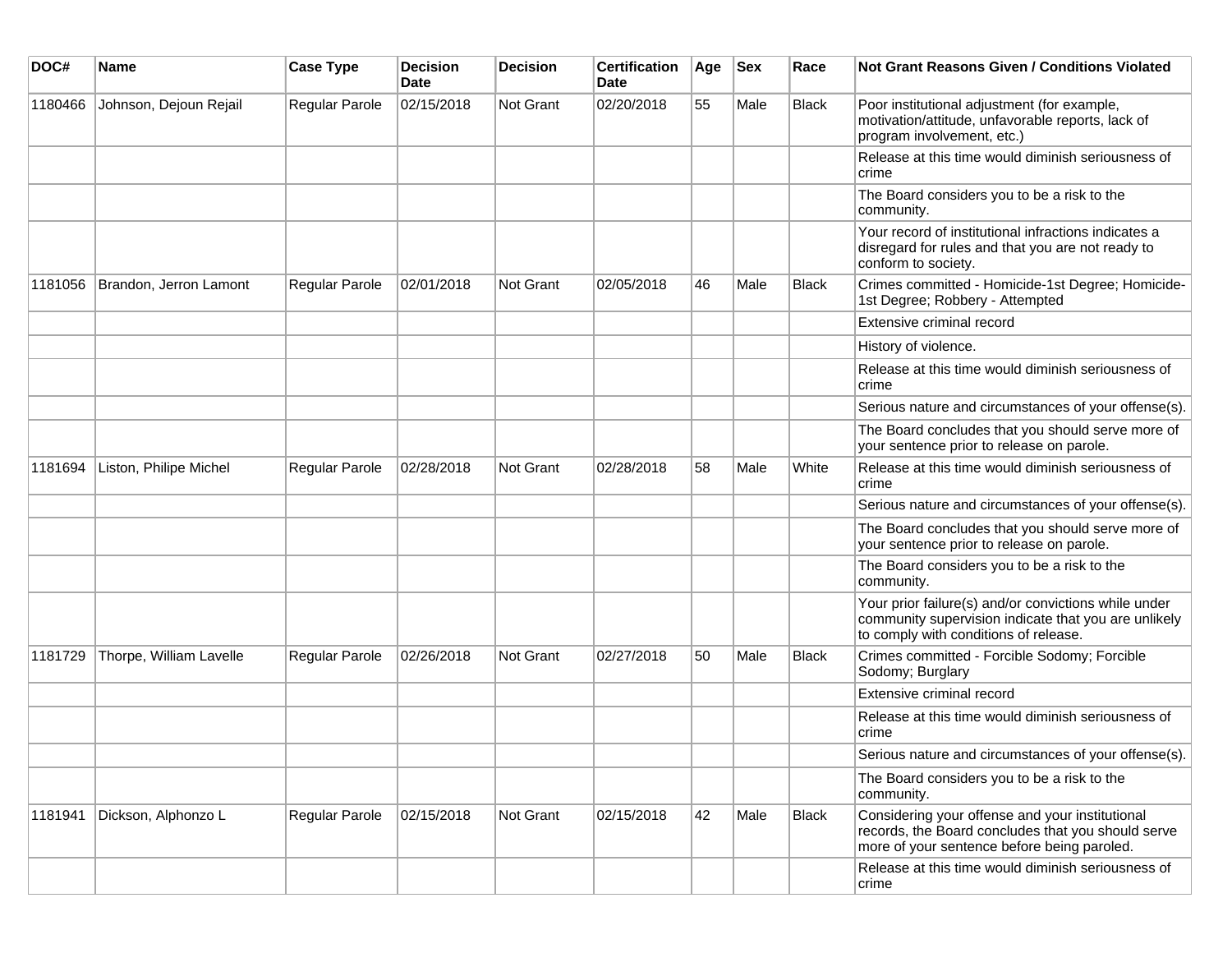| DOC#    | Name                    | <b>Case Type</b>      | <b>Decision</b><br>Date | <b>Decision</b> | <b>Certification</b><br>Date | Age | <b>Sex</b>     | Race         | <b>Not Grant Reasons Given / Conditions Violated</b>                                                                                                        |
|---------|-------------------------|-----------------------|-------------------------|-----------------|------------------------------|-----|----------------|--------------|-------------------------------------------------------------------------------------------------------------------------------------------------------------|
| 1181941 | Dickson, Alphonzo L     | Regular Parole        | 02/15/2018              | Not Grant       | 02/15/2018                   | 42  | Male           | <b>Black</b> | Serious nature and circumstances of your offense(s).                                                                                                        |
|         |                         |                       |                         |                 |                              |     |                |              | You need further participation in institutional work<br>and/or educational programs to indicate your positive<br>progression towards re-entry into society. |
| 1184870 | Palmore, Robert Wayne   | <b>Board Review</b>   | 01/29/2018              | Not Grant       | 02/01/2018                   | 32  | Male           | White        | Serious nature and circumstances of your offense(s).                                                                                                        |
|         |                         |                       |                         |                 |                              |     |                |              | You need to show a longer period of stable<br>adjustment.                                                                                                   |
|         |                         |                       |                         |                 |                              |     |                |              | Your prior failure(s) and/or convictions while under<br>community supervision indicate that you are unlikely<br>to comply with conditions of release.       |
| 1185677 | Fields, Robert          | Geriatric             | 02/08/2018              | Not Grant       | 02/12/2018                   | 60  | Male           | <b>Black</b> | Crimes committed - Homicide-1st Degree                                                                                                                      |
|         |                         |                       |                         |                 |                              |     |                |              | Release at this time would diminish seriousness of<br>crime                                                                                                 |
|         |                         |                       |                         |                 |                              |     |                |              | Serious nature and circumstances of your offense(s).                                                                                                        |
|         |                         |                       |                         |                 |                              |     |                |              | The Board concludes that you should serve more of<br>your sentence prior to release on parole.                                                              |
| 1187152 | Nibblett, Danita Lamone | <b>Regular Parole</b> | 02/26/2018              | Not Grant       | 02/28/2018                   | 51  | Female   Black |              | Extensive criminal record                                                                                                                                   |
|         |                         |                       |                         |                 |                              |     |                |              | Release at this time would diminish seriousness of<br>crime                                                                                                 |
|         |                         |                       |                         |                 |                              |     |                |              | Serious nature and circumstances of your offense(s).                                                                                                        |
|         |                         |                       |                         |                 |                              |     |                |              | Your prior failure(s) and/or convictions while under<br>community supervision indicate that you are unlikely<br>to comply with conditions of release.       |
| 1188664 | Green, Larry James Sr.  | Geriatric             | 02/25/2018              | Not Grant       | 02/27/2018                   | 75  | Male           | <b>Black</b> | Extensive criminal record                                                                                                                                   |
|         |                         |                       |                         |                 |                              |     |                |              | Release at this time would diminish seriousness of<br>crime                                                                                                 |
|         |                         |                       |                         |                 |                              |     |                |              | Serious nature and circumstances of your offense(s).                                                                                                        |
|         |                         |                       |                         |                 |                              |     |                |              | The Board considers you to be a risk to the<br>community.                                                                                                   |
| 1189662 | Harris, Charles Vincent | <b>Regular Parole</b> | 02/06/2018              | Not Grant       | 02/07/2018                   | 73  | Male           | <b>Black</b> | Crimes committed - Rape: Intercourse W/ Victim <13<br>Yrs                                                                                                   |
|         |                         |                       |                         |                 |                              |     |                |              | Release at this time would diminish seriousness of<br>crime                                                                                                 |
|         |                         |                       |                         |                 |                              |     |                |              | Serious nature and circumstances of your offense(s).                                                                                                        |
|         |                         |                       |                         |                 |                              |     |                |              | The Board concludes that you should serve more of<br>your sentence prior to release on parole.                                                              |
|         |                         |                       |                         |                 |                              |     |                |              | The Board considers you to be a risk to the<br>community.                                                                                                   |
| 1191704 | Mickle, William Edward  | Geriatric             | 02/14/2018              | Not Grant       | 02/15/2018                   | 64  | Male           | White        | Crimes committed - Petit Larceny: <\$200 Not From<br>A Person; Sex Offender Registration: Fail Or False<br>Info; Indecent Liberties: W/Child <15Y           |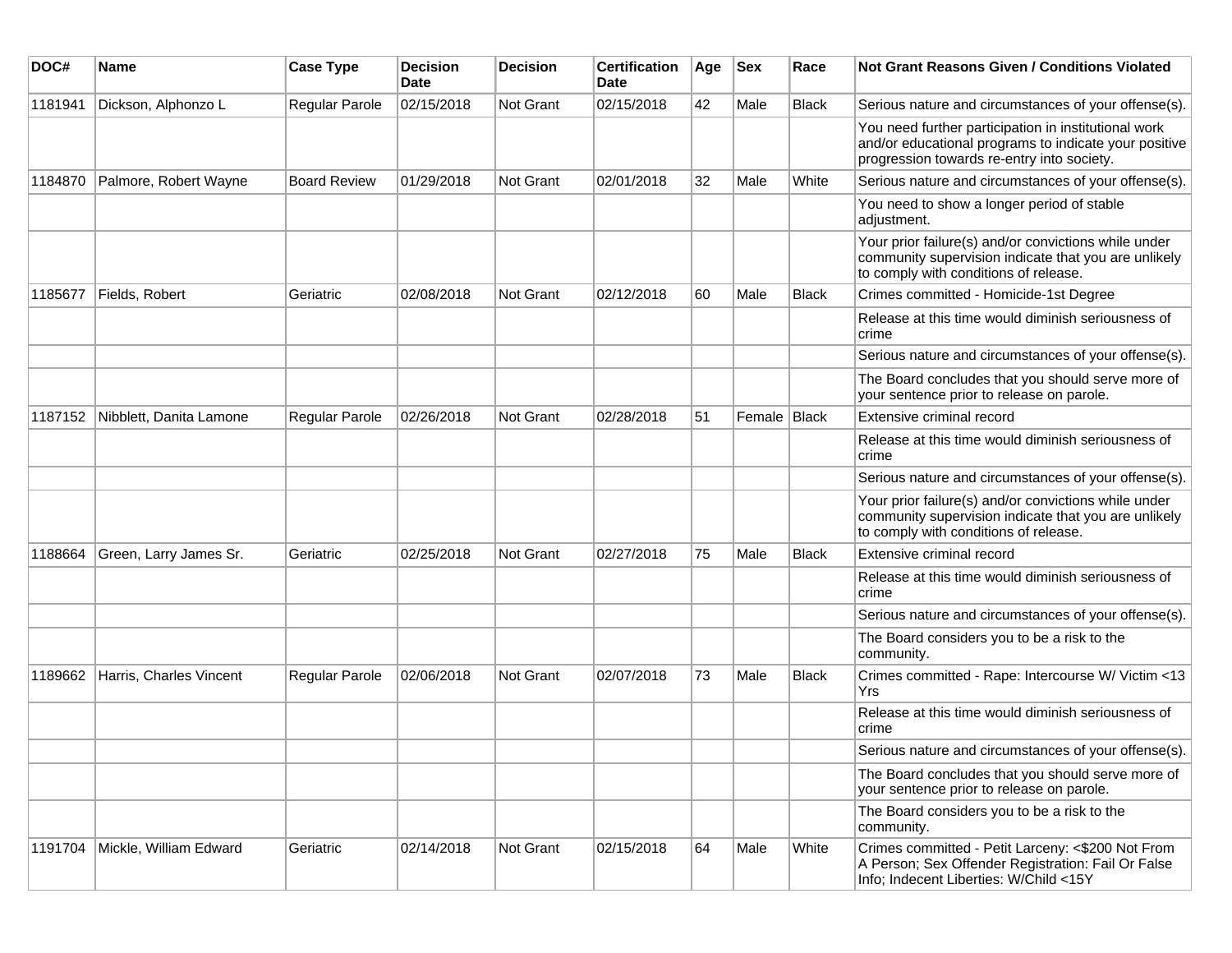| DOC#    | <b>Name</b>            | <b>Case Type</b> | <b>Decision</b><br><b>Date</b> | <b>Decision</b>  | <b>Certification</b><br>Date | Age | <b>Sex</b> | Race         | <b>Not Grant Reasons Given / Conditions Violated</b>                                                                                               |
|---------|------------------------|------------------|--------------------------------|------------------|------------------------------|-----|------------|--------------|----------------------------------------------------------------------------------------------------------------------------------------------------|
| 1191704 | Mickle, William Edward | Geriatric        | 02/14/2018                     | Not Grant        | 02/15/2018                   | 64  | Male       | White        | Release at this time would diminish seriousness of<br>crime                                                                                        |
|         |                        |                  |                                |                  |                              |     |            |              | Serious nature and circumstances of your offense(s).                                                                                               |
|         |                        |                  |                                |                  |                              |     |            |              | The Board concludes that you should serve more of<br>your sentence prior to release on parole.                                                     |
|         |                        |                  |                                |                  |                              |     |            |              | The Board considers you to be a risk to the<br>community.                                                                                          |
| 1201588 | Smart, W Frank Jr.     | Geriatric        | 02/25/2018                     | Not Grant        | 02/27/2018                   | 60  | Male       | White        | Crimes committed - Rape: Intercourse W/ Victim <13<br>Yrs                                                                                          |
|         |                        |                  |                                |                  |                              |     |            |              | Release at this time would diminish seriousness of<br>crime                                                                                        |
|         |                        |                  |                                |                  |                              |     |            |              | Serious nature and circumstances of your offense(s).                                                                                               |
|         |                        |                  |                                |                  |                              |     |            |              | The Board concludes that you should serve more of<br>your sentence prior to release on parole.                                                     |
|         |                        |                  |                                |                  |                              |     |            |              | The Board considers you to be a risk to the<br>community.                                                                                          |
| 1201774 | Laws, Lonzo Pucci      | Regular Parole   | 02/26/2018                     | <b>Not Grant</b> | 02/27/2018                   | 57  | Male       | <b>Black</b> | Crimes committed - Kidnap/Abduct; Sex Assault,<br>Rape; Sex Assault, Rape                                                                          |
|         |                        |                  |                                |                  |                              |     |            |              | Release at this time would diminish seriousness of<br>crime                                                                                        |
|         |                        |                  |                                |                  |                              |     |            |              | Serious nature and circumstances of your offense(s).                                                                                               |
|         |                        |                  |                                |                  |                              |     |            |              | The Board concludes that you should serve more of<br>your sentence prior to release on parole.                                                     |
|         |                        |                  |                                |                  |                              |     |            |              | You need to show a longer period of stable<br>adjustment.                                                                                          |
| 1205608 | Angove, Joseph Edward  | Geriatric        | 02/04/2018                     | <b>Not Grant</b> | 02/08/2018                   | 64  | Male       | White        | Crimes committed - Aggravated Sexual Battery:<br>Victim <13 Yrs; Aggravated Sexual Battery: Victim<br><13 Yrs; Rape: Intercourse W/ Victim <13 Yrs |
|         |                        |                  |                                |                  |                              |     |            |              | Release at this time would diminish seriousness of<br>crime                                                                                        |
|         |                        |                  |                                |                  |                              |     |            |              | Serious nature and circumstances of your offense(s).                                                                                               |
|         |                        |                  |                                |                  |                              |     |            |              | The Board considers you to be a risk to the<br>community.                                                                                          |
| 1206596 | Yates, Alfred Conley   | Geriatric        | 02/25/2018                     | <b>Not Grant</b> | 02/26/2018                   | 67  | Male       | White        | Crimes committed - Homicide/Murder; Use Of<br>Firearm In Felony                                                                                    |
|         |                        |                  |                                |                  |                              |     |            |              | Release at this time would diminish seriousness of<br>crime                                                                                        |
|         |                        |                  |                                |                  |                              |     |            |              | Serious nature and circumstances of your offense(s).                                                                                               |
|         |                        |                  |                                |                  |                              |     |            |              | The Board concludes that you should serve more of<br>your sentence prior to release on parole.                                                     |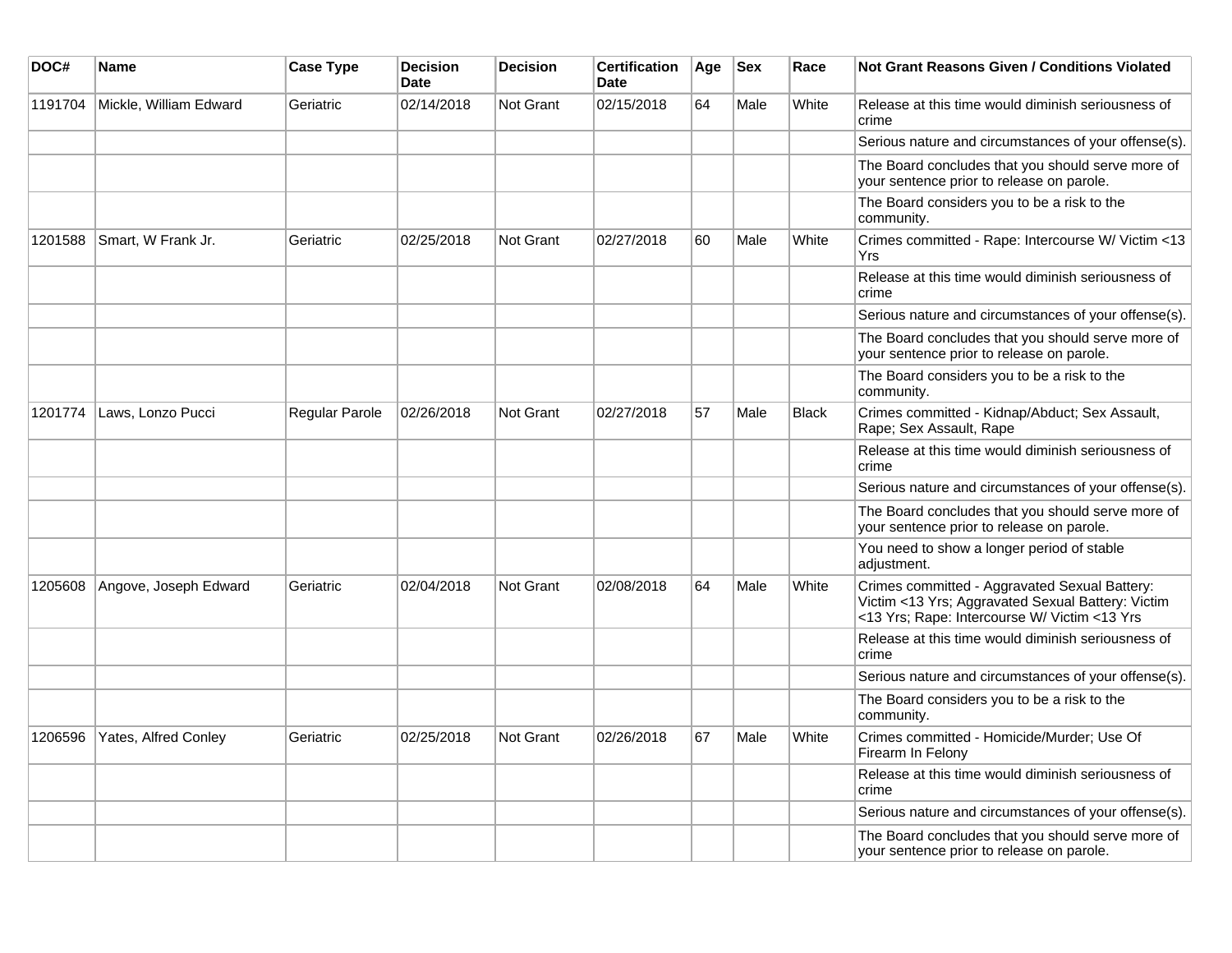| DOC#    | Name                        | <b>Case Type</b> | <b>Decision</b><br><b>Date</b> | Decision         | <b>Certification</b><br><b>Date</b> | Age | <b>Sex</b> | Race         | <b>Not Grant Reasons Given / Conditions Violated</b>                                                                                                 |
|---------|-----------------------------|------------------|--------------------------------|------------------|-------------------------------------|-----|------------|--------------|------------------------------------------------------------------------------------------------------------------------------------------------------|
| 1208463 | James, Henry                | Regular Parole   | 02/13/2018                     | Not Grant        | 02/15/2018                          | 42  | Male       | Black        | Crimes committed - Drugs: Transport To Va 1 Oz+<br>Of Cocaine; Drugs: Possess W/Intent To Manuf/Sell<br>Sch I, li                                    |
|         |                             |                  |                                |                  |                                     |     |            |              | The Board concludes that you should serve more of<br>your sentence prior to release on parole.                                                       |
|         |                             |                  |                                |                  |                                     |     |            |              | The Board considers you to be a risk to the<br>community.                                                                                            |
|         |                             |                  |                                |                  |                                     |     |            |              | You need to show a longer period of stable<br>adjustment.                                                                                            |
| 1377070 | McCloud, Robert Jonathan    | Geriatric        | 01/28/2018                     | Not Grant        | 02/01/2018                          | 66  | Male       | White        | Considering your offense and your institutional<br>records, the Board concludes that you should serve<br>more of your sentence before being paroled. |
|         |                             |                  |                                |                  |                                     |     |            |              | Crimes committed - Aggravated Sexual Battery:<br>Victim <13 Yrs                                                                                      |
|         |                             |                  |                                |                  |                                     |     |            |              | Release at this time would diminish seriousness of<br>crime                                                                                          |
|         |                             |                  |                                |                  |                                     |     |            |              | Serious nature and circumstances of your offense(s).                                                                                                 |
|         |                             |                  |                                |                  |                                     |     |            |              | The Board considers you to be a risk to the<br>community.                                                                                            |
| 1378276 | Claytor, Harold Phillip Jr. | Geriatric        | 02/05/2018                     | Not Grant        | 02/08/2018                          | 65  | Male       | White        | Crimes committed - Sodomy: Victim <13 Yrs;<br>Sodomy: Victim <13 Yrs; Aggravated Sexual Battery:<br>Victim <13 Yrs                                   |
|         |                             |                  |                                |                  |                                     |     |            |              | Release at this time would diminish seriousness of<br>crime                                                                                          |
|         |                             |                  |                                |                  |                                     |     |            |              | Serious nature and circumstances of your offense(s).                                                                                                 |
|         |                             |                  |                                |                  |                                     |     |            |              | The Board concludes that you should serve more of<br>your sentence prior to release on parole.                                                       |
|         |                             |                  |                                |                  |                                     |     |            |              | The Board considers you to be a risk to the<br>community.                                                                                            |
| 1394643 | Walker, Morris Clifford     | Geriatric        | 01/28/2018                     | Not Grant        | 02/01/2018                          | 61  | Male       | Black        | History of violence.                                                                                                                                 |
|         |                             |                  |                                |                  |                                     |     |            |              | Release at this time would diminish seriousness of<br>crime                                                                                          |
|         |                             |                  |                                |                  |                                     |     |            |              | Serious nature and circumstances of your offense(s).                                                                                                 |
| 1420421 | Montgomery, Herbert B       | Regular Parole   | 02/24/2018                     | <b>Not Grant</b> | 02/26/2018                          | 58  | Male       | <b>Black</b> | Considering your offense and your institutional<br>records, the Board concludes that you should serve<br>more of your sentence before being paroled. |
|         |                             |                  |                                |                  |                                     |     |            |              | You need to show a longer period of stable<br>adjustment.                                                                                            |
|         |                             |                  |                                |                  |                                     |     |            |              | Your record of institutional infractions indicates a<br>disregard for rules and that you are not ready to<br>conform to society.                     |
| 1420701 | Veselosky, Fredrick Palmer  | Geriatric        | 02/11/2018                     | Not Grant        | 02/13/2018                          | 65  | Male       | White        | Extensive criminal record                                                                                                                            |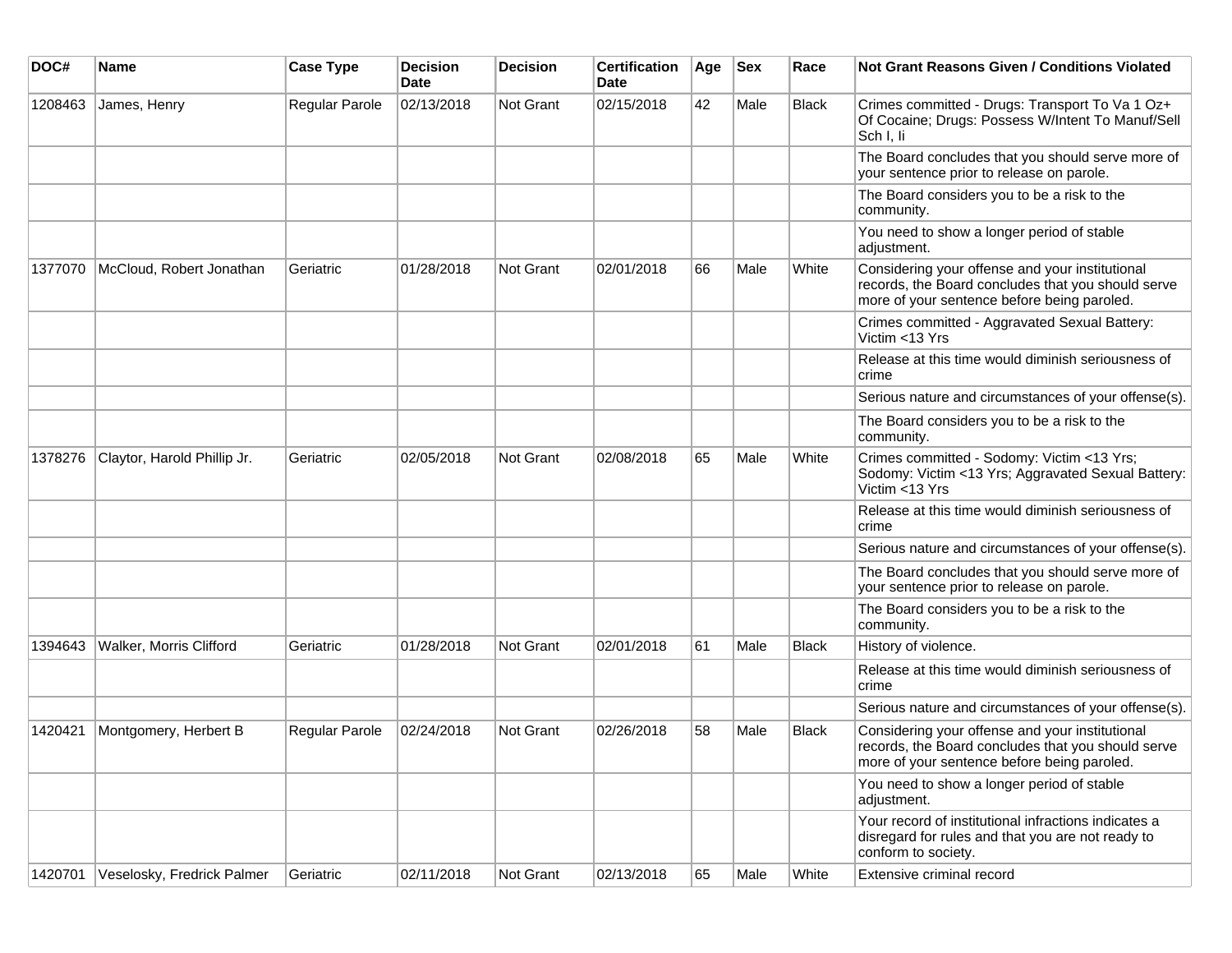| DOC#    | <b>Name</b>                     | <b>Case Type</b>      | <b>Decision</b><br><b>Date</b> | <b>Decision</b>  | <b>Certification</b><br><b>Date</b> | Age | <b>Sex</b>   | Race         | <b>Not Grant Reasons Given / Conditions Violated</b>                                                                                       |
|---------|---------------------------------|-----------------------|--------------------------------|------------------|-------------------------------------|-----|--------------|--------------|--------------------------------------------------------------------------------------------------------------------------------------------|
| 1420701 | Veselosky, Fredrick Palmer      | Geriatric             | 02/11/2018                     | Not Grant        | 02/13/2018                          | 65  | Male         | White        | History of substance abuse.                                                                                                                |
|         |                                 |                       |                                |                  |                                     |     |              |              | Release at this time would diminish seriousness of<br>crime                                                                                |
|         |                                 |                       |                                |                  |                                     |     |              |              | Serious nature and circumstances of your offense(s).                                                                                       |
|         |                                 |                       |                                |                  |                                     |     |              |              | The Board concludes that you should serve more of<br>your sentence prior to release on parole.                                             |
| 1429925 | Tizon, Maria De Las<br>Mercedes | Geriatric             | 02/04/2018                     | <b>Not Grant</b> | 02/08/2018                          | 72  | Female White |              | Release at this time would diminish seriousness of<br>crime                                                                                |
|         |                                 |                       |                                |                  |                                     |     |              |              | Serious nature and circumstances of your offense(s).                                                                                       |
|         |                                 |                       |                                |                  |                                     |     |              |              | The Board concludes that you should serve more of<br>your sentence prior to release on parole.                                             |
|         |                                 |                       |                                |                  |                                     |     |              |              | You need to show a longer period of stable<br>adjustment.                                                                                  |
| 1441981 | Mann, Earnest McCoy             | Geriatric             | 02/11/2018                     | <b>Not Grant</b> | 02/13/2018                          | 71  | Male         | <b>Black</b> | Crimes committed - Carnal Know: Of Child 13-14Y:<br>W/O Force; Rape: Intercourse W/ Victim <13 Yrs                                         |
|         |                                 |                       |                                |                  |                                     |     |              |              | Release at this time would diminish seriousness of<br>crime                                                                                |
|         |                                 |                       |                                |                  |                                     |     |              |              | Serious nature and circumstances of your offense(s).                                                                                       |
|         |                                 |                       |                                |                  |                                     |     |              |              | The Board considers you to be a risk to the<br>community.                                                                                  |
| 1445005 | Peterson, Henry Donald          | Geriatric             | 02/11/2018                     | <b>Not Grant</b> | 02/13/2018                          | 66  | Male         | <b>Black</b> | Crimes committed - Murder: 2nd Degree; Firearm:<br>Use In Commission Of Felony, 1st Off                                                    |
|         |                                 |                       |                                |                  |                                     |     |              |              | Release at this time would diminish seriousness of<br>crime                                                                                |
|         |                                 |                       |                                |                  |                                     |     |              |              | The Board concludes that you should serve more of<br>your sentence prior to release on parole.                                             |
|         |                                 |                       |                                |                  |                                     |     |              |              | The Board considers you to be a risk to the<br>community.                                                                                  |
| 1458340 | Lee, Lester Ray                 | Geriatric             | 02/20/2018                     | <b>Not Grant</b> | 02/21/2018                          | 65  | Male         | White        | Crimes committed - Object Sexual Penetration:<br>Victim <13 Yrs; Sodomy: Victim <13 Yrs;<br>Adultery/Fornication: Incest W/ Child 13 - 17Y |
|         |                                 |                       |                                |                  |                                     |     |              |              | History of violence.                                                                                                                       |
|         |                                 |                       |                                |                  |                                     |     |              |              | Release at this time would diminish seriousness of<br>crime                                                                                |
|         |                                 |                       |                                |                  |                                     |     |              |              | Serious nature and circumstances of your offense(s).                                                                                       |
|         |                                 |                       |                                |                  |                                     |     |              |              | The Board concludes that you should serve more of<br>your sentence prior to release on parole.                                             |
|         |                                 |                       |                                |                  |                                     |     |              |              | The Board considers you to be a risk to the<br>community.                                                                                  |
|         | 1461698 Green, Dave Louis       | <b>Regular Parole</b> | 02/07/2018                     | Not Grant        | 02/12/2018                          | 21  | Male         | <b>Black</b> | History of violence.                                                                                                                       |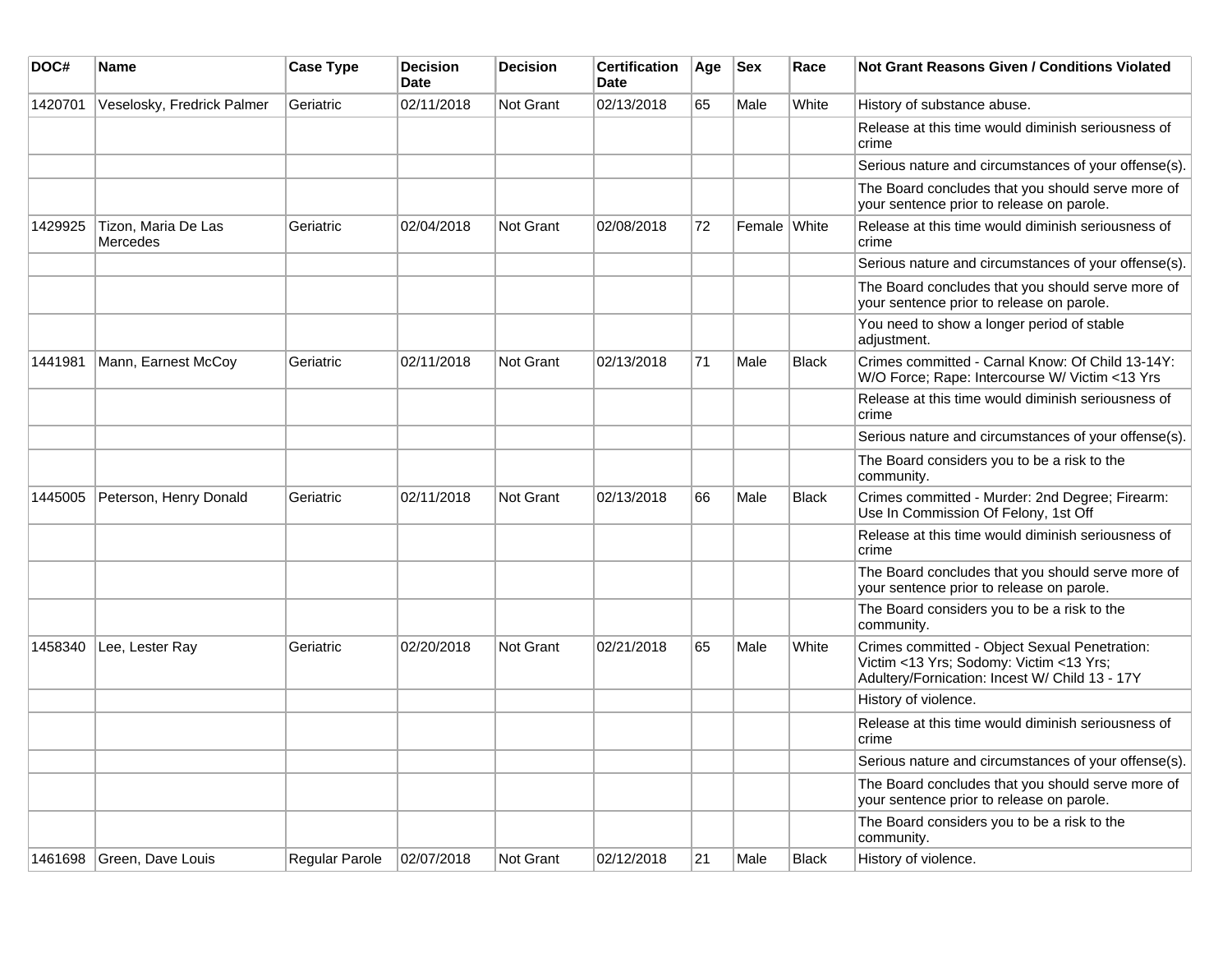| DOC#    | <b>Name</b>                    | <b>Case Type</b>      | <b>Decision</b><br><b>Date</b> | <b>Decision</b>  | <b>Certification</b><br>Date | Age | <b>Sex</b> | Race         | <b>Not Grant Reasons Given / Conditions Violated</b>                                                                                                        |
|---------|--------------------------------|-----------------------|--------------------------------|------------------|------------------------------|-----|------------|--------------|-------------------------------------------------------------------------------------------------------------------------------------------------------------|
| 1461698 | Green, Dave Louis              | Regular Parole        | 02/07/2018                     | <b>Not Grant</b> | 02/12/2018                   | 21  | Male       | Black        | Poor institutional adjustment (for example,<br>motivation/attitude, unfavorable reports, lack of<br>program involvement, etc.)                              |
|         |                                |                       |                                |                  |                              |     |            |              | Release at this time would diminish seriousness of<br>crime                                                                                                 |
|         |                                |                       |                                |                  |                              |     |            |              | Serious nature and circumstances of your offense(s).                                                                                                        |
|         |                                |                       |                                |                  |                              |     |            |              | You need further participation in institutional work<br>and/or educational programs to indicate your positive<br>progression towards re-entry into society. |
| 1507229 | Benton, Tyquan Cordell         | Regular Parole        | 02/19/2018                     | <b>Not Grant</b> | 02/20/2018                   | 23  | Male       | <b>Black</b> | Crimes committed - Burglary: Enter House To<br>Commit Larceny/A&B/Etc; Grand Larceny: >=<br>\$200 Not From A Person                                         |
|         |                                |                       |                                |                  |                              |     |            |              | Extensive criminal record                                                                                                                                   |
|         |                                |                       |                                |                  |                              |     |            |              | Poor institutional adjustment (for example,<br>motivation/attitude, unfavorable reports, lack of<br>program involvement, etc.)                              |
|         |                                |                       |                                |                  |                              |     |            |              | Release at this time would diminish seriousness of<br>crime                                                                                                 |
|         |                                |                       |                                |                  |                              |     |            |              | Serious nature and circumstances of your offense(s).                                                                                                        |
|         |                                |                       |                                |                  |                              |     |            |              | Your record of institutional infractions indicates a<br>disregard for rules and that you are not ready to<br>conform to society.                            |
| 1582321 | Bonilla, Nelson Antonio Jr.    | <b>Regular Parole</b> | 02/13/2018                     | <b>Not Grant</b> | 02/15/2018                   | 22  | Male       | White        | Extensive criminal record                                                                                                                                   |
|         |                                |                       |                                |                  |                              |     |            |              | Release at this time would diminish seriousness of<br>crime                                                                                                 |
|         |                                |                       |                                |                  |                              |     |            |              | Serious nature and circumstances of your offense(s).                                                                                                        |
|         |                                |                       |                                |                  |                              |     |            |              | You need further participation in institutional work<br>and/or educational programs to indicate your positive<br>progression towards re-entry into society. |
|         |                                |                       |                                |                  |                              |     |            |              | Your prior failure(s) and/or convictions while under<br>community supervision indicate that you are unlikely<br>to comply with conditions of release.       |
|         |                                |                       |                                |                  |                              |     |            |              | Your record of institutional infractions indicates a<br>disregard for rules and that you are not ready to<br>conform to society.                            |
|         | 1014868   Redding, Brian Keith | Violation<br>Hearing  | 02/09/2018                     | Revoke           | 02/13/2018                   | 51  | Male       | White        |                                                                                                                                                             |
|         |                                |                       |                                |                  |                              |     |            |              | 01. I will obey all Federal, State and local laws and<br>ordinances.                                                                                        |
|         |                                |                       |                                |                  |                              |     |            |              | 06. I will follow the Probation and Parole Officer's<br>instructions and will be truthful, cooperative, and<br>report as instructed.                        |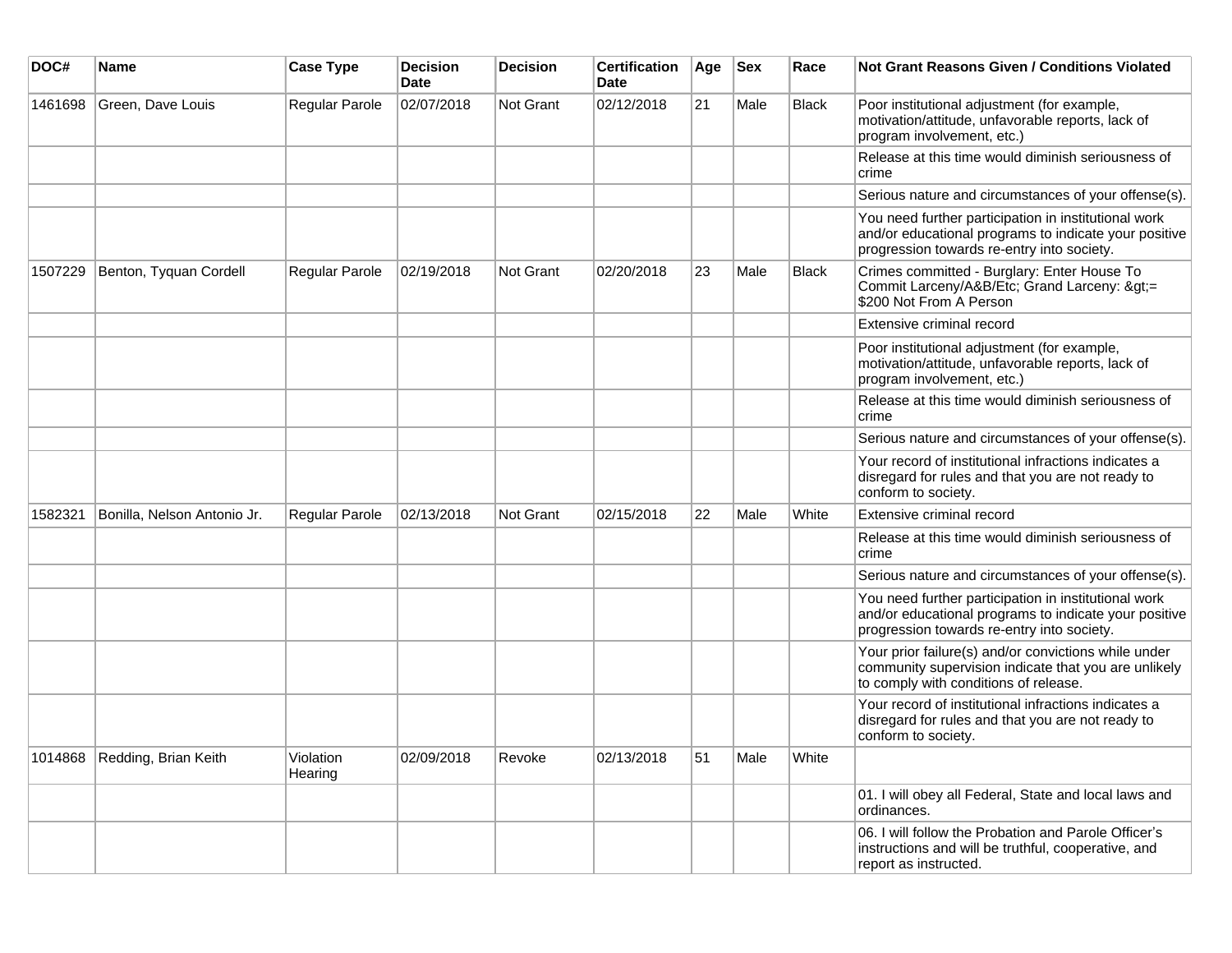| DOC#    | <b>Name</b>          | <b>Case Type</b>     | <b>Decision</b><br><b>Date</b> | <b>Decision</b> | <b>Certification</b><br><b>Date</b> | Age | <b>Sex</b>     | Race         | <b>Not Grant Reasons Given / Conditions Violated</b>                                                                                                                                                                                                                                         |
|---------|----------------------|----------------------|--------------------------------|-----------------|-------------------------------------|-----|----------------|--------------|----------------------------------------------------------------------------------------------------------------------------------------------------------------------------------------------------------------------------------------------------------------------------------------------|
| 1014868 | Redding, Brian Keith | Violation<br>Hearing | 02/09/2018                     | Revoke          | 02/13/2018                          | 51  | Male           | White        | 11. I will not abscond from supervision. I understand<br>I will be considered an absconder when my<br>whereabouts are no longer known to my supervising<br>officer. I freely, voluntarily and intelligently waive<br>any right I may have to extradition if arrested outside<br>of Virginia. |
| 1032225 | Harrell, Mark Alan   | Violation<br>Hearing | 02/14/2018                     | Revoke          | 02/20/2018                          | 47  | Male           | White        |                                                                                                                                                                                                                                                                                              |
|         |                      |                      |                                |                 |                                     |     |                |              | 11. I will not abscond from supervision. I understand<br>I will be considered an absconder when my<br>whereabouts are no longer known to my supervising<br>officer. I freely, voluntarily and intelligently waive<br>any right I may have to extradition if arrested outside<br>of Virginia. |
| 1053631 | Cobbs, Felix III     | Violation<br>Hearing | 02/01/2018                     | Revoke          | 02/07/2018                          | 47  | Male           | <b>Black</b> |                                                                                                                                                                                                                                                                                              |
|         |                      |                      |                                |                 |                                     |     |                |              | 10. I will not change my residence without the<br>permission of the Probation and Parole Officer. I will<br>not leave the State of Virginia or travel outside of a<br>designated area without permission of the Probation<br>and Parole Officer.                                             |
|         |                      |                      |                                |                 |                                     |     |                |              | 11. I will not abscond from supervision. I understand<br>I will be considered an absconder when my<br>whereabouts are no longer known to my supervising<br>officer. I freely, voluntarily and intelligently waive<br>any right I may have to extradition if arrested outside<br>of Virginia. |
| 1075856 | Jordan, Vernon Lee   | Violation<br>Hearing | 02/01/2018                     | Revoke          | 02/07/2018                          | 55  | Male           | <b>Black</b> |                                                                                                                                                                                                                                                                                              |
|         |                      |                      |                                |                 |                                     |     |                |              | 06. I will follow the Probation and Parole Officer's<br>instructions and will be truthful, cooperative, and<br>report as instructed.                                                                                                                                                         |
|         |                      |                      |                                |                 |                                     |     |                |              | 08. I will not unlawfully use, possess or distribute<br>controlled substances or related paraphernalia.                                                                                                                                                                                      |
| 1076537 | Smith, Antonio       | Violation<br>Hearing | 02/06/2018                     | Revoke          | 02/08/2018                          | 44  | Male           | Black        | 06. I will follow the Probation and Parole Officer's<br>instructions and will be truthful, cooperative, and<br>report as instructed.                                                                                                                                                         |
|         |                      |                      |                                |                 |                                     |     |                |              | 08. I will not unlawfully use, possess or distribute<br>controlled substances or related paraphernalia.                                                                                                                                                                                      |
| 1079010 | Mullen, Diane Marie  | Violation<br>Hearing | 02/10/2018                     | Revoke          | 02/13/2018                          | 61  | Female   Black |              |                                                                                                                                                                                                                                                                                              |
|         |                      |                      |                                |                 |                                     |     |                |              | 01. I will obey all Federal, State and local laws and<br>ordinances.                                                                                                                                                                                                                         |
| 1087549 | Cook, Jetadia Sirica | Violation<br>Hearing | 02/06/2018                     | Revoke          | 02/15/2018                          | 40  | Male           | Black        | 01. I will obey all Federal, State and local laws and<br>ordinances.                                                                                                                                                                                                                         |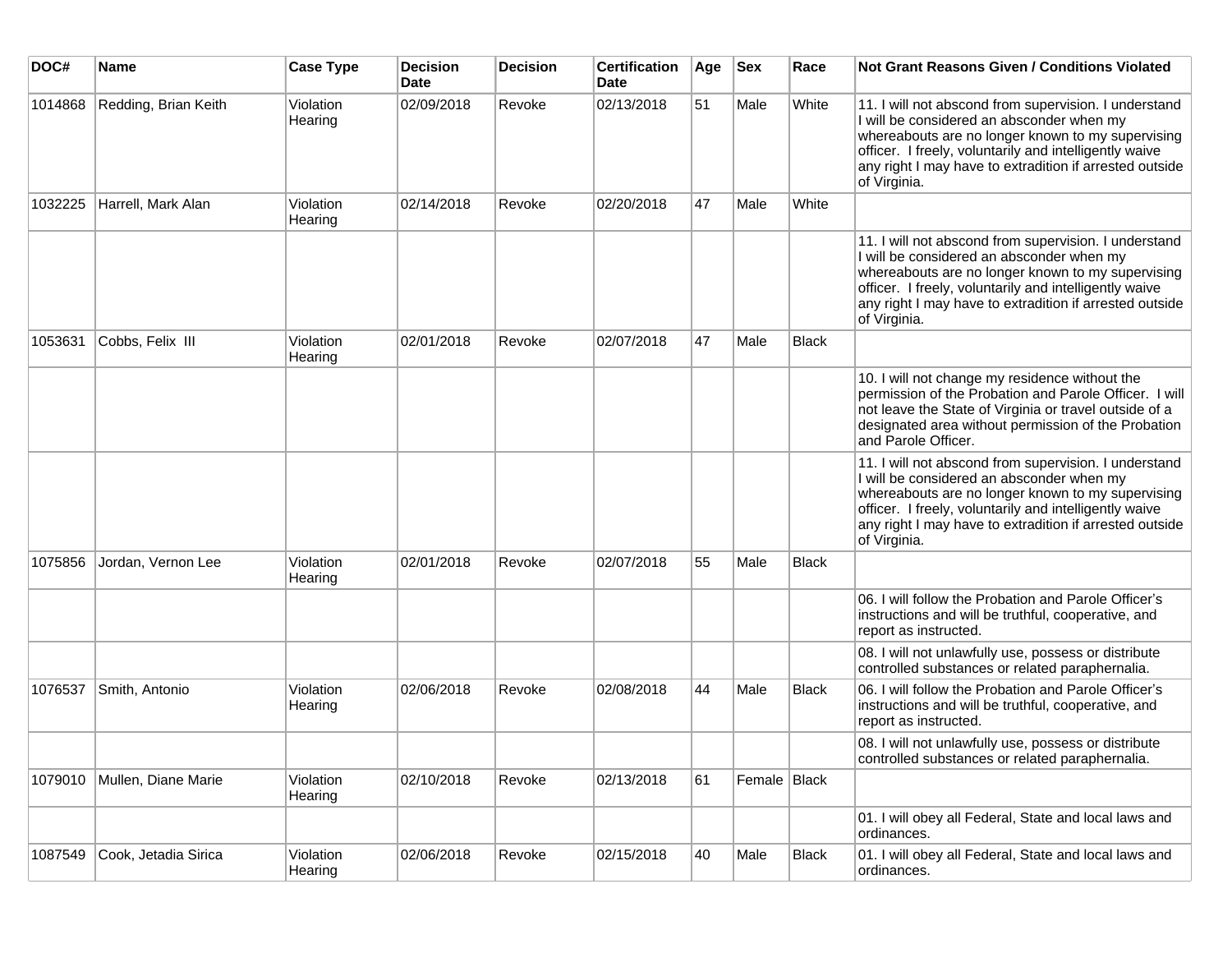| DOC#    | Name                             | <b>Case Type</b>     | <b>Decision</b><br><b>Date</b> | <b>Decision</b> | <b>Certification</b><br><b>Date</b> | Age | <b>Sex</b> | Race         | <b>Not Grant Reasons Given / Conditions Violated</b>                                                                                                                                                                                                                                         |
|---------|----------------------------------|----------------------|--------------------------------|-----------------|-------------------------------------|-----|------------|--------------|----------------------------------------------------------------------------------------------------------------------------------------------------------------------------------------------------------------------------------------------------------------------------------------------|
| 1090531 | Grant, Wade Benjamin             | Violation<br>Hearing | 02/01/2018                     | Revoke          | 02/06/2018                          | 55  | Male       | Black        |                                                                                                                                                                                                                                                                                              |
|         |                                  |                      |                                |                 |                                     |     |            |              | 01. I will obey all Federal, State and local laws and<br>ordinances.                                                                                                                                                                                                                         |
| 1091294 | Patterson, Paul Edward           | Violation<br>Hearing | 02/06/2018                     | Revoke          | 02/08/2018                          | 65  | Male       | White        |                                                                                                                                                                                                                                                                                              |
|         |                                  |                      |                                |                 |                                     |     |            |              | 06. I will follow the Probation and Parole Officer's<br>instructions and will be truthful, cooperative, and<br>report as instructed.                                                                                                                                                         |
| 1112627 | Nowell, James Louis III          | Violation<br>Hearing | 02/09/2018                     | Revoke          | 02/13/2018                          | 44  | Male       | <b>Black</b> |                                                                                                                                                                                                                                                                                              |
|         |                                  |                      |                                |                 |                                     |     |            |              | 02. I will report any arrest, including traffic tickets,<br>within 3 days to the Probation and Parole Officer.                                                                                                                                                                               |
|         |                                  |                      |                                |                 |                                     |     |            |              | 06. I will follow the Probation and Parole Officer's<br>instructions and will be truthful, cooperative, and<br>report as instructed.                                                                                                                                                         |
|         |                                  |                      |                                |                 |                                     |     |            |              | 10. I will not change my residence without the<br>permission of the Probation and Parole Officer. I will<br>not leave the State of Virginia or travel outside of a<br>designated area without permission of the Probation<br>and Parole Officer.                                             |
|         |                                  |                      |                                |                 |                                     |     |            |              | 11. I will not abscond from supervision. I understand<br>I will be considered an absconder when my<br>whereabouts are no longer known to my supervising<br>officer. I freely, voluntarily and intelligently waive<br>any right I may have to extradition if arrested outside<br>of Virginia. |
| 1122905 | Crute. Thomas Lee                | Violation<br>Hearing | 02/26/2018                     | Revoke          | 02/26/2018                          | 57  | Male       | White        |                                                                                                                                                                                                                                                                                              |
|         |                                  |                      |                                |                 |                                     |     |            |              | 01. I will obey all Federal, State and local laws and<br>ordinances.                                                                                                                                                                                                                         |
| 1153130 | Brooks, Wesley Lee               | Violation<br>Hearing | 02/23/2018                     | Revoke          | 02/26/2018                          | 60  | Male       | <b>Black</b> | 01. I will obey all Federal, State and local laws and<br>ordinances.                                                                                                                                                                                                                         |
| 1158695 | Lawrence, Kenneth Angelo         | Violation<br>Hearing | 02/01/2018                     | Revoke          | 02/07/2018                          | 52  | Male       | Black        |                                                                                                                                                                                                                                                                                              |
|         |                                  |                      |                                |                 |                                     |     |            |              | 06. I will follow the Probation and Parole Officer's<br>instructions and will be truthful, cooperative, and<br>report as instructed.                                                                                                                                                         |
|         |                                  |                      |                                |                 |                                     |     |            |              | 08. I will not unlawfully use, possess or distribute<br>controlled substances or related paraphernalia.                                                                                                                                                                                      |
|         | 1162412   Wiggins, Keith Orlando | Violation<br>Hearing | 02/11/2018                     | Revoke          | 02/12/2018                          | 43  | Male       | Black        |                                                                                                                                                                                                                                                                                              |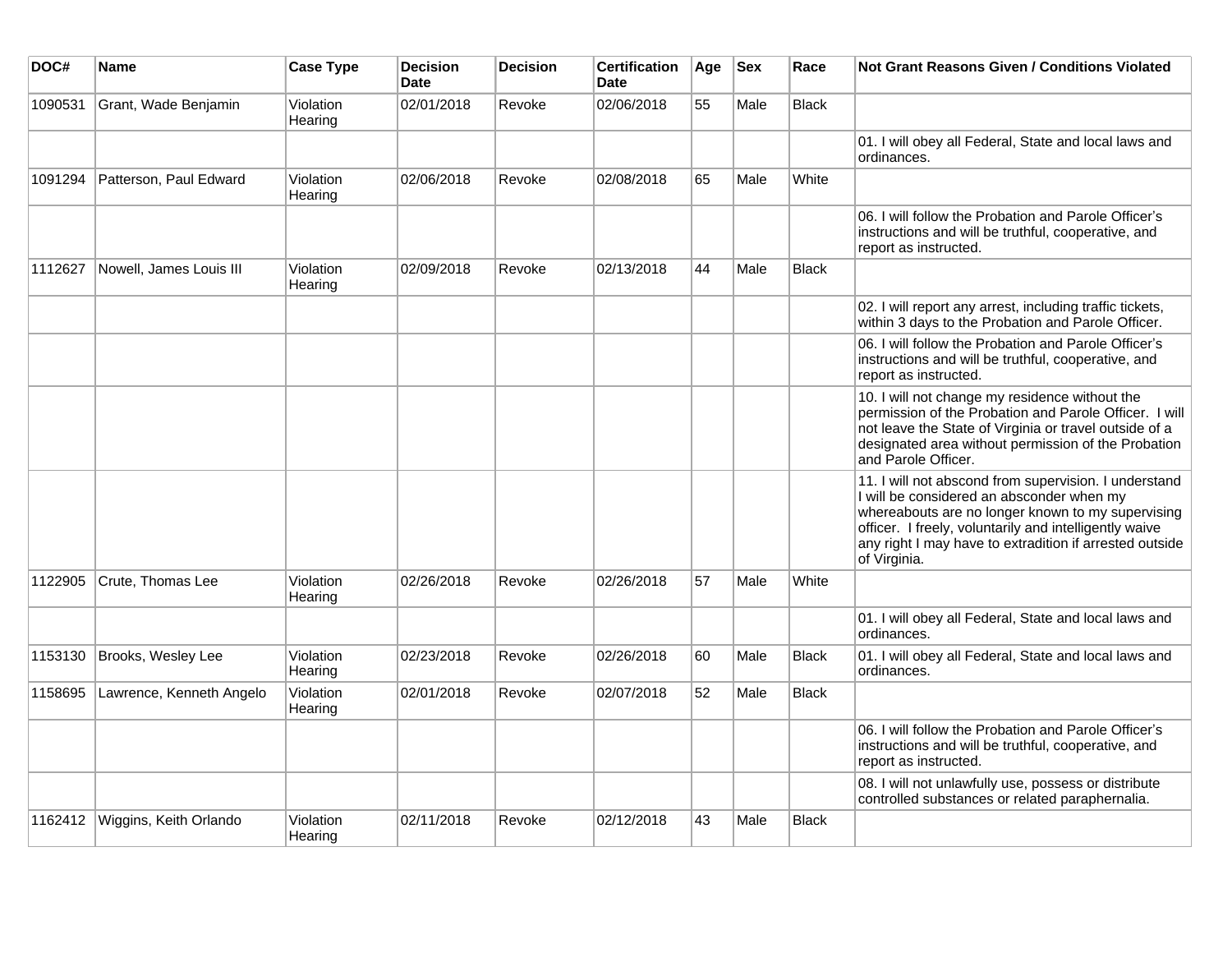| DOC#    | <b>Name</b>             | <b>Case Type</b>     | <b>Decision</b><br><b>Date</b> | <b>Decision</b> | <b>Certification</b><br>Date | Age | <b>Sex</b> | Race         | <b>Not Grant Reasons Given / Conditions Violated</b>                                                                                                                                                                                                                                         |
|---------|-------------------------|----------------------|--------------------------------|-----------------|------------------------------|-----|------------|--------------|----------------------------------------------------------------------------------------------------------------------------------------------------------------------------------------------------------------------------------------------------------------------------------------------|
| 1162412 | Wiggins, Keith Orlando  | Violation<br>Hearing | 02/11/2018                     | Revoke          | 02/12/2018                   | 43  | Male       | <b>Black</b> | 06. I will follow the Probation and Parole Officer's<br>instructions and will be truthful, cooperative, and<br>report as instructed.                                                                                                                                                         |
| 1166450 | Carroll, Chad Russell   | Violation<br>Hearing | 02/13/2018                     | Revoke          | 02/16/2018                   | 47  | Male       | White        | 10. I will not change my residence without the<br>permission of the Probation and Parole Officer. I will<br>not leave the State of Virginia or travel outside of a<br>designated area without permission of the Probation<br>and Parole Officer.                                             |
|         |                         |                      |                                |                 |                              |     |            |              | 11. I will not abscond from supervision. I understand<br>I will be considered an absconder when my<br>whereabouts are no longer known to my supervising<br>officer. I freely, voluntarily and intelligently waive<br>any right I may have to extradition if arrested outside<br>of Virginia. |
| 1183660 | Matthews, Moses Udrakea | Violation<br>Hearing | 02/01/2018                     | Revoke          | 02/07/2018                   | 53  | Male       | <b>Black</b> |                                                                                                                                                                                                                                                                                              |
|         |                         |                      |                                |                 |                              |     |            |              | 11. I will not abscond from supervision. I understand<br>I will be considered an absconder when my<br>whereabouts are no longer known to my supervising<br>officer. I freely, voluntarily and intelligently waive<br>any right I may have to extradition if arrested outside<br>of Virginia. |
| 1205991 | Fowlkes, Jeffrey        | Violation<br>Hearing | 02/13/2018                     | Revoke          | 02/20/2018                   | 56  | Male       | <b>Black</b> |                                                                                                                                                                                                                                                                                              |
|         |                         |                      |                                |                 |                              |     |            |              | 03. I will maintain regular employment and I will<br>notify the Probation and Parole Officer promptly of<br>any changes in my employment.                                                                                                                                                    |
|         |                         |                      |                                |                 |                              |     |            |              | 04. I will report in person or by telephone to the<br>Probation and Parole office listed below within three<br>working days of my release from incarceration, and<br>as otherwise instructed thereafter.                                                                                     |
|         |                         |                      |                                |                 |                              |     |            |              | 10. I will not change my residence without the<br>permission of the Probation and Parole Officer. I will<br>not leave the State of Virginia or travel outside of a<br>designated area without permission of the Probation<br>and Parole Officer.                                             |
|         |                         |                      |                                |                 |                              |     |            |              | 11. I will not abscond from supervision. I understand<br>I will be considered an absconder when my<br>whereabouts are no longer known to my supervising<br>officer. I freely, voluntarily and intelligently waive<br>any right I may have to extradition if arrested outside<br>of Virginia. |
|         |                         | Violation<br>Hearing | 02/23/2018                     | Revoke          | 02/23/2018                   |     |            |              |                                                                                                                                                                                                                                                                                              |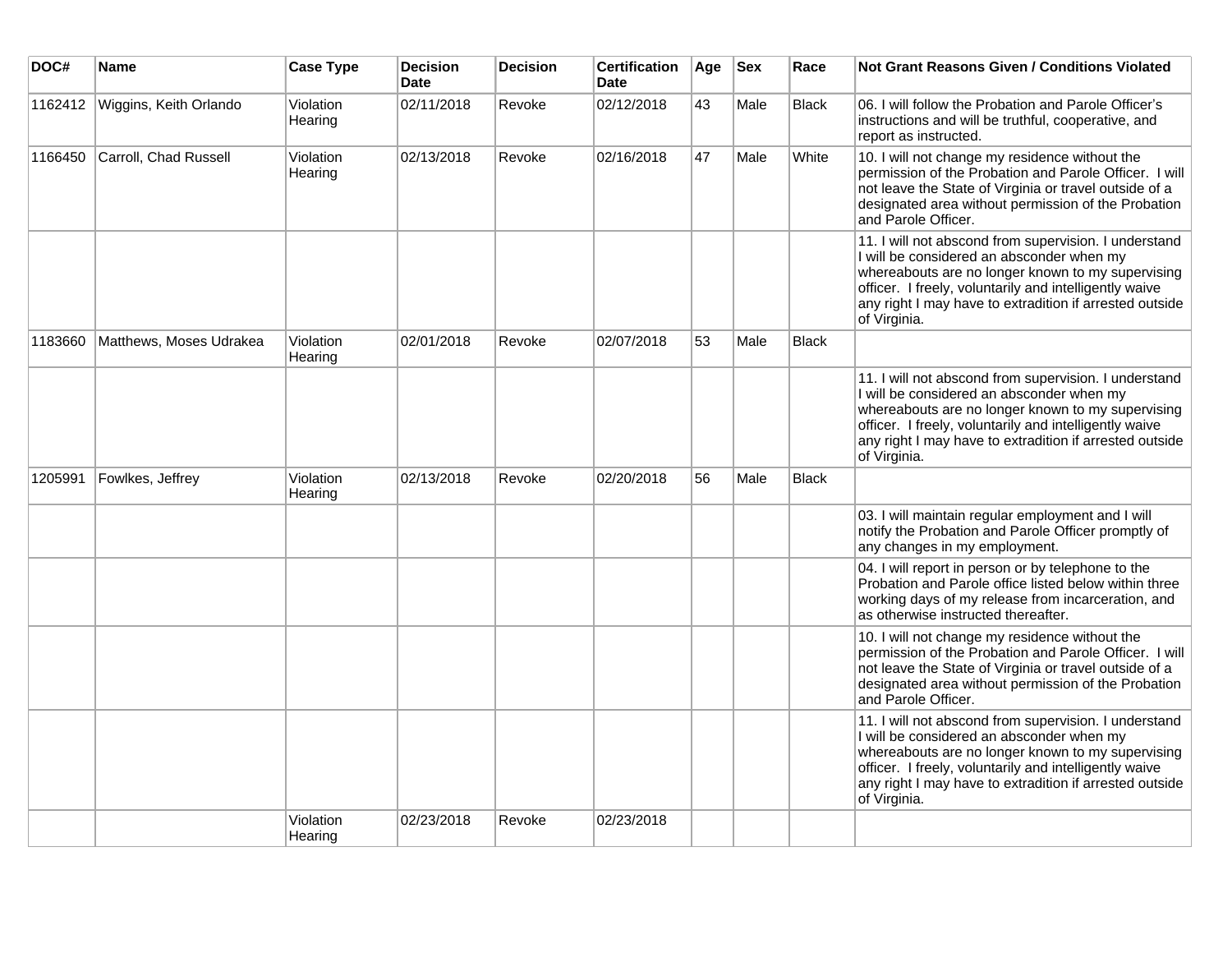| DOC#    | <b>Name</b>                     | <b>Case Type</b>     | <b>Decision</b><br><b>Date</b> | <b>Decision</b> | <b>Certification</b><br><b>Date</b> | Age | <b>Sex</b> | Race         | <b>Not Grant Reasons Given / Conditions Violated</b>                                                                                                                                                                                                                                         |
|---------|---------------------------------|----------------------|--------------------------------|-----------------|-------------------------------------|-----|------------|--------------|----------------------------------------------------------------------------------------------------------------------------------------------------------------------------------------------------------------------------------------------------------------------------------------------|
| 1205991 | Fowlkes, Jeffrey                | Violation<br>Hearing | 02/23/2018                     | Revoke          | 02/23/2018                          | 56  | Male       | <b>Black</b> | 03. I will maintain regular employment and I will<br>notify the Probation and Parole Officer promptly of<br>any changes in my employment.                                                                                                                                                    |
|         |                                 |                      |                                |                 |                                     |     |            |              | 04. I will report in person or by telephone to the<br>Probation and Parole office listed below within three<br>working days of my release from incarceration, and<br>as otherwise instructed thereafter.                                                                                     |
|         |                                 |                      |                                |                 |                                     |     |            |              | 10. I will not change my residence without the<br>permission of the Probation and Parole Officer. I will<br>not leave the State of Virginia or travel outside of a<br>designated area without permission of the Probation<br>and Parole Officer.                                             |
|         |                                 |                      |                                |                 |                                     |     |            |              | 11. I will not abscond from supervision. I understand<br>I will be considered an absconder when my<br>whereabouts are no longer known to my supervising<br>officer. I freely, voluntarily and intelligently waive<br>any right I may have to extradition if arrested outside<br>of Virginia. |
| 1277859 | Vaughan, John Robert            | Violation<br>Hearing | 02/01/2018                     | Revoke          | 02/06/2018                          | 38  | Male       | White        |                                                                                                                                                                                                                                                                                              |
|         |                                 |                      |                                |                 |                                     |     |            |              | 06. I will follow the Probation and Parole Officer's<br>instructions and will be truthful, cooperative, and<br>report as instructed.                                                                                                                                                         |
| 1306376 | <b>Walker, Godfrey Barringt</b> | Violation<br>Hearing | 02/20/2018                     | Revoke          | 02/20/2018                          | 53  | Male       | <b>Black</b> |                                                                                                                                                                                                                                                                                              |
|         |                                 |                      |                                |                 |                                     |     |            |              | 01. I will obey all Federal, State and local laws and<br>ordinances.                                                                                                                                                                                                                         |
| 1372613 | Lampman, Jonathan I.            | Violation<br>Hearing | 02/01/2018                     | Revoke          | 02/02/2018                          | 33  | Male       | White        |                                                                                                                                                                                                                                                                                              |
|         |                                 |                      |                                |                 |                                     |     |            |              | 01. I will obey all Federal, State and local laws and<br>ordinances.                                                                                                                                                                                                                         |
| 1398300 | Hale, Daniel Dontenaro          | Violation<br>Hearing | 02/21/2018                     | Revoke          | 02/26/2018                          | 33  | Male       | Black        |                                                                                                                                                                                                                                                                                              |
|         |                                 |                      |                                |                 |                                     |     |            |              | 08. I will not unlawfully use, possess or distribute<br>controlled substances or related paraphernalia.                                                                                                                                                                                      |
|         |                                 |                      |                                |                 |                                     |     |            |              | 13. I will comply with Global Positioning by Satellite<br>or other technical monitoring requirements and pay<br>any associated fees on an ability to pay basis as<br>directed by my Probation and Parole Officer.                                                                            |
| 1464275 | Bostain, Jason Edwin            | Violation<br>Hearing | 02/01/2018                     | Revoke          | 02/02/2018                          | 33  | Male       | White        |                                                                                                                                                                                                                                                                                              |
|         |                                 |                      |                                |                 |                                     |     |            |              | 06. I will follow the Probation and Parole Officer's<br>instructions and will be truthful, cooperative, and<br>report as instructed.                                                                                                                                                         |